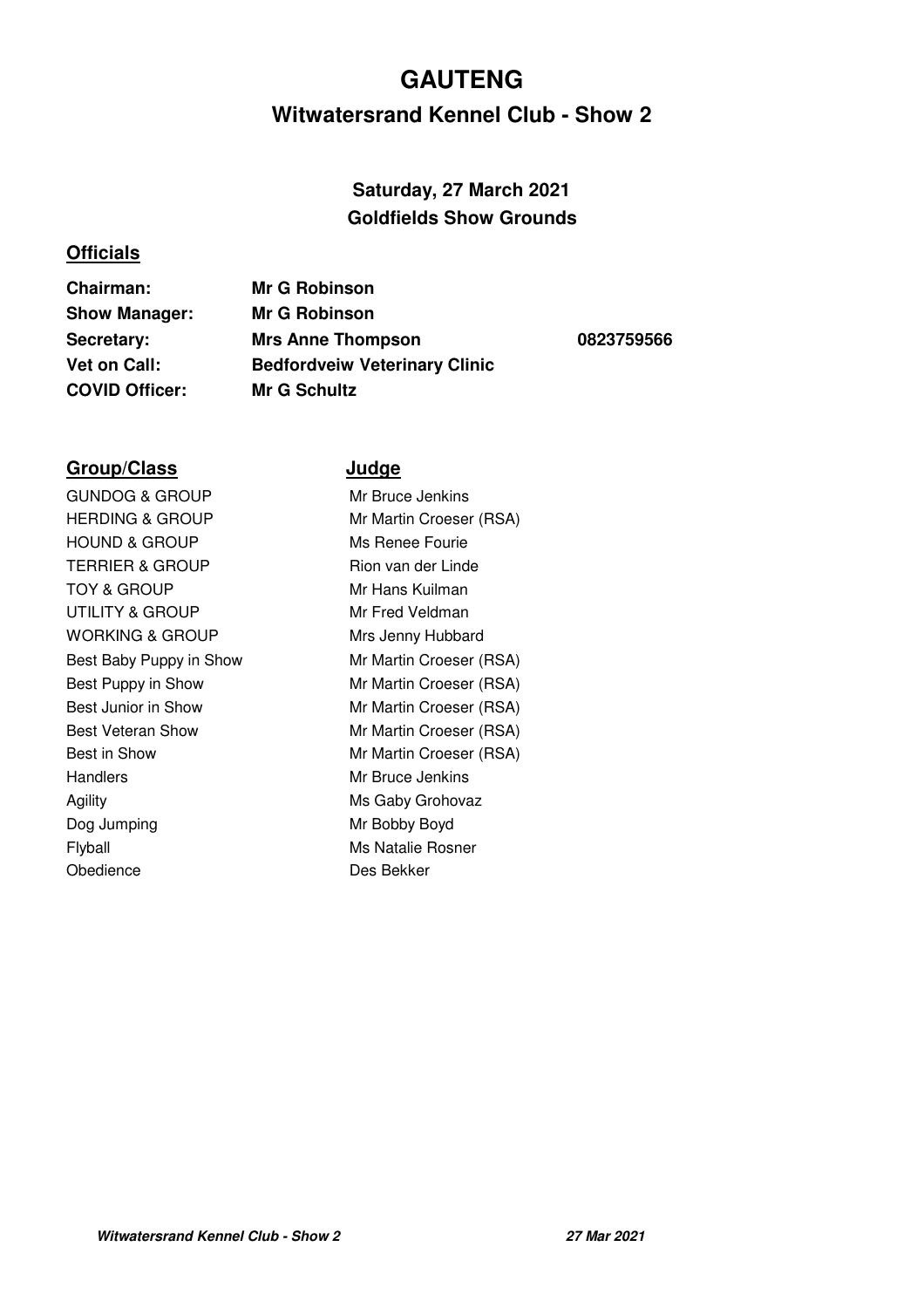### **No. Dogs Entered**

|                                                             |                                  | <b>DOGS</b> | <b>BITCHES</b> | <b>TOTAL</b>     |
|-------------------------------------------------------------|----------------------------------|-------------|----------------|------------------|
| <b>GUNDOG</b>                                               |                                  | 29          | 28             | 57               |
| <b>HERDING</b>                                              |                                  | 30          | 22             | 52               |
| <b>HOUND</b>                                                |                                  | 36          | 25             | 61               |
| <b>TERRIER</b>                                              |                                  | 26          | 35             | 61               |
| <b>TOY</b>                                                  |                                  | 18          | 16             | 34               |
| <b>UTILITY</b>                                              |                                  | 25          | 19             | 44               |
| <b>WORKING</b>                                              |                                  | 20          | 18             | 38               |
| <b>Breed Entries: Show Total</b>                            |                                  | 184         | 163            | 347              |
|                                                             |                                  |             |                |                  |
| <b>Handlers</b>                                             |                                  |             |                | $\boldsymbol{2}$ |
| - Junior Handler                                            | $\overline{2}$                   |             |                |                  |
| <b>Agility</b>                                              |                                  |             | 46<br>51       | 97               |
| - Class 1 - Large - Contact                                 | 13                               |             |                |                  |
| - Class 1 - Medium - Contact                                | 4                                |             |                |                  |
| - Class 1 - Small - Contact                                 | $\overline{7}$<br>$\overline{c}$ |             |                |                  |
| - Class 2 - Large - Contact<br>- Class 2 - Medium - Contact | 3                                |             |                |                  |
| - Class 3 - Large - Contact                                 | 10                               |             |                |                  |
| - Class 3 - Medium - Contact                                | $\overline{c}$                   |             |                |                  |
| - Class 3 - Small - Contact                                 | 6                                |             |                |                  |
| - Class 1 - Large - Non Contact                             | 14                               |             |                |                  |
| - Class 1 - Medium - Non Contact                            | 3                                |             |                |                  |
| - Class 1 - Small - Non Contact                             | 5                                |             |                |                  |
| - Class 2 - Large - Non Contact                             | 1                                |             |                |                  |
| - Class 2 - Medium - Non Contact                            | 3                                |             |                |                  |
| - Class 2 - Small - Non Contact                             | 2                                |             |                |                  |
| - Class 3 - Large - non Contact                             | 12                               |             |                |                  |
| - Class 3 - Medium - Non Contact                            | 4                                |             |                |                  |
| - Class 3 - Small - Non Contact                             | 6                                |             |                |                  |
| Dog Jumping                                                 |                                  |             | 23<br>23       | 46               |
| - Grade 1 - Large                                           | 10                               |             |                |                  |
| - Grade- 1 Medium                                           | 5                                |             |                |                  |
| - Grade - 1 Small                                           | 4                                |             |                |                  |
| - Grade - 2 Large - Novice                                  | 16                               |             |                |                  |
| - Grade -2 Medium -Novice                                   | 5                                |             |                |                  |
| - Grade - 2 Small - Novice                                  | 6                                |             |                |                  |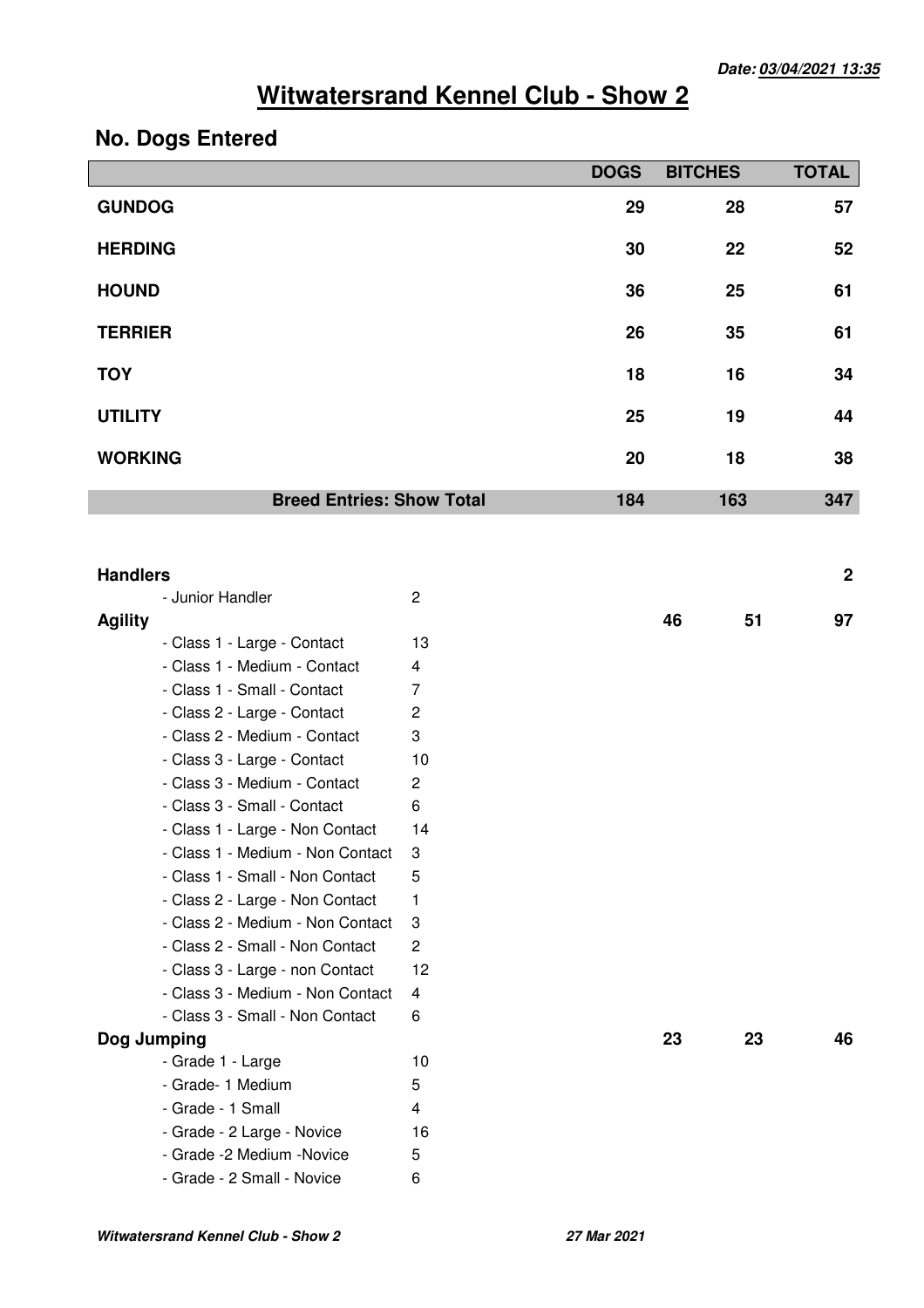|                  |                                  | <b>DOGS</b> | <b>BITCHES</b> | <b>TOTAL</b> |
|------------------|----------------------------------|-------------|----------------|--------------|
| <b>Flyball</b>   |                                  |             |                | 3            |
| - Team           | 3                                |             |                |              |
| <b>Obedience</b> |                                  |             | 4              | 11           |
| - Class C        | 11                               |             |                |              |
|                  | <b>Class Entries: Show Total</b> |             |                | 159          |
|                  |                                  |             |                |              |
|                  |                                  |             |                |              |
|                  | <b>All Entries: Show Total</b>   |             |                | 506          |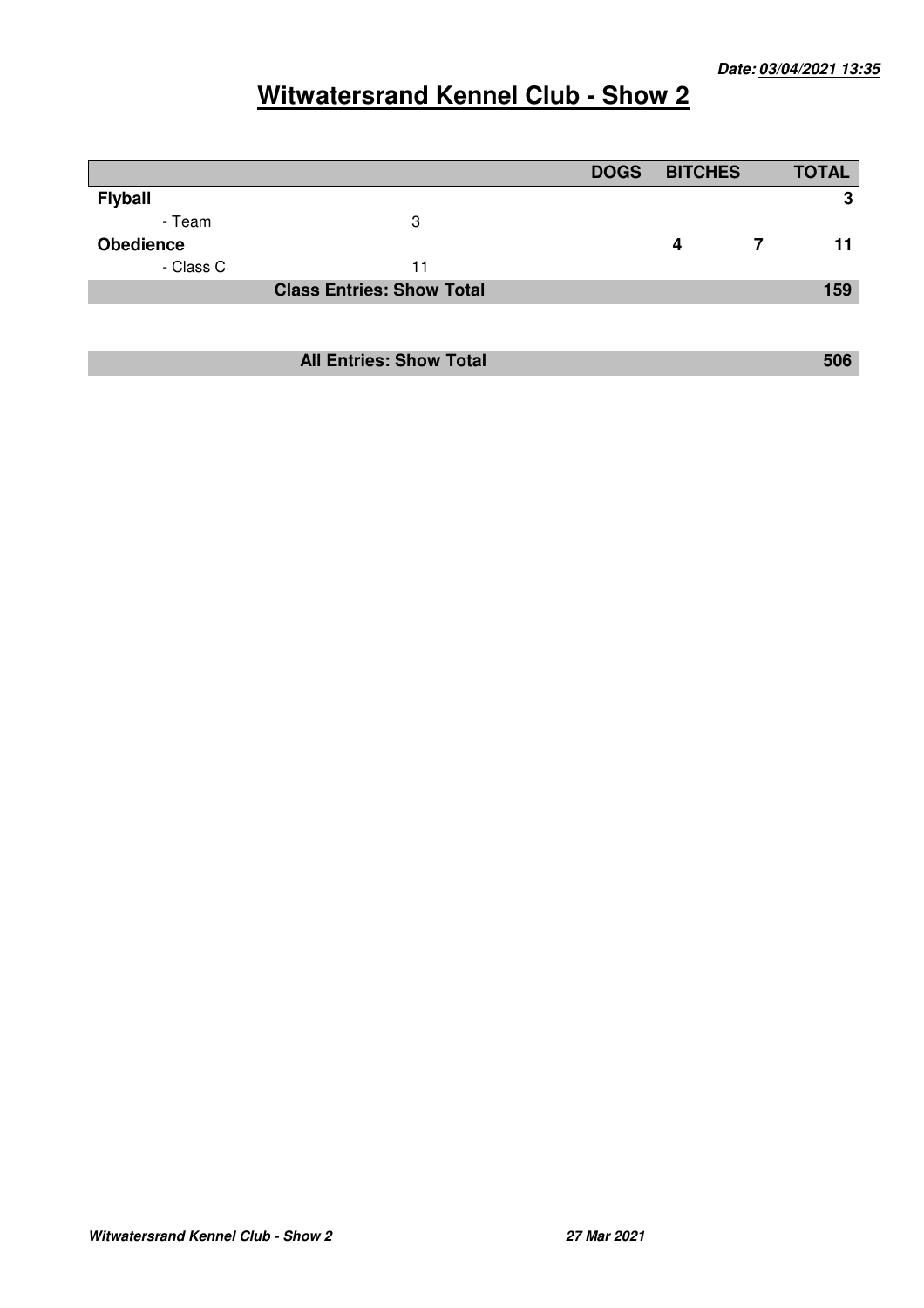### **Breed Entry Summary**

| <b>GROUP/BREED</b>                    | <b>JUDGE</b>      |              | <b>Dogs Bitches Total</b> |                |                |
|---------------------------------------|-------------------|--------------|---------------------------|----------------|----------------|
| <b>GUNDOG</b>                         |                   |              |                           |                |                |
| <b>GERMAN SHORTHAIRED POINTER</b>     | Mr Bruce Jenkins  |              | 3                         | $\mathbf 0$    | 3              |
| <b>IRISH SETTER</b>                   | Mr Bruce Jenkins  |              | 2                         | 1.             | 3              |
| <b>POINTER</b>                        | Mr Bruce Jenkins  |              | $\mathbf{2}$              | $\mathbf{1}$   | 3              |
| RETRIEVER (FLAT COATED)               | Mr Bruce Jenkins  |              | 1                         | 0              | $\mathbf{1}$   |
| <b>RETRIEVER (GOLDEN)</b>             | Mr Bruce Jenkins  |              | 6                         | 5              | 11             |
| RETRIEVER (LABRADOR)                  | Mr Bruce Jenkins  |              | 7                         | 12             | 19             |
| SPANIEL (COCKER)                      | Mr Bruce Jenkins  |              | 4                         | 7              | 11             |
| SPANIEL (ENGLISH SPRINGER)            | Mr Bruce Jenkins  |              | 2                         | $\mathbf{1}$   | 3              |
| WEIMARANER (SHORT HAIRED)             | Mr Bruce Jenkins  |              | $\overline{c}$            | $\mathbf{1}$   | 3              |
|                                       |                   | <b>TOTAL</b> | 29                        | 28             | 57             |
| <b>HERDING</b>                        |                   |              |                           |                |                |
| AUSTRALIAN SHEPHERD                   | Mr Martin Croeser |              | $\overline{7}$            | 4              | 11             |
| <b>BEARDED COLLIE</b>                 | Mr Martin Croeser |              | 4                         | $\mathbf{1}$   | 5              |
| BELGIAN SHEPHERD (GROENENDAEL)        | Mr Martin Croeser |              | $\mathbf{1}$              | $\mathbf{1}$   | $\overline{c}$ |
| BELGIAN SHEPHERD (TERVUEREN)          | Mr Martin Croeser |              | 1.                        | $\mathbf{2}$   | 3              |
| <b>BORDER COLLIE</b>                  | Mr Martin Croeser |              | $\overline{2}$            | 2              | 4              |
| <b>COLLIE (ROUGH)</b>                 | Mr Martin Croeser |              | $\overline{2}$            | $\mathbf{1}$   | 3              |
| <b>SAMOYED</b>                        | Mr Martin Croeser |              | 1                         | 0              | $\mathbf{1}$   |
| SHETLAND SHEEPDOG                     | Mr Martin Croeser |              | 2                         | 2              | 4              |
| <b>WELSH CORGI (PEMBROKE)</b>         | Mr Martin Croeser |              | $\overline{7}$            | 7              | 14             |
| WHITE SWISS SHEPHERD                  | Mr Martin Croeser |              | 3                         | $\overline{2}$ | 5              |
|                                       |                   | <b>TOTAL</b> | 30                        | 22             | 52             |
| <b>HOUND</b>                          |                   |              |                           |                |                |
| <b>AFGHAN HOUND</b>                   | Ms Renee Fourie   |              | 1                         | 0              | 1              |
| <b>AZAWAKH</b>                        | Ms Renee Fourie   |              | 1                         | 0              | 1.             |
| <b>BASENJI</b>                        | Ms Renee Fourie   |              | 1                         | 0              | 1.             |
| <b>BASSET GRIFFON VENDEEN (PETIT)</b> | Ms Renee Fourie   |              | 1                         | $\overline{2}$ | 3              |
| <b>BEAGLE</b>                         | Ms Renee Fourie   |              | 2                         | 2              | 4              |
| <b>BORZOI</b>                         | Ms Renee Fourie   |              | 1.                        | $\mathbf{1}$   | $\overline{c}$ |
| DACHSHUND (MIN LONG HAIRED)           | Ms Renee Fourie   |              | 7                         | 5              | 12             |
| DACHSHUND (MIN SMOOTH HAIRED)         | Ms Renee Fourie   |              | 3                         | $\mathbf{1}$   | 4              |
| DACHSHUND (MIN WIRE HAIRED)           | Ms Renee Fourie   |              | 4                         | $\overline{2}$ | 6              |
| DACHSHUND (SMOOTH HAIRED)             | Ms Renee Fourie   |              | 1                         | $\overline{c}$ | 3              |
| DACHSHUND (WIRE HAIRED)               | Ms Renee Fourie   |              | 1                         | 0              | 1              |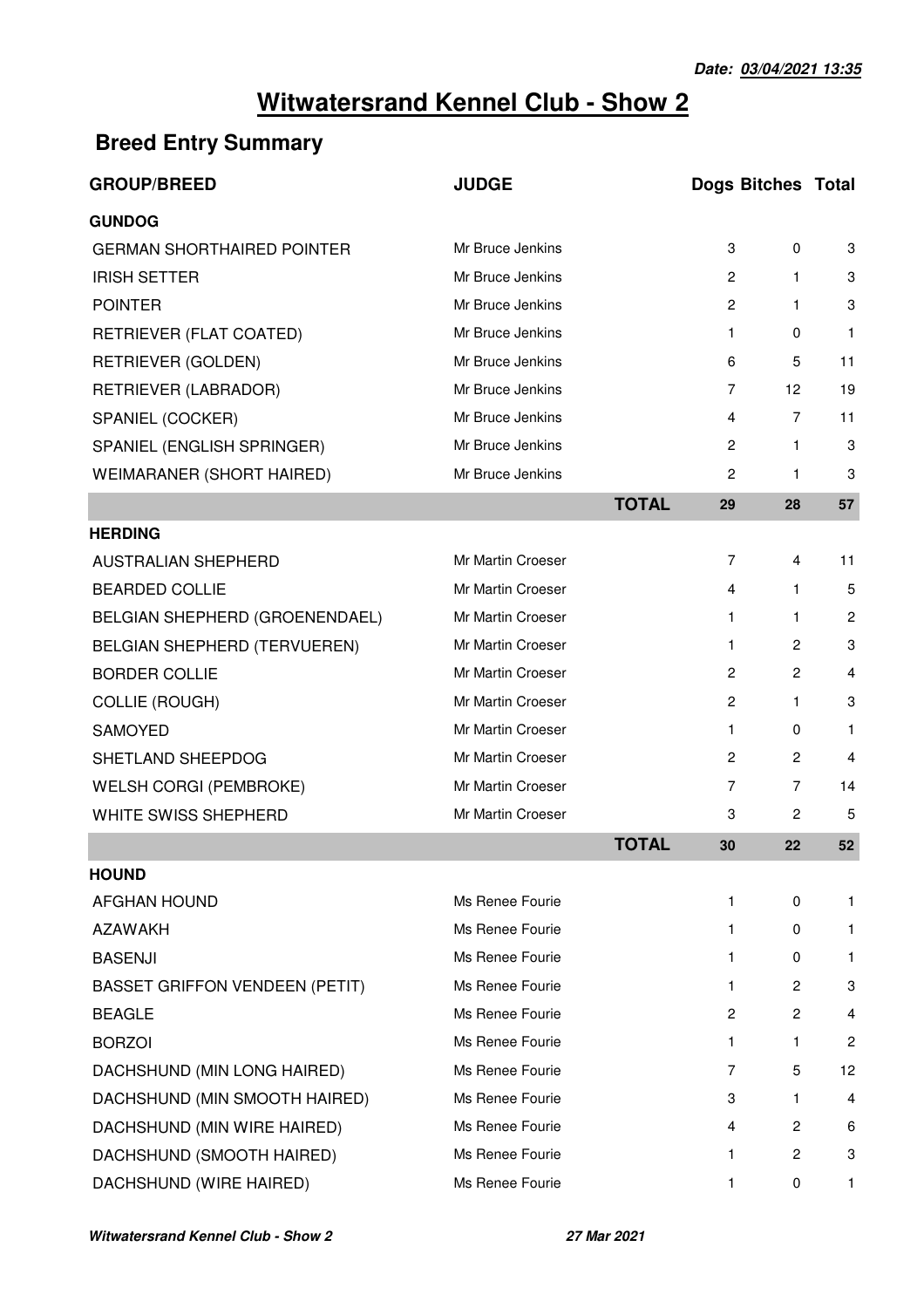| <b>GROUP/BREED</b>                   | <b>JUDGE</b>       |              |                | <b>Dogs Bitches Total</b> |                  |
|--------------------------------------|--------------------|--------------|----------------|---------------------------|------------------|
| <b>IRISH WOLFHOUND</b>               | Ms Renee Fourie    |              | 4              | 6                         | 10               |
| PHARAOH HOUND                        | Ms Renee Fourie    |              | $\mathbf{1}$   | 1                         | $\overline{c}$   |
| RHODESIAN RIDGEBACK                  | Ms Renee Fourie    |              | $\overline{c}$ | 1.                        | 3                |
| <b>SALUKI</b>                        | Ms Renee Fourie    |              | $\overline{c}$ | 0                         | $\overline{c}$   |
| <b>WHIPPET</b>                       | Ms Renee Fourie    |              | 4              | 2                         | 6                |
|                                      |                    | <b>TOTAL</b> | 36             | 25                        | 61               |
| <b>TERRIER</b>                       |                    |              |                |                           |                  |
| <b>AIREDALE TERRIER</b>              | Rion van der Linde |              | 0              | $\overline{2}$            | $\overline{2}$   |
| AMERICAN STAFFORDSHIRE TERRIER       | Rion van der Linde |              | $\mathbf{1}$   | $\mathbf{1}$              | $\overline{c}$   |
| <b>BULL TERRIER</b>                  | Rion van der Linde |              | 5              | 7                         | 12               |
| <b>CAIRN TERRIER</b>                 | Rion van der Linde |              | $\mathbf{1}$   | 0                         | $\mathbf{1}$     |
| FOX TERRIER (SMOOTH)                 | Rion van der Linde |              | 3              | 2                         | 5                |
| IRISH SOFT COATED WHEATEN TERRIER    | Rion van der Linde |              | 0              | $\mathbf{1}$              | 1                |
| <b>KERRY BLUE TERRIER</b>            | Rion van der Linde |              | 0              | 3                         | 3                |
| <b>SCOTTISH TERRIER</b>              | Rion van der Linde |              | $\overline{2}$ | $\mathbf{1}$              | 3                |
| <b>SKYE TERRIER</b>                  | Rion van der Linde |              | $\overline{c}$ | 1                         | 3                |
| STAFFORDSHIRE BULL TERRIER           | Rion van der Linde |              | 12             | 17                        | 29               |
|                                      |                    | <b>TOTAL</b> | 26             | 35                        | 61               |
| <b>TOY</b>                           |                    |              |                |                           |                  |
| <b>CAVALIER KING CHARLES SPANIEL</b> | Mr Hans Kuilman    |              | 4              | 3                         | 7                |
| CHINESE CRESTED DOG                  | Mr Hans Kuilman    |              | $\overline{2}$ | 2                         | 4                |
| <b>HAVANESE</b>                      | Mr Hans Kuilman    |              | $\overline{2}$ | 0                         | $\overline{c}$   |
| <b>ITALIAN GREYHOUND</b>             | Mr Hans Kuilman    |              | $\mathbf{1}$   | 1                         | $\overline{c}$   |
| <b>JAPANESE CHIN</b>                 | Mr Hans Kuilman    |              | 1              | 1                         | 2                |
| <b>MALTESE</b>                       | Mr Hans Kuilman    |              | $\mathbf 1$    | 0                         | 1                |
| <b>MINIATURE PINSCHER</b>            | Mr Hans Kuilman    |              | $\mathbf{1}$   | 0                         | 1                |
| <b>PAPILLON</b>                      | Mr Hans Kuilman    |              | $\mathbf{1}$   | 0                         | 1.               |
| <b>POMERANIAN</b>                    | Mr Hans Kuilman    |              | $\overline{c}$ | 4                         | 6                |
| <b>PUG</b>                           | Mr Hans Kuilman    |              | 0              | $\mathbf{1}$              | $\mathbf{1}$     |
| <b>TOY FOX TERRIER</b>               | Mr Hans Kuilman    |              | 0              | $\overline{2}$            | $\boldsymbol{2}$ |
| YORKSHIRE TERRIER                    | Mr Hans Kuilman    |              | 3              | $\overline{2}$            | 5                |
|                                      |                    | <b>TOTAL</b> | 18             | 16                        | 34               |
| <b>UTILITY</b>                       |                    |              |                |                           |                  |
| <b>BOSTON TERRIER</b>                | Mr Fred Veldman    |              | 3              | 0                         | 3                |
| <b>BULLDOG</b>                       | Mr Fred Veldman    |              | 4              | $\mathbf{1}$              | 5                |
| CHOW CHOW                            | Mr Fred Veldman    |              | 1              | 0                         | 1                |

**Witwatersrand Kennel Club - Show 2 27 Mar 2021**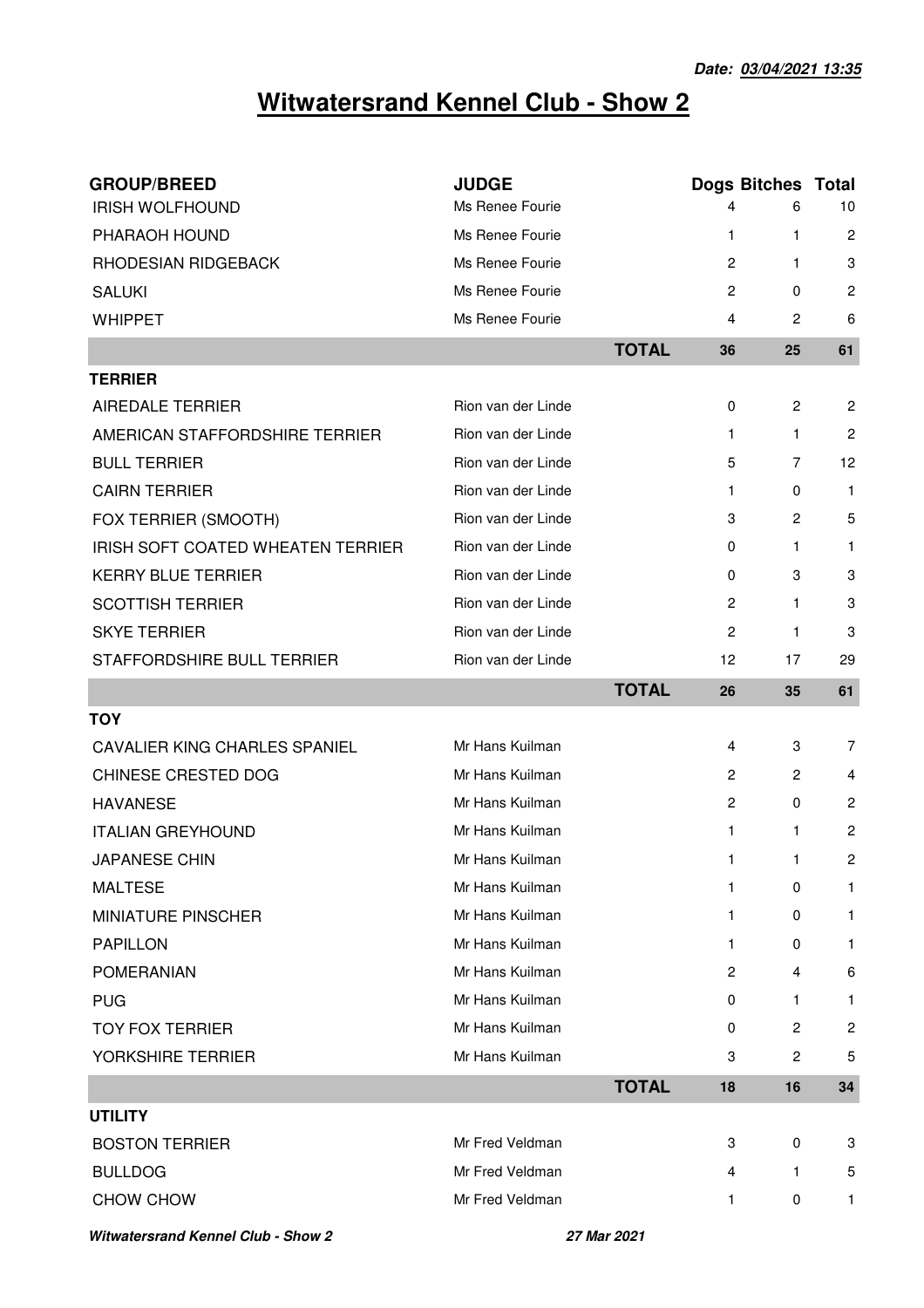| <b>GROUP/BREED</b>                 | <b>JUDGE</b>      |              |                | <b>Dogs Bitches Total</b> |                |
|------------------------------------|-------------------|--------------|----------------|---------------------------|----------------|
| <b>DALMATIAN</b>                   | Mr Fred Veldman   |              |                |                           | $\overline{c}$ |
| <b>FRENCH BULLDOG</b>              | Mr Fred Veldman   |              | 6              | 11                        | 17             |
| <b>LHASA APSO</b>                  | Mr Fred Veldman   |              | 1              | 0                         | 1              |
| MINIATURE SCHNAUZER                | Mr Fred Veldman   |              | $\overline{2}$ | $\overline{2}$            | 4              |
| POODLE (MINIATURE)                 | Mr Fred Veldman   |              | 0              | $\mathbf{1}$              | 1              |
| POODLE (TOY)                       | Mr Fred Veldman   |              | 1              | 1                         | $\overline{c}$ |
| <b>SHIH TZU</b>                    | Mr Fred Veldman   |              | 6              | 1                         | 7              |
| XOLOITZCUINTLE (STANDARD)          | Mr Fred Veldman   |              | $\Omega$       | 1                         | $\mathbf{1}$   |
|                                    |                   | <b>TOTAL</b> | 25             | 19                        | 44             |
| <b>WORKING</b>                     |                   |              |                |                           |                |
| <b>BOXER</b>                       | Mrs Jenny Hubbard |              | 1              | $\overline{2}$            | 3              |
| <b>BULLMASTIFF</b>                 | Mrs Jenny Hubbard |              | 5              | $\mathbf{2}$              | 7              |
| <b>DOGO ARGENTINO</b>              | Mrs Jenny Hubbard |              | 1              | 0                         | 1.             |
| GERMAN SHEPHERD DOG (SHORT HAIRED) | Mrs Jenny Hubbard |              | $\overline{2}$ | 0                         | $\overline{c}$ |
| <b>GREAT DANE</b>                  | Mrs Jenny Hubbard |              | $\overline{2}$ | 5                         | 7              |
| <b>NEAPOLITAN MASTIFF</b>          | Mrs Jenny Hubbard |              | $\mathbf 0$    | 1                         | 1.             |
| <b>ROTTWEILER</b>                  | Mrs Jenny Hubbard |              | $\mathbf 0$    | 1                         | 1              |
| <b>SIBERIAN HUSKY</b>              | Mrs Jenny Hubbard |              | 9              | 7                         | 16             |
|                                    |                   | <b>TOTAL</b> | 20             | 18                        | 38             |

**GUNDOG Group**

#### **sponsored by Hill's**

### **Judge: Mr Bruce Jenkins**

| <b>GERMAN SHORTHAIRED POINTER</b> | Mr Bruce Jenkins | 3  |
|-----------------------------------|------------------|----|
| <b>IRISH SETTER</b>               | Mr Bruce Jenkins | 3  |
| <b>POINTER</b>                    | Mr Bruce Jenkins | 3  |
| <b>RETRIEVER (FLAT COATED)</b>    | Mr Bruce Jenkins | 1  |
| <b>RETRIEVER (GOLDEN)</b>         | Mr Bruce Jenkins | 11 |
| <b>RETRIEVER (LABRADOR)</b>       | Mr Bruce Jenkins | 19 |
| <b>SPANIEL (COCKER)</b>           | Mr Bruce Jenkins | 11 |
| <b>SPANIEL (ENGLISH SPRINGER)</b> | Mr Bruce Jenkins | 3  |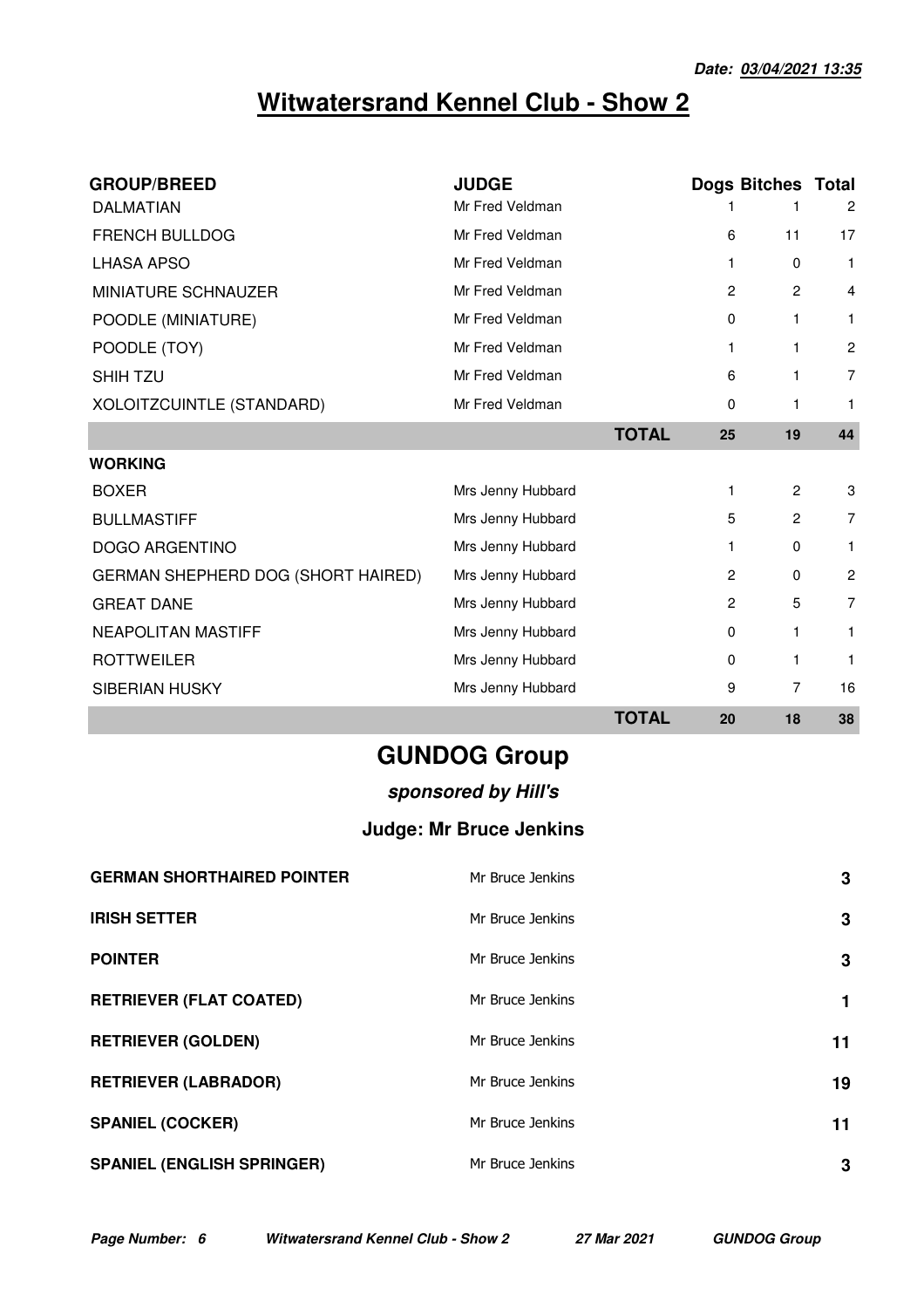|                                                                                                                                     | <b>Group Total</b>                                |
|-------------------------------------------------------------------------------------------------------------------------------------|---------------------------------------------------|
| <b>GERMAN SHORTHAIRED POINTER Judge: Mr Bruce Jenkins</b>                                                                           | Steward:<br>Ring:                                 |
| sponsored by Hill's                                                                                                                 |                                                   |
| <b>CORDIER, A (1033260)</b>                                                                                                         | <b>Tel:</b> 0633155090                            |
|                                                                                                                                     | <b>Email:</b> andre@swiftdiesel.co.za             |
| $\blacksquare$<br><b>TULLAMORE MAKE IT REIGN OF IKANGWA</b>                                                                         | Sex: D Class: Minor Puppy                         |
| Sire: CH NEW PARADE MASTER AT TULLAMORE                                                                                             | Reg No: ZA012995B20                               |
| <b>Dam: TULLAMORE TIME TO SHINE</b>                                                                                                 | D.O.B: 16/08/2020                                 |
| <b>Breeder: TARR, MR J</b>                                                                                                          | IDNo: 900141000064639                             |
| <b>TARR, MR J (125800)</b>                                                                                                          | Tel:                                              |
|                                                                                                                                     | Email:                                            |
| <b>TULLAMORE HAVE U EVR SEEN THE REIGN</b><br>$\mathbf{2}$                                                                          | Sex: D Class: Minor Puppy                         |
| Sire: CH VJK-MYST NEW PARADE MASTER AT TULLAMORE                                                                                    | Reg No: ZA012988B20                               |
| Dam: TULLAMORE TIME TO SHINE                                                                                                        | D.O.B: 16/08/2020                                 |
| <b>Breeder: TARR, MR J</b>                                                                                                          | <b>IDNo:</b> 900141000064638                      |
| <b>TULLAMORE REIGN MAKER</b><br>3                                                                                                   | Sex: D Class: Minor Puppy                         |
| Sire: CH MYST NEW PARADE MASTER OF TULLAMORE<br>Dam: TULLAMORE TIME TO SHINE                                                        | Reg No: ZA012994B20                               |
| <b>Breeder: TARR, MR J</b>                                                                                                          | D.O.B: 15/08/2020<br><b>IDNo:</b> 900141000064635 |
|                                                                                                                                     |                                                   |
| <b>DOG Entries</b>                                                                                                                  |                                                   |
| Minor Puppy<br>$1\begin{bmatrix} 3 \\ 2\end{bmatrix}$ $2\begin{bmatrix} 1 \\ 3\end{bmatrix}$ $3\begin{bmatrix} 2 \\ 4\end{bmatrix}$ |                                                   |
| CC 1 Point: $2$ RCC: $3$ CC 2 Points:                                                                                               |                                                   |
| Best Puppy in Breed: 12 _____ Best Junior in Breed: ________ Best Veteran in Breed: _______                                         |                                                   |
| Best of Breed: 2 Reserve Best of Breed: 3                                                                                           |                                                   |
| Judge: Mr Bruce Jenkins Steward:<br><b>IRISH SETTER</b>                                                                             | Ring:                                             |
| sponsored by Hill's                                                                                                                 |                                                   |
|                                                                                                                                     | <b>Tel: 082 805 9666</b>                          |
| <b>ROBINSON, MR DS</b>                                                                                                              | Email: douglassrobinson52@gmail.com               |
| CH ARDMORE SYDNEY'S RILEY OF SOUTHERNSTAR<br>4                                                                                      | Sex: D Class: # Champion                          |
| Sire: CH CIANRONINNIS LAPIS LAZULI OF CEANNAIRE                                                                                     | <b>Reg No: ZA052049B14</b>                        |
| Dam: CH ARDMORE DANCER'S MOLLY                                                                                                      | D.O.B: 17/05/2014                                 |
| Breeder: DE JONGH, MRS MR                                                                                                           | IDNo: 985170003032260                             |
| ARDMORE ROXANNES ENYA OF SOUTHERN STAR<br>5                                                                                         | Sex: B Class: Open                                |
| Sire: ARDMORE ILLUSTRIOUS LUKE                                                                                                      | Reg No: ZA010531B18                               |
| Dam: ARDMORE MAX'S ROXANNE                                                                                                          | D.O.B: 27/03/2018                                 |
| Breeder: DE JONGH, MRS MR                                                                                                           | <b>IDNo: 985111000395939</b>                      |
| WILLIAMS, MISS L (1041442) & WILLIAMS, MRS L (1032059)                                                                              |                                                   |
|                                                                                                                                     | <b>Tel:</b> 0828966278                            |
|                                                                                                                                     | Email:                                            |
| 6<br><b>ROONEY</b>                                                                                                                  | Sex: D Class: Open                                |
| Sire: KARISAH JUST JAMES                                                                                                            | Reg No: ZA002506B19                               |
| Dam: ARDMORE MISS D'ARSY                                                                                                            | D.O.B: 28/08/2018                                 |
| <b>Breeder: LAUBSCHER, MRS V</b>                                                                                                    | IDNo: 953010002480457                             |
| <b>DOG Entries</b>                                                                                                                  |                                                   |
| Open<br>6 [ 1]                                                                                                                      |                                                   |
| $CC 1 Point: 6$ RCC: CC 2 Points:                                                                                                   |                                                   |
| Champion: 4                                                                                                                         |                                                   |
| # Champion<br>4[1]                                                                                                                  |                                                   |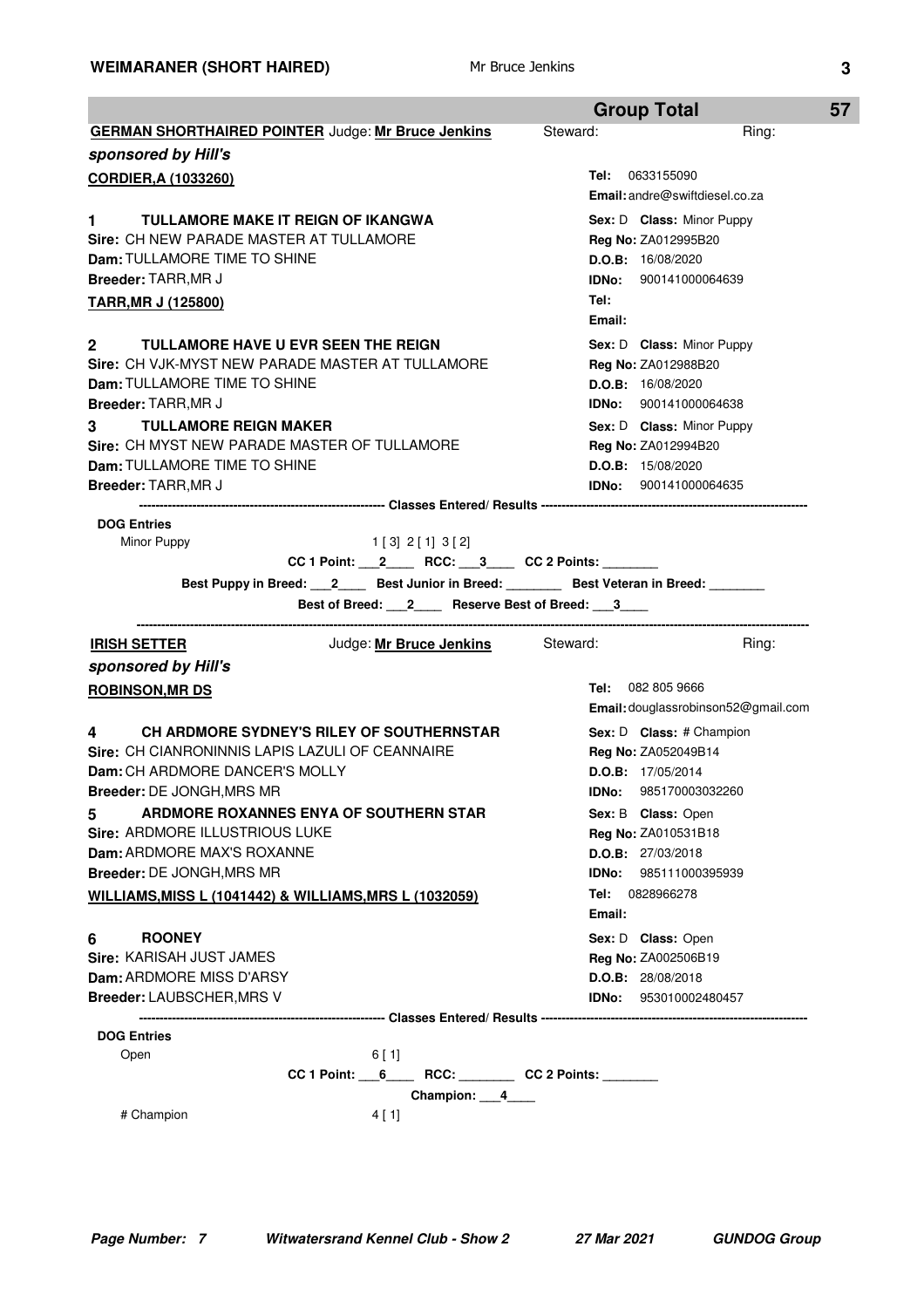#### **BITCH Entries**

Open

| ×<br>۰. |  |  |  |
|---------|--|--|--|
|---------|--|--|--|

CC 1 Point: \_\_\_\_5\_\_\_\_ RCC: \_\_\_\_\_\_\_\_ CC 2 Points: \_

Best Junior in Breed: \_\_\_\_\_\_\_\_ Best Veteran in Breed: \_\_\_\_\_\_\_ Best of Breed: \_\_\_5\_\_\_

**Reserve Best of Breed: \_\_\_4\_\_\_\_**

| ve pearor precu.                                                                          |                                  |
|-------------------------------------------------------------------------------------------|----------------------------------|
| Judge: Mr Bruce Jenkins<br><b>POINTER</b>                                                 | Steward:<br>Ring:                |
| sponsored by Hill's                                                                       |                                  |
| <b>KRUGER, MR L (146933)</b>                                                              | <b>Tel:</b> 0615034686           |
|                                                                                           | Email: wsquall@icloud.com        |
| $7$ and $7$<br>PIPEAWAY HIGH COMMAND AT WHITESQUALL (IMP UK)                              | Sex: D Class: Open               |
| <b>Sire: PIPEAWAY HELLO SUNSHINE</b>                                                      | Reg No: ZA001114C18              |
| Dam: PIPEAWAY CARO EMERALD                                                                | D.O.B: 23/05/2018                |
| <b>Breeder: PARSONS, ERICA</b>                                                            | <b>IDNo:</b>                     |
| PIPEAWAY VIVID NORA<br>8                                                                  | <b>Sex: B Class:</b> Graduate    |
| Sire: PIPEAWAY BONUM OMEN                                                                 | Reg No: ZA001029C20              |
| <b>Dam: PIPEAWAY TIGGI WIGGI</b>                                                          | D.O.B: 24/09/2019                |
| Breeder: PARSONS, MRS E                                                                   | <b>IDNo:</b>                     |
| <b>YOUNG, MISS LY</b>                                                                     | Tel: 082 4906961                 |
|                                                                                           | Email: youngs@netactive.co.za    |
| 9<br>CH SEASYDE SUNSET STRIP AT WHITE SQUALL (IMP USA)                                    | Sex: D Class: # Champion         |
| Sire: CHESTERHOPE TAKE A NUMBER                                                           | <b>Reg No: ZA001015C18</b>       |
| Dam: AM.GCHS.CH.SEASYDE HOLLY GOLIGHTLY (IMP USA)                                         | D.O.B: 28/01/2016                |
| Breeder: MEDEIROS, MRS HE                                                                 | <b>IDNo:</b> 985112006924503     |
|                                                                                           |                                  |
| <b>DOG Entries</b>                                                                        |                                  |
| 7 [ 1]<br>Open                                                                            |                                  |
|                                                                                           |                                  |
| Champion: 9                                                                               |                                  |
| # Champion<br>9[1]                                                                        |                                  |
| <b>BITCH Entries</b>                                                                      |                                  |
| Graduate<br>8[1]                                                                          |                                  |
| CC 1 Point: ___ 8______ RCC: _________ CC 2 Points: _______                               |                                  |
| Best Junior in Breed: _________ Best Veteran in Breed: ________ Best of Breed: ___9       |                                  |
| Reserve Best of Breed: 7                                                                  |                                  |
| Judge: <u>Mr Bruce Jenkins</u><br><b>RETRIEVER (FLAT COATED)</b><br>sponsored by Hill's   | Steward:<br>Ring:                |
| <b>BORRALHO.MRS SJ</b>                                                                    | +2782082 330 9092<br>Tel:        |
|                                                                                           | Email: MIRAINLABRADORS@GMAIL.COM |
| CH WHIZZBANG'S ALL THEY TALK ABOUT OF MIRAIN (IMP<br>10                                   | Sex: D Class: # Champion         |
| Sire: ALAMNZA PIRATE OF THE CARIBBEAN                                                     | Reg No: ZA001027C19              |
| <b>Dam: WHIZZBANG'S MOON UNDER WATER</b>                                                  | D.O.B: 09/11/2016                |
| Breeder: JENSEN, MR & JENSEN, MRS                                                         | <b>IDNo:</b> 208210000592112     |
|                                                                                           |                                  |
| <b>DOG Entries</b>                                                                        |                                  |
| # Champion<br>10[1]                                                                       |                                  |
| Best Junior in Breed: __________ Best Veteran in Breed: _________ Best of Breed: ___10___ |                                  |
| Reserve Best of Breed: _______                                                            |                                  |
|                                                                                           |                                  |
| Judge: Mr Bruce Jenkins<br><b>RETRIEVER (GOLDEN)</b>                                      | Steward:<br>Ring:                |
|                                                                                           |                                  |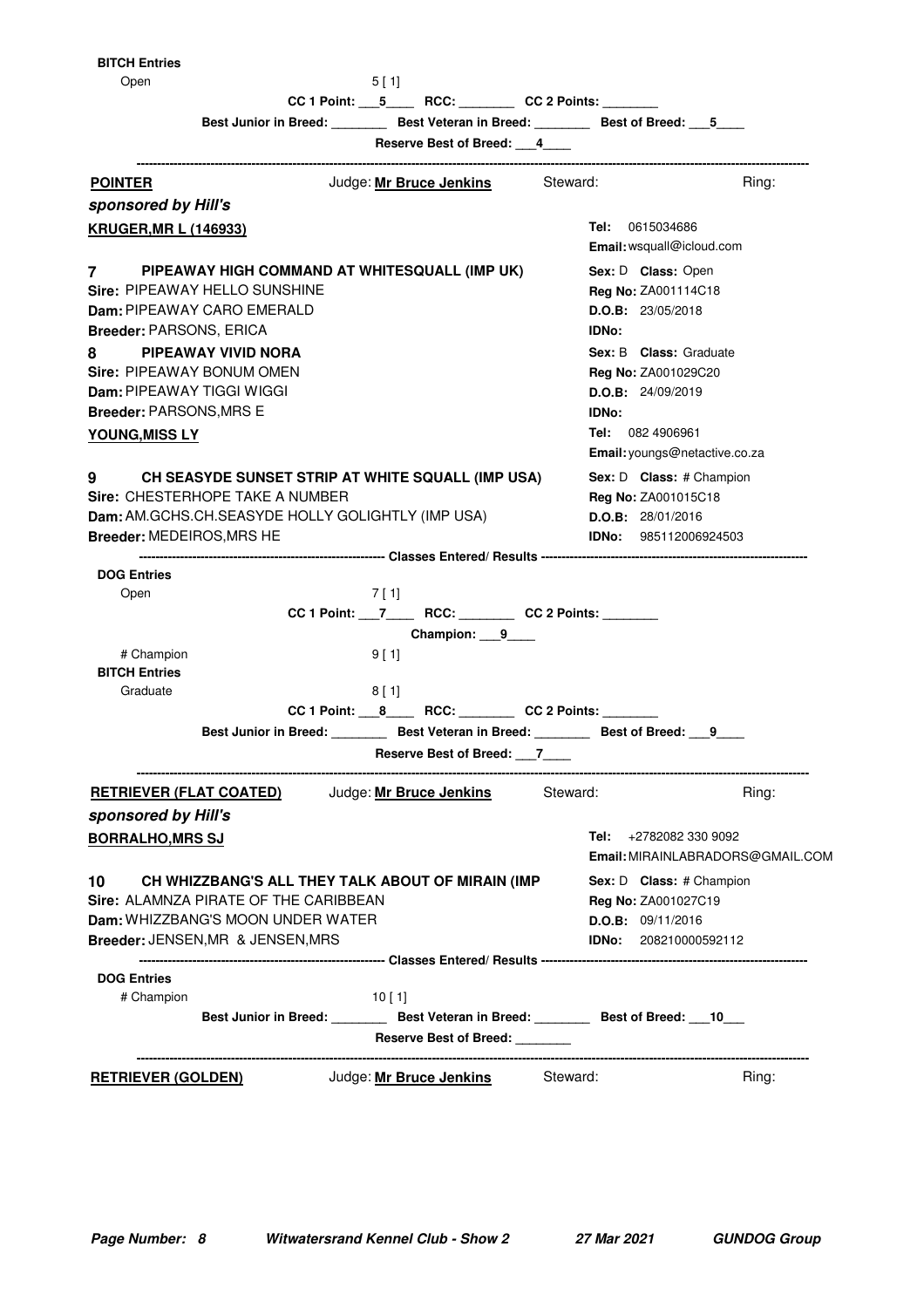#### **sponsored by Hill's ACKHURST, MRS M (147306)**

#### **11 QUILLQUEST WALDORF ASTORIA 11 11** Sex: D Class: Open

**Sire:** CH QUILLQUEST ASTON MARTIN **Dam:** CH QUILLQUEST TIME OF MY LIFE **Breeder:** ACKHURST,MRS M

**QUILLQUEST VIRTUAL HUG 12** Junior **Sire:** CRANIGGAN THINK TANK **Dam:** CH QUILLQUEST TIME OF MY LIFE **Breeder:** ACKHURST,MRS M

#### **BLOKBERGEN, MR HJ**

#### **13** GAVALAT TELEMACHUS **CONSERVERS CONSERVERS GRADUATE SEXEL** Sex: D Class: Graduate

**Sire:** CH ROZKLYNBONY CARRICK OF GAVALAT **Dam:** APPLECOTE YOU MAKE ME SMILE OF GAVALAT **Breeder:** BLOKBERGEN,MR H

#### **CH SON OF NOEL AT GAVALAT 14** Veteran

**Sire: CH ROSSBOURNE NOEL OF GAVALAT Dam:** GAVALAT SUNSETSAVANNAH **Breeder:** GLAUM,MRS LA

#### **15 GAVALAT LIL'MIZSPLENDID 15** Open **11** Open **11** Open **11** Open **11** Open **11** Open **11** Open **11** Open **11** Open **11** Open **11** Open **11** Open **11** Open **11** Open **11** Open **11** Open **11** Open **11** Open **11** Open **11**

**Sire:** RAYLEAS MY GUY **Dam:** CH JUNANTES QUALITY STREET OF GAVALAT **Breeder:** BLOKBERGEN,MR HJ&KESSLER,MRS HJ

#### **CLARKE, MRS RJ**

#### **16 GAVALAT LA NINA OF ROZKLYNBONY Consumer Sex: B Class: Graduate**

**Sire:** CH ROZKLYNBONY CARRICK OF GAVALAT **Dam:** APPLECOTE YOU MAKE ME SMILE OF GAVALAT **Breeder:** BLOKBERGEN,MR HJ

#### **HAMANN, MRS WJ**

#### **17 CRANIGGAN THUNDERSTRUCK JM 17** Open Bex: D Class: Open

**Sire:** CH REDSTEPS TEDDY EDGAR **Dam:** CH MOCHAVULIN CATCHA STAR OF CRANIGGAN **Breeder:** HAMANN,MRS W

**18 CRANIGGAN NOVEMBER RAYN (AI) 18 CLASS: Junior CRANIGGAN NOVEMBER RAYN (AI) Sire:** UK CH ALIBREN BEST MATE AT WESTVANE **Dam:** CH MOCAHVULIN CATCHA STAR OF CRANIGGAN **Breeder:** HAMANN,MR W

#### **HOLMES, MRK**

**KINCORA PUFF Sire: GHI FNAIRH BENTLEY Dam:** KILIFI TINKER BARBET OF KINCORA **Breeder:** BUCHANAN,MRS RJ **19 CONSEX CONSERVANT CONSERVANT CONSERVERS CLASS:** Open

#### **KELLOCK, MRS 1 (60365)**

**MOCHAVULIN MIYLOH Sire:** CH NARAGOLD BRANWELL **Dam:** MOCHAVULIN MISS MOLLY BEE **Breeder:** KELLOCK,MRS I **Sex:** D **Class:** Minor Puppy **Contrary Contrary Contrary Contrary Contrary Sex: D <b>Class:** Minor Puppy

**Email:** Sex: D **Class: Open Reg No:** ZA003446B18 **D.O.B:** 28/11/2017 **IDNo:** 985113000844952 **Sex:** B **Class: Reg No:** ZA009314B20 **D.O.B:** 18/03/2020 **IDNo:** 956000012169454 Tel: 076437 0649 **Email:** harry@gavalat.co.za **Sex:** D **Class: Reg No:** ZA009502B19 **D.O.B:** 12/04/2019 **IDNo:** 953010002924525 **Sex:** D **Class: Reg No:** ZA019295B11 **D.O.B:** 31/08/2011 **IDNo:** 953010000135557 Sex: B **Class:** Open **Reg No:** ZA009758B15 **D.O.B:** 11/04/2015 **IDNo:** 953010000503332 **Tel: Email:**rozanne@baileysestates.co.za **Sex:** B **Class: Reg No:** ZA009499B19 **D.O.B:** 12/04/2019 **IDNo:** 953010002924898 Tel: +2783 659 4326 **Email:** wendy.hamann23@gmail.com Sex: D **Class:** Open

Tel: 0828003500

**Reg No:** ZA013486B18 **D.O.B:** 05/09/2018 **IDNo:** 953010002926342 **Sex:** B **Class: Reg No:** ZA002428B20 **D.O.B:** 15/11/2019 **IDNo:** 985113000800460 Tel: 083 375 7475 **Email:** kevinh@opr.co.za **Reg No:** ZA005588B15 **D.O.B:** 02/02/2015 **IDNo:** 953010000502990 Tel: 0836012969 **Email:**

**Reg No:** ZA010673B20 **D.O.B:** 16/07/2020 **IDNo:** 956000010552262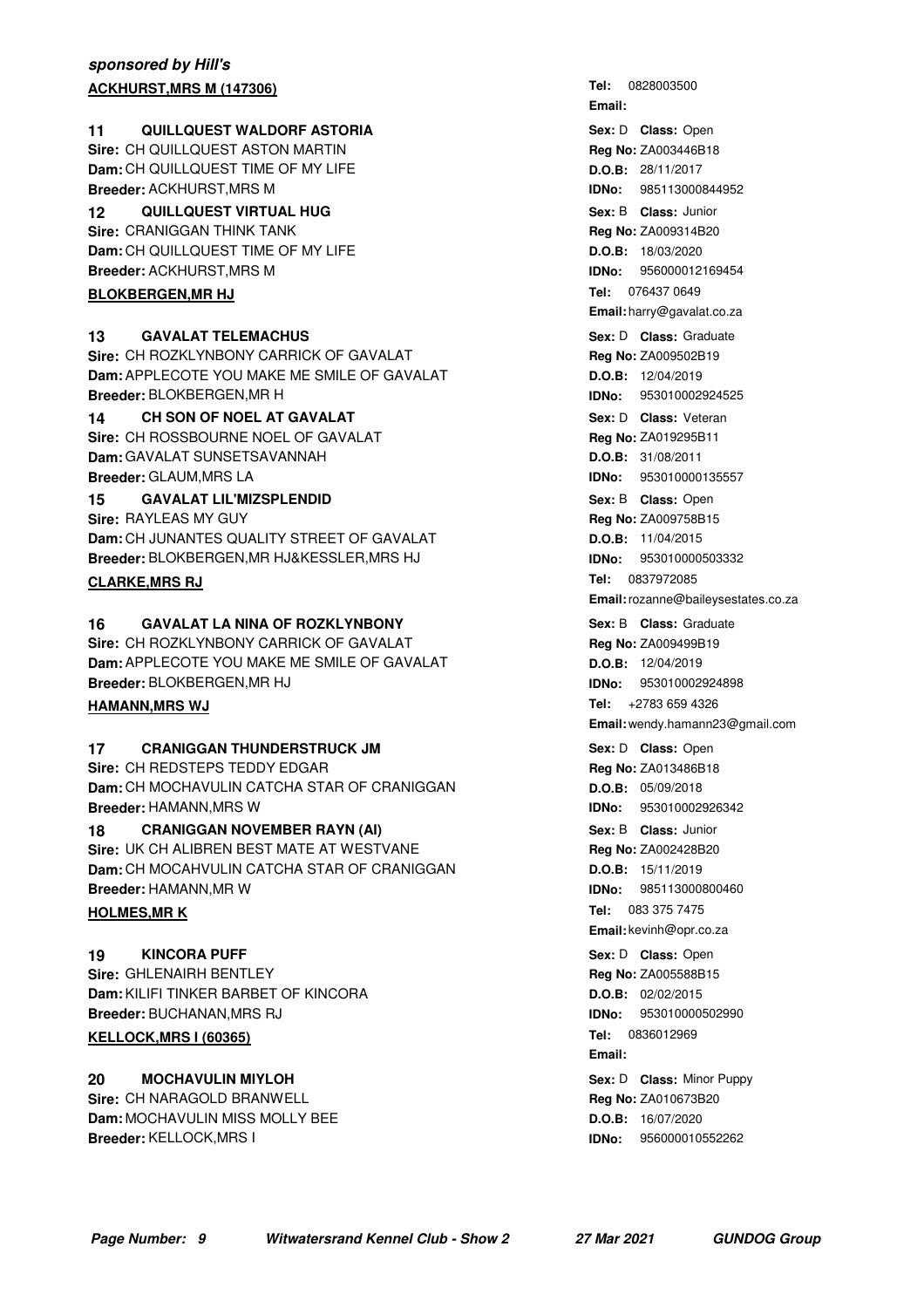| CH KILIFI LIAM BRAVEHEART<br>Sex: B Class: Veteran<br>21<br>Sire: CH KILIFI XHUMA MERLIN<br><b>Reg No: ZA027690B13</b><br>Dam: CH KILIFI DEVONSHIRECREAM<br>D.O.B: 11/03/2013<br>Breeder: PHILLIPSON, MRS DM<br><b>IDNo:</b> 900008800543000<br><b>DOG Entries</b><br>Minor Puppy<br>20 [1]<br>Veteran<br>14 [ABS ]<br>Open<br>11 [3] 17 [1] 19 [2]<br>Graduate<br>13[1]<br>CC 1 Point: ____ 17_____ RCC: ____ 19____ CC 2 Points: ________<br><b>BITCH Entries</b><br>Junior<br>$12$ [ 2] $18$ [ 1]<br>Veteran<br>$21$ [ 1]<br>Open<br>$15$ [ 1]<br>Graduate<br>$16$ [ 1]<br>CC 1 Point: RCC: 15 CC 2 Points:<br>Best Puppy in Breed: 20 Best Junior in Breed: 18 Best Veteran in Breed: 21<br>Best of Breed: ___17___ Reserve Best of Breed: ___21___<br>Judge: Mr Bruce Jenkins Steward:<br>Ring:<br><u>RETRIEVER (LABRADOR)</u><br>sponsored by Hill's<br>Tel: 082 374 5318<br><b>ALBERTS, MS G</b><br>Email: gcullen123@gmail.com<br>Sex: B Class: Junior<br>22<br><b>LETHANWOOD RAVEN'S FLIGHT</b><br>Sire: CRAIGNAIR SIMPLY GUSTAU<br>Reg No: ZA001150B20<br>Dam: CH ADAMASDOR DROP OF JUPITER<br>D.O.B: 26/10/2019<br><b>Breeder: ALBERTS, MS G</b><br><b>IDNo:</b> 953010004070174<br>Tel: +2782082 330 9092<br><b>BORRALHO, MRS SJ</b><br>Email: MIRAINLABRADORS@GMAIL.COM<br><b>MIRAIN HEART OF MINE</b><br>Sex: B Class: Minor Puppy<br>23.<br>Sire: CONKASHA ON TARGET<br>Reg No: ZA009713B20<br>Dam: CH SEA-BIRDS ONE IN A MILLION OF MIRAIN<br>D.O.B: 06/08/2020<br><b>Breeder: BARRALHO, S</b><br>900141000055732<br>IDNo:<br>CH ABLESING KIARA FOR KEEPS AT MIRAIN<br>Sex: B Class: Veteran<br>Sire: CH SEA-BIRDS GLOBETROTTER OF AMADEUZE<br>Reg No: ZA033522B13<br>Dam: DE BRACK POLLY DORA OF ABLESING<br><b>D.O.B:</b> $22/07/2013$<br><b>Breeder: BOTHA, MRS J</b><br><b>IDNo:</b> 945000001385743<br>Tel: 082 3300232<br><b>GREATHEAD, MS MA</b><br>Email:<br><b>CRAIGNAIR PAY THE PIPER</b><br>Sex: D Class: Open<br>25<br>Sire: CRAIGNAIR BLACK HAWK<br>Reg No: ZA006029B19<br>Dam: XCRAIGNAIR PICTURE PERFECT<br>D.O.B: 24/01/2019<br>Breeder: POTT, J<br><b>IDNo:</b> 953010002924173<br><b>CRAIGNAIR SIMPLY SADIE</b><br>26<br>Sex: B Class: Open<br>Sire: TAPEATOM IN CONTENTION OF CRAIGNAIR<br>Reg No: ZA005112B16<br>Dam: CRAIGNAIR SWEET SURRENDER<br>D.O.B: 08/12/2015<br><b>Breeder: POTT, MRS J</b><br>IDNo:<br>900250000339328<br>Tel: 0826045836<br><b>JANSEN VAN VUUREN, MR RJ (81898)</b><br>Email: renier@labradors.co.za<br><b>ADAMASDOR SIMON</b><br>Sex: D Class: Open<br>27<br><b>Sire: CH DOLBIA LOUBOUTIN OF BUNNICHEM</b><br>Reg No: ZA010983B19<br>Dam: ADAMASDOR GAME OF THRONES<br>D.O.B: 01/11/2018<br>Breeder: JANSEN VAN VUUREN, MR R<br>IDNo: | LINES, MR WR | Tel: 073 323 0658<br>Email: linesw@gmail.com |
|------------------------------------------------------------------------------------------------------------------------------------------------------------------------------------------------------------------------------------------------------------------------------------------------------------------------------------------------------------------------------------------------------------------------------------------------------------------------------------------------------------------------------------------------------------------------------------------------------------------------------------------------------------------------------------------------------------------------------------------------------------------------------------------------------------------------------------------------------------------------------------------------------------------------------------------------------------------------------------------------------------------------------------------------------------------------------------------------------------------------------------------------------------------------------------------------------------------------------------------------------------------------------------------------------------------------------------------------------------------------------------------------------------------------------------------------------------------------------------------------------------------------------------------------------------------------------------------------------------------------------------------------------------------------------------------------------------------------------------------------------------------------------------------------------------------------------------------------------------------------------------------------------------------------------------------------------------------------------------------------------------------------------------------------------------------------------------------------------------------------------------------------------------------------------------------------------------------------------------------------------------------------------------------------------------------------------------------------------------------------------------------------------------------------------------------------------------------------------------------------------------------------------------------------------------------------------------------------------------------------------------------------------------------------------------------------------|--------------|----------------------------------------------|
|                                                                                                                                                                                                                                                                                                                                                                                                                                                                                                                                                                                                                                                                                                                                                                                                                                                                                                                                                                                                                                                                                                                                                                                                                                                                                                                                                                                                                                                                                                                                                                                                                                                                                                                                                                                                                                                                                                                                                                                                                                                                                                                                                                                                                                                                                                                                                                                                                                                                                                                                                                                                                                                                                                      |              |                                              |
|                                                                                                                                                                                                                                                                                                                                                                                                                                                                                                                                                                                                                                                                                                                                                                                                                                                                                                                                                                                                                                                                                                                                                                                                                                                                                                                                                                                                                                                                                                                                                                                                                                                                                                                                                                                                                                                                                                                                                                                                                                                                                                                                                                                                                                                                                                                                                                                                                                                                                                                                                                                                                                                                                                      |              |                                              |
|                                                                                                                                                                                                                                                                                                                                                                                                                                                                                                                                                                                                                                                                                                                                                                                                                                                                                                                                                                                                                                                                                                                                                                                                                                                                                                                                                                                                                                                                                                                                                                                                                                                                                                                                                                                                                                                                                                                                                                                                                                                                                                                                                                                                                                                                                                                                                                                                                                                                                                                                                                                                                                                                                                      |              |                                              |
|                                                                                                                                                                                                                                                                                                                                                                                                                                                                                                                                                                                                                                                                                                                                                                                                                                                                                                                                                                                                                                                                                                                                                                                                                                                                                                                                                                                                                                                                                                                                                                                                                                                                                                                                                                                                                                                                                                                                                                                                                                                                                                                                                                                                                                                                                                                                                                                                                                                                                                                                                                                                                                                                                                      |              |                                              |
|                                                                                                                                                                                                                                                                                                                                                                                                                                                                                                                                                                                                                                                                                                                                                                                                                                                                                                                                                                                                                                                                                                                                                                                                                                                                                                                                                                                                                                                                                                                                                                                                                                                                                                                                                                                                                                                                                                                                                                                                                                                                                                                                                                                                                                                                                                                                                                                                                                                                                                                                                                                                                                                                                                      |              |                                              |
|                                                                                                                                                                                                                                                                                                                                                                                                                                                                                                                                                                                                                                                                                                                                                                                                                                                                                                                                                                                                                                                                                                                                                                                                                                                                                                                                                                                                                                                                                                                                                                                                                                                                                                                                                                                                                                                                                                                                                                                                                                                                                                                                                                                                                                                                                                                                                                                                                                                                                                                                                                                                                                                                                                      |              |                                              |
|                                                                                                                                                                                                                                                                                                                                                                                                                                                                                                                                                                                                                                                                                                                                                                                                                                                                                                                                                                                                                                                                                                                                                                                                                                                                                                                                                                                                                                                                                                                                                                                                                                                                                                                                                                                                                                                                                                                                                                                                                                                                                                                                                                                                                                                                                                                                                                                                                                                                                                                                                                                                                                                                                                      |              |                                              |
|                                                                                                                                                                                                                                                                                                                                                                                                                                                                                                                                                                                                                                                                                                                                                                                                                                                                                                                                                                                                                                                                                                                                                                                                                                                                                                                                                                                                                                                                                                                                                                                                                                                                                                                                                                                                                                                                                                                                                                                                                                                                                                                                                                                                                                                                                                                                                                                                                                                                                                                                                                                                                                                                                                      |              |                                              |
|                                                                                                                                                                                                                                                                                                                                                                                                                                                                                                                                                                                                                                                                                                                                                                                                                                                                                                                                                                                                                                                                                                                                                                                                                                                                                                                                                                                                                                                                                                                                                                                                                                                                                                                                                                                                                                                                                                                                                                                                                                                                                                                                                                                                                                                                                                                                                                                                                                                                                                                                                                                                                                                                                                      |              |                                              |
|                                                                                                                                                                                                                                                                                                                                                                                                                                                                                                                                                                                                                                                                                                                                                                                                                                                                                                                                                                                                                                                                                                                                                                                                                                                                                                                                                                                                                                                                                                                                                                                                                                                                                                                                                                                                                                                                                                                                                                                                                                                                                                                                                                                                                                                                                                                                                                                                                                                                                                                                                                                                                                                                                                      |              |                                              |
|                                                                                                                                                                                                                                                                                                                                                                                                                                                                                                                                                                                                                                                                                                                                                                                                                                                                                                                                                                                                                                                                                                                                                                                                                                                                                                                                                                                                                                                                                                                                                                                                                                                                                                                                                                                                                                                                                                                                                                                                                                                                                                                                                                                                                                                                                                                                                                                                                                                                                                                                                                                                                                                                                                      |              |                                              |
|                                                                                                                                                                                                                                                                                                                                                                                                                                                                                                                                                                                                                                                                                                                                                                                                                                                                                                                                                                                                                                                                                                                                                                                                                                                                                                                                                                                                                                                                                                                                                                                                                                                                                                                                                                                                                                                                                                                                                                                                                                                                                                                                                                                                                                                                                                                                                                                                                                                                                                                                                                                                                                                                                                      |              |                                              |
|                                                                                                                                                                                                                                                                                                                                                                                                                                                                                                                                                                                                                                                                                                                                                                                                                                                                                                                                                                                                                                                                                                                                                                                                                                                                                                                                                                                                                                                                                                                                                                                                                                                                                                                                                                                                                                                                                                                                                                                                                                                                                                                                                                                                                                                                                                                                                                                                                                                                                                                                                                                                                                                                                                      |              |                                              |
|                                                                                                                                                                                                                                                                                                                                                                                                                                                                                                                                                                                                                                                                                                                                                                                                                                                                                                                                                                                                                                                                                                                                                                                                                                                                                                                                                                                                                                                                                                                                                                                                                                                                                                                                                                                                                                                                                                                                                                                                                                                                                                                                                                                                                                                                                                                                                                                                                                                                                                                                                                                                                                                                                                      |              |                                              |
|                                                                                                                                                                                                                                                                                                                                                                                                                                                                                                                                                                                                                                                                                                                                                                                                                                                                                                                                                                                                                                                                                                                                                                                                                                                                                                                                                                                                                                                                                                                                                                                                                                                                                                                                                                                                                                                                                                                                                                                                                                                                                                                                                                                                                                                                                                                                                                                                                                                                                                                                                                                                                                                                                                      |              |                                              |
|                                                                                                                                                                                                                                                                                                                                                                                                                                                                                                                                                                                                                                                                                                                                                                                                                                                                                                                                                                                                                                                                                                                                                                                                                                                                                                                                                                                                                                                                                                                                                                                                                                                                                                                                                                                                                                                                                                                                                                                                                                                                                                                                                                                                                                                                                                                                                                                                                                                                                                                                                                                                                                                                                                      |              |                                              |
|                                                                                                                                                                                                                                                                                                                                                                                                                                                                                                                                                                                                                                                                                                                                                                                                                                                                                                                                                                                                                                                                                                                                                                                                                                                                                                                                                                                                                                                                                                                                                                                                                                                                                                                                                                                                                                                                                                                                                                                                                                                                                                                                                                                                                                                                                                                                                                                                                                                                                                                                                                                                                                                                                                      |              |                                              |
|                                                                                                                                                                                                                                                                                                                                                                                                                                                                                                                                                                                                                                                                                                                                                                                                                                                                                                                                                                                                                                                                                                                                                                                                                                                                                                                                                                                                                                                                                                                                                                                                                                                                                                                                                                                                                                                                                                                                                                                                                                                                                                                                                                                                                                                                                                                                                                                                                                                                                                                                                                                                                                                                                                      |              |                                              |
|                                                                                                                                                                                                                                                                                                                                                                                                                                                                                                                                                                                                                                                                                                                                                                                                                                                                                                                                                                                                                                                                                                                                                                                                                                                                                                                                                                                                                                                                                                                                                                                                                                                                                                                                                                                                                                                                                                                                                                                                                                                                                                                                                                                                                                                                                                                                                                                                                                                                                                                                                                                                                                                                                                      |              |                                              |
|                                                                                                                                                                                                                                                                                                                                                                                                                                                                                                                                                                                                                                                                                                                                                                                                                                                                                                                                                                                                                                                                                                                                                                                                                                                                                                                                                                                                                                                                                                                                                                                                                                                                                                                                                                                                                                                                                                                                                                                                                                                                                                                                                                                                                                                                                                                                                                                                                                                                                                                                                                                                                                                                                                      |              |                                              |
|                                                                                                                                                                                                                                                                                                                                                                                                                                                                                                                                                                                                                                                                                                                                                                                                                                                                                                                                                                                                                                                                                                                                                                                                                                                                                                                                                                                                                                                                                                                                                                                                                                                                                                                                                                                                                                                                                                                                                                                                                                                                                                                                                                                                                                                                                                                                                                                                                                                                                                                                                                                                                                                                                                      |              |                                              |
|                                                                                                                                                                                                                                                                                                                                                                                                                                                                                                                                                                                                                                                                                                                                                                                                                                                                                                                                                                                                                                                                                                                                                                                                                                                                                                                                                                                                                                                                                                                                                                                                                                                                                                                                                                                                                                                                                                                                                                                                                                                                                                                                                                                                                                                                                                                                                                                                                                                                                                                                                                                                                                                                                                      |              |                                              |
|                                                                                                                                                                                                                                                                                                                                                                                                                                                                                                                                                                                                                                                                                                                                                                                                                                                                                                                                                                                                                                                                                                                                                                                                                                                                                                                                                                                                                                                                                                                                                                                                                                                                                                                                                                                                                                                                                                                                                                                                                                                                                                                                                                                                                                                                                                                                                                                                                                                                                                                                                                                                                                                                                                      |              |                                              |
|                                                                                                                                                                                                                                                                                                                                                                                                                                                                                                                                                                                                                                                                                                                                                                                                                                                                                                                                                                                                                                                                                                                                                                                                                                                                                                                                                                                                                                                                                                                                                                                                                                                                                                                                                                                                                                                                                                                                                                                                                                                                                                                                                                                                                                                                                                                                                                                                                                                                                                                                                                                                                                                                                                      |              |                                              |
|                                                                                                                                                                                                                                                                                                                                                                                                                                                                                                                                                                                                                                                                                                                                                                                                                                                                                                                                                                                                                                                                                                                                                                                                                                                                                                                                                                                                                                                                                                                                                                                                                                                                                                                                                                                                                                                                                                                                                                                                                                                                                                                                                                                                                                                                                                                                                                                                                                                                                                                                                                                                                                                                                                      |              |                                              |
|                                                                                                                                                                                                                                                                                                                                                                                                                                                                                                                                                                                                                                                                                                                                                                                                                                                                                                                                                                                                                                                                                                                                                                                                                                                                                                                                                                                                                                                                                                                                                                                                                                                                                                                                                                                                                                                                                                                                                                                                                                                                                                                                                                                                                                                                                                                                                                                                                                                                                                                                                                                                                                                                                                      |              |                                              |
|                                                                                                                                                                                                                                                                                                                                                                                                                                                                                                                                                                                                                                                                                                                                                                                                                                                                                                                                                                                                                                                                                                                                                                                                                                                                                                                                                                                                                                                                                                                                                                                                                                                                                                                                                                                                                                                                                                                                                                                                                                                                                                                                                                                                                                                                                                                                                                                                                                                                                                                                                                                                                                                                                                      |              |                                              |
|                                                                                                                                                                                                                                                                                                                                                                                                                                                                                                                                                                                                                                                                                                                                                                                                                                                                                                                                                                                                                                                                                                                                                                                                                                                                                                                                                                                                                                                                                                                                                                                                                                                                                                                                                                                                                                                                                                                                                                                                                                                                                                                                                                                                                                                                                                                                                                                                                                                                                                                                                                                                                                                                                                      |              |                                              |
|                                                                                                                                                                                                                                                                                                                                                                                                                                                                                                                                                                                                                                                                                                                                                                                                                                                                                                                                                                                                                                                                                                                                                                                                                                                                                                                                                                                                                                                                                                                                                                                                                                                                                                                                                                                                                                                                                                                                                                                                                                                                                                                                                                                                                                                                                                                                                                                                                                                                                                                                                                                                                                                                                                      |              |                                              |
|                                                                                                                                                                                                                                                                                                                                                                                                                                                                                                                                                                                                                                                                                                                                                                                                                                                                                                                                                                                                                                                                                                                                                                                                                                                                                                                                                                                                                                                                                                                                                                                                                                                                                                                                                                                                                                                                                                                                                                                                                                                                                                                                                                                                                                                                                                                                                                                                                                                                                                                                                                                                                                                                                                      | 24           |                                              |
|                                                                                                                                                                                                                                                                                                                                                                                                                                                                                                                                                                                                                                                                                                                                                                                                                                                                                                                                                                                                                                                                                                                                                                                                                                                                                                                                                                                                                                                                                                                                                                                                                                                                                                                                                                                                                                                                                                                                                                                                                                                                                                                                                                                                                                                                                                                                                                                                                                                                                                                                                                                                                                                                                                      |              |                                              |
|                                                                                                                                                                                                                                                                                                                                                                                                                                                                                                                                                                                                                                                                                                                                                                                                                                                                                                                                                                                                                                                                                                                                                                                                                                                                                                                                                                                                                                                                                                                                                                                                                                                                                                                                                                                                                                                                                                                                                                                                                                                                                                                                                                                                                                                                                                                                                                                                                                                                                                                                                                                                                                                                                                      |              |                                              |
|                                                                                                                                                                                                                                                                                                                                                                                                                                                                                                                                                                                                                                                                                                                                                                                                                                                                                                                                                                                                                                                                                                                                                                                                                                                                                                                                                                                                                                                                                                                                                                                                                                                                                                                                                                                                                                                                                                                                                                                                                                                                                                                                                                                                                                                                                                                                                                                                                                                                                                                                                                                                                                                                                                      |              |                                              |
|                                                                                                                                                                                                                                                                                                                                                                                                                                                                                                                                                                                                                                                                                                                                                                                                                                                                                                                                                                                                                                                                                                                                                                                                                                                                                                                                                                                                                                                                                                                                                                                                                                                                                                                                                                                                                                                                                                                                                                                                                                                                                                                                                                                                                                                                                                                                                                                                                                                                                                                                                                                                                                                                                                      |              |                                              |
|                                                                                                                                                                                                                                                                                                                                                                                                                                                                                                                                                                                                                                                                                                                                                                                                                                                                                                                                                                                                                                                                                                                                                                                                                                                                                                                                                                                                                                                                                                                                                                                                                                                                                                                                                                                                                                                                                                                                                                                                                                                                                                                                                                                                                                                                                                                                                                                                                                                                                                                                                                                                                                                                                                      |              |                                              |
|                                                                                                                                                                                                                                                                                                                                                                                                                                                                                                                                                                                                                                                                                                                                                                                                                                                                                                                                                                                                                                                                                                                                                                                                                                                                                                                                                                                                                                                                                                                                                                                                                                                                                                                                                                                                                                                                                                                                                                                                                                                                                                                                                                                                                                                                                                                                                                                                                                                                                                                                                                                                                                                                                                      |              |                                              |
|                                                                                                                                                                                                                                                                                                                                                                                                                                                                                                                                                                                                                                                                                                                                                                                                                                                                                                                                                                                                                                                                                                                                                                                                                                                                                                                                                                                                                                                                                                                                                                                                                                                                                                                                                                                                                                                                                                                                                                                                                                                                                                                                                                                                                                                                                                                                                                                                                                                                                                                                                                                                                                                                                                      |              |                                              |
|                                                                                                                                                                                                                                                                                                                                                                                                                                                                                                                                                                                                                                                                                                                                                                                                                                                                                                                                                                                                                                                                                                                                                                                                                                                                                                                                                                                                                                                                                                                                                                                                                                                                                                                                                                                                                                                                                                                                                                                                                                                                                                                                                                                                                                                                                                                                                                                                                                                                                                                                                                                                                                                                                                      |              |                                              |
|                                                                                                                                                                                                                                                                                                                                                                                                                                                                                                                                                                                                                                                                                                                                                                                                                                                                                                                                                                                                                                                                                                                                                                                                                                                                                                                                                                                                                                                                                                                                                                                                                                                                                                                                                                                                                                                                                                                                                                                                                                                                                                                                                                                                                                                                                                                                                                                                                                                                                                                                                                                                                                                                                                      |              |                                              |
|                                                                                                                                                                                                                                                                                                                                                                                                                                                                                                                                                                                                                                                                                                                                                                                                                                                                                                                                                                                                                                                                                                                                                                                                                                                                                                                                                                                                                                                                                                                                                                                                                                                                                                                                                                                                                                                                                                                                                                                                                                                                                                                                                                                                                                                                                                                                                                                                                                                                                                                                                                                                                                                                                                      |              |                                              |
|                                                                                                                                                                                                                                                                                                                                                                                                                                                                                                                                                                                                                                                                                                                                                                                                                                                                                                                                                                                                                                                                                                                                                                                                                                                                                                                                                                                                                                                                                                                                                                                                                                                                                                                                                                                                                                                                                                                                                                                                                                                                                                                                                                                                                                                                                                                                                                                                                                                                                                                                                                                                                                                                                                      |              |                                              |
|                                                                                                                                                                                                                                                                                                                                                                                                                                                                                                                                                                                                                                                                                                                                                                                                                                                                                                                                                                                                                                                                                                                                                                                                                                                                                                                                                                                                                                                                                                                                                                                                                                                                                                                                                                                                                                                                                                                                                                                                                                                                                                                                                                                                                                                                                                                                                                                                                                                                                                                                                                                                                                                                                                      |              |                                              |
|                                                                                                                                                                                                                                                                                                                                                                                                                                                                                                                                                                                                                                                                                                                                                                                                                                                                                                                                                                                                                                                                                                                                                                                                                                                                                                                                                                                                                                                                                                                                                                                                                                                                                                                                                                                                                                                                                                                                                                                                                                                                                                                                                                                                                                                                                                                                                                                                                                                                                                                                                                                                                                                                                                      |              |                                              |
|                                                                                                                                                                                                                                                                                                                                                                                                                                                                                                                                                                                                                                                                                                                                                                                                                                                                                                                                                                                                                                                                                                                                                                                                                                                                                                                                                                                                                                                                                                                                                                                                                                                                                                                                                                                                                                                                                                                                                                                                                                                                                                                                                                                                                                                                                                                                                                                                                                                                                                                                                                                                                                                                                                      |              |                                              |
|                                                                                                                                                                                                                                                                                                                                                                                                                                                                                                                                                                                                                                                                                                                                                                                                                                                                                                                                                                                                                                                                                                                                                                                                                                                                                                                                                                                                                                                                                                                                                                                                                                                                                                                                                                                                                                                                                                                                                                                                                                                                                                                                                                                                                                                                                                                                                                                                                                                                                                                                                                                                                                                                                                      |              |                                              |
|                                                                                                                                                                                                                                                                                                                                                                                                                                                                                                                                                                                                                                                                                                                                                                                                                                                                                                                                                                                                                                                                                                                                                                                                                                                                                                                                                                                                                                                                                                                                                                                                                                                                                                                                                                                                                                                                                                                                                                                                                                                                                                                                                                                                                                                                                                                                                                                                                                                                                                                                                                                                                                                                                                      |              |                                              |
|                                                                                                                                                                                                                                                                                                                                                                                                                                                                                                                                                                                                                                                                                                                                                                                                                                                                                                                                                                                                                                                                                                                                                                                                                                                                                                                                                                                                                                                                                                                                                                                                                                                                                                                                                                                                                                                                                                                                                                                                                                                                                                                                                                                                                                                                                                                                                                                                                                                                                                                                                                                                                                                                                                      |              |                                              |
|                                                                                                                                                                                                                                                                                                                                                                                                                                                                                                                                                                                                                                                                                                                                                                                                                                                                                                                                                                                                                                                                                                                                                                                                                                                                                                                                                                                                                                                                                                                                                                                                                                                                                                                                                                                                                                                                                                                                                                                                                                                                                                                                                                                                                                                                                                                                                                                                                                                                                                                                                                                                                                                                                                      |              |                                              |
|                                                                                                                                                                                                                                                                                                                                                                                                                                                                                                                                                                                                                                                                                                                                                                                                                                                                                                                                                                                                                                                                                                                                                                                                                                                                                                                                                                                                                                                                                                                                                                                                                                                                                                                                                                                                                                                                                                                                                                                                                                                                                                                                                                                                                                                                                                                                                                                                                                                                                                                                                                                                                                                                                                      |              |                                              |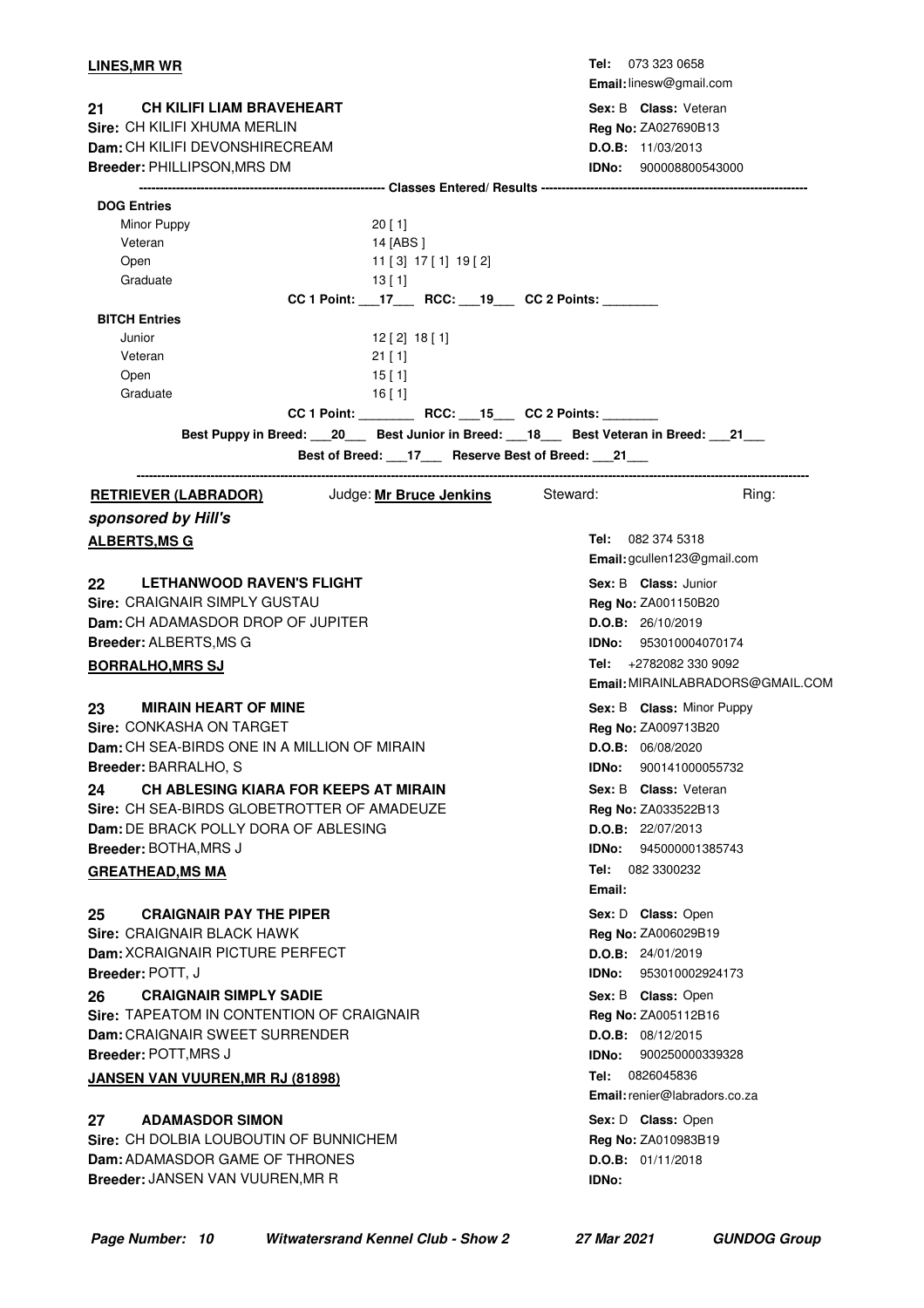#### **28 ADAMASDOR LAEVINIA CONSERVERGE CONSUMING SEX: B Class:** Open **Sire:** CH ADAMASDOR ROLLS ROYCE **Dam:** ADAMASDOR MOOI MARTINA

**Breeder:** JANSEN VAN VUUREN,MR R **NICHOLSON, MRS MJ (1005677)** 

### **29 BERRAKAW GOLDEN SYMPHONY CONSERVING SEXEL SEXELS Class: Junior**

**Sire:** CHEZENKO BEST SONG EVER **Dam:** CH TOPTAIL'S JIN XIN TAIBI OF BERRAKAW **Breeder:** NICHOLSON,- MJ

#### **30 CH CRAIGNAIR BEYOND TH LIMIT And Sext B Class:** # Champion

**Sire:** CH TAPEATOM JUST IN TIME **Dam:** CH CRAIGNAIR DESTINED TO BE **Breeder:** POTT,MRS J

#### **ROWAN, MRS T**

#### **31 CH CASIMIRO SYKSTUS OF ROWANIA CHASE CONSERVING SEX: D Class: Veteran**

**Sire:** CHABLAIS SABLE BLUE CARAMELO OPTIGEN A **Dam:** DOLBIA PRIDE AND JOY OPTIGEN A **Breeder:** MARSZALEK,. D

#### **32 CH BUNNICHEM CHIMBORAZO OF ROWANIA Sex: D Class: # Champion Sire:** CH DOLBIA LOUBOUTIN OF BUNNICHEM **Dam:** DOLBIA JASMINUM OF BUNNICHEM **Breeder:** JANSEN VAN VUUREN,MRS A

#### **33 ROWANIA MAYA & ME 1988 Class: Unior** Sex: B Class: Junior

**Sire:** CH BUNNICHEM CHIMBORAZO OF ROWANIA **Dam:** ROWANIA BORN A LADY **Breeder:** ROWAN, THANIA

#### **34 CH DIMECHE CIAO BELLA OF ROWANIA 1988 1988 Sex: B Class: # Champion**

**Sire:** CH CASIMIRO SYKSTUS OF ROWANIA **Dam:** CONKASHA PRINCESS WILLOW **Breeder:** SMANT,MR CE

### **VAN NIEKERK, MISS CF (1046735)**

#### **TAPEATOM PEGGY SUE Alternative State Sexert Sex: B Class: Puppy**

**Sire:** CH TAPEATOM LORDOFTHERINGS **Dam:** TAPEATOM MAID TO MEASURE **Breeder:** HOWARD,MRS E

#### **VAN TONDER, M (1007408)**

#### **ROWANIA ECHOING KLOOFZIGHT 36** Puppy

**Sire:** ABLESING SOOS DINAMIET OF INKADIEN **Dam:** DIMECHE CIAO BELLA OF ROWANIA **Breeder:** ROWAN, T

### **37 • CLOOFZIGHT'S PROOF ME WRONG 1988 1998 Sex: D** Class: Puppy

**Sire:** CH CRAIGNAIR SPECIAL TITAN AT KLOOFZIGHT **Dam:** EAGERTRIEVE ZA WELCOME HOME AT KLOOFZIGHT **Breeder:** VAN TONDER, M

#### **38 • EAGERTRIEVE ZA L'AFFAIRE WITH KLOOFZIGHT Sex: B Class: Graduate Sire: CRAIGNAIR SPECIAL TITAN AT KLOOFZIGHT Dam:** HUNTMORE FLAMING FIELDS OF EAGERTRIEVE **Breeder:** VAN TONDER, M

**Sex:** B **Class: Reg No:** ZA003299B20 **D.O.B:** 26/08/2015 **IDNo:** Tel: 0795235513 **Email:** berrakawlabradors@gmail.com **Sex:** B **Class: Reg No:** ZA005117B20 **D.O.B:** 24/03/2020 **IDNo:** 933071000131441 **Tel: POTT,MRS J** 082 458 4496 **Email:**jane@tecfin.co.za **Sex:** B **Class: Reg No:** ZA010355B15 **D.O.B:** 22/04/2015 **IDNo:** 953010000514058 Tel: 083.395.0806 **Email:**thania.rowan@gmail.com **Sex:** D **Class: Reg No:** ZA001075C15 **D.O.B:** 04/09/2013 **IDNo:** 985170002579438 **Sex:** D **Class:** # Champion **Reg No:** ZA011426B17 **D.O.B:** 20/06/2017 **IDNo:** 900250000400475 **Sex:** B **Class: Reg No:** ZA004824B20 **D.O.B:** 17/02/2020 **IDNo:** 953010004477098 **Sex:** B **Class: Reg No:** ZA010411B16 **D.O.B:** 17/03/2016 **IDNo:** 900250000231515 **Tel: 0827002032 Email: Sex:** B **Class: Reg No:** ZA006368B20 **D.O.B:** 15/04/2020 **IDNo:** 953010004661891 **Tel: Email: Sex:** D **Class: Reg No:** ZA008956B20 **D.O.B:** 19/05/2020 **IDNo:** 953010004665209 **Sex:** D **Class: Reg No:** ZA009857B20 **D.O.B:** 02/06/2020 **IDNo:** 93307100006324 **Sex:** B **Class: Reg No:** ZA004454B20 **D.O.B:** 06/09/2019 **IDNo:** 933071000073873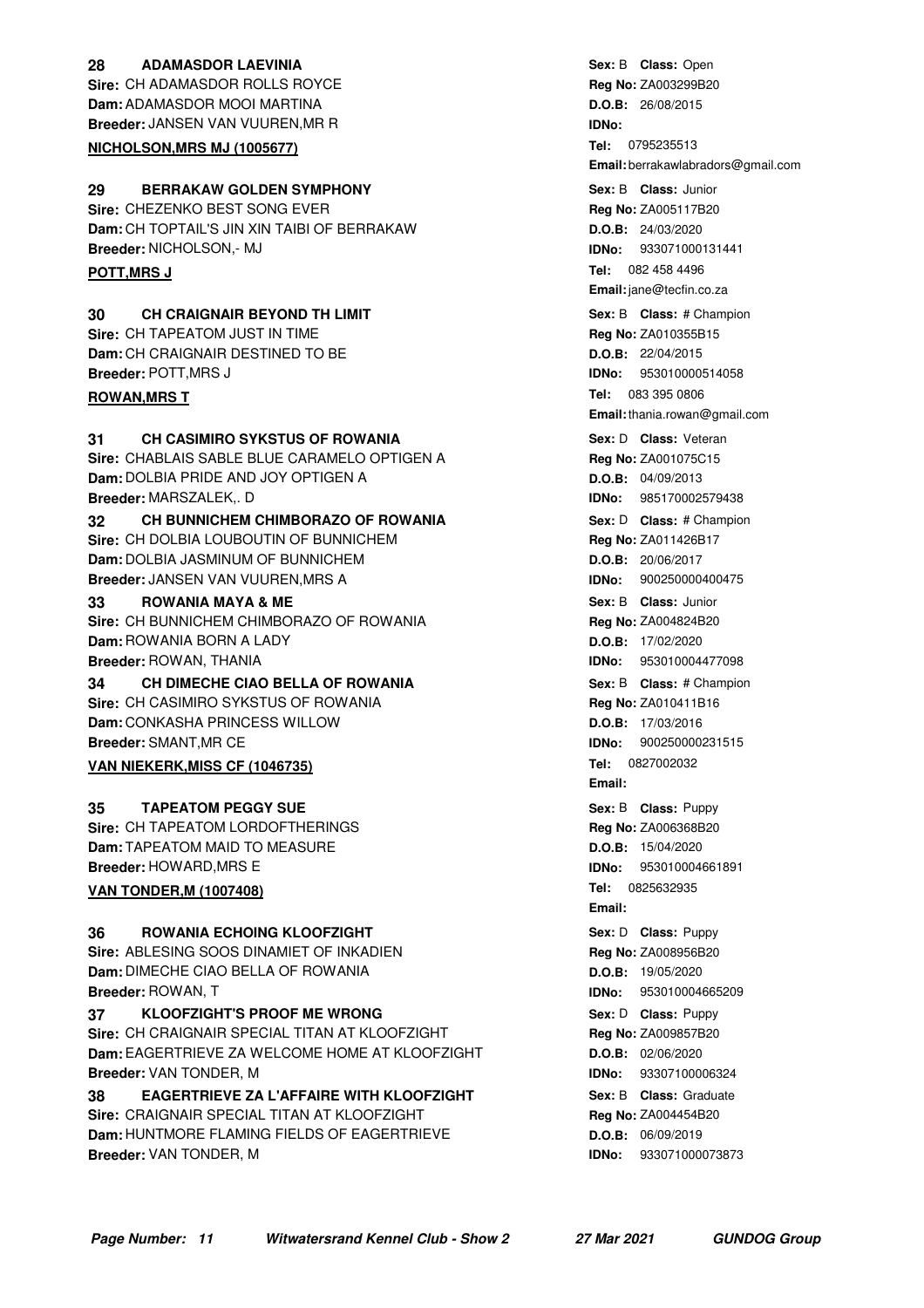#### **VAN TONDER, MRS M**

**39 CH CRAIGNAIR SPECIAL TITAN AT KLOOFZIGHT Sex: D Class: # Champion Sire:** CH CRAIGNAIR SPECIAL VINTAGE AT KLOOFZIGHT **Dam:** CRAIGNAIR SWEET SURRENDER **Breeder:** POTT, J **40 CH ROWANIA SAPPHIRE BLUE AT KLOOFZIGHT FILM SEX: B Class: # Champion Sire:** CH CASIMIRO SYKSTUS OF ROWANIA **Dam:** ROWANIA SEBRINA **Breeder:** ROWAN, T

**Tel: Email:** kloofzightlabbies@gmail.com Sex: D **Class:** # Champion **Reg No:** ZA002445B18 **D.O.B:** 31/08/2017 **IDNo:** 953010001854127 **Sex: B Class:** # Champion **Reg No:** ZA003253B18 **D.O.B:** 24/09/2017 **IDNo:** 953010002160277

| <b>DOG Entries</b>                                        |                                                                  |                                                                                                      |
|-----------------------------------------------------------|------------------------------------------------------------------|------------------------------------------------------------------------------------------------------|
| Puppy                                                     | 36 [2] 37 [1]                                                    |                                                                                                      |
| Veteran                                                   | $31$ [ 1]                                                        |                                                                                                      |
| Open                                                      | 25 [2] 27 [1]                                                    |                                                                                                      |
|                                                           | CC 1 Point: __27___ RCC: __25__ CC 2 Points: ______              |                                                                                                      |
|                                                           | Champion: ___39___                                               |                                                                                                      |
| # Champion                                                | $32$ [ 2] $39$ [ 1]                                              |                                                                                                      |
| <b>BITCH Entries</b>                                      |                                                                  |                                                                                                      |
| Minor Puppy                                               | 23 [1]                                                           |                                                                                                      |
| Puppy                                                     | $35$ [ 1]                                                        |                                                                                                      |
| Junior                                                    | 22 [ 2] 29 [ 3] 33 [ 1]                                          |                                                                                                      |
| Veteran                                                   | $24$ [ 1]                                                        |                                                                                                      |
| Open                                                      | $26$ [ 1] $28$ [ 2]                                              |                                                                                                      |
| Graduate                                                  | 38[1]                                                            |                                                                                                      |
|                                                           | CC 1 Point: _____ 35____ RCC: _____ 33___ CC 2 Points: _________ |                                                                                                      |
|                                                           | Champion: 40___                                                  |                                                                                                      |
| # Champion                                                | $30[3]$ 34 [2] 40 [1]                                            |                                                                                                      |
|                                                           |                                                                  | Best Puppy in Breed: 35 Best Junior in Breed: 33 Best Veteran in Breed: 31 Best Veteran in Breed: 31 |
|                                                           | Best of Breed: 39 Reserve Best of Breed: 32                      |                                                                                                      |
|                                                           |                                                                  |                                                                                                      |
| <b>SPANIEL (COCKER)</b>                                   | Judge: Mr Bruce Jenkins Steward:                                 | Ring:                                                                                                |
|                                                           |                                                                  |                                                                                                      |
| sponsored by Hill's                                       |                                                                  |                                                                                                      |
| DE SOUZA, MR J & SYMMS, BJC                               |                                                                  | Tel: 079399 9946                                                                                     |
|                                                           |                                                                  | Email: johnnys@absa.co.za                                                                            |
| CH CALYMENE MYSTIC QUARTZ OF SPANGELICUS<br>41            |                                                                  |                                                                                                      |
| Sire: CH CALYMENE TEAL ZIRCON                             |                                                                  | Sex: B Class: # Champion                                                                             |
| Dam: CH CALYMENE BLACK DIAMOND                            |                                                                  | Reg No: ZA002092B19<br>D.O.B: 11/11/2018                                                             |
|                                                           |                                                                  | <b>IDNo: 953010002925623</b>                                                                         |
| <b>Breeder: PAMMENTER, MRS R</b>                          |                                                                  |                                                                                                      |
| DICKINSON, MRS L (178834)                                 |                                                                  | Tel: 072 246 9563                                                                                    |
|                                                           |                                                                  | Email: leanidickinson@gmail.com                                                                      |
| 42<br><b>GELANI COFFEE N CREAM</b>                        |                                                                  | Sex: D Class: Graduate                                                                               |
| Sire: FUZBERKI PEPPER N SALT OF GELANI                    |                                                                  | Reg No: ZA010324B19                                                                                  |
| <b>Dam:</b> GELANI NATALA ABIGAIL                         |                                                                  | D.O.B: 07/08/2019                                                                                    |
| <b>Breeder: DICKINSON, MRS L</b>                          |                                                                  | <b>IDNo:</b>                                                                                         |
| <b>GELANI IT'S ALL ABOUT THE HONEY</b><br>43              |                                                                  | Sex: B Class: Minor Puppy                                                                            |
| Sire: CH FUZBERKI PEPPER 'N SALT OF GELANI                |                                                                  | Reg No: ZA011517B20                                                                                  |
| Dam: BRAGANZA BREAKIND DAWN OF GELANI                     |                                                                  | <b>D.O.B:</b> 19/08/2020                                                                             |
| <b>Breeder: DICKINSON, MRS L</b>                          |                                                                  | <b>IDNo:</b>                                                                                         |
| <b>BRAGANZA BREAKING DAWN OF GELANI</b><br>44             |                                                                  | Sex: B Class: Open                                                                                   |
| Sire: CH BRASSWINDS HOT GOSSIP AT WYLAND (IIMP USA)       |                                                                  | Reg No: ZA014373B18                                                                                  |
| Dam: BRAGANZA BRAND NEW DAY<br>Breeder: BROWNING, MISS JA |                                                                  | D.O.B: 06/10/2018                                                                                    |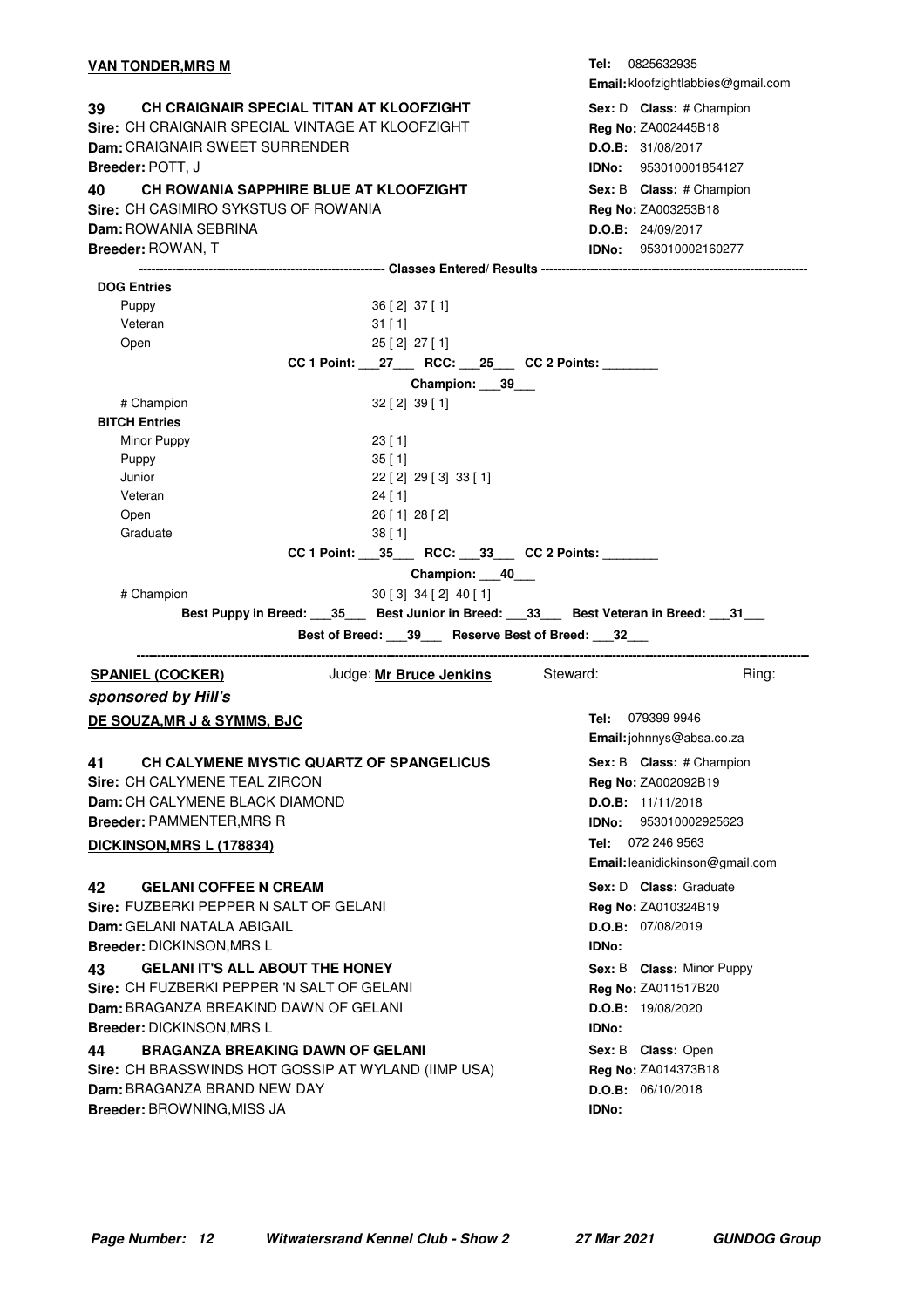| <b>ESTRELA, MISS OM (1047825)</b>              | 0823358128<br>Tel:             |
|------------------------------------------------|--------------------------------|
|                                                | Email:                         |
| <b>DERVELY ELOF</b><br>45                      | Sex: D Class: Graduate         |
| Sire: DERVELY RAINE DANCER                     | Reg No: ZA013676B19            |
| Dam: DERVELY LULEA                             | D.O.B: 07/09/2019              |
| Breeder: EVANS, KL & EVANS, JR                 | IDNo:<br>941000024748372       |
| <b>PERIVALE LA BAYADERE</b><br>46              | Sex: B Class: Open             |
| Sire: CH CASSOM LEONARDO                       | Reg No: ZA011929B19            |
| Dam: CH PERIVALE RAPSODY IN BLUE               | D.O.B: 09/07/2019              |
| Breeder: KIRK, P                               | 941000024378213<br>IDNo:       |
| <b>EVANS, MS KL &amp; RUDDLE, MRS LM</b>       | Tel: 083 395 0111              |
|                                                | Email: karenevans64@gmail.com  |
| CH HARADWATER GET UP STAND UP OF DERVELY<br>47 | Sex: D Class: # Champion       |
| Sire: JCH(GI) CH(PT) MARVEIL T REX             | Reg No: ZA001003C17            |
| Dam: CH(GI) HARADWATER KEEP SMILLING           | D.O.B: 04/10/2015              |
| Breeder: GONCALVES,. L&MARQUES,. M&MARQUES,. S | 620098100851425<br>IDNo:       |
| <b>KIRK, MISS PL (24148)</b>                   | Tel: 073 728 3788              |
|                                                | Email: perik@jdg.co.za         |
| <b>PERIVALE LE CORSAIRE</b><br>48              | Sex: D Class: Graduate         |
| Sire: CH CASSAOM LEANDRO                       | Reg No: ZA011928B19            |
| Dam: CH PERIVALE RHAPHSODY IN BLUE             | D.O.B: 09/07/2019              |
| Breeder: KIRK.- PL                             | IDNo:<br>941000024378211       |
| <b>CH PERIVALE WIND WHISPER</b><br>50          | Sex: B Class: Veteran          |
| Sire: BROADLANDS BLUE STRATOS OF OCCULI        | Reg No: ZA014329B11            |
| Dam: CH PERIVALE BUTTERFLYKISSES               | D.O.B: 18/06/2011              |
| Breeder: KIRK, MISS PL                         | IDNo:<br>945000000991369       |
| <b>PERIVALE LE CORSAIRE</b><br>49              | Sex: B Class: Graduate         |
| Sire: CH CASSAOM LEONARDO                      | Reg No: ZA11928B19             |
| Dam: CH PERIVALE RHAPHODY INBLUE               | D.O.B: 09/07/2019              |
| Breeder: KIRK,- PL                             | 94100024378211<br>IDNo:        |
| <b>RUDDLE, MRS LM</b>                          | Tel: 082 920 0213              |
|                                                | Email: lynne.ruddle1@gmail.com |
| <b>DERVELY HOLMES SPIRIT</b><br>51             | Sex: B Class: Graduate         |
| Sire: CH HARADWATER GET UP STAND UP OF DERVELY | Reg No: ZA009333B19            |
| Dam: CH DERVELY ARYAN MIST                     | D.O.B: 15/06/2019              |

**Dam:** CH DERVELY ARYAN MIST **Breeder:** RUDDLE,MRS L

**------------------------------------------------------------ Classes Entered/ Results -----------------------------------------------------------------**

**IDNo:**

| <b>DOG Entries</b>                                                                       |                                                                |          |       |
|------------------------------------------------------------------------------------------|----------------------------------------------------------------|----------|-------|
| Graduate                                                                                 | 42 [ 1] 45 [ 3] 48 [ 2]                                        |          |       |
|                                                                                          | CC 1 Point: 42 RCC: 48 CC 2 Points:                            |          |       |
|                                                                                          | Champion: 47                                                   |          |       |
| # Champion                                                                               | $47$ [ 1]                                                      |          |       |
| <b>BITCH Entries</b>                                                                     |                                                                |          |       |
| Minor Puppy                                                                              | 43 [ 1]                                                        |          |       |
| Veteran                                                                                  | $50$ [ 1]                                                      |          |       |
| Open                                                                                     | 44 [2] 46 [1]                                                  |          |       |
| Graduate                                                                                 | 49 [P 1] 51 [ 1]                                               |          |       |
|                                                                                          | CC 1 Point: ____51______ RCC: ____46____ CC 2 Points: ________ |          |       |
|                                                                                          | Champion: 41                                                   |          |       |
| # Champion                                                                               | $41$ [ 1]                                                      |          |       |
| Best Puppy in Breed: ___43___ Best Junior in Breed: _______ Best Veteran in Breed: ___50 |                                                                |          |       |
|                                                                                          | Best of Breed: 47 Reserve Best of Breed: 51                    |          |       |
|                                                                                          |                                                                |          |       |
| <b>SPANIEL (ENGLISH SPRINGER)</b>                                                        | Judge: Mr Bruce Jenkins                                        | Steward: | Ring: |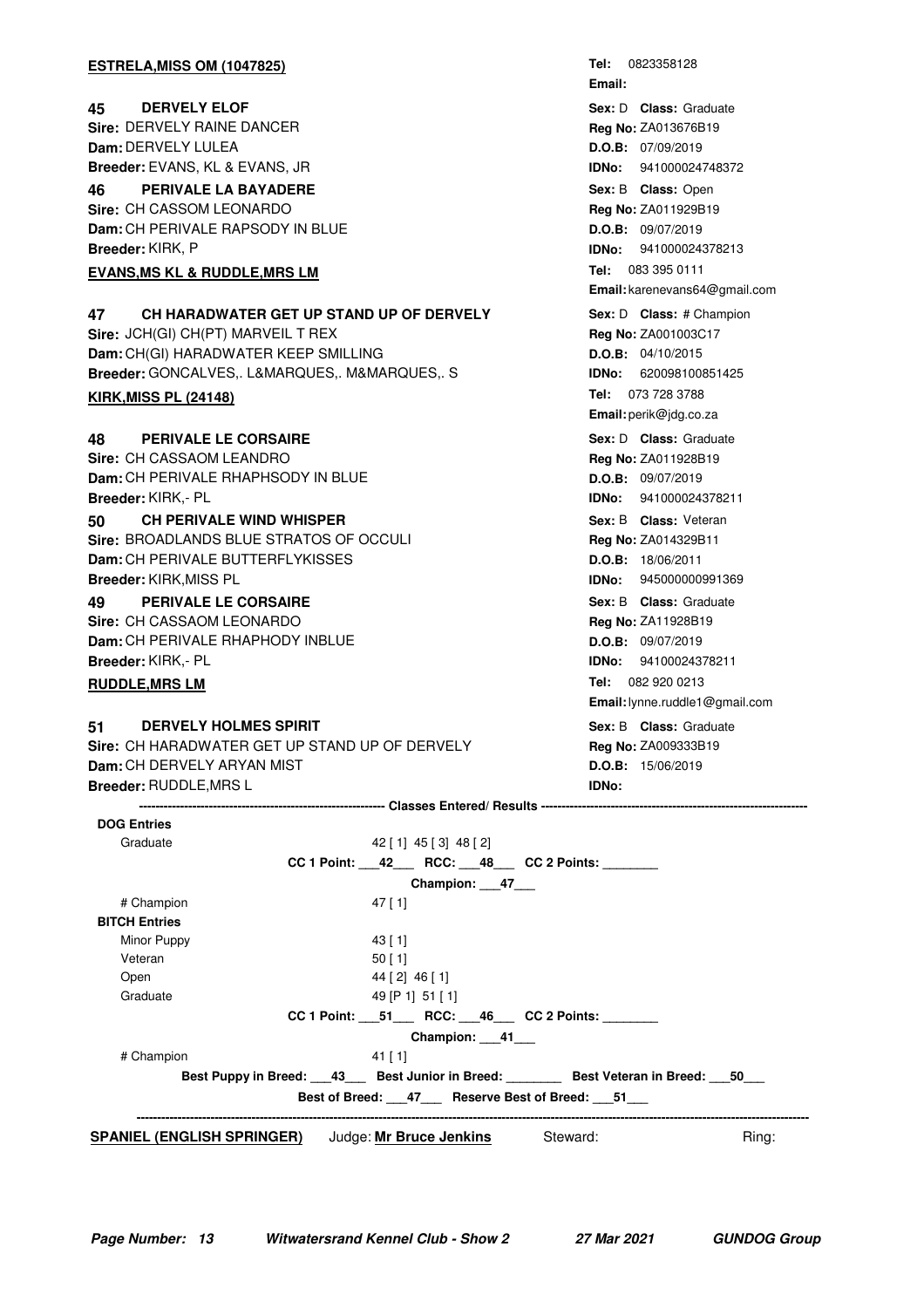| sponsored by Hill's                                                                |                                                                                                                                              |                                             |
|------------------------------------------------------------------------------------|----------------------------------------------------------------------------------------------------------------------------------------------|---------------------------------------------|
| <b>KRUGER, MR L (146933)</b>                                                       |                                                                                                                                              | <b>Tel:</b> 0615034686                      |
|                                                                                    |                                                                                                                                              | Email: wsquall@icloud.com                   |
| <b>WHITESQUALL PILLOW TALK</b><br>52                                               |                                                                                                                                              | Sex: D Class: Open                          |
| Sire: URSA MAJOR'S SAVE THE LAST DANCE AT WHITESQUALL (IMP NOR Reg No: ZA010105B18 |                                                                                                                                              |                                             |
| Dam: CH WHITESQUALL CLASSICAL                                                      |                                                                                                                                              | D.O.B: 27/05/2018                           |
| <b>Breeder: KRUGER, L</b>                                                          |                                                                                                                                              | <b>IDNo:</b>                                |
| <b>WHITESQUALL MASKUERADE</b><br>53                                                |                                                                                                                                              | Sex: B Class: Puppy                         |
| Sire: WHITESQUALL PILLOW TALK                                                      |                                                                                                                                              | Reg No: ZA008840B20                         |
| Dam: WHITESQUALL MADISON AVENUE<br>Breeder: KRUGER, MR L                           |                                                                                                                                              | D.O.B: 20/06/2020<br>IDNo:                  |
|                                                                                    |                                                                                                                                              | Tel: 082 650 6004                           |
| <b>POLKINGHORNE, MR TC</b>                                                         |                                                                                                                                              | Email: craig.polkinghorne@standardbank.co.z |
|                                                                                    |                                                                                                                                              |                                             |
| CH LORDSETT CHERRY ALEXANDER<br>54<br>Sire: CARDHU AINT GOT YOU                    |                                                                                                                                              | Sex: D Class: # Champion                    |
| Dam: LORDSETT SHOW AND SHINE                                                       |                                                                                                                                              | Reg No: ZA001041C18<br>D.O.B: 30/05/2017    |
| Breeder: LORDSETT KENNELS,                                                         |                                                                                                                                              | <b>IDNo:</b> 932001000600968                |
|                                                                                    |                                                                                                                                              |                                             |
| <b>DOG Entries</b>                                                                 |                                                                                                                                              |                                             |
| Open                                                                               | $52$ [ 1]                                                                                                                                    |                                             |
|                                                                                    |                                                                                                                                              |                                             |
|                                                                                    | Champion: 54                                                                                                                                 |                                             |
| # Champion                                                                         | $54$ [ 1]                                                                                                                                    |                                             |
| <b>BITCH Entries</b>                                                               |                                                                                                                                              |                                             |
| Puppy                                                                              | 53 [1]                                                                                                                                       |                                             |
|                                                                                    | CC 1 Point: __53___ RCC: _______ CC 2 Points: ______                                                                                         |                                             |
|                                                                                    | Best Puppy in Breed: 153 Best Junior in Breed: 2000 Best Veteran in Breed: 2000<br>Best of Breed: ___ 54___ Reserve Best of Breed: ___ 52___ |                                             |
|                                                                                    |                                                                                                                                              |                                             |
|                                                                                    |                                                                                                                                              |                                             |
| <b>WEIMARANER (SHORT HAIRED)</b> Judge: Mr Bruce Jenkins Steward:                  |                                                                                                                                              | Ring:                                       |
| sponsored by Hill's                                                                |                                                                                                                                              |                                             |
| HOLLANDER, YH (85284)                                                              |                                                                                                                                              | Tel: 0722944413                             |
|                                                                                    |                                                                                                                                              | Email:                                      |
| <b>MISTYLOWLANDS ICE ICE VIRGIN</b><br>55                                          |                                                                                                                                              | Sex: D Class: Junior                        |
| Sire: VERDI SUPREMO OF THE GREY NOBLE OF MISTYLANDS                                |                                                                                                                                              | Reg No: ZA007839B20                         |
| Dam: MISTYLOWLANDS BONFIRE MONROE                                                  |                                                                                                                                              | D.O.B: 23/03/2020                           |
| Breeder: HOLLANDER, YH                                                             |                                                                                                                                              | <b>IDNo:</b> 945000001950829                |
| <b>MEYBURGH, MR JL</b>                                                             |                                                                                                                                              | Tel: 082 375 5448                           |
|                                                                                    |                                                                                                                                              | Email: cobusmeyburgh@gmail.com              |
| <b>CH GATEBEAUTIFUL RIVER JORDAN</b><br>56                                         |                                                                                                                                              | Sex: D Class: # Champion                    |
| Sire: M.CH, CH (SLO), CH (VDH), CH (CRO), CH (LIT), CH ASHLAREN                    |                                                                                                                                              | Reg No: ZA001719B17                         |
| Dam: CH BRIGHT CAIPIRINHA IMPERIUM STAR                                            |                                                                                                                                              | D.O.B: 07/11/2016                           |
| Breeder: MEYBURGH, MR JL                                                           |                                                                                                                                              | 953010001817661<br>IDNo:                    |
| <b>WINDER, MRS LR (148436) &amp; WINDER, MS FHB (148437)</b>                       |                                                                                                                                              | Tel: 0823791962                             |
|                                                                                    |                                                                                                                                              | Email:                                      |
| <b>GATEBEAUTIFUL MOON RIVER</b><br>57                                              |                                                                                                                                              | Sex: B Class: Open                          |
| Sire: M.CH, CH (SLO), CH (VDH), CH (CRO), CH (LIT), CH ASHLAREN                    |                                                                                                                                              | Reg No: ZA001714B17                         |
| Dam: CH BRIGHT CAIPIRINHA IMPERIUM STAR                                            |                                                                                                                                              | D.O.B: 07/11/2016                           |
| Breeder: MEYBURGH, MR JL                                                           |                                                                                                                                              | <b>IDNo:</b> 953010001231051                |
|                                                                                    |                                                                                                                                              |                                             |
| <b>DOG Entries</b>                                                                 |                                                                                                                                              |                                             |
| Junior                                                                             | $55$ [ 1]                                                                                                                                    |                                             |
|                                                                                    | CC 1 Point: _____55______RCC: ____________ CC 2 Points: _________<br>Champion: 56_                                                           |                                             |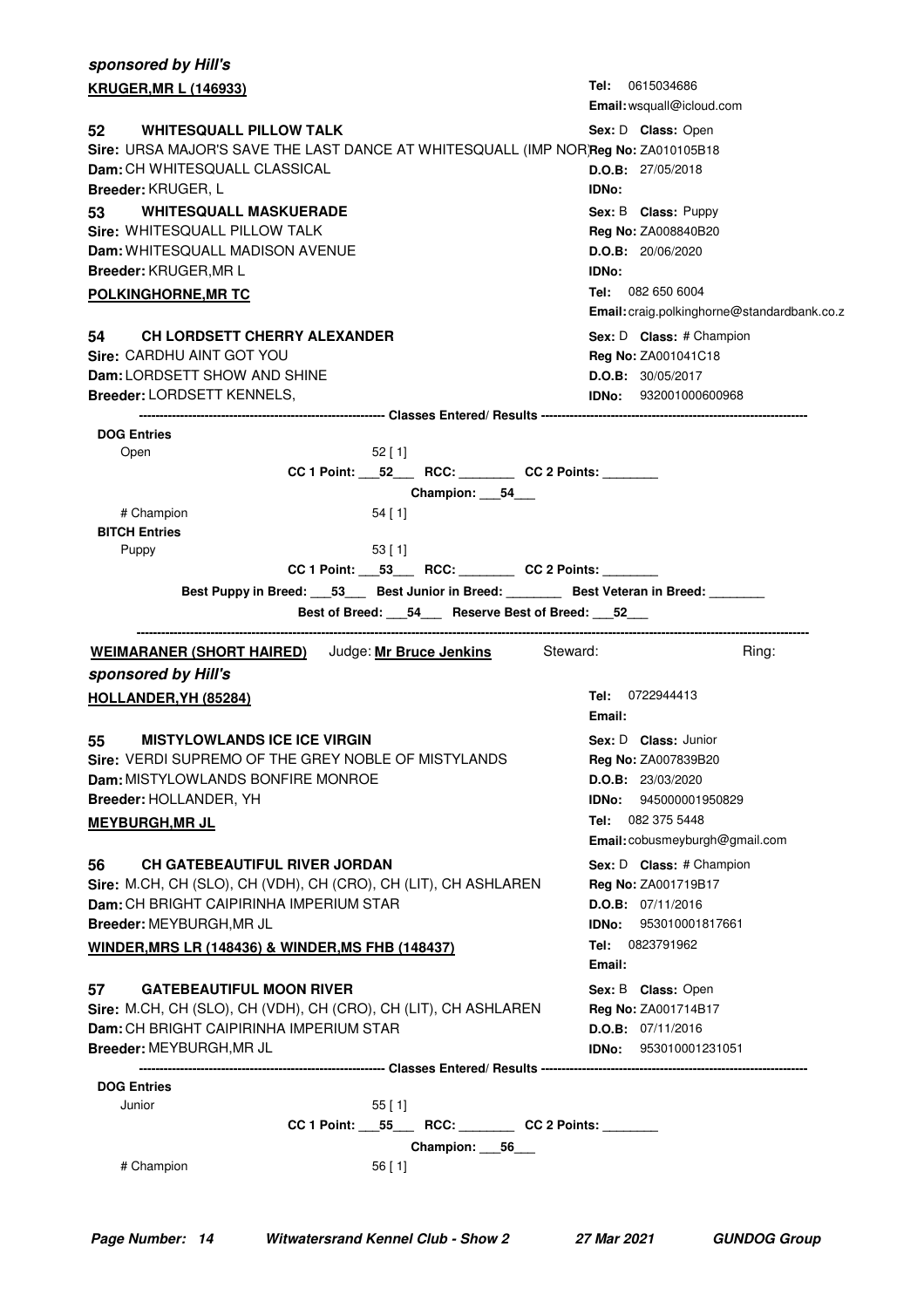#### **BITCH Entries**

Open 57 [ 1]

**CC 1 Point: \_\_\_57\_\_\_ RCC: \_\_\_\_\_\_\_\_ CC 2 Points: \_\_\_\_\_\_\_\_**

**Best Junior in Breed: \_\_\_55\_\_\_ Best Veteran in Breed: \_\_\_\_\_\_\_\_ Best of Breed: \_\_\_56\_\_\_**

**Reserve Best of Breed: \_\_\_57\_\_\_ --------------------------------------------------------------------------------------------------------------------------------------------------------------------**

### **GUNDOG Results**

#### **Judge : Mr Bruce Jenkins**

#### **Steward:**

**Ring:**

|                |                | <b>B/Veteran</b> |
|----------------|----------------|------------------|
| $\overline{2}$ |                |                  |
|                |                |                  |
|                |                |                  |
|                |                |                  |
| 20             | 18             | 21               |
| 35             | 33             | 31               |
| 43             |                | 50               |
| 53             |                |                  |
|                | 55             |                  |
|                | <b>B/Puppy</b> | <b>B/Junior</b>  |

#### **Best Puppy in Group**

| First                        | Breed: | RETRIEVER (LABRADOR)              | No: 35 |
|------------------------------|--------|-----------------------------------|--------|
| Second                       | Breed: | <b>GERMAN SHORTHAIRED POINTER</b> | No: 2  |
| Third                        | Breed: | SPANIEL (COCKER)                  | No: 43 |
| Fourth                       | Breed: | <b>RETRIEVER (GOLDEN)</b>         | No: 20 |
| <b>Best Junior in Group</b>  |        |                                   |        |
| First                        | Breed: | <b>RETRIEVER (LABRADOR)</b>       | No: 33 |
| Second                       | Breed: | RETRIEVER (GOLDEN)                | No: 18 |
| <b>Third</b>                 | Breed: | <b>WEIMARANER (SHORT HAIRED)</b>  | No: 55 |
| Fourth                       | Breed: |                                   | No:    |
| <b>Best Veteran in Group</b> |        |                                   |        |
| First                        | Breed: | <b>RETRIEVER (GOLDEN)</b>         | No: 21 |
| Second                       | Breed: | <b>RETRIEVER (LABRADOR)</b>       | No: 31 |
| <b>Third</b>                 | Breed: | SPANIEL (COCKER)                  | No: 50 |
| Fourth                       | Breed: |                                   | No:    |
|                              |        |                                   |        |

### **GUNDOG Results**

| Judge: Mr Bruce Jenkins           |                   |                |
|-----------------------------------|-------------------|----------------|
| Steward:                          |                   |                |
| Ring:                             |                   |                |
|                                   | <b>B/Baby Pup</b> | <b>B/Breed</b> |
| <b>GERMAN SHORTHAIRED POINTER</b> |                   | $\frac{2}{ }$  |
| <b>IRISH SETTER</b>               |                   | $\sqrt{5}$     |
| <b>POINTER</b>                    |                   | 9              |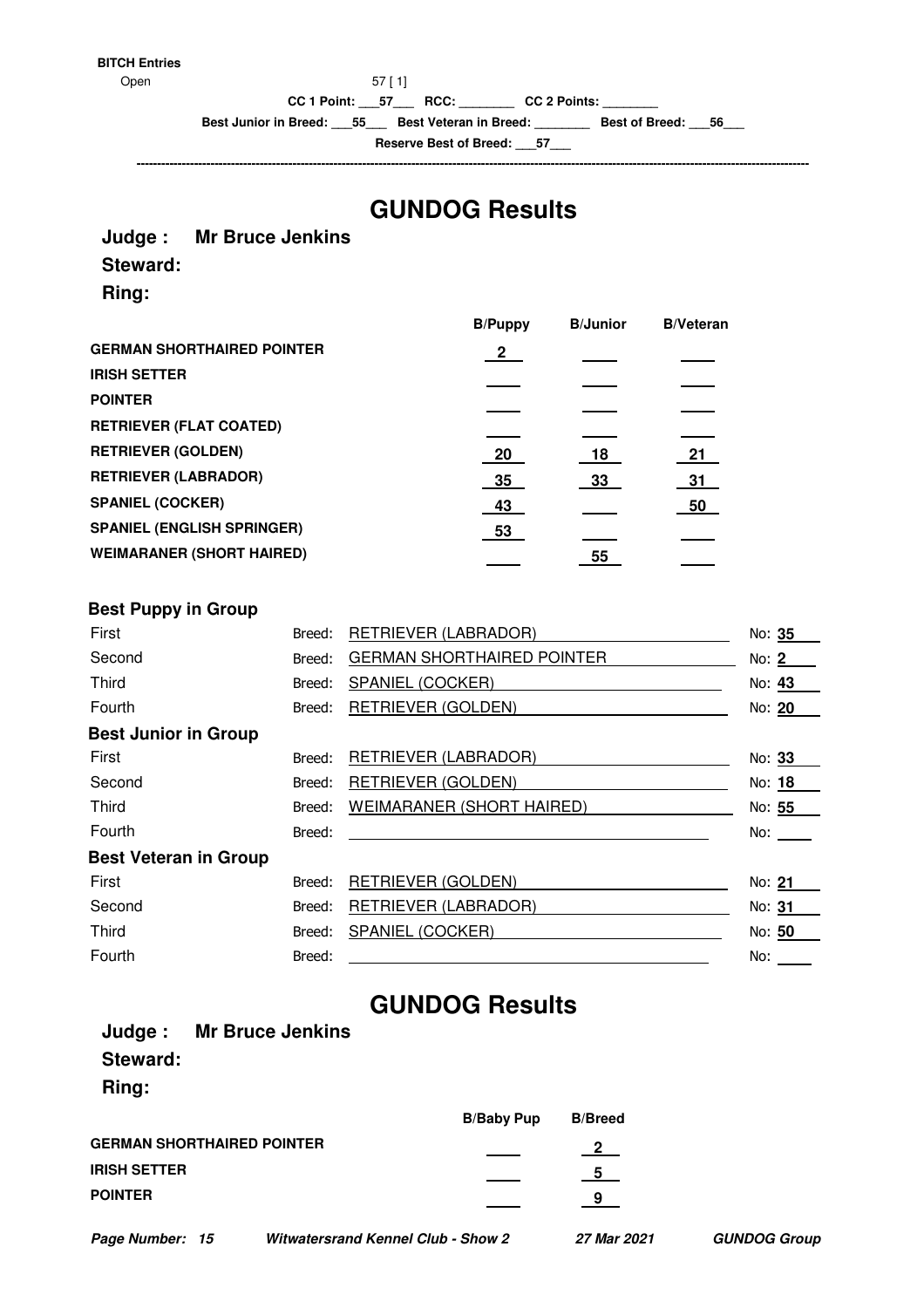| <b>RETRIEVER (FLAT COATED)</b>    | 10  |
|-----------------------------------|-----|
| <b>RETRIEVER (GOLDEN)</b>         | -17 |
| <b>RETRIEVER (LABRADOR)</b>       | 39  |
| <b>SPANIEL (COCKER)</b>           | 47  |
| <b>SPANIEL (ENGLISH SPRINGER)</b> | 54  |
| <b>WEIMARANER (SHORT HAIRED)</b>  | 56  |

#### **Best Baby Puppy in Group**

| First                | Breed: |                                   | No:        |
|----------------------|--------|-----------------------------------|------------|
| Second               | Breed: |                                   | No:        |
| Third                | Breed: |                                   | No: $\_\_$ |
| Fourth               | Breed: |                                   | No:        |
| <b>Best in Group</b> |        |                                   |            |
| First                | Breed: | WEIMARANER (SHORT HAIRED)         | No: 56     |
| Second               | Breed: | <b>SPANIEL (ENGLISH SPRINGER)</b> | No: 54     |
| <b>Third</b>         | Breed: | RETRIEVER (LABRADOR)              | No: 39     |
| Fourth               | Breed: | SPANIEL (COCKER)                  | No: 47     |

### **HERDING Group**

### **sponsored by Hill's**

#### **Judge: Mr Martin Croeser**

| <b>AUSTRALIAN SHEPHERD</b>            |                          | Mr Martin Croeser  | 11           |
|---------------------------------------|--------------------------|--------------------|--------------|
| <b>BEARDED COLLIE</b>                 |                          | Mr Martin Croeser  | 5            |
| <b>BELGIAN SHEPHERD (GROENENDAEL)</b> |                          | Mr Martin Croeser  | $\mathbf{2}$ |
| <b>BELGIAN SHEPHERD (TERVUEREN)</b>   |                          | Mr Martin Croeser  | 3            |
| <b>BORDER COLLIE</b>                  |                          | Mr Martin Croeser  | 4            |
| <b>COLLIE (ROUGH)</b>                 |                          | Mr Martin Croeser  | 3            |
| <b>SAMOYED</b>                        |                          | Mr Martin Croeser  |              |
| <b>SHETLAND SHEEPDOG</b>              |                          | Mr Martin Croeser  | 4            |
| <b>WELSH CORGI (PEMBROKE)</b>         |                          | Mr Martin Croeser  | 14           |
| <b>WHITE SWISS SHEPHERD</b>           |                          | Mr Martin Croeser  | 5            |
|                                       |                          | <b>Group Total</b> | 52           |
| <b>AUSTRALIAN SHEPHERD</b>            | Judge: Mr Martin Croeser | Steward:           | Ring:        |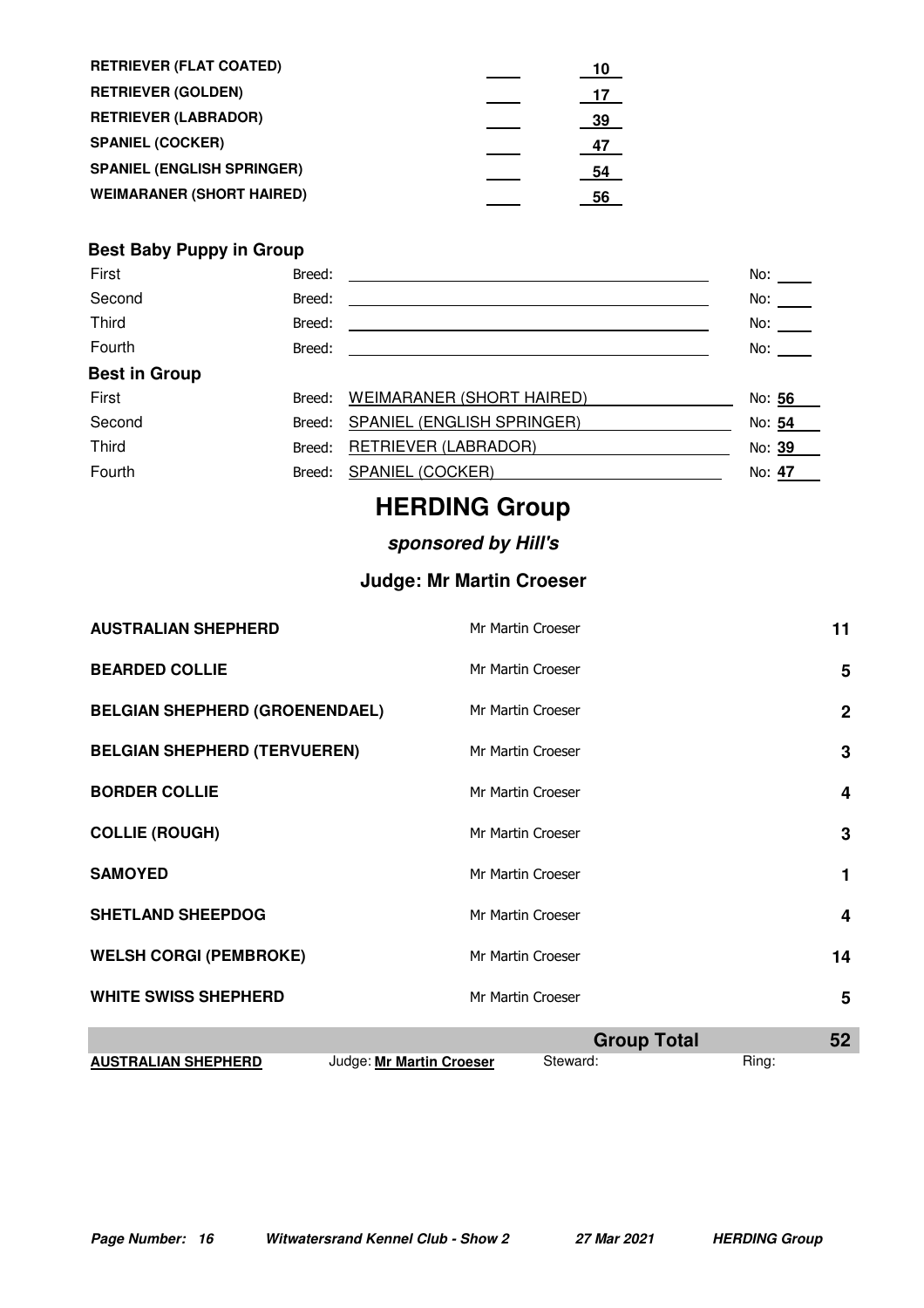#### **sponsored by Hill's DE WET,MS C**

#### **59 MISTY ISLE ROCK N RYE 1988 CONTROLLY SEXEL SEXEL Class:** Puppy

**Sire:** CH VILLANYDA HANDSOME ICE BEAR OF AROHAHILLS **Dam:** CH MYSTICLIGHT SIMPLY THE BEST **Breeder:** DE WET, CASSANDRA

#### **60 MISTY ISLE CREAM OF BARLEY Example 20 Sex: B Class: Puppy**

**Sire:** CH VILLANYDA HANDSOME ICE BEAR OF AROHAHILLS **Dam:** CH MYSTIC LIGHT SIMPLY THE BEST **Breeder:** DE WET,MS C

#### **JACKSON, MISS MC (179994)**

**61** CH STAVROS MADAM BUTTERFLY FOR BREJEN Sex: B Class: Veteran **Sire:** CH ROSEMERE I'M A FIREFLY FOR STAVROS **Dam:** STAVROS LUV TOO WIN **Breeder:** GRAY,MRS JJ

#### **KRUGER, MR WS**

#### **62** CH STONE RIDGE LONG LIVE COWBOYS AT CHARISMA Sex: D Class: # Champion

**Sire:** CH STONE RIDGE INVERNESS SENSATIONAL **Dam:** STONE RIDGE WATCHING AIRPLANES **Breeder:** CANNON, CT & TRIPP, M

#### **NEZAR, MR CWH (1031821)**

#### **63** CH VILLANYDA HANDSOME ICE BEAR OF AROHA HILLS Sex: D Class: # Champion

**Sire:** CH COPPERRIDGES FIRE N BAYOULAND **Dam:** CH HAUTE COUTUREBLUE FOR VILLANYDA **Breeder:** IGLESIAS,MR D

#### **64 • AROHAHILLS THE FIRE INSIDE 1998 • AROHA SEX: D Class:** \* Baby Puppy

**Sire:** CH VILLANYDA HANDSOME ICE BEAR OF AROHAHILLS **Dam:** CH VILLANYDA DADDY'S GIRL OF AROHA HILLS **Breeder:** NEZAR,MR CWH

#### **65** AROHAHILLS FIRST LANDING **CONSERVING CONSTRANDING** Sex: D Class: Open

**Sire:** CH MYSTICLIGHT DOUBLE O' SEVEN OF MACKLAND **Dam:** CH VILLANYDA BLUES ON THE BAYOU OF AROHAHILLS **Breeder:** NEZAR,MR CWH

**58 CH MYSTICLIGHT DOUBLE 'O SEVEN OF MACKLAND Sex: D Class: # Champion Sire:** GCH CH CROFTON FAT CHANCE **Dam:** CH MYSTICLIGHT U GOTTA LOVE ME **Breeder:** COLBORNE,MRS AM

**66 CH VILLANYDA BLUES ON THE BAYOU OF AROHA HILLS Sex: B Class: # Champion Sire: CH BAYOULAND ICE MASTER VILLANDYA Dam:** CH EVERY WORD YOU SAY DES CHEMIS CATHARES **Breeder:** IGLESIA,MR D

**AROAHILLS THE STARS ALIGNED FOR ME Sex: B Class:** \* Baby Puppy **Sire:** CH VILANYDA HANDSOME ICE BEAR OF AROHA-HILLS **Dam:** CH VILANYDA SUPER BOWL OF AROHAHILLS **Breeder:** NEZAR,MR CWH

#### **SCHULTZ, GC**

#### **68** CHARISMA TALKISCHEAP MONEYBUYSWHSKY MEXALL MEXISION Sex: D Class: Minor Puppy

**Sire:** CH SOLBAKKEN STRIKING COMET **Dam:** CH CHARISMA RED ALERT **Breeder:** SCHULTZ,MR GC

**Email: Sex:** D **Class: Reg No:** ZA009027B20 **D.O.B:** 30/03/2020 **IDNo:** 933071000134254 **Sex:** B **Class: Reg No:** ZA009026B20 **D.O.B:** 30/03/2020 **IDNo:** 933071000134251 **Tel: Email:** brejen@worldonline.co.za **Sex:** B **Class: Reg No:** ZA037289B13 **D.O.B:** 13/04/2013 **IDNo:** 4C3E4E7741 Tel: 071 6034 534 **Email:** willemskruger@gmail.com Sex: D **Class:** # Champion **Reg No:** ZA001036C18 **D.O.B:** 27/10/2014 **IDNo:** Tel: 0827853369

**Tel:**

**Email:** proaccsa31823@outlook.com

Sex: D **Class:** # Champion **Reg No:** ZA001082C18 **D.O.B:** 30/04/2017 **IDNo:** 981098106168721 Sex: D **Class:** \* Baby Puppy **Reg No:** ZA003712B21 **D.O.B:** 17/10/2020 **IDNo:** 985113000846119 Sex: D **Class: Open Reg No:** ZA006057B19 **D.O.B:** 16/02/2019 **IDNo:** 956000010858630 **Sex:** D **Class:** # Champion **Reg No:** ZA006594B16 **D.O.B:** 17/01/2016 **IDNo:** 953010001033234 **Sex:** B **Class: Reg No:** ZA001129C18 **D.O.B:** 15/03/2016 **IDNo:** 981098106309494 Sex: B **Class:** \* Baby Puppy **Reg No:** ZA003702B21 **D.O.B:** 27/10/2020 **IDNo:** 985113004235573 **Tel: Email:**

Sex: D **Class: Minor Puppy Reg No:** ZA003885B21 **D.O.B:** 25/07/2020 **IDNo:**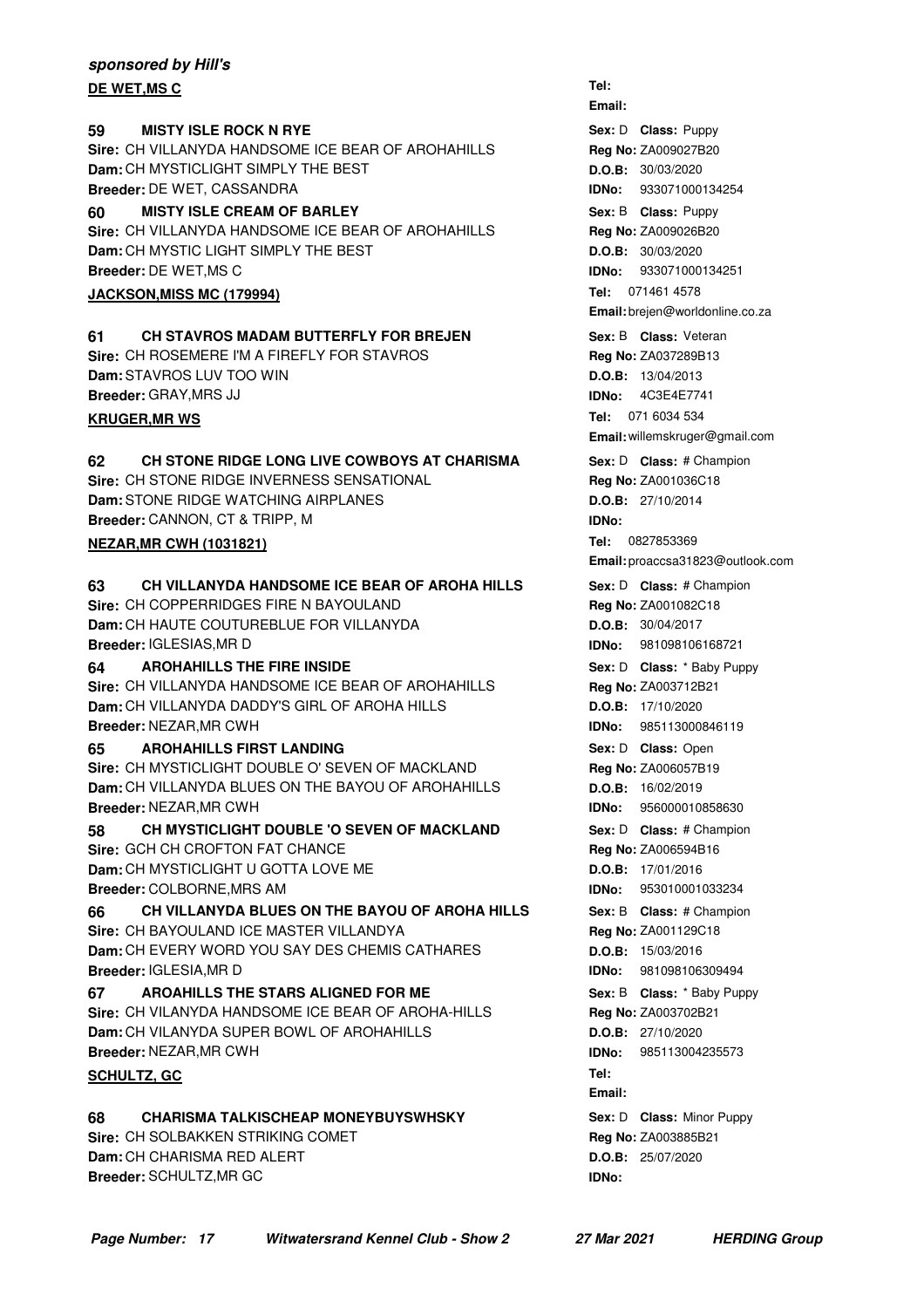| <b>DOG Entries</b>                                  |                                                                            |                                            |
|-----------------------------------------------------|----------------------------------------------------------------------------|--------------------------------------------|
| Minor Puppy                                         | $68$ [ 1]                                                                  |                                            |
| Puppy                                               | 59[1]                                                                      |                                            |
| Open                                                | $65$ [ 1]                                                                  |                                            |
| * Baby Puppy                                        | $64$ [ 1]                                                                  |                                            |
|                                                     | CC 1 Point: 65 RCC: 68 CC 2 Points:                                        |                                            |
|                                                     | Champion: 62                                                               |                                            |
| # Champion                                          | 58 [2] 62 [1] 63 [3]                                                       |                                            |
| <b>BITCH Entries</b>                                |                                                                            |                                            |
| Puppy                                               | $60$ [ 1]                                                                  |                                            |
| Veteran<br>* Baby Puppy                             | $61$ [1]<br>$67$ [1]                                                       |                                            |
|                                                     | $CC 1$ Point: 60 RCC: 61 CC 2 Points:                                      |                                            |
|                                                     | Champion: 66                                                               |                                            |
| # Champion                                          | $66$ [ 1]                                                                  |                                            |
|                                                     | Best Baby Puppy in Breed: 64 Best Puppy in Breed: 68 Best Junior in Breed: |                                            |
|                                                     | Best Veteran in Breed: 61 Best of Breed: 62 Reserve Best of Breed: 65      |                                            |
|                                                     |                                                                            |                                            |
| <u>BEARDED COLLIE</u>                               | Judge: Mr Martin Croeser Steward:                                          | Rina:                                      |
| sponsored by Hill's                                 |                                                                            |                                            |
| <b>ASHTON, MRS EJ</b>                               |                                                                            | Tel: 082 551 5282                          |
|                                                     |                                                                            | <b>Email:</b> eileen.ashton@vodamail.co.za |
| <b>CH ALISTAIR'S RENAISSANCE AT ASHVALE</b><br>70   |                                                                            | Sex: D Class: Veteran                      |
| Sire: SE UCH BEASTLY'S LANCELOT DU LAC              |                                                                            | <b>Reg No: ZA001009C15</b>                 |
| Dam: SE UCH NO UCH FI UCH ALISTAIR'S LADY MARMALADE |                                                                            | D.O.B: 03/01/2014                          |
| Breeder: ANDERSSON,. J&ANDERSSON LONNER,. N         |                                                                            | IDNo: 752098100659824                      |
| <b>ASHVALE OVATION</b><br>71                        |                                                                            | Sex: D Class: Minor Puppy                  |
| Sire: CH SCOTTSDALE WHO'S WHO                       |                                                                            | Reg No: ZA011501B20                        |
| Dam: ASHVALE STRAWBERRY MOON                        |                                                                            | D.O.B: 31/07/2020                          |
| <b>Breeder: ASHTON, MRS EJ</b>                      |                                                                            | <b>IDNo:</b> 933071000144343               |
| 69<br><b>DU VENTOUX BAROQUE</b>                     |                                                                            | Sex: D Class: Open                         |
| Sire: ASHVALE ECLIPSE                               |                                                                            | Reg No: ZA013788B19                        |
| Dam: CH NONESUCH MARDI GRAS AT DU VENTOUX           |                                                                            | D.O.B: 25/09/2019                          |
| <b>Breeder: ALBERTS, MR V</b>                       |                                                                            | <b>IDNo:</b> 945000002184333               |
| <b>MINER'S LAKE OAKLEY OF ASHVALE</b><br>72         |                                                                            | Sex: B Class: Open                         |
| Sire: JAMIL DE CHESTER D CH                         |                                                                            | Reg No: ZA001184C19                        |
| <b>Dam: ALLISTAIR'S TEMPTATION</b>                  |                                                                            | <b>D.O.B:</b> 17/07/2019                   |
| Breeder: GLESKE-NITZSCHE, K & NITZSCHE, R           |                                                                            | IDNo: 276098106837451                      |
| <b>FURK, MESDAME K &amp; ASHTON, MESDAME E</b>      |                                                                            | 0827079728<br>Tel:                         |
|                                                     |                                                                            | Email: beardedcollies@iafrica.com          |
| 73<br><b>CH SCOTTSDALE WHO'S WHO</b>                |                                                                            | Sex: D Class: # Champion                   |
| Sire: CH LA-FAJA'S KING LUM BI NI                   |                                                                            | Reg No: ZA001073C18                        |
| Dam: CH SCOTTSDALE TOUCH OF GRAY                    |                                                                            | D.O.B: 30/08/2016                          |
| Breeder: LANGHORST- DE HAAN, S                      |                                                                            | IDNo: 276097202512095                      |
|                                                     |                                                                            |                                            |
| <b>DOG Entries</b>                                  |                                                                            |                                            |
| Minor Puppy                                         | 71 [1]                                                                     |                                            |
| Veteran                                             | 70[1]                                                                      |                                            |
| Open                                                | $69$ [ 1]                                                                  |                                            |
|                                                     | CC 1 Point: 69 RCC: 70 CC 2 Points:                                        |                                            |
|                                                     | Champion: 73                                                               |                                            |
| # Champion                                          | 73 [ 1]                                                                    |                                            |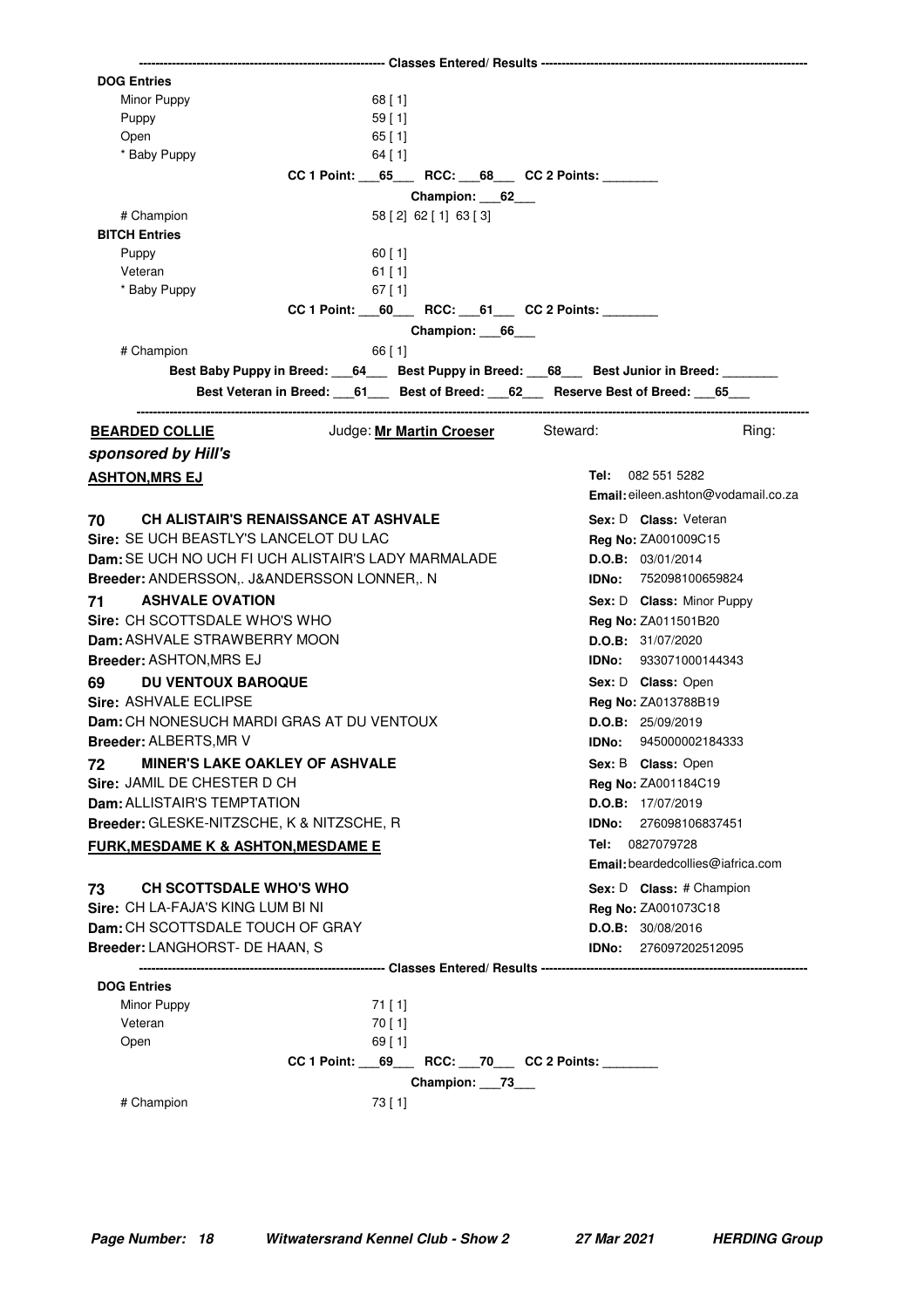| <b>BITCH Entries</b>                                                |                                                      |           |                                               |       |                                                                                              |  |
|---------------------------------------------------------------------|------------------------------------------------------|-----------|-----------------------------------------------|-------|----------------------------------------------------------------------------------------------|--|
| Open                                                                |                                                      | 72[1]     |                                               |       |                                                                                              |  |
|                                                                     | CC 1 Point: __72___ RCC: _______ CC 2 Points: ______ |           |                                               |       |                                                                                              |  |
|                                                                     |                                                      |           |                                               |       | Best Puppy in Breed: ___71___ Best Junior in Breed: ________ Best Veteran in Breed: ___70___ |  |
|                                                                     |                                                      |           | Best of Breed: 69_ Reserve Best of Breed: 73_ |       |                                                                                              |  |
|                                                                     |                                                      |           |                                               |       |                                                                                              |  |
| <b>BELGIAN SHEPHERD</b>                                             |                                                      |           | Judge: Mr Martin Croeser Steward:             |       | Ring:                                                                                        |  |
| sponsored by Hill's                                                 |                                                      |           |                                               |       |                                                                                              |  |
| <b>VAN STADEN, MRS AW (129759)</b>                                  |                                                      |           |                                               |       | <b>Tel:</b> 083 408 1659                                                                     |  |
|                                                                     |                                                      |           |                                               |       | Email: malonowa.kennels@gmail.com                                                            |  |
| 74 —<br><b>MALONOWA FLIGHT OF FENIX</b>                             |                                                      |           |                                               |       | Sex: D Class: Graduate                                                                       |  |
| Sire: ZOLTAR DU CHEMIN DES SORCIERES OF MALONOWA (IMP HUN)          |                                                      |           |                                               |       | Reg No: ZA014099B19                                                                          |  |
| <b>Dam:</b> CH SANTUGENE TENGIWE OF MALONOWA                        |                                                      |           |                                               |       | D.O.B: 22/09/2019                                                                            |  |
| Breeder: VAN STADEN, MR AW                                          |                                                      |           |                                               |       | IDNo: 956000011123612                                                                        |  |
| <b>DELATRO A STAR IS BORN FOR MALONOWA</b><br>75                    |                                                      |           |                                               |       | <b>Sex: B Class:</b> Graduate                                                                |  |
| Sire: CH MALONOWA ARROW AND SONG                                    |                                                      |           |                                               |       | <b>Reg No: ZA007387B19</b>                                                                   |  |
| <b>Dam: CH DELRATO KINTY</b>                                        |                                                      |           |                                               |       | D.O.B: 17/04/2019                                                                            |  |
| Breeder: VAN RIJSWIJK, JG                                           |                                                      |           |                                               |       | <b>IDNo:</b> 93307100089224                                                                  |  |
|                                                                     |                                                      |           |                                               |       |                                                                                              |  |
| <b>DOG Entries</b>                                                  |                                                      |           |                                               |       |                                                                                              |  |
| Graduate                                                            |                                                      | 74 [ 1]   |                                               |       |                                                                                              |  |
|                                                                     | CC 1 Point: 74____ RCC: ________ CC 2 Points: ______ |           |                                               |       |                                                                                              |  |
| <b>BITCH Entries</b>                                                |                                                      |           |                                               |       |                                                                                              |  |
| Graduate                                                            |                                                      | $75$ [ 1] |                                               |       |                                                                                              |  |
|                                                                     | $CC 1$ Point: $75$ RCC: $CC 2$ Points:               |           |                                               |       |                                                                                              |  |
|                                                                     |                                                      |           |                                               |       | Best Junior in Breed: Best Veteran in Breed: Best of Breed: 74                               |  |
|                                                                     |                                                      |           |                                               |       |                                                                                              |  |
|                                                                     |                                                      |           | Reserve Best of Breed: 75                     |       |                                                                                              |  |
|                                                                     |                                                      |           |                                               |       |                                                                                              |  |
| <b>BELGIAN SHEPHERD (TERVUERENJudge: Mr Martin Croeser</b> Steward: |                                                      |           |                                               |       | Ring:                                                                                        |  |
| sponsored by Hill's                                                 |                                                      |           |                                               |       |                                                                                              |  |
| <b>VAN RIJSWIJK, MR JG</b>                                          |                                                      |           |                                               |       | Tel: 082770 5437                                                                             |  |
|                                                                     |                                                      |           |                                               |       | Email: delatro@mweb.co.za                                                                    |  |
| <b>OLGA SEABREEZE OF DELATRO</b><br>76 —                            |                                                      |           |                                               |       | Sex: B Class: Open                                                                           |  |
| Sire: CH DELRATO UWE                                                |                                                      |           |                                               |       | <b>Reg No: ZA005501B19</b>                                                                   |  |
| Dam: HURKULUS ANWEN BERNEEN                                         |                                                      |           |                                               |       | D.O.B: 25/01/2019                                                                            |  |
| Breeder: VAN RIJSWIJK, JG                                           |                                                      |           |                                               | IDNo: |                                                                                              |  |
| <b>VAN STADEN, MRS AW (129759)</b>                                  |                                                      |           |                                               |       | Tel: 083 408 1659                                                                            |  |
|                                                                     |                                                      |           |                                               |       | Email: malonowa.kennels@gmail.com                                                            |  |
| 77<br><b>MALONOWA GOD OF WINTER SOLSTICE</b>                        |                                                      |           |                                               |       | Sex: D Class: Puppy                                                                          |  |
| Sire: CH ZOLTAR DU CHEMIN DES SORCIERES                             |                                                      |           |                                               |       | Reg No: ZA009427B20                                                                          |  |
| Dam: CH MALONOWA BECCA                                              |                                                      |           |                                               |       | D.O.B: 21/06/2020                                                                            |  |
| Breeder: VAN STADEN, MRS AW                                         |                                                      |           |                                               |       | <b>IDNo:</b> 900113002461632                                                                 |  |
| <b>MALONOWA GODDESS OF THE SUPERMOON</b><br>78                      |                                                      |           |                                               |       | Sex: B Class: Puppy                                                                          |  |
| Sire: CH ZOLTAR DU CHEMIN DES SORCIERES OF MALONOWA                 |                                                      |           |                                               |       | Reg No: ZA009430B20                                                                          |  |
| Dam: CH MALONOWA BECCA                                              |                                                      |           |                                               |       | D.O.B: 21/06/2020                                                                            |  |
| Breeder: VAN STADEN, MRS AW                                         |                                                      |           |                                               |       | <b>IDNo:</b> 900113002461630                                                                 |  |
|                                                                     |                                                      |           |                                               |       |                                                                                              |  |
| <b>DOG Entries</b>                                                  |                                                      |           |                                               |       |                                                                                              |  |
| Puppy                                                               |                                                      | $77$ [ 1] |                                               |       |                                                                                              |  |
|                                                                     | CC 1 Point: __77___ RCC: _______ CC 2 Points: ______ |           |                                               |       |                                                                                              |  |
| <b>BITCH Entries</b><br>Puppy                                       |                                                      | 78 [1]    |                                               |       |                                                                                              |  |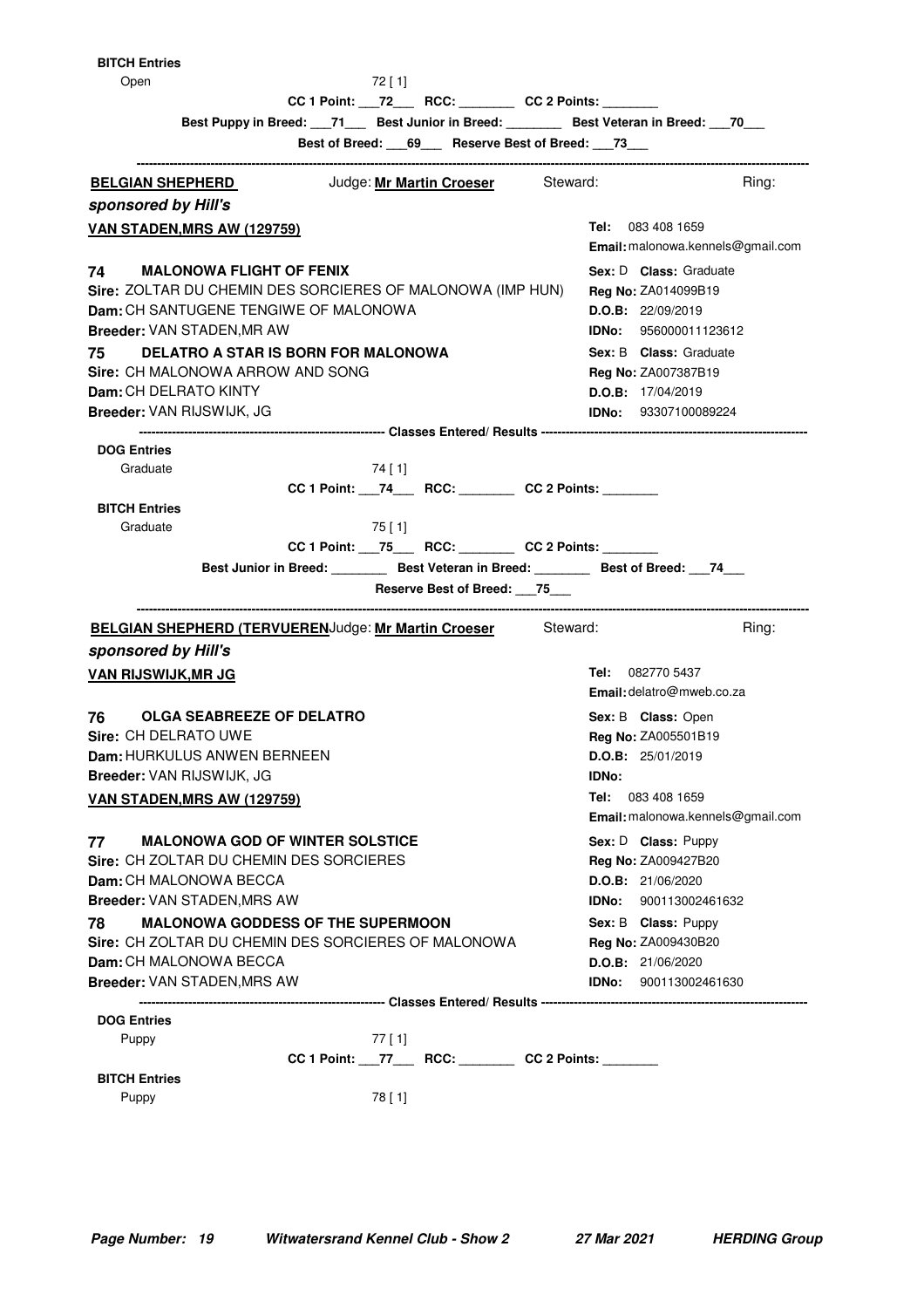Open 76 [ 1]

**CC 1 Point: \_\_76 \_\_\_ RCC: \_\_78 \_\_ CC 2 Points: \_\_\_\_\_\_\_\_\_\_\_\_\_\_\_\_\_\_\_\_\_\_\_\_\_\_\_\_\_\_\_\_** 

Best Puppy in Breed: \_\_\_78\_\_\_ Best Junior in Breed: \_\_\_\_\_\_\_ Best Veteran in Breed:

**Best of Breed: \_\_\_76\_\_\_ Reserve Best of Breed: \_\_\_78\_\_\_**

**-------------------------------------------------------------------------------------------------------------------------------------------------------------------- BORDER COLLIE Steward:** Judge: Mr Martin Croeser Steward: Ring: Ring: **sponsored by Hill's Tel: Email:**lynne@inflo.co.za **HOPKINS, MRS LD CH LYNCOL INTERPRIMOS 1988 1988 1988 1988 1988 1988 1988 1988 1988 1988 1988 1988 1988 1988 1988 1988 1988 1988 1988 1988 1988 1988 1988 1988 1988 1988 1988 1988 1 Sire:** CH VENRON SENDEM TOTH LZ OF LYNCOL **Dam:** CH VENRON ADDICTED T YOU OF LYNCOL **Breeder:** HOPKINS,MRS LD **Sex:** B **Class: Reg No:** ZA014203B17 **D.O.B:** 15/10/2017 **IDNo:** 953010002165733 Tel: 082 335 8304 **Email:** venron@vodamail.co.za **JUCKES, MR RD & JUCKES, MRS VG 80 VENRON RUM SWIZZLE 1988 1989 1989 1989 1989 1989 1989 1989 1989 1989 1989 1989 1989 1989 1989 1989 1989 1989 1989 1989 1989 1989 1989 1989 1989 1989 1989 1989 Sire:** CH JOLLYPAWS ROYAL PAYBACK TO VENRON **Dam:** CH VENRON MORETTA **Breeder:** JUCKES,MR & JUCKES,MRS **Sex:** D **Class: Reg No:** ZA005951B20 **D.O.B:** 18/03/2020 **IDNo:** 985113003470852 **81 VENRON SILVER BLADE JM 1989 CONTRACT CONSTRANT Sex: D Class: Open Sire:** CH STEADFAST THAT OL BLACK MAGIC ET **Dam:** CH VENRON LADY GALADRIEL **Breeder:** JUCKES,MR & JUCKES,MRS Sex: D **Class:** Open **Reg No:** ZA009383B19 **D.O.B:** 24/05/2019 **IDNo:** 985113003470916 **82 VENRON LOCKED IN TIME 1988 1988 1988 1988 1988 1988 1988 1988 1988 1989 1989 1989 1989 1989 1989 1989 1989 1989 1989 1989 1989 1989 1989 1989 1989 1989 1989 198 Sire:** STEADFAST X MARKS THE SPOT **Dam:** CH VENRON MISS B HAVING JM **Breeder:** JUCKES,MR & JUCKES,MRS **Sex:** B **Class: Reg No:** ZA006427B20 **D.O.B:** 27/03/2020 **IDNo:** 900141000061624 **------------------------------------------------------------ Classes Entered/ Results ----------------------------------------------------------------- DOG Entries** Junior 80 [ 1] Open 81 [ 1] **CC 1 Point: \_\_\_81\_\_\_\_ RCC: \_\_\_ 80\_\_\_ CC 2 Points: BITCH Entries** Junior 82 [ 1] CC 1 Point: **22 RCC: CC 2 Points: Champion: \_\_\_79\_\_\_** # Champion 79 [ 1] Best Junior in Breed:  $80$  Best Veteran in Breed: **Best of Breed:**  $81$ **Reserve Best of Breed: \_\_\_79\_\_\_ -------------------------------------------------------------------------------------------------------------------------------------------------------------------- COLLIE (ROUGH)** Judge: **Mr Martin Croeser** Steward: Ring: **sponsored by Hill's** Tel: 082 784 9009 **Email:** chellert@mweb.co.za **EHRLICH, DR R E 83 MANAKEL JON SNOW OF CHELLERT State of the Sex: D Class: Open Sire:** CH MANAKEL IMPOSSIBLE LOVE **Dam:** CH MANAKEL GRETEL **Breeder:** CAMPOS, R & DE AMORIM, R Sex: D **Class:** Open **Reg No:** ZA001093C20 **D.O.B:** 29/08/2018 **IDNo:** 933007600710787 **84 CH CHELLERT NO LIMITS FORME 1988 1988 1988 1988 1988 1988 1988 1988 1988 1988 1989 1988 1989 1989 1989 1989 1989 1989 1989 1989 1989 1989 1989 1989 1989 1989 1989 Sire:** CH RANDGLEN LIMITED EDITION **Dam:** CH CHELLERT ASTRAL TRAVELER **Breeder:** EHRLICH,DR R E **Sex: D Class:** # Champion **Reg No:** ZA007373B15 **D.O.B:** 22/11/2014 **IDNo:** 953010000441694 **85** CHELLERT COAL EMBERS **COMPASS SEXELS** Class: Graduate **Sire:** CH CHELLERT REIGHN OVER ALL **Dam:** CHELLERT BOUND FORTH TOP **Breeder:** EHRLICH,DR R **Sex:** B **Class: Reg No:** ZA008859B19 **D.O.B:** 24/04/2019 **IDNo:** 94500002183192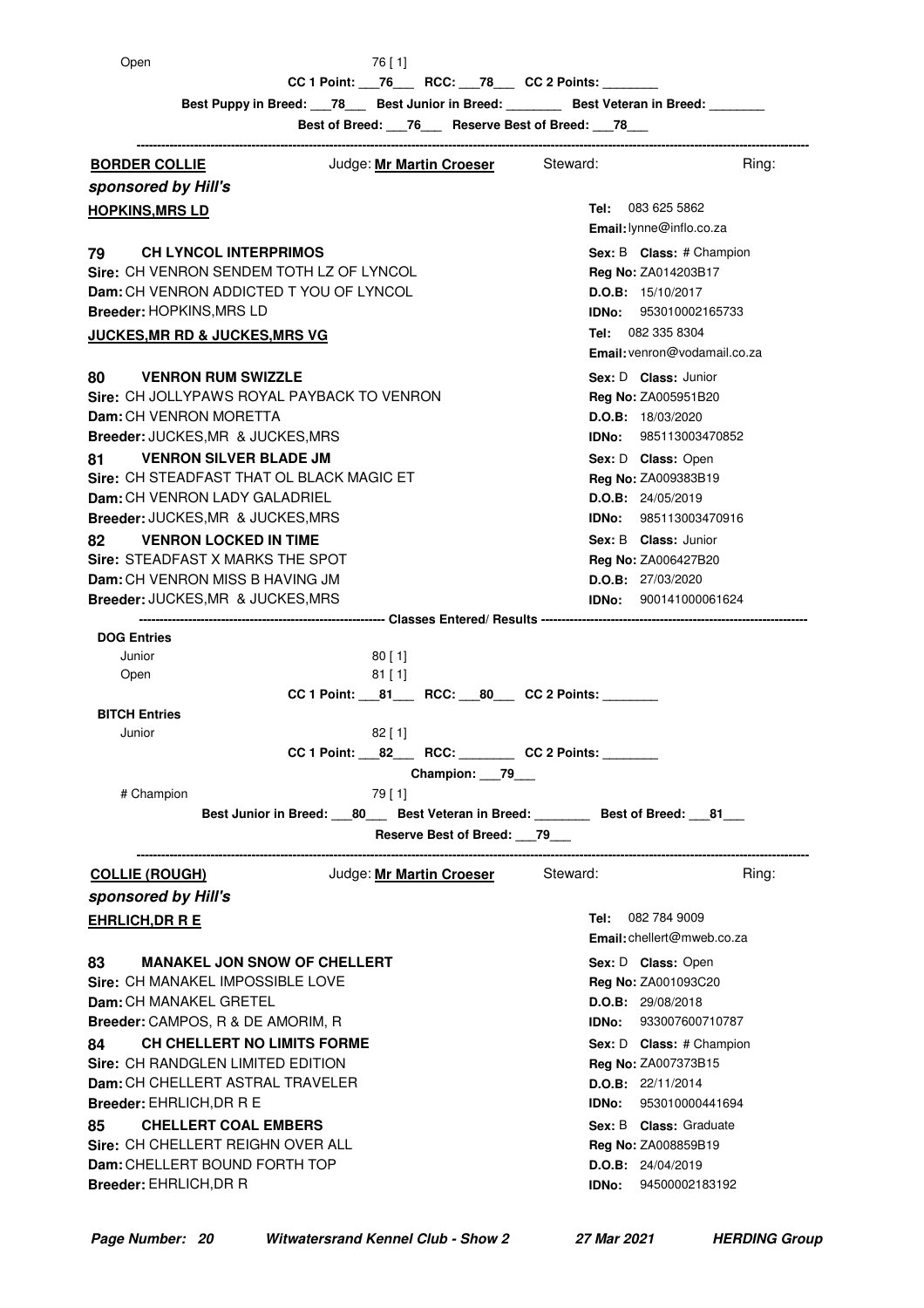| <b>DOG Entries</b>               |                                                           |                                                                  |                                                                                           |
|----------------------------------|-----------------------------------------------------------|------------------------------------------------------------------|-------------------------------------------------------------------------------------------|
| Open                             |                                                           | 83[1]                                                            |                                                                                           |
|                                  |                                                           | CC 1 Point: _____ 83____ RCC: _________ CC 2 Points: ________    |                                                                                           |
|                                  |                                                           | Champion: ___84___                                               |                                                                                           |
| # Champion                       |                                                           | $84$ [ 1]                                                        |                                                                                           |
| <b>BITCH Entries</b>             |                                                           |                                                                  |                                                                                           |
| Graduate                         |                                                           | $85$ [ 1]                                                        |                                                                                           |
|                                  |                                                           | CC 1 Point: ____ 85______ RCC: ___________ CC 2 Points: ________ |                                                                                           |
|                                  |                                                           |                                                                  | Best Junior in Breed: __________ Best Veteran in Breed: _________ Best of Breed: ___83___ |
|                                  |                                                           | Reserve Best of Breed: ___84___                                  |                                                                                           |
| <u>SAMOYED</u>                   |                                                           | Judge: Mr Martin Croeser Steward:                                | Ring:                                                                                     |
| sponsored by Hill's              |                                                           |                                                                  |                                                                                           |
| <b>EDMONDSON, MRS D (5423)</b>   |                                                           |                                                                  | <b>Tel:</b> 082859 5018                                                                   |
|                                  |                                                           |                                                                  | <b>Email:</b> annansams@vodamail.co.za                                                    |
| 86 —                             | JAEN OF RIGOLETTO THE GLOW OF SNOWY STAR                  |                                                                  | Sex: D Class: Junior                                                                      |
|                                  | Sire: CH SMILING SNOWBALL VOICE OF RIGOLETTO              |                                                                  | Reg No: ZA00103C20                                                                        |
|                                  | <b>Dam:</b> CH BROADWAY WINNIE THE GLOW OF THE SNOWY STAR |                                                                  | D.O.B: 29/10/2019                                                                         |
|                                  | Breeder: NOWAK, P & ADAMSKA, P                            |                                                                  | <b>IDNo:</b> 616093901081125                                                              |
|                                  |                                                           |                                                                  |                                                                                           |
| <b>DOG Entries</b>               |                                                           |                                                                  |                                                                                           |
| Junior                           |                                                           | $86$ [ 1]                                                        |                                                                                           |
|                                  |                                                           | CC 1 Point: ____ 86_____ RCC: __________ CC 2 Points: ________   |                                                                                           |
|                                  |                                                           |                                                                  |                                                                                           |
|                                  |                                                           | Reserve Best of Breed: _______                                   |                                                                                           |
| <b>SHETLAND SHEEPDOG</b>         |                                                           | Judge: <b>Mr Martin Croeser</b> Steward:                         | Ring:                                                                                     |
| sponsored by Hill's              |                                                           |                                                                  |                                                                                           |
|                                  |                                                           |                                                                  |                                                                                           |
| <b>KILLIAN, MRS MG</b>           |                                                           |                                                                  | Tel: 082 377 9860<br>Email: galianshelties@gmail.com                                      |
|                                  |                                                           |                                                                  |                                                                                           |
|                                  |                                                           |                                                                  |                                                                                           |
| 87 —                             | <b>SCOZZES KEEN KASSIDY OF GALIAN</b>                     |                                                                  | Sex: B Class: Open                                                                        |
|                                  | Sire: CH MILLRIDGE BUT A DREAM OF SCOZZES                 |                                                                  | Reg No: ZA004464B19                                                                       |
|                                  | Dam: SCOZZES GORGEOUS GIRL                                |                                                                  | D.O.B: 11/12/2018                                                                         |
|                                  | Breeder: VAN DER MERWE, MS D                              |                                                                  | IDNo: 953010002920205                                                                     |
| <b>OLFSEN, MRS L (1048533)</b>   |                                                           |                                                                  | 0825579804<br>Tel:                                                                        |
|                                  |                                                           |                                                                  | Email:                                                                                    |
| 88                               | <b>MACKLAND KISMET QUEST</b>                              |                                                                  | Sex: D Class: Open                                                                        |
|                                  | Sire: SHARNAH ENCORE ENCORE AT MACKLAND                   |                                                                  | Reg No: ZA012435B19                                                                       |
|                                  | Dam: MACKLAND GUMMIBERRY JUICE                            |                                                                  | D.O.B: 14/09/2019                                                                         |
| <b>Breeder: SHORTLAND, MS N</b>  |                                                           |                                                                  | 933071000112472<br>IDNo:                                                                  |
| <b>SCHOEMAN, MRS N</b>           |                                                           |                                                                  | 082 347 9633<br>Tel:                                                                      |
|                                  |                                                           |                                                                  | Email: nschoeman@live.com                                                                 |
| 89                               | <b>SUNDANCE HIGH FLYER OF HETLANDENIS</b>                 |                                                                  | Sex: B Class: Minor Puppy                                                                 |
|                                  | Sire: CH SCOZZES EVENINGVALENTIN OF GALIAN                |                                                                  | Reg No: ZA009350B20                                                                       |
|                                  | Dam: CH SUNDANCE LAPDANCER                                |                                                                  | D.O.B: 08/07/2020                                                                         |
| <b>Breeder: VENTRESS, MRS AV</b> |                                                           |                                                                  | 953010004663425<br>IDNo:                                                                  |
| <b>WHITFIELD, MS H (1046725)</b> |                                                           |                                                                  | Tel: 0835667009                                                                           |
|                                  |                                                           |                                                                  | Email:                                                                                    |
| 90                               | <b>SCOZZES LUCKY LUKE</b>                                 |                                                                  | Sex: D Class: Open                                                                        |
|                                  | Sire: CH MILLRIDGE BUT A DREAM OF SCOZZES                 |                                                                  | Reg No: ZA009305B20                                                                       |
|                                  | Dam: SHELBROOK PRADA OF SCOZZES                           |                                                                  | D.O.B: 07/09/2019                                                                         |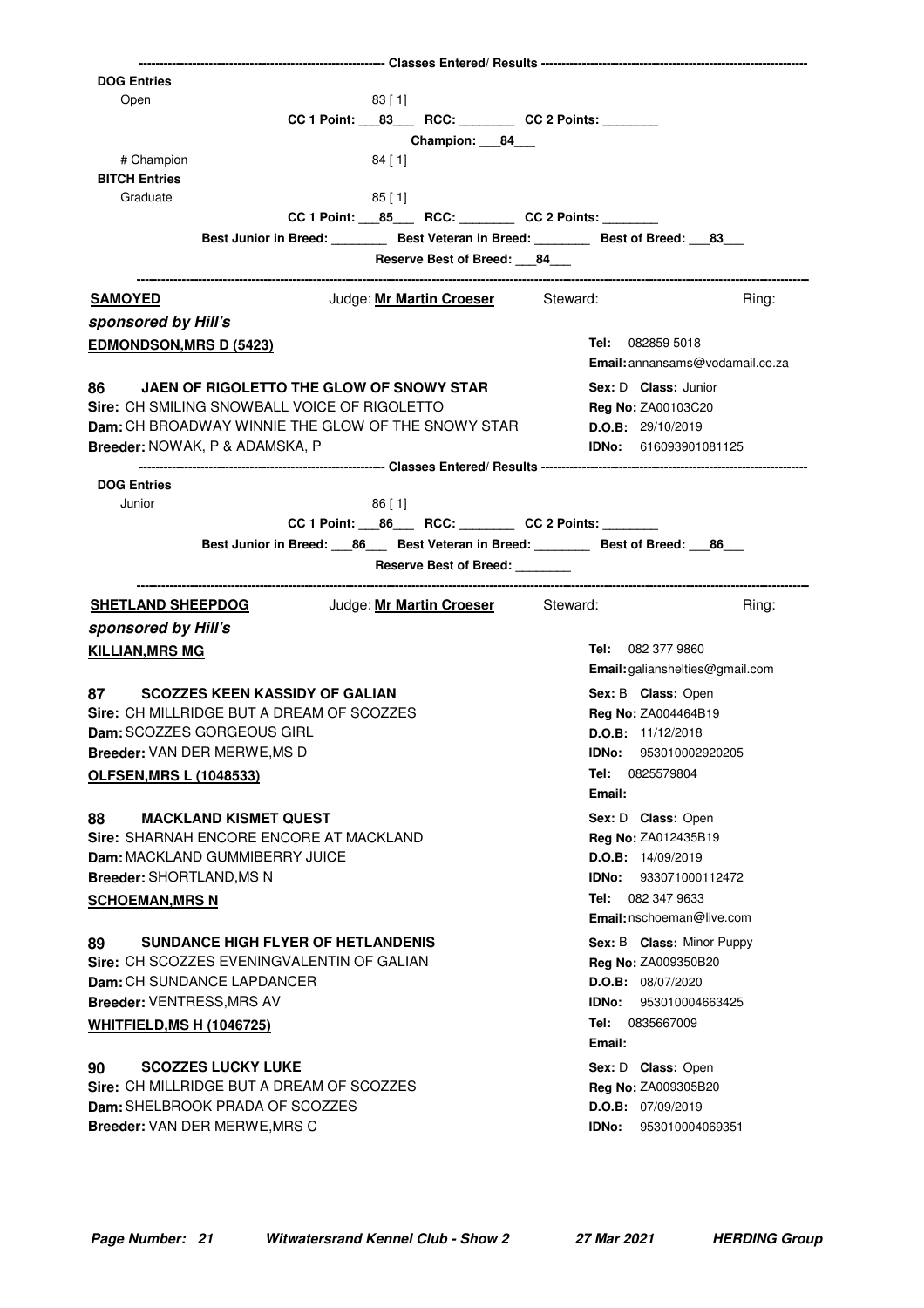| <b>DOG Entries</b><br>88 [ 1] 90 [ 2]<br>Open<br>CC 1 Point: ____ 88_____ RCC: ____ 90____ CC 2 Points: _________ |
|-------------------------------------------------------------------------------------------------------------------|
|                                                                                                                   |
|                                                                                                                   |
| <b>BITCH Entries</b>                                                                                              |
| Minor Puppy<br>89[1]                                                                                              |
| 87[1]<br>Open                                                                                                     |
| CC 1 Point: ____ 89______ RCC: ____ 87____ CC 2 Points: _________                                                 |
| Best Puppy in Breed: 189 Best Junior in Breed: 2000 Best Veteran in Breed: 2000                                   |
| Best of Breed: 89 Reserve Best of Breed: 88                                                                       |
| WELSH CORGI (PEMBROKE) Judge: Mr Martin Croeser Steward:<br>Ring:                                                 |
| sponsored by Hill's                                                                                               |
| Tel: 079 591 0108<br><u>COLE, MISS MA &amp; DARROLL, MRS DA</u><br>Email: margaret.cole@gmail.com                 |
| 91<br><b>CH HIGHLEIGH BILLY ELLIOT</b><br>Sex: D Class: # Champion                                                |
| Sire: CH ANDVOL LIVERPOOL OF KINSALE<br>Reg No: ZA001496B15                                                       |
| Dam: CH HIGHLEIGH CHORUS GIRL<br>D.O.B: 05/05/2015                                                                |
| Breeder: DARROLL, MRS DA & COLE, MISS MA<br><b>IDNo: 95301000516652</b>                                           |
| <b>CH HIGHLEIGH CAPTJACKSPARROW</b><br>Sex: D Class: # Champion<br>92                                             |
| Sire: CH HIGHLEIGH BILLY ELLIOT<br>Reg No: ZA012205B18                                                            |
| Dam: WALDLINGER STAGE WHISPER AT HIGHLEIGH<br>D.O.B: 03/06/2018                                                   |
| Breeder: DARROLL, DA & COLE, MA<br><b>IDNo: 953010002485138</b>                                                   |
| <b>HIGHLEIGH HARPER ON YORK</b><br>93<br>Sex: B Class: * Baby Puppy<br>Sire: CH KINSALE FORCE B WITH U            |
| Reg No: ZA001659B21<br>Dam: HAZELMERE PEGGY OF HIGHLEIGH<br>D.O.B: 01/11/2020                                     |
| Breeder: DARROLL, MRS DA & COLE, MISS MA<br><b>IDNo:</b> 900141000083156                                          |
| <b>HIGHLEIGH SULTRY SOPHIE</b><br>94<br>Sex: B Class: Open                                                        |
| Sire: CH TWINAN CENTRE STAGE AT HIGHLEIGH<br>Reg No: ZA011961B16                                                  |
| Dam: CH HIGHLEIGH MRS TIGGYWINKLE<br>D.O.B: 27/04/2016                                                            |
| Breeder: COLE, MISS MA&DARROLL, MRS DA<br><b>IDNo: 953010001037130</b>                                            |
| <b>CH HIGHLEIGH BORN TO DANCE</b><br>95<br>Sex: B Class: # Champion                                               |
| Sire: CH HIGHLEIGH BILLY ELLIOT<br>Reg No: ZA012206B18                                                            |
| Dam: WALDLINGER STAGE WHISPER AT HIGHLEIGH<br>D.O.B: 03/06/2018                                                   |
| Breeder: DARROLL, DA & COLE, MA<br>IDNo: 953010002485157                                                          |
| <b>CH HIGHLEIGH MRS TIGGYWINKLE</b><br>96<br><b>Sex: B Class: Veteran</b>                                         |
| Sire: CH HIGHLEIGH YOGI BEAR OF WALDLINGER<br>Reg No: ZA031143B13                                                 |
| Dam: CH HIGHLEIGH MISTY MORNING<br>D.O.B: 28/04/2013                                                              |
| Breeder: COLE, MISS MA&DARROLL, MRS DA<br>900008800550573<br>IDNo:                                                |
| Tel:<br>082 577 9257<br><b>DEMPSEY, MRS ME</b>                                                                    |
| Email: mdempsey@global.co.za                                                                                      |
| 97<br><b>HIGHLEIGH IMPERIAL STAGE OF KINSALE</b><br>Sex: D Class: Junior<br>Sire: CH ANDVOL LIVERPOOL OF KINSALE  |
| Reg No: ZA007362B20<br>Dam: WALDLINGER STAGE WHISPER OF HIGHLEIGH<br>D.O.B: 16/02/2020                            |
| Breeder: COLE, MRS DA & COLE, MISS M<br>953010004085721<br>IDNo:                                                  |
| <b>CH KINSALE FORCE B WITH U</b><br>98<br>Sex: D Class: # Champion                                                |
| Sire: CH TWINAN CENTRE STAGE AT HIGHLEIGH<br>Reg No: ZA014652B16                                                  |
| Dam: CH KINSALE EMPERIAL STAR<br>D.O.B: 06/07/2016                                                                |
| Breeder: DEMPSEY, MRS ME<br>953010001031452<br>IDNo:                                                              |
| <b>Tel:</b> 0791101485<br><b>HEGGIE, MS JL (27605)</b><br>Email:                                                  |
| <b>BRYNHEULOG YOU CAN'T HARRY LOVE</b><br>99<br>Sex: D Class: Puppy                                               |
| Sire: CH HAZELMERE OUT ON BAIL<br>Reg No: ZA010561B20                                                             |
| Dam: SARAH PEMS PASSION AT BRYNHEULOG<br>D.O.B: 25/06/2020                                                        |
| Breeder: HEGGIE, JL<br>IDNo:<br>933071000010897                                                                   |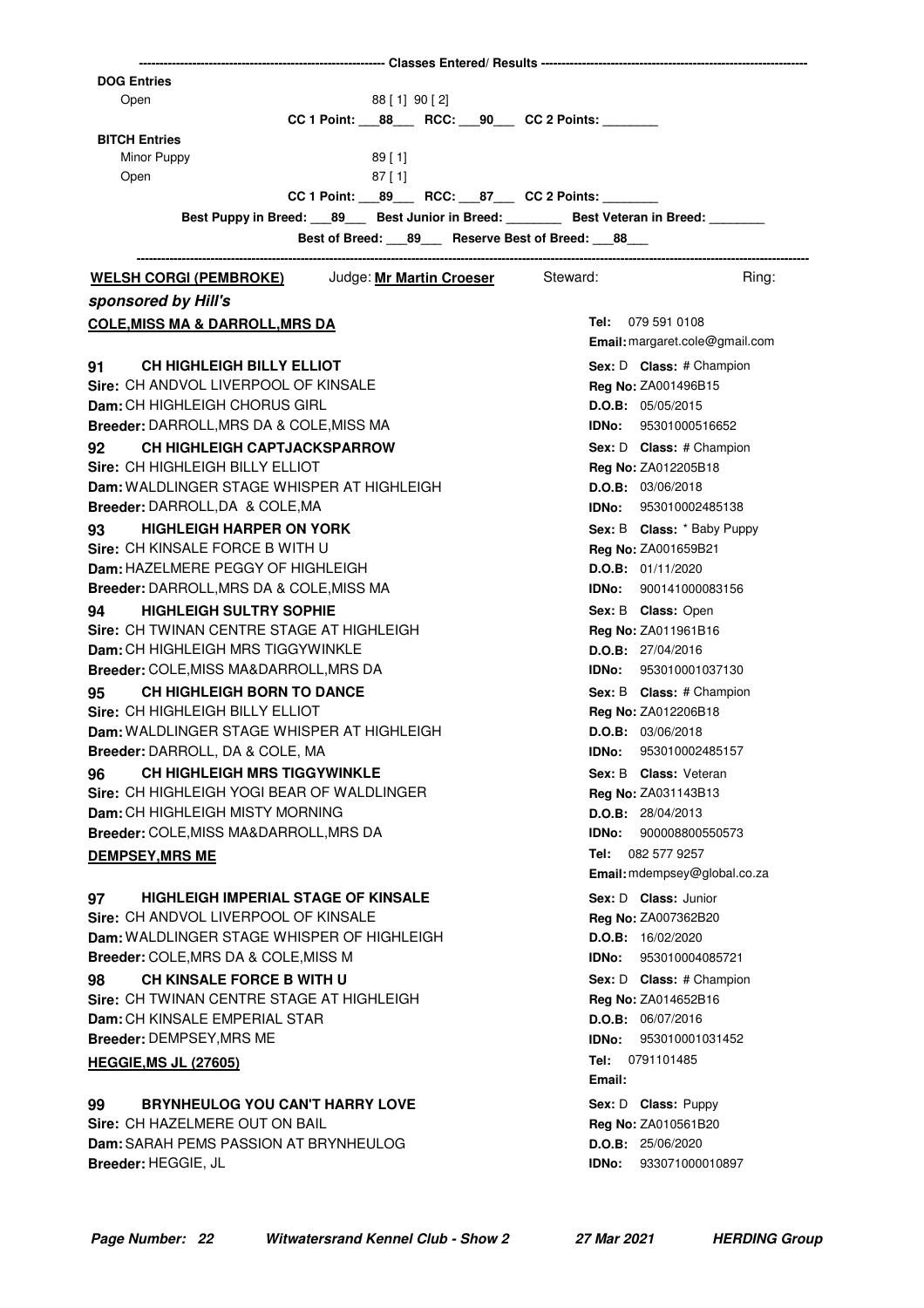| <b>CH HAZELMERE LADY BRIDGET</b><br>100              |                                                      |              | Sex: B Class: # Champion      |
|------------------------------------------------------|------------------------------------------------------|--------------|-------------------------------|
| Sire: BORN TO BE YOUR OSCAR DE LA RENTA OF HAZELMERE |                                                      |              | Reg No: ZA002864B16           |
| Dam: HAZELMERE SINDYS MAXINE                         |                                                      |              | D.O.B: 26/08/2015             |
| Breeder: ROOS, MISS KJ                               |                                                      | IDNo:        | 900250000290355               |
| <b>NIENABER, MRS N (1025513)</b>                     |                                                      |              | Tel: 0825507753               |
|                                                      |                                                      |              | Email: nicole@greenfish.co.za |
| <b>FURRY LOAF HERO AND THE CROWN</b><br>101          |                                                      |              | Sex: D Class: Puppy           |
| Sire: CH ALENCLAUD FLETCHER                          |                                                      |              | Reg No: ZA001032C21           |
| Dam: CH HOLSTEP'S DELIKA TESS                        |                                                      |              | D.O.B: 20/06/2020             |
| Breeder: MAHAMONGKOL, S                              |                                                      |              | IDNo: 999111000001657         |
| <b>ROOS, MISS KJ (27605)</b>                         |                                                      |              | Tel: 082 775 5896             |
|                                                      |                                                      |              | Email: kay.roos@nwu.ac.za     |
| CH HAZELMERE OUT ON BAIL (JM)<br>102                 |                                                      |              | Sex: D Class: # Champion      |
| Sire: BORN TO BE YOUR OSCA DE LA RENTA OF HAZELMERE  |                                                      |              | Reg No: ZA011923B18           |
| Dam: BBPIS HAZELMERE DARLINMONA LISA                 |                                                      |              | D.O.B: 02/04/2018             |
| Breeder: ROOS, KJ                                    |                                                      | <b>IDNo:</b> |                               |
| TREGONING, MRS LJ & TREGONING, MS ML                 |                                                      |              | Tel: 082 896 9791             |
|                                                      |                                                      |              | Email: mhoc@mweb.co.za        |
| 103<br>CH HERONSWAY MINT JULEP OF EVERLEIGH          |                                                      |              | Sex: B Class: Veteran         |
| Sire: GCH CH HERONSWAY AIR FORCE ONE                 |                                                      |              | Reg No: ZA001461C14           |
| <b>Dam:</b> CH HERONSWAY COCKATOO RIDGE              |                                                      |              | D.O.B: 30/04/2013             |
| Breeder: BOWES, MRS AH                               |                                                      |              | <b>IDNo:</b> 4B74666373       |
| CH EVERLEIGH BORN TO PERFORM JM<br>104               |                                                      |              | Sex: B Class: # Champion      |
| Sire: GCH CH NEBRIOWA STRIKE UP THE BAND             |                                                      |              | Reg No: ZA012561B17           |
| Dam: CH HERONSWAY MINT JULEP OF EVERLEIGH            |                                                      |              | D.O.B: 18/06/2017             |
| Breeder: TREGONING, MRS LJ&TREGONING, MS ML          |                                                      |              | <b>IDNo: 945000001847638</b>  |
|                                                      |                                                      |              |                               |
| <b>DOG Entries</b>                                   |                                                      |              |                               |
| Puppy                                                | $99$ [ 1] 101 [ 2]                                   |              |                               |
| Junior                                               | $97$ [1]                                             |              |                               |
|                                                      | CC 1 Point: __99___ RCC: __97___ CC 2 Points: ______ |              |                               |
|                                                      | Champion: 102<br>91 [4] 92 [2] 98 [3] 102 [1]        |              |                               |
| # Champion<br><b>BITCH Entries</b>                   |                                                      |              |                               |
| Veteran                                              | $96$ [ 1] 103 [ 2]                                   |              |                               |
| Open                                                 | $94$ [ 1]                                            |              |                               |
| * Baby Puppy                                         | 93 [1]                                               |              |                               |

**CC 1 Point: \_\_\_96\_\_\_ RCC: \_\_103\_\_\_ CC 2 Points: \_\_\_\_\_\_\_\_ Champion: \_\_104\_\_\_** # Champion 95 [ 2] 100 [ABS ] 104 [ 1] **Best Baby Puppy in Breed: \_\_\_93\_\_\_ Best Puppy in Breed: \_\_\_99\_\_\_ Best Junior in Breed: \_\_\_97\_\_\_ Best Veteran in Breed: \_\_103\_\_\_ Best of Breed: \_\_104\_\_\_ Reserve Best of Breed: \_\_102\_\_\_**

**--------------------------------------------------------------------------------------------------------------------------------------------------------------------**

**WHITE SWISS SHEPHERD** Judge: **Mr Martin Croeser** Steward: Ring: **sponsored by Hill's Tel: BRIDGE,MISS S** 082 855 3210 **105 WHITE KNIGHT FLASHY ZEDRIC 108 CONTROL 105** Sex: D Class: Junior

**Sire:** CH WHITE KNIGHT LETHAL DIZ-NI JM **Dam:** CH WHITE KNIGHT NOBLE ZIRCON **Breeder:** BRIDGE,MS S **106 • WHITE KNIGHT BEE LIKE BLAZE - JM 106 • CALCE ASS:** Open **Sire:** CH WHITE KNIGHT CHECK ME MATE **Dam:** WHITE KNIGHT CRAZY COINZ

**Breeder:** BRIDGE, S

**Email:** wkk@top-dog.co.za Sex: D **Class:** Junior **Reg No:** ZA008262B20 **D.O.B:** 25/03/2020 **IDNo:** 945000001963577 Sex: B **Class:** Open **Reg No:** ZA005169B18 **D.O.B:** 04/01/2018 **IDNo:** 985113001173670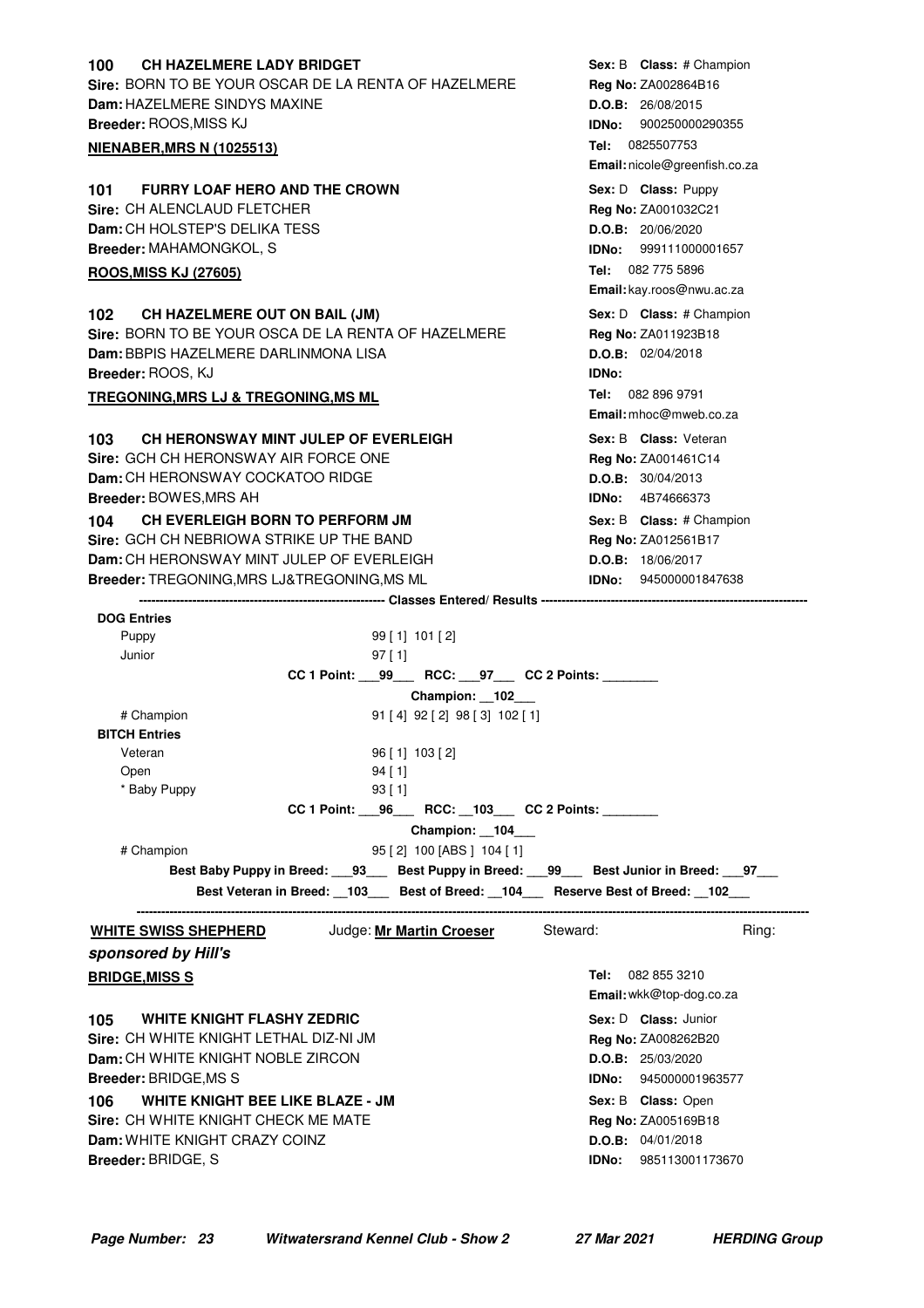| <u>VAN RIJSWIJK,MR JG</u>                                                 | Tel: 082770 5437               |
|---------------------------------------------------------------------------|--------------------------------|
|                                                                           | Email: delatro@mweb.co.za      |
| 107 DELATRO ELBOSKO                                                       | Sex: D Class: Open             |
| Sire: CH MISTYMOUNTAIN BOJANGLES SHOWEYRIVER                              | Reg No: ZA006944B19            |
| Dam: CH INT CH DELATRO ALTAH                                              | D.O.B: 03/04/2019              |
| <b>Breeder: VAN RIJSWIJK, MR JG</b>                                       | IDNo:                          |
| <b>VAN VUUREN, MISS MJ (127807)</b>                                       | Tel: 076 601 0688              |
|                                                                           | Email: snoweyriver05@gmail.com |
| CH SNOWEY RIVER ROBIN OF LOXLEY<br>108                                    | Sex: D Class: # Champion       |
| Sire: ROBYN HOOD OF SNOWEY RIVER                                          | Reg No: ZA011909B18            |
| Dam: CH SNOWEYRIVER PENGUIN PROMISE                                       | D.O.B: 26/06/2018              |
| Breeder: VAN VUUREN, MJ                                                   | <b>IDNo:</b> 945000001968034   |
| SNOWEYRIVER LI'L RED DRESS<br>109                                         | Sex: B Class: Minor Puppy      |
| Sire: CH SNOWEYRIVER ROBIN F LOXELY                                       | Reg No: ZA012665B20            |
| Dam: SNOWEYRIVER LITTLE SPARROW                                           | D.O.B: 13/09/2020              |
| <b>Breeder: VAN VUUREN, MICHELE</b>                                       | <b>IDNo:</b> 900223000006167   |
|                                                                           |                                |
| <b>DOG Entries</b>                                                        |                                |
| Junior<br>$105$ [ 1]                                                      |                                |
| $107$ [1]<br>Open                                                         |                                |
| CC 1 Point: _107 RCC: _105 CC 2 Points:                                   |                                |
| Champion: 108                                                             |                                |
| # Champion<br>$108$ [ 1]                                                  |                                |
| <b>BITCH Entries</b>                                                      |                                |
| Minor Puppy<br>$109$ [ 1]<br>Open<br>$106$ [ 1]                           |                                |
| CC 1 Point: _106___ RCC: _109___ CC 2 Points: _______                     |                                |
| Best Puppy in Breed: 109 Best Junior in Breed: 105 Best Veteran in Breed: |                                |
| Best of Breed: 108 Reserve Best of Breed: 107                             |                                |
|                                                                           |                                |

### **HERDING Results**

#### **Judge : Mr Martin Croeser Steward: Ring:**

|                                       | <b>B/Puppy</b> | <b>B/Junior</b> | <b>B/Veteran</b> |
|---------------------------------------|----------------|-----------------|------------------|
| <b>AUSTRALIAN SHEPHERD</b>            | 68             |                 | 61               |
| <b>BEARDED COLLIE</b>                 | 71             |                 | 70               |
| <b>BELGIAN SHEPHERD (GROENENDAEL)</b> |                |                 |                  |
| <b>BELGIAN SHEPHERD (TERVUEREN)</b>   | 78             |                 |                  |
| <b>BORDER COLLIE</b>                  |                | 80              |                  |
| <b>COLLIE (ROUGH)</b>                 |                |                 |                  |
| <b>SAMOYED</b>                        |                | 86              |                  |
| <b>SHETLAND SHEEPDOG</b>              | 89             |                 |                  |
| <b>WELSH CORGI (PEMBROKE)</b>         | 99             | 97              | 103              |
| <b>WHITE SWISS SHEPHERD</b>           | 109            | 105             |                  |
|                                       |                |                 |                  |

### **Best Puppy in Group** First Breed: WELSH CORGI (PEMBROKE) No: **99** Second Breed: AUSTRALIAN SHEPHERD No: 68 Third Breed: WHITE SWISS SHEPHERD No: 109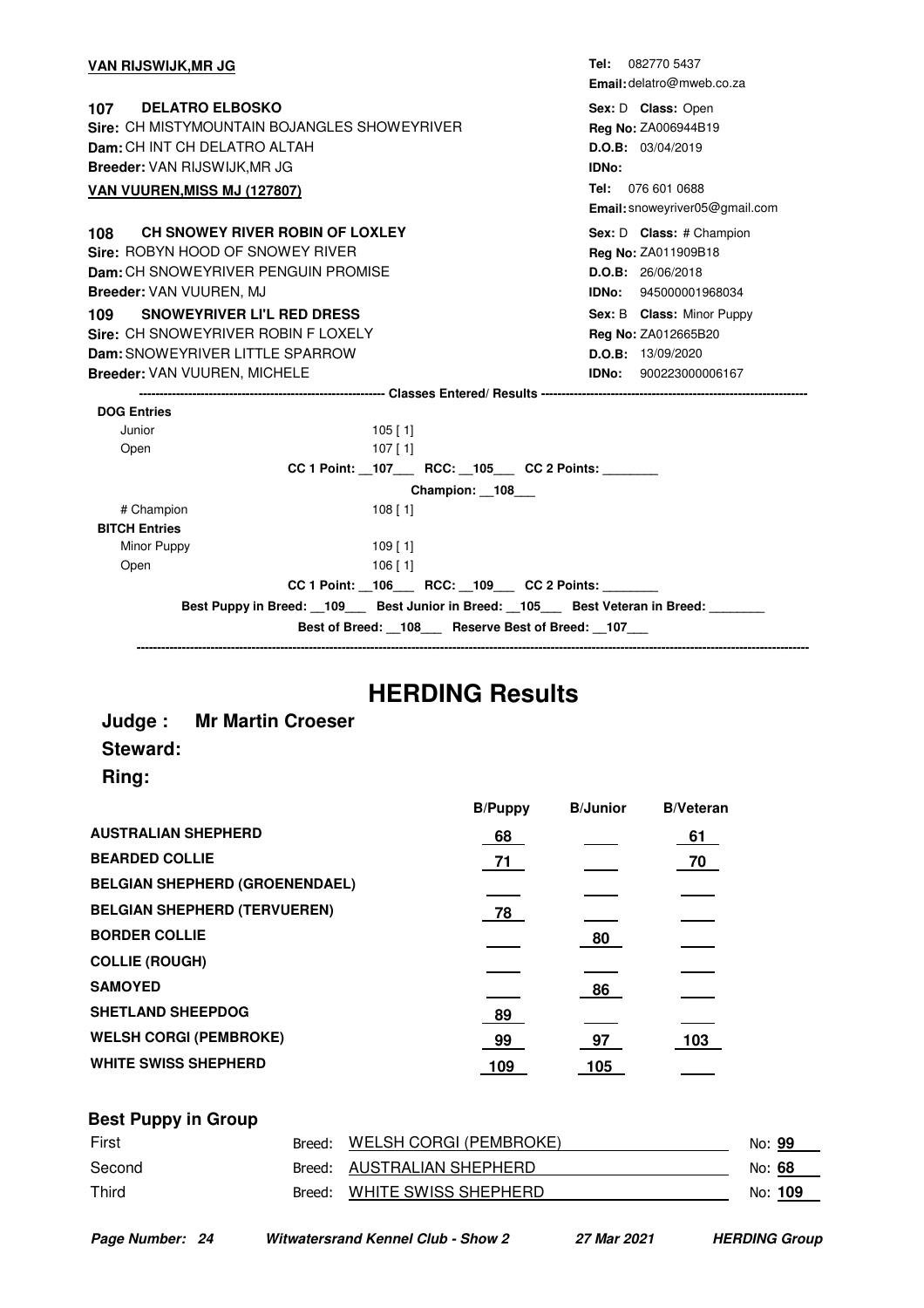| Fourth                       | Breed: | <b>BEARDED COLLIE</b>                                                                                                | No: <b>71</b>       |
|------------------------------|--------|----------------------------------------------------------------------------------------------------------------------|---------------------|
| <b>Best Junior in Group</b>  |        |                                                                                                                      |                     |
| First                        | Breed: | SAMOYED                                                                                                              | No: 86              |
| Second                       | Breed: | <b>WELSH CORGI (PEMBROKE)</b>                                                                                        | No: 97              |
| <b>Third</b>                 | Breed: | WHITE SWISS SHEPHERD                                                                                                 | No: 105             |
| Fourth                       | Breed: | <u> 1980 - Jan Samuel Barbara, martin da shekara 1980 - An tsara 1980 - An tsara 1980 - An tsara 1980 - An tsara</u> | No:                 |
| <b>Best Veteran in Group</b> |        |                                                                                                                      |                     |
| First                        | Breed: | <b>BEARDED COLLIE</b>                                                                                                | No: 70              |
| Second                       | Breed: | <b>WELSH CORGI (PEMBROKE)</b>                                                                                        | No: 103             |
| Third                        | Breed: |                                                                                                                      | No: $\qquad \qquad$ |
| Fourth                       | Breed: |                                                                                                                      | No:                 |

### **HERDING Results**

|              | <b>Judge: Mr Martin Croeser</b> |
|--------------|---------------------------------|
| Steward:     |                                 |
| <b>Ring:</b> |                                 |

|                                       | <b>B/Baby Pup</b> | <b>B/Breed</b> |
|---------------------------------------|-------------------|----------------|
| <b>AUSTRALIAN SHEPHERD</b>            | 64                | 62             |
| <b>BEARDED COLLIE</b>                 |                   | 69             |
| <b>BELGIAN SHEPHERD (GROENENDAEL)</b> |                   | 74             |
| <b>BELGIAN SHEPHERD (TERVUEREN)</b>   |                   | 76             |
| <b>BORDER COLLIE</b>                  |                   | 81             |
| <b>COLLIE (ROUGH)</b>                 |                   | 83             |
| <b>SAMOYED</b>                        |                   | 86             |
| <b>SHETLAND SHEEPDOG</b>              |                   | 89             |
| <b>WELSH CORGI (PEMBROKE)</b>         | 93                | 104            |
| <b>WHITE SWISS SHEPHERD</b>           |                   | 108            |

#### **Best Baby Puppy in Group**

| First                | Breed: | <b>WELSH CORGI (PEMBROKE)</b> | No: 93  |
|----------------------|--------|-------------------------------|---------|
| Second               | Breed: | <b>AUSTRALIAN SHEPHERD</b>    | No: 64  |
| <b>Third</b>         | Breed: |                               | No:     |
| Fourth               | Breed: |                               | No:     |
| <b>Best in Group</b> |        |                               |         |
| First                | Breed: | <b>AUSTRALIAN SHEPHERD</b>    | No: 62  |
| Second               | Breed: | <b>WELSH CORGI (PEMBROKE)</b> | No: 104 |
| Third                | Breed: | SAMOYED                       | No: 86  |
| Fourth               | Breed: | WHITE SWISS SHEPHERD          | No: 108 |
|                      |        |                               |         |

### **HOUND Group**

**sponsored by Hill's**

#### **Judge: Ms Renee Fourie**

#### **AFGHAN HOUND 1**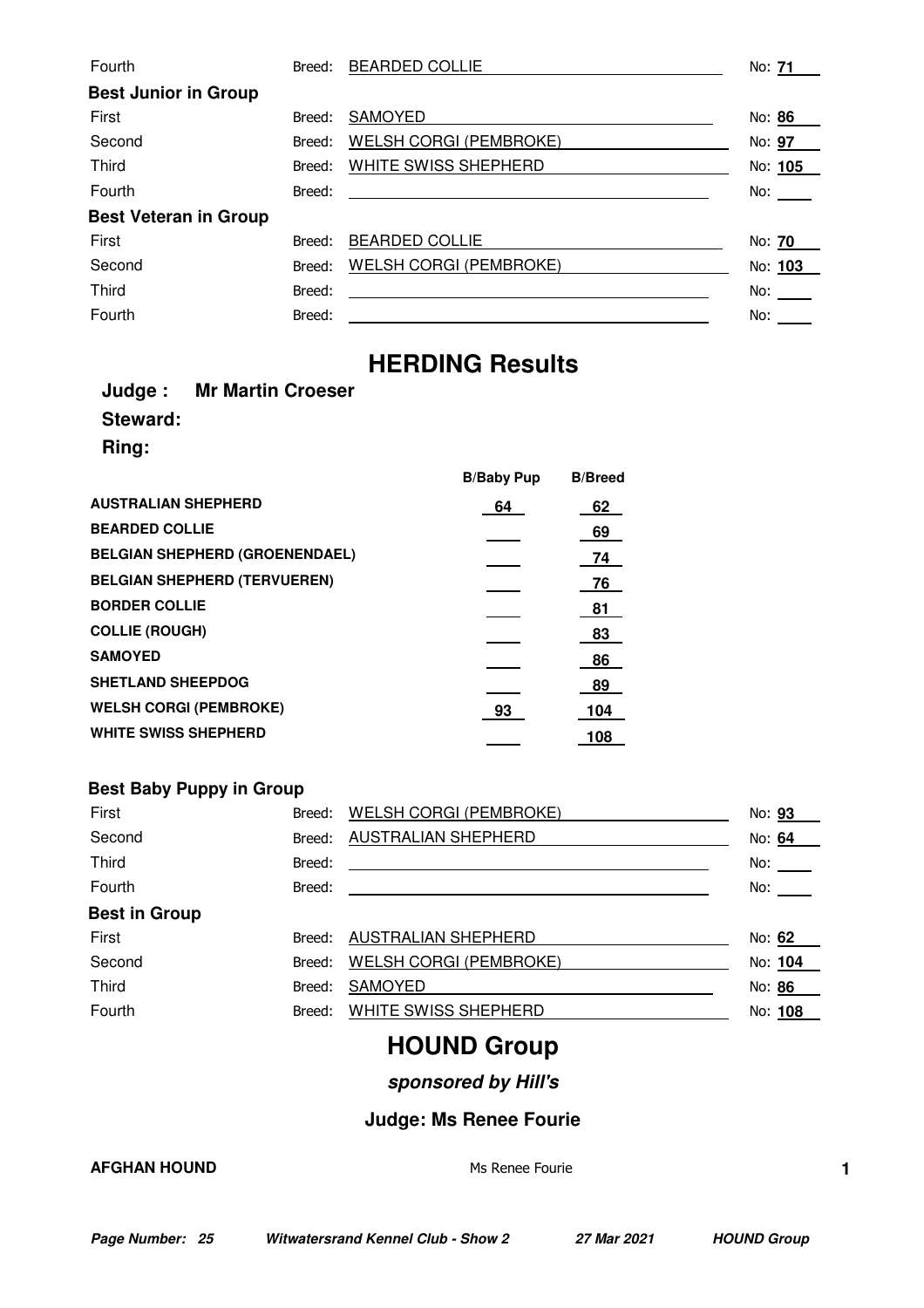| <b>AZAWAKH</b>                                                      | Ms Renee Fourie                               | 1              |
|---------------------------------------------------------------------|-----------------------------------------------|----------------|
| <b>BASENJI</b>                                                      | Ms Renee Fourie                               | 1              |
| <b>BASSET GRIFFON VENDEEN (PETIT)</b>                               | Ms Renee Fourie                               | 3              |
| <b>BEAGLE</b>                                                       | Ms Renee Fourie                               | 4              |
| <b>BORZOI</b>                                                       | Ms Renee Fourie                               | $\mathbf 2$    |
| <b>DACHSHUND (MIN LONG HAIRED)</b>                                  | Ms Renee Fourie                               | 12             |
| <b>DACHSHUND (MIN SMOOTH HAIRED)</b>                                | Ms Renee Fourie                               | 4              |
| <b>DACHSHUND (MIN WIRE HAIRED)</b>                                  | Ms Renee Fourie                               | 6              |
| <b>DACHSHUND (SMOOTH HAIRED)</b>                                    | Ms Renee Fourie                               | 3              |
| <b>DACHSHUND (WIRE HAIRED)</b>                                      | Ms Renee Fourie                               | 1              |
| <b>IRISH WOLFHOUND</b>                                              | Ms Renee Fourie                               | 10             |
| <b>PHARAOH HOUND</b>                                                | Ms Renee Fourie                               | $\mathbf{2}$   |
| <b>RHODESIAN RIDGEBACK</b>                                          | Ms Renee Fourie                               | 3              |
| <b>SALUKI</b>                                                       | Ms Renee Fourie                               | $\overline{2}$ |
| <b>WHIPPET</b>                                                      | Ms Renee Fourie                               | 6              |
|                                                                     | <b>Group Total</b>                            | 61             |
| <b>AFGHAN HOUND</b><br>Judge: Ms Renee Fourie                       | Steward:<br>Ring:                             |                |
| sponsored by Hill's                                                 | Tel: 083 479 4107                             |                |
| <b>LEIPSIG, MISS HM</b>                                             | Email: leipsighm@yahoo.com                    |                |
| <b>CH XCITING RAZZ N' JAZZ</b><br>110                               | Sex: D Class: Veteran                         |                |
| Sire: SE UCH OSHANAMEH'S IS THE POPE CATHOLIC                       | Reg No: ZA000010C12                           |                |
| Dam: SE UCH EE CH XCITING MISS DEVIL IN DIOR<br>Breeder: EKWALL,. C | D.O.B: 30/04/2011<br>IDNo:<br>977200008063005 |                |
|                                                                     |                                               |                |

| <b>DOG Entries</b>       |                                                                     |                                           |
|--------------------------|---------------------------------------------------------------------|-------------------------------------------|
| Veteran                  | 110 [ 1]                                                            |                                           |
|                          | CC 1 Point: 110 RCC: CC 2 Points:                                   |                                           |
|                          | Best Junior in Breed: Best Veteran in Breed: 110 Best of Breed: 110 |                                           |
|                          | <b>Reserve Best of Breed:</b>                                       |                                           |
| <b>AZAWAKH</b>           | Judge: Ms Renee Fourie                                              | Steward:<br>Ring:                         |
| sponsored by Hill's      |                                                                     |                                           |
| <b>DORRINGTON, MS TL</b> |                                                                     | 072 174 0021<br>Tel:                      |
|                          |                                                                     | <b>Email:</b> tracey.dorrington@gmail.com |
| 111                      | <b>CH LIGHTFOOT AZULAY</b>                                          | <b>Sex: D Class:</b> # Champion           |
|                          | Sire: CH ENNEHADH KEL DAHOUSSAHAO OF LIGHTFOOT                      | <b>Reg No: ZA015611B15</b>                |
|                          | Dam: CH ZINAYDA KEL DAHOUSSAHAQ OF LIGHTFOOT                        | D.O.B: 10/07/2015                         |
|                          | <b>Breeder: DORRINGTON, MS TL</b>                                   | <b>IDNo: 953010000520380</b>              |
|                          |                                                                     |                                           |
| <b>DOG Entries</b>       |                                                                     |                                           |
| # Champion               | $111$ [ 1]                                                          |                                           |

**Page Number: 26 Witwatersrand Kennel Club - Show 2 27 Mar 2021 HOUND Group**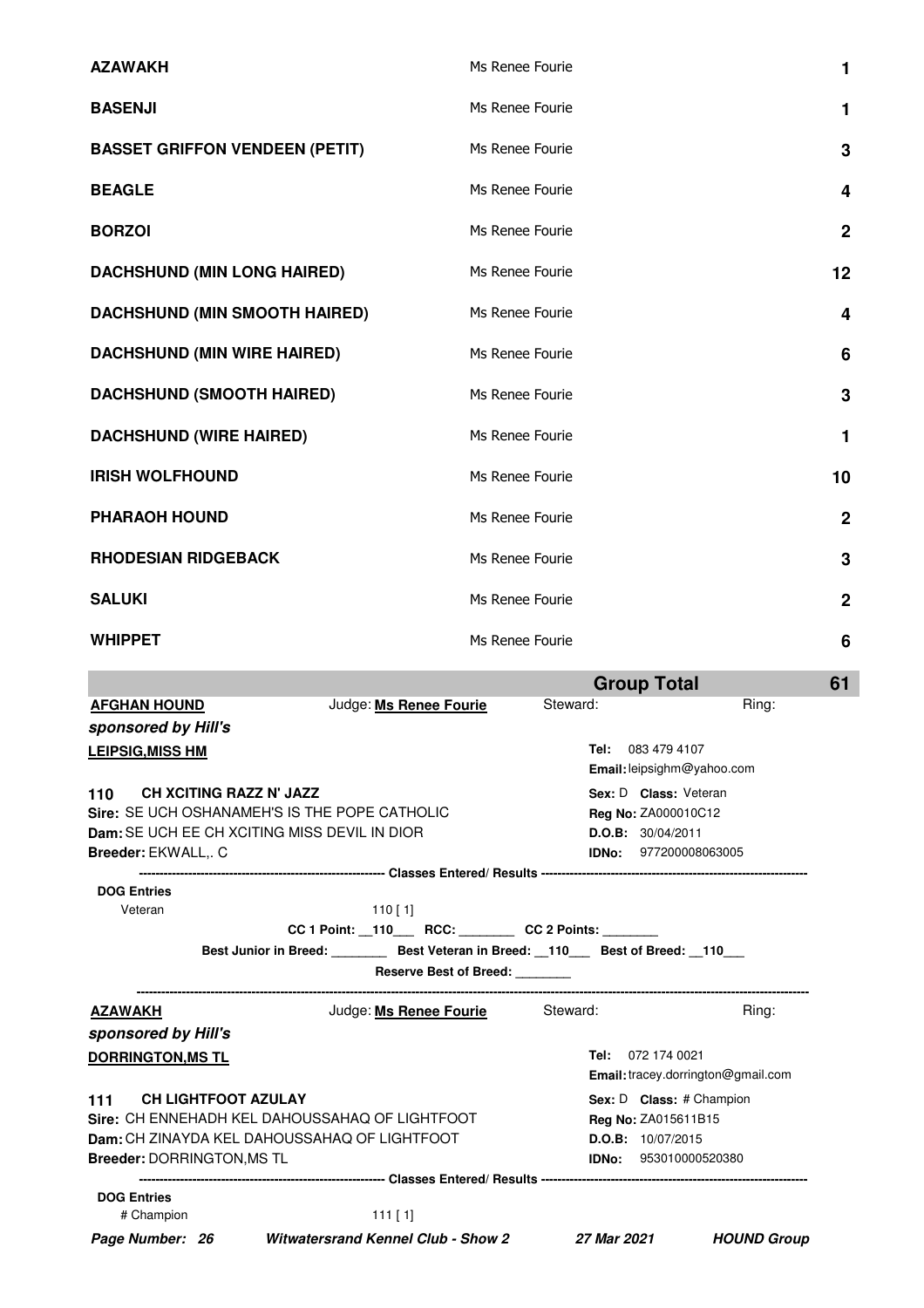|                                  | Best Junior in Breed: _________ Best Veteran in Breed: ________ Best of Breed: __111___   |                                                                    |          |                                                                       |
|----------------------------------|-------------------------------------------------------------------------------------------|--------------------------------------------------------------------|----------|-----------------------------------------------------------------------|
|                                  |                                                                                           | Reserve Best of Breed: ________                                    |          |                                                                       |
| <b>BASENJI</b>                   |                                                                                           | Judge: <u>Ms Renee Fourie</u>                                      | Steward: | Ring:                                                                 |
| sponsored by Hill's              |                                                                                           |                                                                    |          |                                                                       |
| <b>NORGAARD,CF</b>               |                                                                                           |                                                                    |          | <b>Tel:</b> 0836768389                                                |
|                                  |                                                                                           |                                                                    |          | Email: cnorgaard@zoology.up.ac.za                                     |
| 112 MARIKATE SOLA                |                                                                                           |                                                                    |          | Sex: D Class: Open                                                    |
|                                  | Sire: CH HARMISHAN NO DOUBT OF MARIKATE                                                   |                                                                    |          | Reg No: ZA012722B18                                                   |
| Dam: CH MARIKATE LULONDO         |                                                                                           |                                                                    |          | D.O.B: 28/08/2018                                                     |
| Breeder: KNIGHT, J               |                                                                                           |                                                                    |          | <b>IDNo:</b> 933071000071543                                          |
|                                  |                                                                                           |                                                                    |          |                                                                       |
| <b>DOG Entries</b>               |                                                                                           |                                                                    |          |                                                                       |
| Open                             |                                                                                           | $112$ [ 1]<br>CC 1 Point: _112___ RCC: _______ CC 2 Points: ______ |          |                                                                       |
|                                  | Best Junior in Breed: Best Veteran in Breed: Best of Breed: 112                           |                                                                    |          |                                                                       |
|                                  |                                                                                           | <b>Reserve Best of Breed:</b>                                      |          |                                                                       |
|                                  | <b>BASSET GRIFFON VENDEEN (PETIJJudge: Ms Renee Fourie</b>                                |                                                                    | Steward: | Ring:                                                                 |
| sponsored by Hill's              |                                                                                           |                                                                    |          |                                                                       |
| <b>HASKINS, MRS SA (180750)</b>  |                                                                                           |                                                                    | Tel:     |                                                                       |
|                                  |                                                                                           |                                                                    | Email:   |                                                                       |
| 113                              | <b>BALLYASKETILL REMY MARTIN</b>                                                          |                                                                    |          | Sex: D Class: Open                                                    |
|                                  | Sire: CH BLACK MAJESTY GO LOONEY TOONS FOR BALLYASKETILL                                  |                                                                    |          | Reg No: ZA005620B19                                                   |
|                                  | Dam: CH CYNETKOY BLACKMAJESTY FOR BALLYASKETILL                                           |                                                                    |          | D.O.B: 02/02/2019                                                     |
| <b>Breeder: HASKINS, MS S</b>    |                                                                                           |                                                                    |          | <b>IDNo:</b> 953010002921852                                          |
|                                  | 114 BALLYASKETILL JOLIE MADAME                                                            |                                                                    |          | Sex: B Class: Open                                                    |
|                                  | Sire: CH BLACK MAJESTY GO LOONEY TUNES FOR BALLYASKETILL                                  |                                                                    |          | Reg No: ZA005623B19                                                   |
|                                  | Dam: CH CYB\NETKOY BLACKMAJESTY FOR BALLYASKETILL                                         |                                                                    |          | D.O.B: 02/02/2019                                                     |
| Breeder: HASKINS, MS S           |                                                                                           |                                                                    |          | <b>IDNo:</b> 953010002921715                                          |
| <b>JACKSON, MISS MC (179994)</b> |                                                                                           |                                                                    |          | Tel: 071461 4578                                                      |
|                                  |                                                                                           |                                                                    |          | Email: brejen@worldonline.co.za                                       |
| 115                              | <b>BALLYASKETILL GABRIELLA</b>                                                            |                                                                    |          | Sex: B Class: Open                                                    |
|                                  | Sire: CH BLACK MAJESTY GO LOONEY TUNES<br>Dam: CH CYNETKOY BLACKMAJESTY FOR BALLYASKETILL |                                                                    |          | <b>Reg No: ZA005626B19</b>                                            |
| <b>Breeder: HASKINS, S</b>       |                                                                                           |                                                                    |          | D.O.B: 02/02/2019<br><b>IDNo:</b> 953010002922092                     |
|                                  |                                                                                           |                                                                    |          |                                                                       |
| <b>DOG Entries</b>               |                                                                                           |                                                                    |          |                                                                       |
| Open                             |                                                                                           | $113$ [ 1]                                                         |          |                                                                       |
|                                  |                                                                                           | CC 1 Point: _113___ RCC: _______ CC 2 Points: ______               |          |                                                                       |
| <b>BITCH Entries</b>             |                                                                                           |                                                                    |          |                                                                       |
| Open                             |                                                                                           | $114$ [2] $115$ [1]                                                |          |                                                                       |
|                                  |                                                                                           | CC 1 Point: _115___ RCC: _114__ CC 2 Points: ______                |          |                                                                       |
|                                  | Best Junior in Breed: Best Veteran in Breed: Best of Breed: 113                           |                                                                    |          |                                                                       |
|                                  |                                                                                           | Reserve Best of Breed: __115___                                    |          |                                                                       |
| <b>BEAGLE</b>                    |                                                                                           | Judge: Ms Renee Fourie Steward:                                    |          | Ring:                                                                 |
| sponsored by Hill's              |                                                                                           |                                                                    |          |                                                                       |
| <b>HAUPTFLEISCH, MISS KC</b>     |                                                                                           |                                                                    |          | <b>Tel:</b> 082 898 4808<br>Email: audrey.hauptfleisch@royalcanin.com |
| 116                              | CH SARANGRAVE UR THRONE AWAITS OF MORNINGHUNT                                             |                                                                    |          | Sex: D Class: Veteran                                                 |
|                                  | Sire: NZ.& AUST.CH. SARANGRAVE MAKE A MEMORY                                              |                                                                    |          | Reg No: ZA001494C14                                                   |
|                                  | Dam: SARANGRAVE VICTORIAS SECRET                                                          |                                                                    |          | <b>D.O.B:</b> $13/12/2013$                                            |
| Breeder: WARD, MISS A            |                                                                                           |                                                                    |          | <b>IDNo:</b> 943094320415673                                          |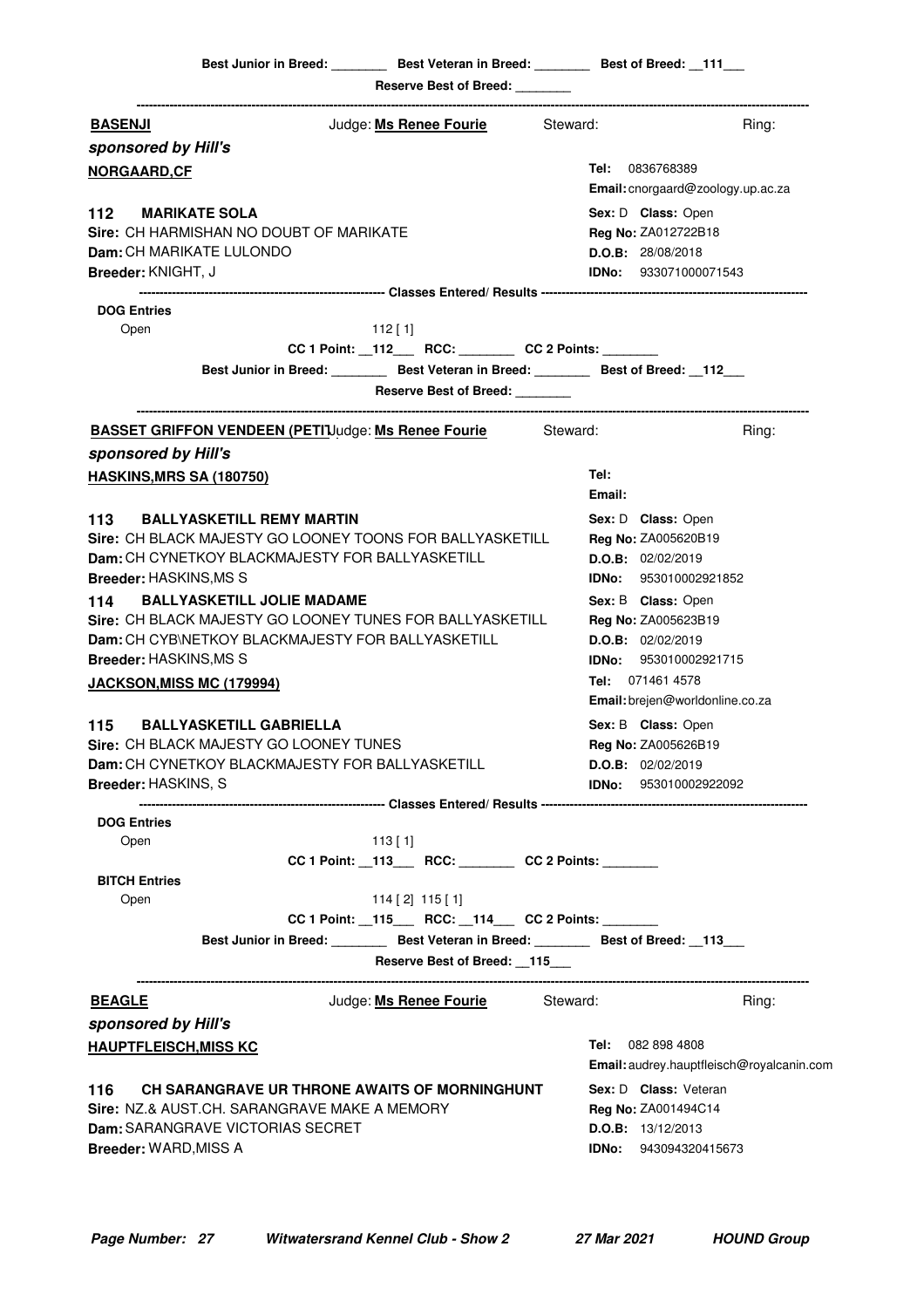| <b>MORNINGHUNT THE X FACTOR</b><br>409.                                                | Sex: B Class: Open           |
|----------------------------------------------------------------------------------------|------------------------------|
| Sire: CH SARANGRAVE UR THRONE AWAITS OF MORNINGHUNT                                    | Reg No: ZA004179B19          |
| <b>Dam: MORNINGHUNT KANGA</b>                                                          | D.O.B: 20/01/2019            |
| Breeder: HAUPTFLEISCH, KC                                                              | <b>IDNo:</b> 953010002920995 |
| 117 CH MORNINGHINT LOOK AT ME GO                                                       | Sex: B Class: # Champion     |
| Sire: CH SARANGRAVE UR THRONE AWAITS OF MORNINGHUNT                                    | <b>Reg No: ZA008937B18</b>   |
| Dam: CH MORNINGHUNT ELEKTRA                                                            | D.O.B: 14/05/2018            |
| Breeder: HAUPTFLEISCH, KC                                                              | IDNo: 9530100002482339       |
| <b>RORKE-TARR, MRS BC (31105)</b>                                                      | Tel:                         |
|                                                                                        | Email:                       |
| 118 CH TULLAMORE EARTH, WIND N FIRE                                                    | Sex: D Class: # Champion     |
| Sire: CH MORNINGHUNT ALL FIRED UP AT TULLAMORE                                         | Reg No: ZA004723B19          |
| Dam: CH THEGIRLSONFIRE AT TULLAMORE                                                    | D.O.B: 26/09/2018            |
| <b>Breeder: TARR, BC</b>                                                               | <b>IDNo: 985113000861171</b> |
|                                                                                        |                              |
| <b>DOG Entries</b>                                                                     |                              |
| Veteran<br>$116$ [1]<br>CC 1 Point: _116___ RCC: _______ CC 2 Points: ______           |                              |
| Champion: 118                                                                          |                              |
| # Champion<br>$118$ [1]                                                                |                              |
| <b>BITCH Entries</b>                                                                   |                              |
| Open<br>$409$ [ 1]                                                                     |                              |
| CC 1 Point: _409___ RCC: _______ CC 2 Points: ______                                   |                              |
| Champion: 117___                                                                       |                              |
| # Champion<br>$117$ [1]                                                                |                              |
| Best Junior in Breed: ________ Best Veteran in Breed: __116___ Best of Breed: __116___ |                              |
| Reserve Best of Breed: __117___                                                        |                              |
| Judge: Ms Renee Fourie Steward:<br><b>BORZOI</b>                                       | Ring:                        |
| sponsored by Hill's                                                                    |                              |
| <b>STEPHENSON, MRS EM</b>                                                              | Tel:                         |
|                                                                                        | Email:                       |
| <b>SVORA SZARS STEPPES</b><br>119                                                      | Sex: D Class: Open           |
| Sire: CH ALYOSHA AFRICAN STEPPES OF SVORA                                              | Reg No: ZA012724B18          |
| Dam: CH SVORA SZARINA SNOQUEEN                                                         | D.O.B: 11/05/2018            |
| Breeder: STEPHENSON, EM                                                                | IDNo:<br>953010002480373     |
| <b>SVORA SZARINA SERENA</b><br>120                                                     | Sex: B Class: Open           |
| Sire: CH ALYOSHA AFRICAN STEPPES OF SVORA (IMP AUST)                                   | Reg No: ZA012727B18          |
| Dam: CH SVORA SZARINA SNOQUEEN                                                         | D.O.B: 11/05/2018            |
| Breeder: STEPHENSON, EM                                                                | IDNo:<br>953010002480370     |
|                                                                                        |                              |
| <b>DOG Entries</b><br>440 F 41                                                         |                              |

| Open                 |                                                    | $119$ [ 1] |                                                                 |       |
|----------------------|----------------------------------------------------|------------|-----------------------------------------------------------------|-------|
|                      |                                                    |            | CC 1 Point: 119 RCC: CC 2 Points:                               |       |
| <b>BITCH Entries</b> |                                                    |            |                                                                 |       |
| Open                 |                                                    | 120 [ 1]   |                                                                 |       |
|                      |                                                    |            | CC 1 Point: 120 RCC: CC 2 Points:                               |       |
|                      |                                                    |            | Best Junior in Breed: Best Veteran in Breed: Best of Breed: 119 |       |
|                      |                                                    |            | Reserve Best of Breed: 120                                      |       |
|                      | DACHSHUND (MIN LONG HAIRED) Judge: Ms Renee Fourie |            | Steward:                                                        | Ring: |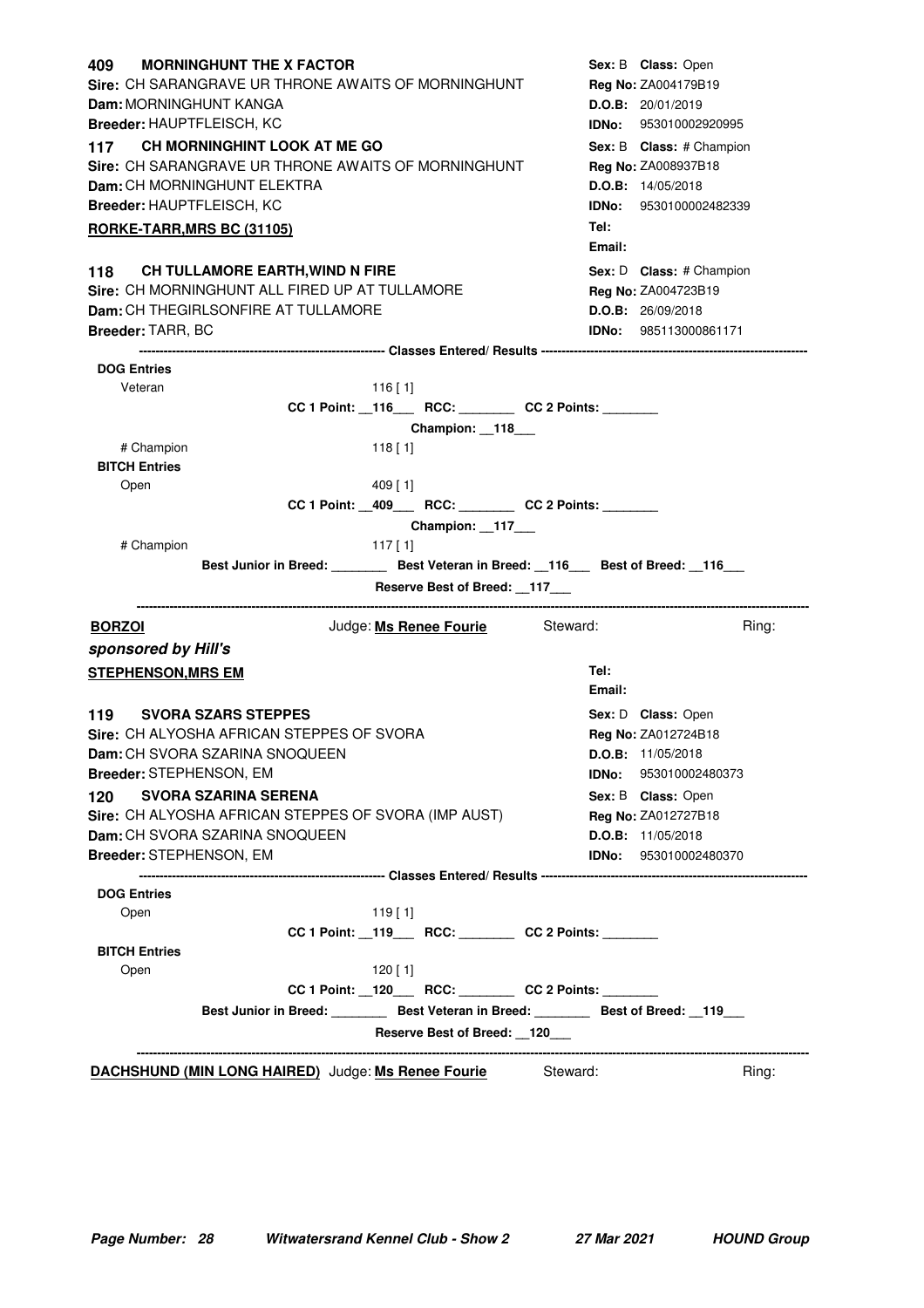#### **sponsored by Hill's DAVIES, MRS W**

#### **121 CH GETWICK NEWS FLASH 121 121 121 Sex:** D **Class:** # Champion **Sire:** CH CH MISTY DALE MAKIN' A SPLASH AT GETWICK **Dam:** DREDACHS MILLION DOLLAR BABY AT GETWICK

**Breeder:** DAVIES,MRS W **122 GETWICK MAKIN' DREAMS FOR MISTYDALE 120 Sex: D Class: Junior Sire:** CH GETWICK INSTIGATER JM

**Dam:** GETWICK GLAMOR GIRL **Breeder:** DAVIES,MRS W

#### **123 GETWICK SHADES OF MAGIC 120 CONTRACT CONSUMING Sex: D Class: Open**

**Sire:** CH HERONVIEW WALK THE LINE OF MISTYDALE **Dam:** CH GETWICK YOU'ER THE ONE **Breeder:** DAVIES, W

**124 CH DABECO MARIA COSTELLO OF HURUKAMANDEGE** Sex: B Class: # Champion **Sire:** HURUKAMANDEGE SCHIAPARELLI **Dam:** HURUKAMANDEGE HALLE BERRY **Breeder:** DUFFIELD,MRS JD

#### **HORSFIELD, MR WA (97369)**

#### **BODINI METALLIQUE 125 BODINI METALLIQUE CONSERVITY CONSUMING SEX:** D Class: \* Baby Puppy

**Sire:** CH GETWICHK INVESTIGATOR **Dam:** BODINI MISS SUNSHINE **Breeder:** HORSFIELD,MR W

#### **MARAIS, MRS P (1021519)**

#### **126 HURUKAMANDEGE KINDA KUTE 128 CHALLE 128 CONSTRUCT Sex:** D Class: Open

**Sire:** LAROLYN HABENERO PEPR OF HURUKAMANDEGE **Dam:** HURUKAMANDEGE SCION **Breeder:** MARAIS,MRS P

#### **127 • HURUKAMANDEGE SPLENDOR 127 128 128 128 128 128 128 128 128 128 128 128 128 128 128 128 128 128 128 128 128 128 128 128 128 128 128 128 128 128 128 128**

**Sire:** LAROLYN HABENERO PEPR OF HURUKAMANDEGE **Dam:** HURUKAMANDEGE NIGHTINGALE **Breeder:** MARAIS, P

#### **TAUTE, MR J**

**VON GRECO ZEUS Sire:** VON GRECO ATHENS **Dam:** CH VON GRECO NYX **Breeder:** TAUTE, J **Sex:** D **Class:** Minor Puppy **Sex:** D **Class:** Minor Puppy

### **129 VON GRECO GODDESS ATHENA 129 Class: Junior**

**Sire:** CH JAMEELKELP KNIGHT DREAMER **Dam:** SIMAXDAL CHANCE A LOT OF GRECO **Breeder:** TAUTE, J

**VON GRECO DIANTHE Sire:** VON GRECO ATHENS **Dam:** CH VON GRECO EVANTHE **Breeder:** TAUTE, J **130 VON GRECO DIANTHE Sex:** B **Class:** Minor Puppy

**VON GRECO KALYVIA Sire:** CH VON GRECO IOS **Dam:** CH SIMAXDAL XARAA OF VON GRECO **Breeder:** TAUTE, J **131 VON GRECO KALYVIA CONSERVIA Sex:** B Class: Minor Puppy

**VON GRECO ALEXA Sire:** VON GRECO ATHENS **Dam:** CH VON GRECO NYX **Breeder:** TAUTE, J **Sex:** B **Class:** Minor Puppy **CONCERCITY Sex:** B **Class:** Minor Puppy

**Page Number: 29 Witwatersrand Kennel Club - Show 2 27 Mar 2021 HOUND Group**

Tel: 072440 8322 **Email:** davies@animalvet.co.za **Sex:** D **Class: Reg No:** ZA002620B18 **D.O.B:** 12/09/2017 **IDNo:** 953010002168606 **Sex:** D **Class: Reg No:** ZA003148B20 **D.O.B:** 25/10/2019 **IDNo: Sex:** D **Class: Reg No:** ZA005693B19 **D.O.B:** 13/12/2018 **IDNo: Sex:** B **Class: Reg No:** ZA001193B18 **D.O.B:** 13/09/2017 **IDNo:** 900250000286527 Tel: 082 892 3000 **Email:** amazona@iafrica.com **Reg No:** ZA004021B21 **D.O.B:** 10/10/2020 **IDNo:** 992003000048792 Tel: 082 412 6194 **Email:** Sex: D **Class:** Open **Reg No:** ZA002115B20 **D.O.B:** 13/08/2019 **IDNo:** 933071000085579 **Sex:** D **Class:** Minor Puppy **Reg No:** ZA002503B21 **D.O.B:** 14/08/2020 **IDNo:** 933071000085659 Tel: 082 455 8860 **Email:**johan.g.taute@gmail.com **Reg No:** ZA012397B20 **D.O.B:** 22/09/2020 **IDNo:** 933071000104685 **Sex:** B **Class: Reg No:** ZA003643B20

**D.O.B:** 15/12/2019 **IDNo:** 933071000104689 **Reg No:** ZA010238B20 **D.O.B:** 18/07/2020 **IDNo:** 933071000104688 **Reg No:** ZA012349B20 **D.O.B:** 24/09/2020

**IDNo:** 933071000146013

**Reg No:** ZA012396B20

**D.O.B:** 22/09/2020 **IDNo:** 933071000104679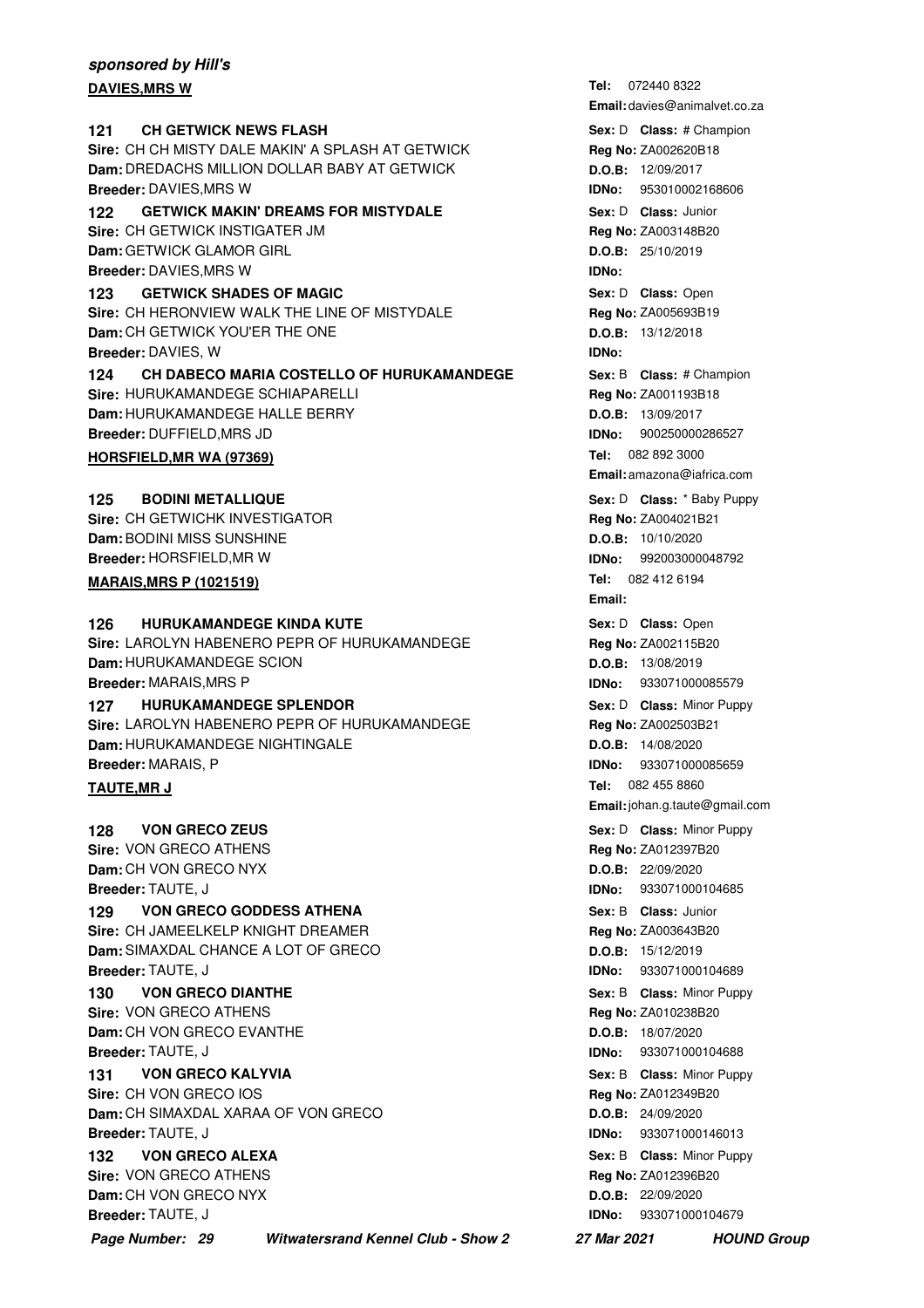| <b>DOG Entries</b>                                                                                    |                                     |
|-------------------------------------------------------------------------------------------------------|-------------------------------------|
| Minor Puppy<br>$127$ [ 2] $128$ [ 1]                                                                  |                                     |
| Junior<br>122 [ 1]                                                                                    |                                     |
| Open<br>123 [ 1] 126 [ABS ]                                                                           |                                     |
| * Baby Puppy<br>$125$ [ 1]                                                                            |                                     |
| CC 1 Point: _123___ RCC: _122__ CC 2 Points: ______                                                   |                                     |
| Champion: 121                                                                                         |                                     |
| # Champion<br>$121$ [1]                                                                               |                                     |
| <b>BITCH Entries</b>                                                                                  |                                     |
| Minor Puppy<br>130 [1] 131 [3] 132 [2]                                                                |                                     |
| Junior<br>$129$ [ 1]                                                                                  |                                     |
| CC 1 Point: _129___ RCC: _130__ CC 2 Points: _______                                                  |                                     |
| Champion: 124___                                                                                      |                                     |
| # Champion                                                                                            |                                     |
| $124$ [ 1]                                                                                            |                                     |
| Best Baby Puppy in Breed: 125 Best Puppy in Breed: 128 Best Junior in Breed: 122                      |                                     |
| Best Veteran in Breed: __________ Best of Breed: __124____ Reserve Best of Breed: __121___            |                                     |
| <b>DACHSHUND (MIN SMOOTH Judge: Ms Renee Fourie</b>                                                   | Steward:<br>Ring:                   |
| sponsored by Hill's                                                                                   |                                     |
| <b>BERSON, MS D</b>                                                                                   | 0110820834165<br>Tel:               |
|                                                                                                       | <b>Email:</b> daeleneb@telkomsa.net |
| <b>ZABUSH GABRIEL'S-GREAT OF MONTETI</b><br>133                                                       | Sex: D Class: Open                  |
| Sire: CH BULLRAGE BILL                                                                                | Reg No: ZA049192B14                 |
|                                                                                                       |                                     |
| Dam: ZABUSH WENDY                                                                                     | D.O.B: 07/07/2014                   |
| Breeder: LINNEKUGEL, MISS I                                                                           | <b>IDNo:</b> 945000001396923        |
| <b>DUFFIELD, MRS JD</b>                                                                               | Tel: 082 541 4767                   |
|                                                                                                       | Email: juanitaa@mweb.co.za          |
| <b>CH GLENROY BACARDI O HARA</b><br>134                                                               | Sex: D Class: # Champion            |
| Sire: FLAUNTY HUNTER O HARA                                                                           | <b>Reg No: ZA006000B18</b>          |
| Dam: GLENROY GABRIELLE SOLIS                                                                          | D.O.B: 07/01/2018                   |
| Breeder: OLIVIER, P                                                                                   | <b>IDNo:</b>                        |
|                                                                                                       |                                     |
| <b>DABECO CHOCCIE</b><br>135                                                                          | Sex: B Class: Puppy                 |
| Sire: GLENROY BACARDSI O HARA OF DABECO                                                               | Reg No: ZA007678B20                 |
| Dam: PERLINA MERLOT OF DABECO                                                                         | D.O.B: 15/05/2020                   |
| Breeder: DUFFIELD, MS JD                                                                              | IDNo:                               |
| <b>VELDMAN, MRS BA (1042770)</b>                                                                      | Tel:<br>0823726082                  |
|                                                                                                       | Email:                              |
| 136<br><b>ARCHIEBALD</b>                                                                              | Sex: D Class: Open                  |
| Sire: CH GLENFORA LUCIANO MAYBE                                                                       | Reg No: ZA006161B19                 |
| Dam: CH WONDERFUL ALICE                                                                               | D.O.B: 23/01/2019                   |
| <b>Breeder: VELDMAN, MRS BA</b>                                                                       | <b>IDNo:</b>                        |
|                                                                                                       |                                     |
| <b>DOG Entries</b>                                                                                    |                                     |
| Open<br>133 [ 1] 136 [ 2]                                                                             |                                     |
| CC 1 Point: _133___ RCC: _136___ CC 2 Points: _______                                                 |                                     |
| Champion: 134                                                                                         |                                     |
| # Champion<br>$134$ [1]                                                                               |                                     |
| <b>BITCH Entries</b>                                                                                  |                                     |
| $135$ [ 1]<br>Puppy                                                                                   |                                     |
| CC 1 Point: _135___ RCC: _______ CC 2 Points: ______                                                  |                                     |
|                                                                                                       |                                     |
| Best Puppy in Breed: 135 Best Junior in Breed: Best Veteran in Breed: 16. [11] Best Veteran in Breed: |                                     |
| Best of Breed: 134 Reserve Best of Breed: 133                                                         |                                     |
|                                                                                                       |                                     |
| <b>DACHSHUND (MIN WIRE HAIRED)</b> Judge: Ms Renee Fourie Steward:                                    | Ring:                               |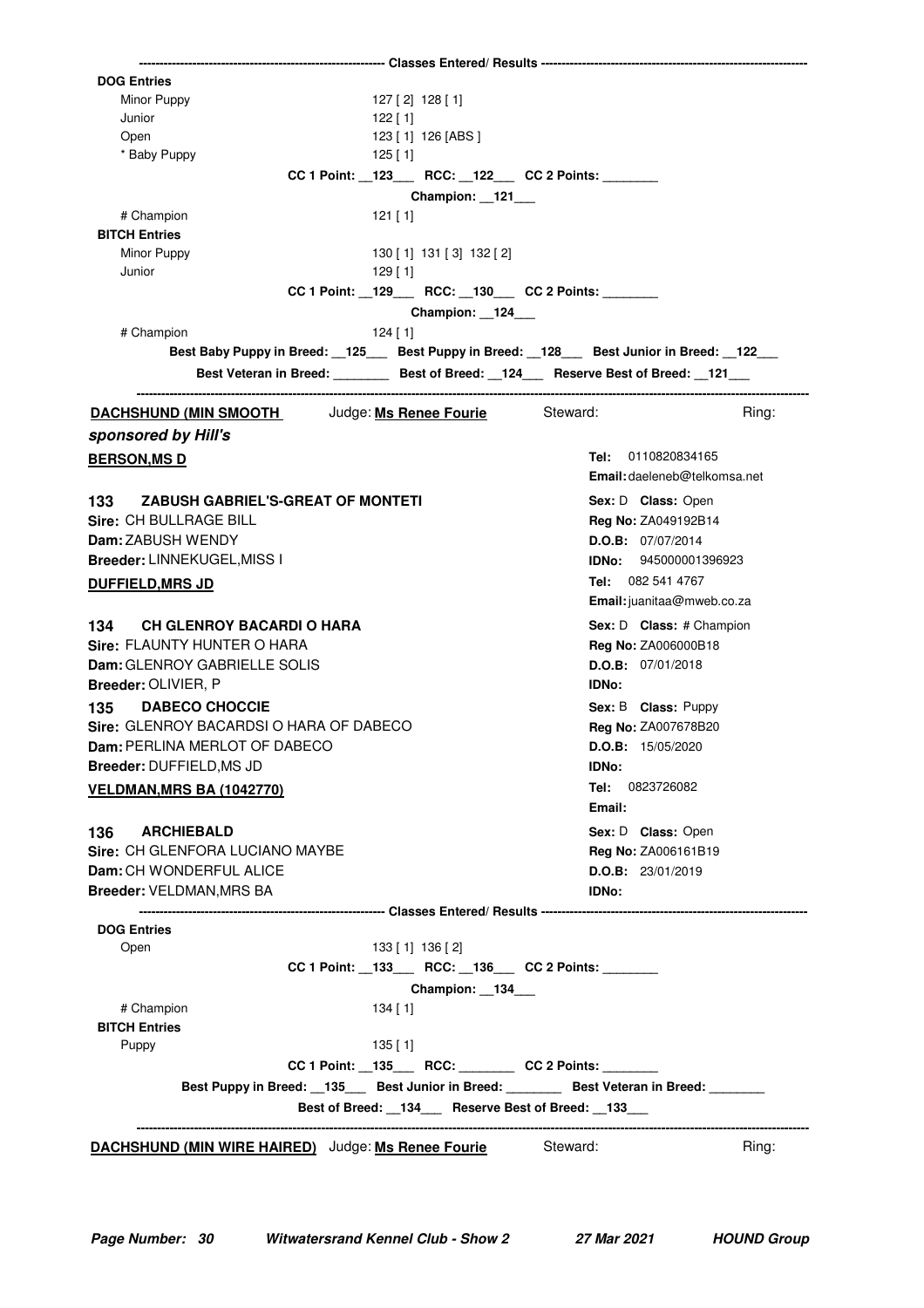| sponsored by Hill's                                     |                              |
|---------------------------------------------------------|------------------------------|
| BERSON,- DB (169792) & JANSE VAN RENSBURG,- JW (144944) | Tel: 0832943239              |
|                                                         | Email:                       |
| <b>KHASHMERI THEBLACK BARON AT MONTETI</b><br>137       | Sex: D Class: Minor Puppy    |
| Sire: CH TOMMY EMMANUEL VITORAZ OF ZABUSH               | Reg No: ZA012549B20          |
| Dam: CH KHASHMERI LILLI MARLENE                         | D.O.B: 15/08/2020            |
| <b>Breeder: JANSE VAN RENSBURG, DR WS</b>               | <b>IDNo:</b> 953010004663542 |
| <b>DE JONG, MRS D (176576)</b>                          | Tel: 0845080710              |
|                                                         | Email:                       |
| 138<br>CH WILDERVALE QUID PRO QUO                       | Sex: D Class: # Champion     |
| Sire: CH SWEETAX XANTE XO                               | Reg No: ZA013201B18          |
| Dam: CH TAFARI BREEZE OF WILDERVALE                     | D.O.B: 06/09/2018            |
| Breeder: DE JONG, D                                     | 900032001852083<br>IDNo:     |
| <b>JANSEN VAN RENSBURG, DR WS (144944)</b>              | Tel: 0828215375              |
|                                                         | Email:                       |
| <b>CH KASHMERI JUST A GIGOLO JM</b><br>139              | Sex: D Class: # Champion     |
| Sire: CH AGWYR ALL ABOUT ACHILLES                       | Reg No: ZA004326B18          |
| Dam: CH KHASHMERI LILLI MARLENE                         | D.O.B: 30/11/2017            |
| Breeder: JANSEN VAN RENSBURG, WS                        | <b>IDNo:</b> 953010002157681 |
| 140<br><b>KHASHMERI SRI SHARIKA DEVI</b>                | Sex: B Class: Minor Puppy    |
| Sire: CH TOMMY EMMANUEL VITORAZ OF ZABUSH               | Reg No: ZA012550B20          |
| <b>Dam:</b> CH KHASHMERI LILLI MARLENE                  | D.O.B: 15/08/2020            |
| Breeder: JANSE VAN RENSBURG, DR WS                      | <b>IDNo: 953010004667090</b> |
| <b>THOMPSON, MISS H</b>                                 | Tel: 0765220771              |
|                                                         | Email:                       |
| <b>HILLSTONE NUTBUSH CTY LIMIT</b><br>141               | Sex: B Class: Open           |
| Sire: CH TOMMY EMMANUAL VITORAZ OF ZABUSH               | Reg No: ZA004319B19          |
| Dam: CH HILSTONE HAPPY FOR U                            | D.O.B: 04/11/2018            |
| <b>Breeder: THOMPSON, MISS H</b>                        | IDNo:                        |
|                                                         | Tel: 0823726082              |
| <b>VELDMAN, MRS BA (1042770)</b>                        | Email:                       |
| 142<br><b>ZABUSH HUMPHREY</b>                           | Sex: D Class: Junior         |
| Sire: MARISS SHEREOINGER OF ZABUSH                      | Reg No: ZA001972B20          |
| Dam: CH ZABUSH DAME KIRI                                | D.O.B: 30/10/2019            |
| Breeder: LINNEKUGEL, MS I                               | <b>IDNo:</b>                 |
|                                                         |                              |
| <b>DOG Entries</b>                                      |                              |
| Minor Puppy<br>$137$ [1]                                |                              |
| 142 [1]<br>Junior                                       |                              |
| CC 1 Point: _137___ RCC: _142__ CC 2 Points: ______     |                              |
| Champion: _138_                                         |                              |

|                                                                           | Champion: 138                                 |          |       |
|---------------------------------------------------------------------------|-----------------------------------------------|----------|-------|
| # Champion                                                                | 138 [ 1] 139 [ 2]                             |          |       |
| <b>BITCH Entries</b>                                                      |                                               |          |       |
| Minor Puppy                                                               | 140 $[1]$                                     |          |       |
| Open                                                                      | $141$ [ 1]                                    |          |       |
|                                                                           | $CC 1$ Point: $140$ RCC: $141$ CC 2 Points:   |          |       |
| Best Puppy in Breed: 140 Best Junior in Breed: 142 Best Veteran in Breed: |                                               |          |       |
|                                                                           | Best of Breed: 138 Reserve Best of Breed: 140 |          |       |
| <b>DACHSHUND (SMOOTH HAIRED)</b> Judge: Ms Renee Fourie                   |                                               | Steward: | Ring: |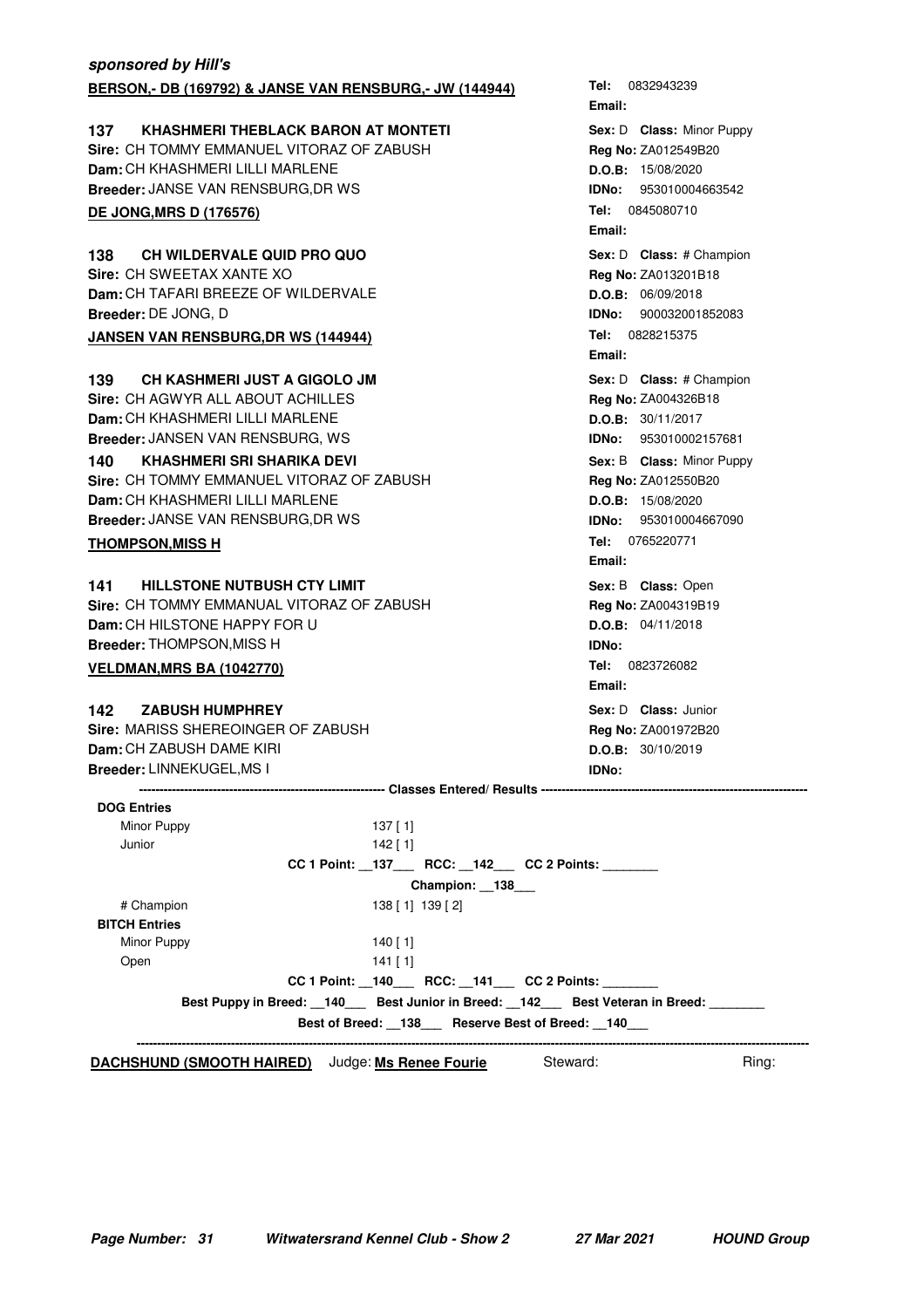| sponsored by Hill's                                            |                                                                                |                                                                                         |
|----------------------------------------------------------------|--------------------------------------------------------------------------------|-----------------------------------------------------------------------------------------|
| <b>KYLE,MRS JM</b>                                             |                                                                                | <b>Tel:</b> 082 773 4478<br>Email:                                                      |
| 143 CH WAYDACK OH MY WORD                                      |                                                                                | Sex: D Class: # Champion                                                                |
| Sire: CH HIALEAH'S STAR OVER TEXAS AT WAYDACK                  |                                                                                | <b>Reg No: ZA016491B16</b>                                                              |
| <b>Dam:</b> CH WAYDACK WINNA TAKES ALL                         |                                                                                | D.O.B: 15/09/2016                                                                       |
| Breeder: JENKINS, MR RB                                        |                                                                                | <b>IDNo:</b> 933071000001732                                                            |
| <b>CH WAYDACK DREAM WORLD</b><br>144                           |                                                                                | Sex: B Class: Veteran                                                                   |
| Sire: CH HACIENDA ACES HIGH AT WAYDACK                         |                                                                                | Reg No: ZA020510B09                                                                     |
| Dam: CH WAYDACK UNDER WRAPS                                    |                                                                                | D.O.B: 02/06/2009                                                                       |
| Breeder: JENKINS,MR RB                                         |                                                                                | <b>IDNo:</b> 978101080121135                                                            |
| 145 CH VONNOSRETEIP ANJA                                       |                                                                                | Sex: B Class: # Champion                                                                |
| Sire: WAYDACK WELCOME NEWS OF VONNOSRETEIP                     |                                                                                | Reg No: ZA039671B14                                                                     |
| <b>Dam:</b> VALHENY NOLANA OF VONNOSRETEIP                     |                                                                                | D.O.B: 29/09/2013                                                                       |
| Breeder: PIETERSON, DR GE                                      |                                                                                | <b>IDNo:</b> 900008800723387                                                            |
| <b>DOG Entries</b>                                             |                                                                                |                                                                                         |
| # Champion                                                     | 143 [ 1]                                                                       |                                                                                         |
| <b>BITCH Entries</b>                                           |                                                                                |                                                                                         |
| Veteran                                                        | 144 [ 1]                                                                       |                                                                                         |
|                                                                | CC 1 Point: _144___ RCC: _______ CC 2 Points: ______                           |                                                                                         |
|                                                                | Champion: 145                                                                  |                                                                                         |
| # Champion                                                     | 145 [ 1]                                                                       |                                                                                         |
|                                                                |                                                                                | Best Junior in Breed: _________ Best Veteran in Breed: __144___ Best of Breed: __143___ |
|                                                                | Reserve Best of Breed: 145                                                     |                                                                                         |
| <b>DACHSHUND (WIRE HAIRED)</b> Judge: Ms Renee Fourie Steward: |                                                                                | Ring:                                                                                   |
| sponsored by Hill's                                            |                                                                                |                                                                                         |
| <b>DE JONG, MRS D (176576)</b>                                 |                                                                                | Tel: 0845080710<br>Email:                                                               |
| <b>PABLO PICASSO CREDO OF WILDERVALE</b><br>146                |                                                                                | Sex: D Class: Puppy                                                                     |
| Sire: EX SENTIA DEVIL'S ADVOCATE                               |                                                                                | Reg No: ZA001035C21                                                                     |
| Dam: GRACE KELLY CREDO                                         |                                                                                | D.O.B: 05/05/2020                                                                       |
| Breeder: OLEJNIK, M                                            |                                                                                | <b>IDNo: 616096700076879</b>                                                            |
|                                                                | -------------------------------- Classes Entered/ Results -------------------- |                                                                                         |
| <b>DOG Entries</b>                                             |                                                                                |                                                                                         |
| Puppy                                                          | $146$ [ 1]                                                                     |                                                                                         |
|                                                                | CC 1 Point: _146___ RCC: _______ CC 2 Points: ______                           |                                                                                         |
|                                                                |                                                                                | Best Puppy in Breed: 146 Best Junior in Breed: Best Veteran in Breed: 1686 Meter 2016   |
| -------------------------                                      | Best of Breed: _146__ Reserve Best of Breed: _______                           |                                                                                         |
| <b>IRISH WOLFHOUND</b>                                         | Judge: <b>Ms Renee Fourie</b> Steward:                                         | Ring:                                                                                   |
| sponsored by Hill's                                            |                                                                                |                                                                                         |
| <u>DU PLESSIS,MRS MJ</u>                                       |                                                                                | <b>Tel:</b> 076 7572123                                                                 |
|                                                                |                                                                                | Email: fritsduples@mweb.co.za                                                           |
| CH BARRASSY'S SAINT PADRAIGH OF DUROSS<br>147 -                |                                                                                | Sex: D Class: # Champion                                                                |
| <b>Sire:</b> LATINO ROAN INISH                                 |                                                                                | Reg No: ZA001123C17                                                                     |
| <b>Dam:</b> KATY PERRY ROAN INISH OF BARRASSY                  |                                                                                | D.O.B: 19/03/2017                                                                       |
| Breeder: BRIDGES, MRS B&BRIDGES, MR SJ                         |                                                                                | <b>IDNo:</b> 956000003469449                                                            |
| <b>DUROSS FLOYD</b><br>148 —                                   |                                                                                | Sex: D Class: Graduate                                                                  |
| Sire: BARRASSY SAINT PADRAIGH OF DUROSS                        |                                                                                | Reg No: ZA013323B19                                                                     |
| <b>Dam:</b> CH DUROSS DAYA                                     |                                                                                | D.O.B: 09/08/2019                                                                       |
| Breeder: DUPLESSIS, MJ                                         |                                                                                | <b>IDNo: 953010004070139</b>                                                            |
| <b>DUROSS EMMA JM</b><br>149.                                  |                                                                                | Sex: B Class: Open                                                                      |
| Sire: CH BARRASSY'S SAINT PADRAIGH OF DUROSS                   |                                                                                | Reg No: ZA006927B19                                                                     |
| <b>Dam:</b> CH DUROSS DAYA                                     |                                                                                | D.O.B: 29/01/2019                                                                       |
| Breeder: DU PLESSIS, MJ                                        |                                                                                | <b>IDNo: 953010003498809</b>                                                            |
|                                                                |                                                                                |                                                                                         |

**Page Number: 32 Witwatersrand Kennel Club - Show 2 27 Mar 2021 HOUND Group**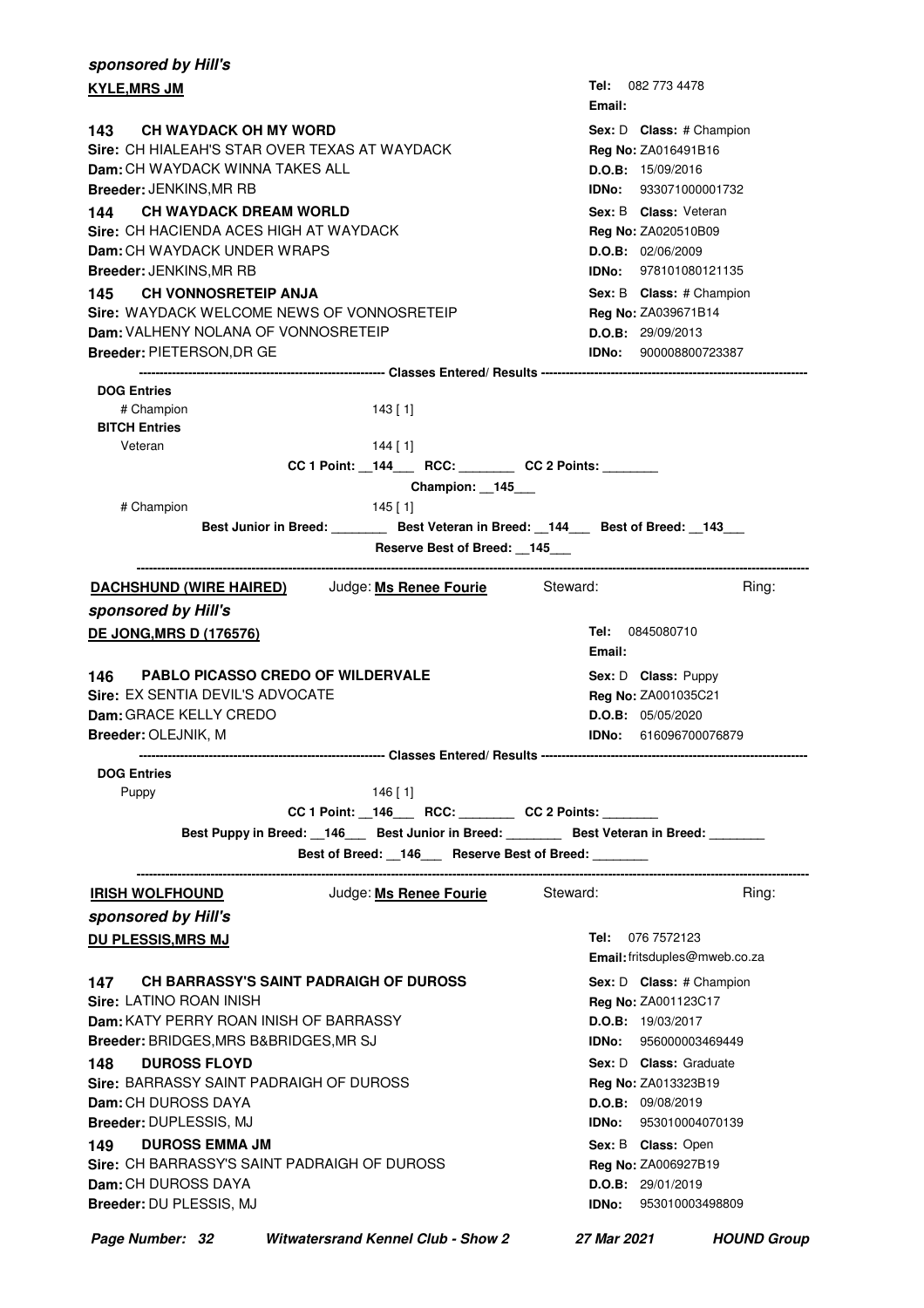| <b>DUROSS FLEUR</b><br>150                          |                                                       |                 |              | Sex: B Class: Graduate                  |
|-----------------------------------------------------|-------------------------------------------------------|-----------------|--------------|-----------------------------------------|
| <b>Sire: CH BARRASSY'S SAINT PADRAIGH OF DUROSS</b> |                                                       |                 |              | Reg No: ZA013322B19                     |
| Dam: CH DUROSS DAYA                                 |                                                       |                 |              | D.O.B: 09/08/2019                       |
| Breeder: DU PLESSIS, MJ                             |                                                       |                 | IDNo:        | 953010004070140                         |
| <b>HARVEY, MR GB &amp; HARVEY, MRS LS</b>           |                                                       |                 |              | Tel: 083 627 3905                       |
|                                                     |                                                       |                 |              | Email: glen@glenwayne.co.za             |
| <b>CH GLENGARRIF REILYNN JM</b><br>151              |                                                       |                 |              | Sex: B Class: Open                      |
| Sire: CH GLENGARRIF LAUCHLANN OF CUAINE             |                                                       |                 |              | Reg No: ZA003078B18                     |
| <b>Dam: CH GLENGARRIF NAINSI</b>                    |                                                       |                 |              | D.O.B: 27/11/2017                       |
| <b>Breeder: HARVEY, MR GB&amp;HARVEY, MRS LS</b>    |                                                       |                 | IDNo:        | 953010002168282                         |
| <b>GLENGARRIF GRACE</b><br>152                      |                                                       |                 |              | Sex: B Class: * Baby Puppy              |
| Sire: MUKONRY DYLAN OF CUAINE                       |                                                       |                 |              | Reg No: ZA003611B21                     |
| <b>Dam:</b> CH GLENGARRIF RHIANNA JM                |                                                       |                 |              | D.O.B: 09/11/2020                       |
| <b>Breeder: HARVEY, MR G &amp; HARVEY, MRS LS</b>   |                                                       |                 | <b>IDNo:</b> | 900223000053299                         |
| <b>CH GLENGARRIF PEYTON</b><br>153                  |                                                       |                 |              | Sex: B Class: # Champion                |
| Sire: BANJO                                         |                                                       |                 |              | Reg No: ZA008659B16                     |
| Dam: CH GLENGARRIF NAINSI                           |                                                       |                 |              | D.O.B: 11/03/2016                       |
| Breeder: HARVEY, MR GB&HARVEY, MRS LS               |                                                       |                 | IDNo:        | 953010001023134                         |
| <b>HASKINS, MRS SA (180750)</b>                     |                                                       |                 | Tel:         |                                         |
|                                                     |                                                       |                 | Email:       |                                         |
|                                                     |                                                       |                 |              |                                         |
| ZABUSH JUST AINE FOR BALLYASKETILL<br>154           |                                                       |                 |              | Sex: B Class: Minor Puppy               |
| <b>Sire: ZABUSH KINGSLEY</b>                        |                                                       |                 |              | <b>Reg No: ZA012204B20</b>              |
| Dam: ZABUSH BRODY                                   |                                                       |                 |              | D.O.B: 10/08/2020                       |
| <b>Breeder: LINNEKUGEL, MS I</b>                    |                                                       |                 | IDNo:        | 900113002171211                         |
| <b>HASKINS, MS AC (1020666)</b>                     |                                                       |                 | Tel:         |                                         |
|                                                     |                                                       |                 | Email:       |                                         |
| ZABUSH FYRE 'N ICE FOR BALLYASKETILL<br>155         |                                                       |                 |              | Sex: D Class: Minor Puppy               |
| Sire: ZABUSH KINGSLEY                               |                                                       |                 |              | <b>Reg No: ZA012202B20</b>              |
| <b>Dam: ZABUSH BRODY</b>                            |                                                       |                 |              | D.O.B: 10/08/2020                       |
| <b>Breeder: LINNEKUGEL, MS I</b>                    |                                                       |                 |              | <b>IDNo:</b> 900113002171212            |
| <b>JOOSTE, MR LK (170581)</b>                       |                                                       |                 |              | Tel: 0832622448                         |
|                                                     |                                                       |                 |              | Email: cuaine.irishwolfhounds@gmail.com |
| <b>MUKONRY DYLAN OF CUAINE</b><br>156               |                                                       |                 |              | Sex: D Class: Open                      |
| Sire: SKIBERDEEN'S FLORISZ FERGUSON OF CUAINE       |                                                       |                 |              | Reg No: ZA005401B19                     |
| Dam: BRIBBA LAOGHAIRE OF MUKONRY                    |                                                       |                 |              | D.O.B: 30/01/2019                       |
| Breeder: ERNSTZEN, DR CR                            |                                                       |                 | IDNo:        | 985113000799732                         |
|                                                     |                                                       |                 |              |                                         |
| <b>DOG Entries</b>                                  |                                                       |                 |              |                                         |
| Minor Puppy                                         | $155$ [1]                                             |                 |              |                                         |
| Open                                                | $156$ [1]                                             |                 |              |                                         |
| Graduate                                            | 148 [1]                                               |                 |              |                                         |
|                                                     | CC 1 Point: _148___ RCC: _156___ CC 2 Points: _______ |                 |              |                                         |
|                                                     |                                                       | Champion: 147_  |              |                                         |
| # Champion                                          | $147$ [ 1]                                            |                 |              |                                         |
| <b>BITCH Entries</b>                                |                                                       |                 |              |                                         |
| Minor Puppy                                         | $154$ [ 1]                                            |                 |              |                                         |
| Open<br>* Baby Puppy                                |                                                       | 149 [2] 151 [1] |              |                                         |
| Graduate                                            | $152$ [ 1]<br>$150$ [1]                               |                 |              |                                         |
|                                                     | CC 1 Point: _150___ RCC: _154___ CC 2 Points: ____    |                 |              |                                         |
|                                                     |                                                       |                 |              |                                         |

| # Champion                    | 153 [ 1]                      |                          |                              |
|-------------------------------|-------------------------------|--------------------------|------------------------------|
|                               | Best Baby Puppy in Breed: 152 | Best Puppy in Breed: 154 | <b>Best Junior in Breed:</b> |
| <b>Best Veteran in Breed:</b> |                               | Best of Breed: 147       | Reserve Best of Breed: 150   |
|                               |                               |                          |                              |

**Champion: \_\_153\_\_\_**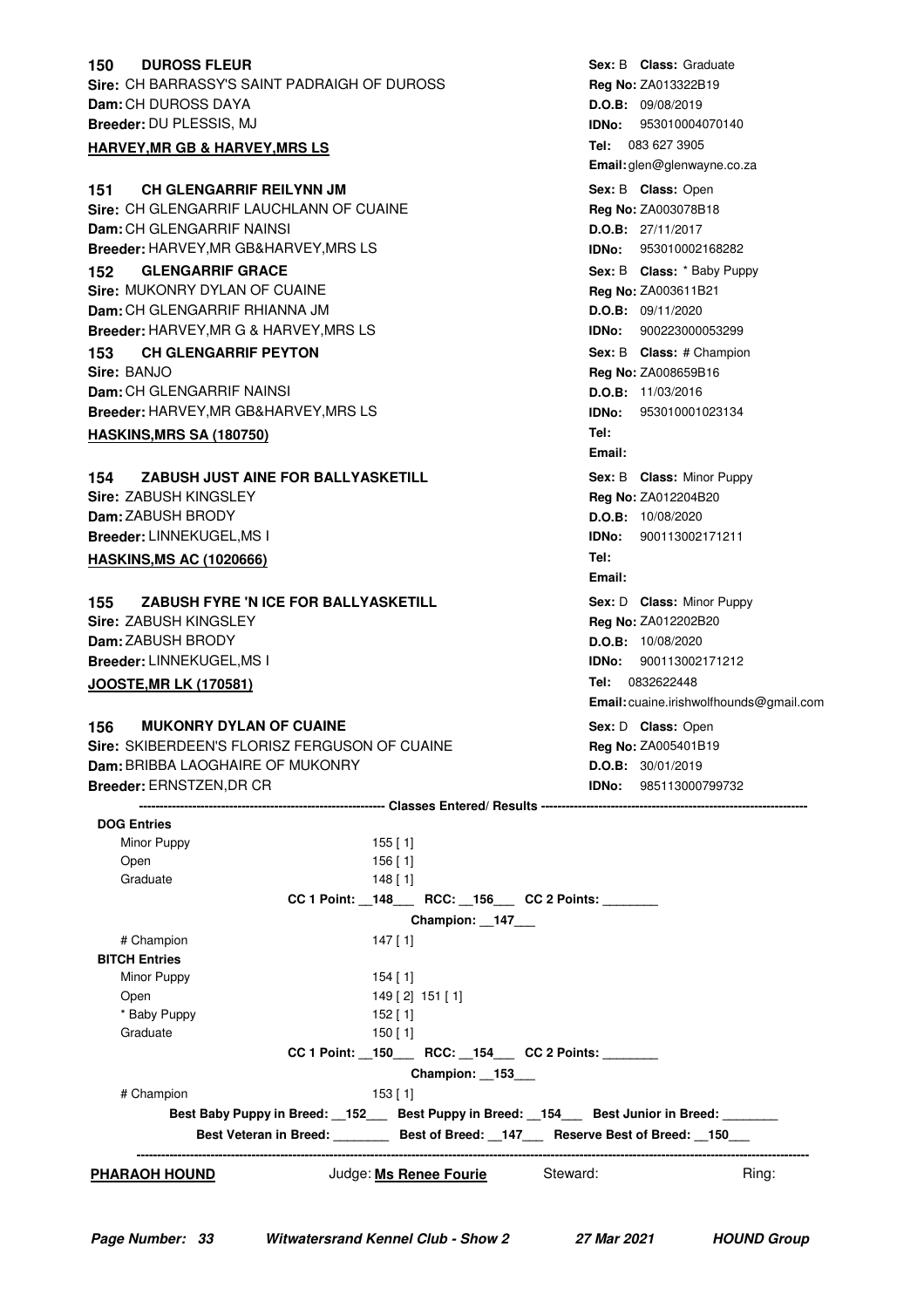| sponsored by Hill's                                                                    |            |                                                          |          |              |                                         |
|----------------------------------------------------------------------------------------|------------|----------------------------------------------------------|----------|--------------|-----------------------------------------|
| <b>BERSON,MS D</b>                                                                     |            |                                                          |          |              | <b>Tel:</b> 0110820834165               |
|                                                                                        |            |                                                          |          |              | <b>Email:</b> daeleneb@telkomsa.net     |
| 157 DAMARANLOR SUN GOD RA OF MONTETI                                                   |            |                                                          |          |              | Sex: D Class: Graduate                  |
| Sire: CH REAL LIFE ATLAS OF MONTETI                                                    |            |                                                          |          |              | Reg No: ZA002518B20                     |
| Dam: VASKURS CALYPSO QONJACDOTTER OF DAMARANLOR                                        |            |                                                          |          |              | D.O.B: 05/08/2019                       |
| Breeder: SPENCE,MRD D                                                                  |            |                                                          |          |              | <b>IDNo:</b> 953010004080068            |
| DAMARANLOR NUBIA QUEEN OF MONTETI<br>158                                               |            |                                                          |          |              | Sex: B Class: Graduate                  |
| Sire: CH REAL LIFE ATLAS OF MONTETI                                                    |            |                                                          |          |              | <b>Reg No: ZA002520B20</b>              |
| <b>Dam:</b> VASKURS CALYPSO QONJACDOTTER OF DAMARANLOR                                 |            |                                                          |          |              | D.O.B: 05/08/2019                       |
| Breeder: SPENCE,MRS D                                                                  |            |                                                          |          |              | <b>IDNo: 953010004079862</b>            |
| <b>DOG Entries</b>                                                                     |            |                                                          |          |              |                                         |
| Graduate                                                                               | $157$ [ 1] |                                                          |          |              |                                         |
|                                                                                        |            | CC 1 Point: __157____ RCC: ________ CC 2 Points: _______ |          |              |                                         |
| <b>BITCH Entries</b>                                                                   |            |                                                          |          |              |                                         |
| Graduate                                                                               | $158$ [ 1] |                                                          |          |              |                                         |
|                                                                                        |            | CC 1 Point: _158___ RCC: _______ CC 2 Points: ______     |          |              |                                         |
| Best Junior in Breed: Best Veteran in Breed: Best of Breed: 157                        |            |                                                          |          |              |                                         |
|                                                                                        |            | Reserve Best of Breed: 158                               |          |              |                                         |
| RHODESIAN RIDGEBACK Judge: Ms Renee Fourie Steward:                                    |            |                                                          |          |              | Ring:                                   |
| sponsored by Hill's                                                                    |            |                                                          |          |              |                                         |
| <b>BECCARO, MRS MEC</b>                                                                |            |                                                          |          |              | Tel: $+270829242109$                    |
|                                                                                        |            |                                                          |          |              | <b>Email:</b> elisabeth@amberhall.co.za |
| 159 AMBERHALL DYNAMITE                                                                 |            |                                                          |          |              | Sex: D Class: Graduate                  |
| Sire: MAXWOOD DANTE OF GLENAHOLM                                                       |            |                                                          |          |              | <b>Reg No: ZA011730B19</b>              |
| Dam: CH DANNTRIG BARONESSA OF BOMVUBORG                                                |            |                                                          |          |              | <b>D.O.B:</b> 20/07/2019                |
| <b>Breeder:</b> BECCARO,MRS MEC                                                        |            |                                                          |          |              | IDNo: 985113003654376                   |
| <b>BRITS,MRS E &amp; BRITS,MISS G</b>                                                  |            |                                                          |          |              | Tel: 083792 2226                        |
|                                                                                        |            |                                                          |          |              | <b>Email:</b> ebrits@webmail.co.za      |
| 160 CH BRIDGEVALE NIGHT HAWKS                                                          |            |                                                          |          |              | Sex: D Class: # Champion                |
| Sire: CH DYKUMOS DEIVES EDITON TO AFRIKA OF GONDWANA                                   |            |                                                          |          |              | Reg No: ZA001142B16                     |
| <b>Dam:</b> CH GONDWANA MALIBUU MAGICK                                                 |            |                                                          |          |              | D.O.B: 18/09/2015                       |
| Breeder: BRITS, MISS G&JACOBS, MRS CM                                                  |            |                                                          |          | <b>IDNo:</b> | 945000001628757                         |
| <b>BRIDGEVALE AURORA</b><br>161                                                        |            |                                                          |          |              | Sex: B Class: Junior                    |
| Sire: CH NYAYA YESAKANI OF CARTOUCHE                                                   |            |                                                          |          |              | Reg No: ZA003287B20                     |
| Dam: CH BRIDGEVALE VENUS RISING                                                        |            |                                                          |          |              | D.O.B: 01/12/2019                       |
| <b>Breeder:</b> BRITS,MISS G & BRITS,MRS E                                             |            |                                                          |          |              | IDNo: 953010004478799                   |
|                                                                                        |            |                                                          |          |              |                                         |
| <b>DOG Entries</b>                                                                     |            |                                                          |          |              |                                         |
| Graduate                                                                               | $159$ [ 1] |                                                          |          |              |                                         |
|                                                                                        |            | CC 1 Point: _159___ RCC: _______ CC 2 Points: ______     |          |              |                                         |
|                                                                                        |            | Champion: _160__                                         |          |              |                                         |
| # Champion                                                                             | 160 [ 1]   |                                                          |          |              |                                         |
| <b>BITCH Entries</b>                                                                   |            |                                                          |          |              |                                         |
| Junior                                                                                 | 161 [ 1]   |                                                          |          |              |                                         |
|                                                                                        |            | CC 1 Point: _161___ RCC: _______ CC 2 Points: ______     |          |              |                                         |
| Best Junior in Breed: __161___ Best Veteran in Breed: ________ Best of Breed: __161___ |            | Reserve Best of Breed: 159                               |          |              |                                         |
|                                                                                        |            |                                                          |          |              |                                         |
| <u>SALUKI</u>                                                                          |            | Judge: Ms Renee Fourie                                   | Steward: |              | Ring:                                   |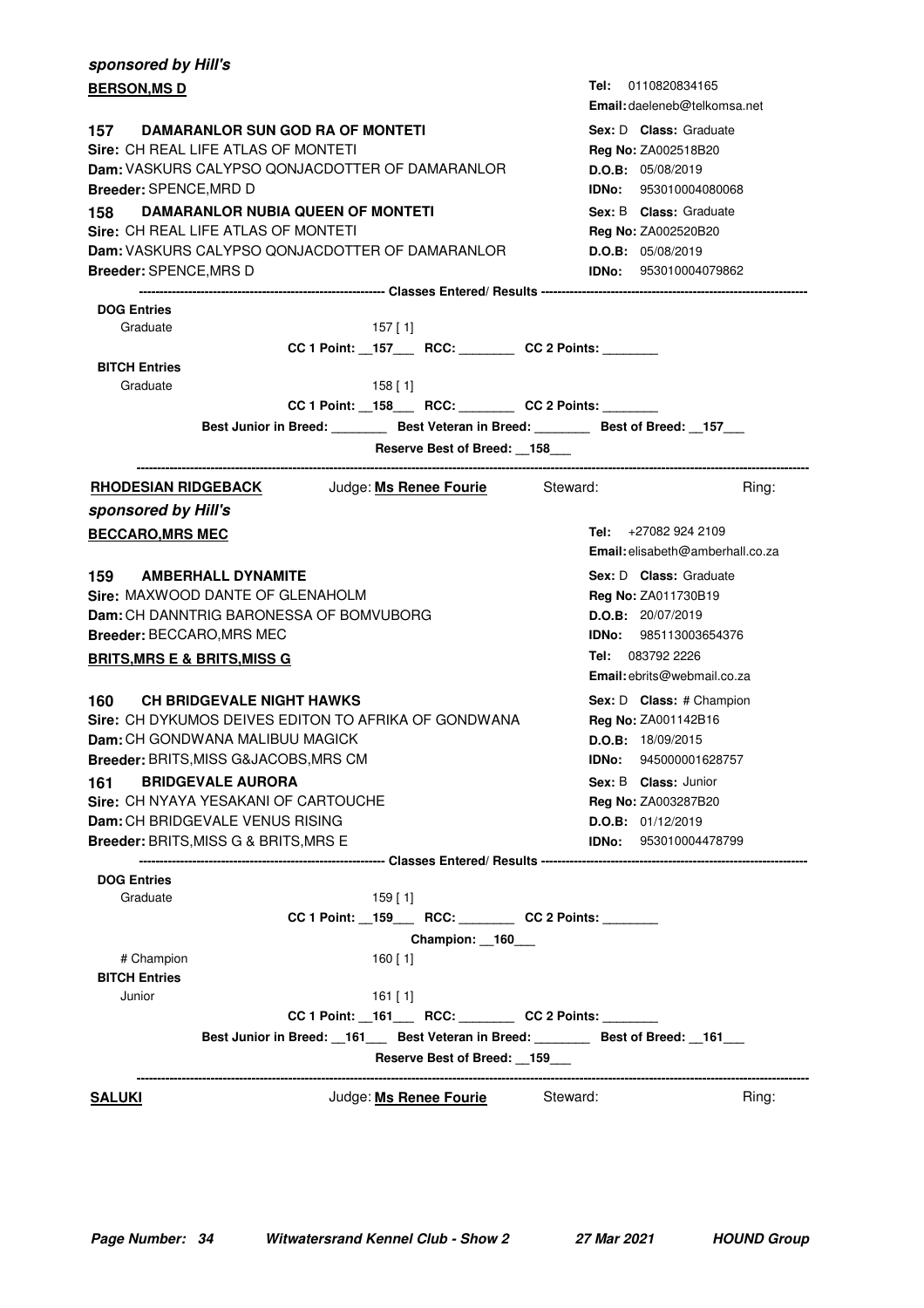| sponsored by Hill's                                     |                                                                                           |
|---------------------------------------------------------|-------------------------------------------------------------------------------------------|
| DE KOCK, MR D & MCFARLANE, MS JC & STADLER, MS E        | <b>Tel:</b> 083 256 5799                                                                  |
|                                                         | Email: fleetwind@yebo.co.za                                                               |
| <b>CH FLEETWIND THUNDERSTRUCK</b><br>162.               | Sex: D Class: # Champion                                                                  |
| Sire: CH ELAMIR CLASSIC DESIGN FOR FLEETWIND            | Reg No: ZA006845B16                                                                       |
| Dam: CH FLEETWIND MOULIN ROUGE                          | D.O.B: 02/02/2016                                                                         |
| Breeder: MCFARLANE, MS JC&STADLER, MS E                 | <b>IDNo:</b> 4C4759511D                                                                   |
| <b>MELVIN, MRS SP</b>                                   | Tel: 082 459 9916                                                                         |
|                                                         | Email: diamelcc@gmail.com                                                                 |
| 163<br><b>CH MELHAVEN KAREEM HASSON</b>                 | Sex: D Class: # Champion                                                                  |
| Sire: 7SEAS AFRICAN CRUSADER ALSAYAD OF MELHAVEN        | Reg No: ZA002871B15                                                                       |
| Dam: CH MELHAVEN NADIRAH JAMEELA                        | <b>D.O.B:</b> 15/11/2014                                                                  |
| <b>Breeder: MELVIN, MRS SP</b>                          | <b>IDNo:</b> 953010000444974                                                              |
|                                                         |                                                                                           |
| <b>DOG Entries</b>                                      |                                                                                           |
| # Champion<br>162 [ 1] 163 [ 2]                         |                                                                                           |
|                                                         | Best Junior in Breed: __________ Best Veteran in Breed: _________ Best of Breed: __162___ |
|                                                         | Reserve Best of Breed: __163___                                                           |
| <b>WHIPPET</b>                                          | Judge: Ms Renee Fourie Steward:<br>Ring:                                                  |
| sponsored by Hill's                                     |                                                                                           |
| <b>DEGENHARDT, MRS BM</b>                               | Tel: 082674 2226                                                                          |
|                                                         | Email: b.k.degenhardt@gmail.com                                                           |
| 164<br><b>CH LYNDERRY PRINCESS STARRY</b>               | Sex: B Class: # Champion                                                                  |
| Sire: LYNDERRY PRINCE HILDALGO                          | Reg No: ZA012771B17                                                                       |
| Dam: LYNDERRY COCO CHANELLE                             | <b>D.O.B:</b> 06/07/2017                                                                  |
| Breeder: DEGENHARDT, MRS BM                             | <b>IDNo: 985170003003602</b>                                                              |
| JACKSON, MISS MC (95269) & KELLY, MR BA                 | Tel: 0714614578                                                                           |
|                                                         | Email:                                                                                    |
| <b>COTTONCOVE ASCOT LADY</b><br>165                     | Sex: B Class: Minor Puppy                                                                 |
| Sire: COTTONCOVE KINGS CONSORT AT MELHAVEN              | Reg No: ZA011041B20                                                                       |
| <b>Dam:</b> CH COTTONCOVE IT'S MY TURN                  | D.O.B: 25/07/2020                                                                         |
| Breeder: KELLY, MR BA                                   | <b>IDNo:</b>                                                                              |
| <u>KELLY,MR BA</u>                                      | Tel: 082 555 9010                                                                         |
|                                                         | Email: bryan.kelly@mf.co.za                                                               |
| AFTERGLOW CHIEF WHIP AT COTTONCOVE<br>166               | Sex: D Class: Open                                                                        |
| Sire: CH JESRAE GAME OF THRONES                         | Reg No: ZA001064C19                                                                       |
| Dam: PINK CHAMPAGNE DA ROSEIRA BRAVA                    | D.O.B: 06/10/2018                                                                         |
| Breeder: KELLY, MR BA                                   | IDNo:                                                                                     |
| <b>COTTONCOVE KINGS COURIER</b><br>167                  | Sex: D Class: Open                                                                        |
| Sire: CH SAVUKA MAMBO SUN OF COTTONCOVE                 | Reg No: ZA006173B19                                                                       |
| Dam: CH COTTONCOVE DANCE WITH ME                        | D.O.B: 19/01/2019                                                                         |
| Breeder: KELLY, MR BA                                   | 953010002916122<br>IDNo:                                                                  |
| <b>COTTONCOVE ROYAL OCCASSION</b><br>168                | Sex: D Class: Minor Puppy                                                                 |
| Sire: COTTONCOVE KINGS CONSORT AT MELHAVEN              | Reg No: ZA011047B20                                                                       |
| Dam: CH COTTONCOVE IT'S MY TURN                         | D.O.B: 25/07/2020                                                                         |
| Breeder: KELLY, MR BA                                   | 953010004472069<br>IDNo:                                                                  |
| <b>MELVIN, MRS SP</b>                                   | 082 459 9916<br>Tel:                                                                      |
|                                                         | Email: diamelcc@gmail.com                                                                 |
| <b>COTTONCOVE KINGS CONSORT AT MELHAVEN</b><br>169      | Sex: D Class: Open                                                                        |
| Sire: CH FALCONCRAG ANORTHER CLASS                      | Reg No: ZA006175B19                                                                       |
| Dam: CH COTTONVCOVE DANCE WITH ME<br>Breeder: KELLY, BA | D.O.B: 19/01/2019<br>953010002916039<br>IDNo:                                             |
|                                                         |                                                                                           |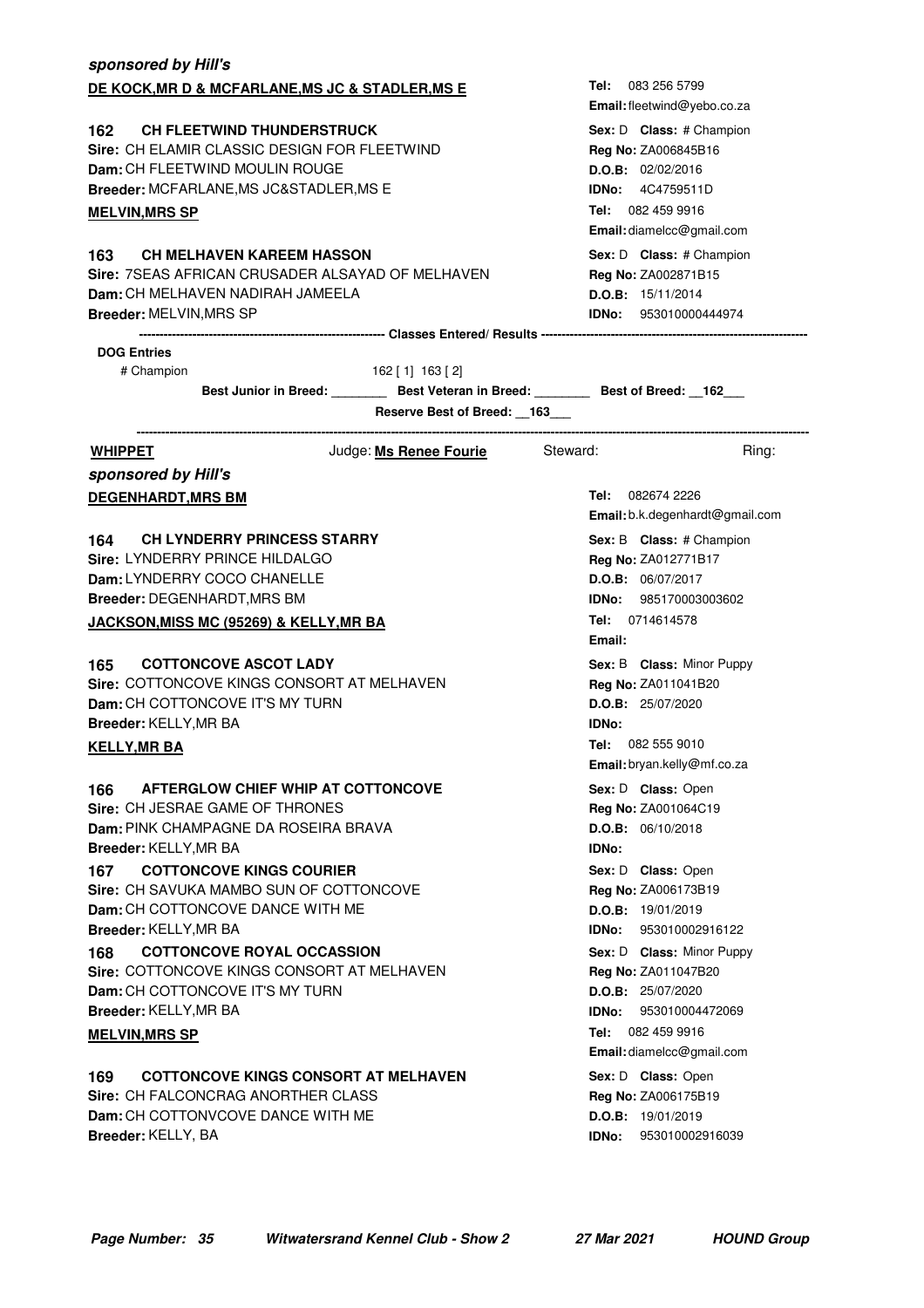| <b>DOG Entries</b>   |                                                       |                                                                       |
|----------------------|-------------------------------------------------------|-----------------------------------------------------------------------|
| Minor Puppy          | $168$ [ 1]                                            |                                                                       |
| Open                 | 166 [1] 167 [2] 169 [3]                               |                                                                       |
|                      | CC 1 Point: _166___ RCC: _167___ CC 2 Points: _______ |                                                                       |
| <b>BITCH Entries</b> |                                                       |                                                                       |
| Minor Puppy          | $165$ [ 1]                                            |                                                                       |
|                      | CC 1 Point: 165 RCC: CC 2 Points:                     |                                                                       |
|                      | Champion: 164                                         |                                                                       |
| # Champion           | 164 [ 1]                                              |                                                                       |
|                      |                                                       | Best Puppy in Breed: 165 Best Junior in Breed: Best Veteran in Breed: |
|                      | Best of Breed: 165 Reserve Best of Breed: 164         |                                                                       |
|                      |                                                       |                                                                       |

### **HOUND Results**

#### **Judge : Ms Renee Fourie Steward: Ring:**

|                                       | <b>B/Puppy</b> | <b>B/Junior</b> | <b>B/Veteran</b> |
|---------------------------------------|----------------|-----------------|------------------|
| <b>AFGHAN HOUND</b>                   |                |                 | 110              |
| <b>AZAWAKH</b>                        |                |                 |                  |
| <b>BASENJI</b>                        |                |                 |                  |
| <b>BASSET GRIFFON VENDEEN (PETIT)</b> |                |                 |                  |
| <b>BEAGLE</b>                         |                |                 | 116              |
| <b>BORZOI</b>                         |                |                 |                  |
| <b>DACHSHUND (MIN LONG HAIRED)</b>    | 128            | 122             |                  |
| <b>DACHSHUND (MIN SMOOTH HAIRED)</b>  | 135            |                 |                  |
| <b>DACHSHUND (MIN WIRE HAIRED)</b>    | 140            | 142             |                  |
| <b>DACHSHUND (SMOOTH HAIRED)</b>      |                |                 | 144              |
| <b>DACHSHUND (WIRE HAIRED)</b>        | 146            |                 |                  |
| <b>IRISH WOLFHOUND</b>                | 154            |                 |                  |
| <b>PHARAOH HOUND</b>                  |                |                 |                  |
| <b>RHODESIAN RIDGEBACK</b>            |                | 161             |                  |
| <b>SALUKI</b>                         |                |                 |                  |
| <b>WHIPPET</b>                        | 165            |                 |                  |

#### **Best Puppy in Group**

| First                        | Breed: | <b>WHIPPET</b>                | No: 165 |
|------------------------------|--------|-------------------------------|---------|
| Second                       | Breed: | <b>IRISH WOLFHOUND</b>        | No: 154 |
| Third                        | Breed: | DACHSHUND (MIN WIRE HAIRED)   | No: 140 |
| Fourth                       | Breed: | DACHSHUND (MIN SMOOTH HAIRED) | No: 135 |
| <b>Best Junior in Group</b>  |        |                               |         |
| First                        | Breed: | DACHSHUND (MIN LONG HAIRED)   | No: 122 |
| Second                       | Breed: | RHODESIAN RIDGEBACK           | No: 161 |
| <b>Third</b>                 | Breed: | DACHSHUND (MIN WIRE HAIRED)   | No: 142 |
| Fourth                       | Breed: |                               | No:     |
| <b>Best Veteran in Group</b> |        |                               |         |
| First                        | Breed: | <b>BEAGLE</b>                 | No: 116 |
|                              |        |                               |         |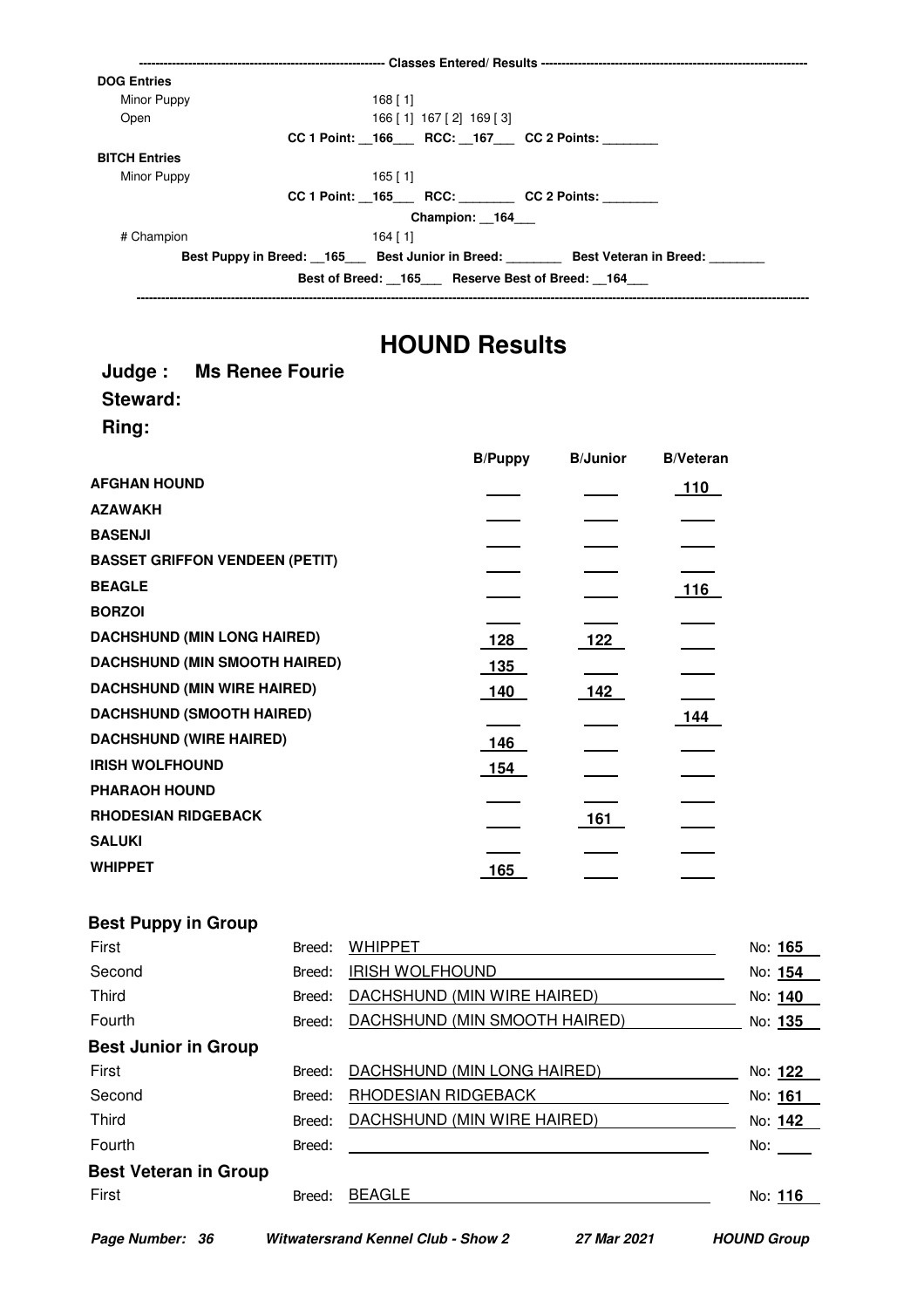Second Breed: AFGHAN HOUND No: 110

Third Breed: DACHSHUND (SMOOTH HAIRED) No: 144

Fourth **Breed:** <u>Breed: 2000 **Breed:** No: 2000 **Breed:** 2000 **No:** 2000 **No:** 2000</u>

#### **Judge : Ms Renee Fourie Steward: Ring:**

|                                       | <b>B/Baby Pup</b> | <b>B/Breed</b> |
|---------------------------------------|-------------------|----------------|
| <b>AFGHAN HOUND</b>                   |                   | 110            |
| <b>AZAWAKH</b>                        |                   | 111            |
| <b>BASENJI</b>                        |                   | 112            |
| <b>BASSET GRIFFON VENDEEN (PETIT)</b> |                   | 113            |
| <b>BEAGLE</b>                         |                   | <u> 116</u>    |
| <b>BORZOI</b>                         |                   | 119            |
| <b>DACHSHUND (MIN LONG HAIRED)</b>    | 125               | <u>124</u>     |
| <b>DACHSHUND (MIN SMOOTH HAIRED)</b>  |                   | 134            |
| <b>DACHSHUND (MIN WIRE HAIRED)</b>    |                   | 138            |
| <b>DACHSHUND (SMOOTH HAIRED)</b>      |                   | 143            |
| <b>DACHSHUND (WIRE HAIRED)</b>        |                   | 146            |
| <b>IRISH WOLFHOUND</b>                | 152               | 147            |
| <b>PHARAOH HOUND</b>                  |                   | 157            |
| <b>RHODESIAN RIDGEBACK</b>            |                   | 161            |
| <b>SALUKI</b>                         |                   | 162            |
| <b>WHIPPET</b>                        |                   | 165            |

#### **Best Baby Puppy in Group**

| First                | Breed: | <b>IRISH WOLFHOUND</b>      | No: 152                  |
|----------------------|--------|-----------------------------|--------------------------|
| Second               | Breed: | DACHSHUND (MIN LONG HAIRED) | No: 125                  |
| <b>Third</b>         | Breed: |                             | No: $\_\_$               |
| Fourth               | Breed: |                             | No: $\rule{1em}{0.15mm}$ |
| <b>Best in Group</b> |        |                             |                          |
| First                | Breed: | SALUKI                      | No: 162                  |
| Second               | Breed: | DACHSHUND (MIN LONG HAIRED) | No: 124                  |
| <b>Third</b>         | Breed: | <b>IRISH WOLFHOUND</b>      | No: 147                  |
| Fourth               | Breed: | AZAWAKH                     | No: 111                  |
|                      |        |                             |                          |

# **TERRIER Group**

### **sponsored by Hill's**

### **Judge: Rion van der Linde**

| <b>AIREDALE TERRIER</b>        | Rion van der Linde | n |
|--------------------------------|--------------------|---|
| AMERICAN STAFFORDSHIRE TERRIER | Rion van der Linde | n |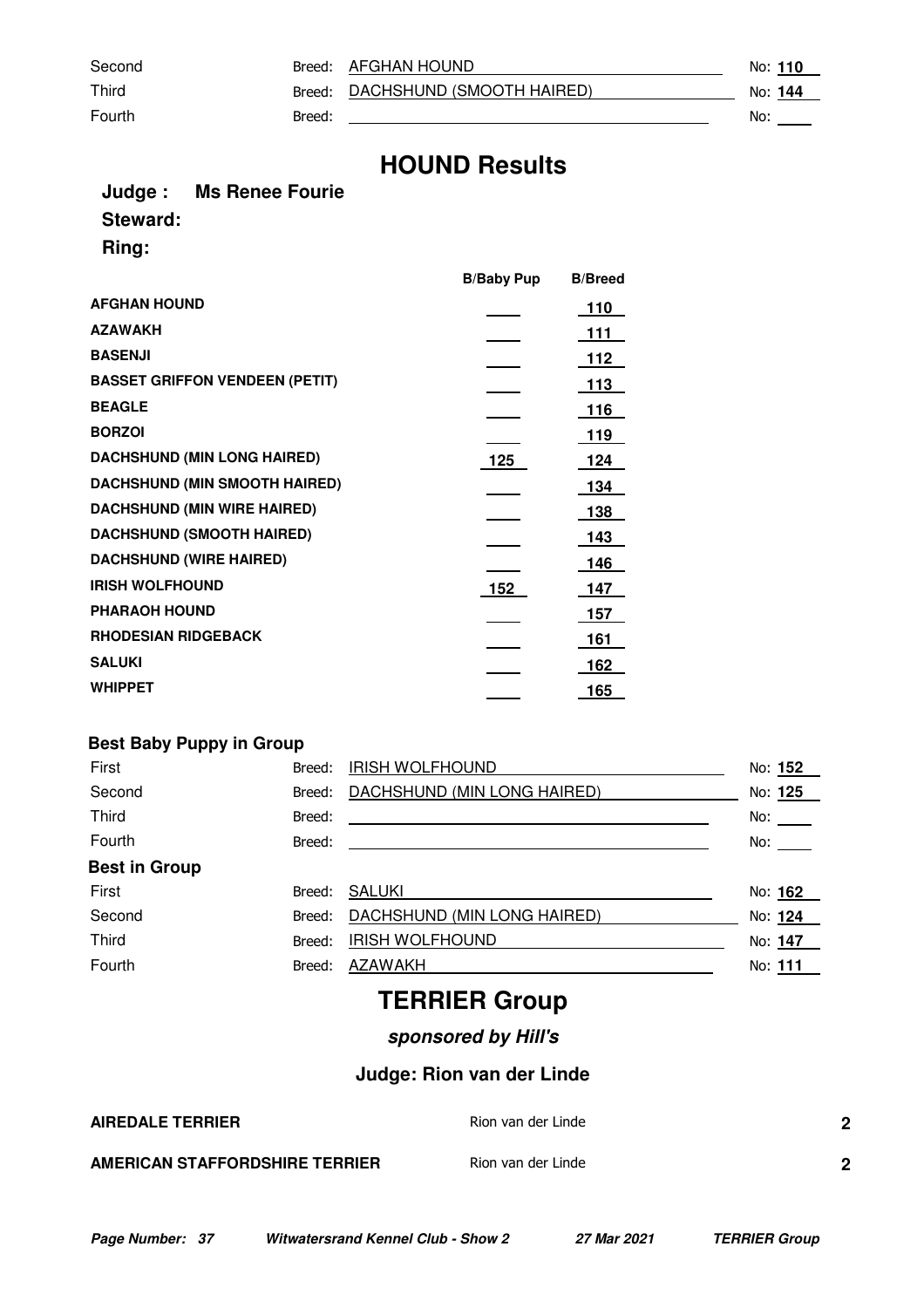| <b>BULL TERRIER</b>                      | Rion van der Linde | 12 |
|------------------------------------------|--------------------|----|
| <b>CAIRN TERRIER</b>                     | Rion van der Linde | 1  |
| <b>FOX TERRIER (SMOOTH)</b>              | Rion van der Linde | 5  |
| <b>IRISH SOFT COATED WHEATEN TERRIER</b> | Rion van der Linde | 1  |
| <b>KERRY BLUE TERRIER</b>                | Rion van der Linde | 3  |
| <b>SCOTTISH TERRIER</b>                  | Rion van der Linde | 3  |
| <b>SKYE TERRIER</b>                      | Rion van der Linde | 3  |
| <b>STAFFORDSHIRE BULL TERRIER</b>        | Rion van der Linde | 29 |

|                                                                                                                                                                                                                                                                                                                                          |                                                                                                                                                   | <b>Group Total</b>                                                                                                                                                                              | 61    |
|------------------------------------------------------------------------------------------------------------------------------------------------------------------------------------------------------------------------------------------------------------------------------------------------------------------------------------------|---------------------------------------------------------------------------------------------------------------------------------------------------|-------------------------------------------------------------------------------------------------------------------------------------------------------------------------------------------------|-------|
| <b>AIREDALE TERRIER</b>                                                                                                                                                                                                                                                                                                                  | Judge: Rion van der Linde                                                                                                                         | Steward:                                                                                                                                                                                        | Ring: |
| sponsored by Hill's                                                                                                                                                                                                                                                                                                                      |                                                                                                                                                   |                                                                                                                                                                                                 |       |
| <b>WILLIAMSON, MRS JE</b>                                                                                                                                                                                                                                                                                                                |                                                                                                                                                   | Tel: $+27829013390$<br>Email: jnywil@willaire.com                                                                                                                                               |       |
| 170<br><b>Sire: SAREDON FROM A JACK TO A KING(RE-IMPORT)</b><br>Dam: THE WILDERNESS JP GYPSY LADY AT JAIDELD(IMP JPN)<br><b>Breeder: LOCKETT, MRS AD</b><br><b>WILLAIRE KEYNOTE</b><br>171<br><b>Sire: CH VIVAVICK JUBILEE JESTER OF KIRSUDA</b><br>Dam: CH WILLAIRE IMAGE<br><b>Breeder: WILLIAMSON, MRS JE</b><br><b>BITCH Entries</b> | CH JAIDELD THE LUCK OF A GYPSY OF WILLAIRE                                                                                                        | Sex: B Class: # Champion<br><b>Reg No: ZA001118C16</b><br>D.O.B: 09/01/2016<br>IDNo: 900200000456549<br>Sex: B Class: Open<br>Reg No: ZA009047B17<br>D.O.B: 25/04/2017<br>IDNo: 991001000555879 |       |
| Open                                                                                                                                                                                                                                                                                                                                     | $171$ [ 1]                                                                                                                                        |                                                                                                                                                                                                 |       |
| # Champion                                                                                                                                                                                                                                                                                                                               | Champion: 170<br>$170$ [ 1]<br>Best Junior in Breed: ________ Best Veteran in Breed: _______ Best of Breed: _171___<br>Reserve Best of Breed: 170 |                                                                                                                                                                                                 |       |
| <u>AMERICAN STAFFORDSHIRE</u><br>sponsored by Hill's                                                                                                                                                                                                                                                                                     | Judge: Rion van der Linde                                                                                                                         | Steward:                                                                                                                                                                                        | Ring: |
| <b>DU PLOOY, MRS I</b>                                                                                                                                                                                                                                                                                                                   |                                                                                                                                                   | Tel: 071 366 1055<br>Email: irma@aztrazar.co.za                                                                                                                                                 |       |
| <b>CH JM AZTRAZAR LEGEND ZORRO</b><br>172<br>Sire: MILLENIUM STAFF ELDORADO OF AZTRAZAR<br>Dam: AZTRAZAR LADY BUHLE<br><b>Breeder: LANG, MRS I</b><br><b>STRYDOM,MS N</b>                                                                                                                                                                |                                                                                                                                                   | Sex: D Class: # Champion<br><b>Reg No: ZA014001B17</b><br><b>D.O.B:</b> 23/09/2017<br><b>IDNo:</b> 985141000850106<br>Tel: 0713661055<br>Email:                                                 |       |
| 173<br><b>AZTRAZAR HELEN OF TROY</b><br>Sire: CH AZTRAZAR LEGEND ZORRO<br>Dam: CH AZTRAZAR PAINT A PICTURE<br><b>Breeder: AZTRAZAR KENNELS,</b>                                                                                                                                                                                          |                                                                                                                                                   | Sex: B Class: Puppy<br>Reg No: ZA007561B20<br>D.O.B: 06/06/2020<br><b>IDNo:</b> 933071000141747                                                                                                 |       |
| <b>DOG Entries</b>                                                                                                                                                                                                                                                                                                                       |                                                                                                                                                   |                                                                                                                                                                                                 |       |
|                                                                                                                                                                                                                                                                                                                                          |                                                                                                                                                   |                                                                                                                                                                                                 |       |

# Champion 172 [ 1]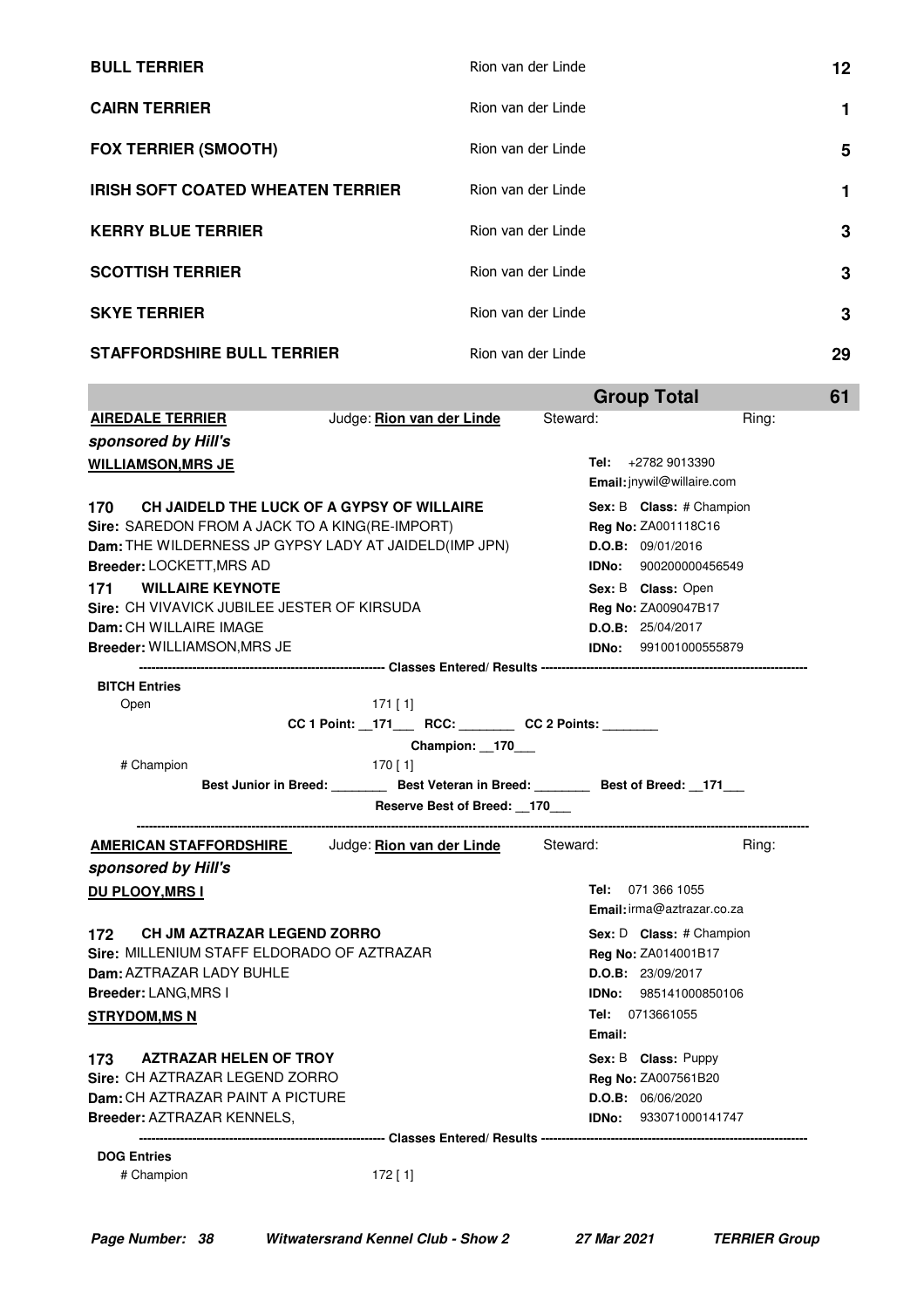$173 [ 1]$ 

**CC 1 Point: \_\_173\_\_\_ RCC: \_\_\_\_\_\_\_\_ CC 2 Points: \_\_\_\_\_\_\_\_**

Best Puppy in Breed: \_\_173\_\_\_ Best Junior in Breed: \_\_\_\_\_\_\_\_ Best Veteran in Breed: \_\_\_\_\_\_\_

**Best of Breed: \_\_172\_\_\_ Reserve Best of Breed: \_\_173\_\_\_**

| <b>BULL TERRIER</b>                            | Judge: <u>Rion van der Linde</u> | Steward:                       | Ring:                               |
|------------------------------------------------|----------------------------------|--------------------------------|-------------------------------------|
| sponsored by Hill's                            |                                  |                                |                                     |
| <b>DE BOD, MR J (1541007)</b>                  |                                  | Tel: 0796857266<br>Email:      |                                     |
| <b>SHODAN PRINCESS KIARA</b><br>174            |                                  | Sex: B Class: Junior           |                                     |
| Sire: CH SHODAN CAESAR                         |                                  | Reg No: ZA002474B20            |                                     |
| Dam: CH SHODAN QUEEN NALA                      |                                  | D.O.B: 28/10/2019              |                                     |
| Breeder: VAN NIEKERK, MR NJ                    |                                  | IDNo:                          |                                     |
| DE BOD, MRS L                                  |                                  | Tel: 084-522 1190              |                                     |
|                                                |                                  | Email: leilani.debod@fnb.co.za |                                     |
| <b>WILBOD ST JOSEPH</b><br>175                 |                                  | Sex: D Class: Open             |                                     |
| Sire: CH REITHSONS DEVILS DYNAMO OF SHODAN     |                                  | Reg No: ZA001313B19            |                                     |
| Dam: LIFRE JULIETTE OF WILBOD                  |                                  | D.O.B: 20/09/2018              |                                     |
| Breeder: DE BOD, L                             |                                  | IDNo:                          | 981020000444783                     |
| DE VILLIERS, JM                                |                                  | 0840878318<br>Tel:             |                                     |
|                                                |                                  | Email: hanliedv@gmail.com      |                                     |
| <b>WILBOD LADY LARA</b><br>176                 |                                  | Sex: B Class: Graduate         |                                     |
| Sire: BELLAKARMA JASON BOURNE OF SHODAN        |                                  | Reg No: ZA012603B19            |                                     |
| Dam: CH BELLAKARMA CENTRE STAGE OF WILBOD      |                                  | D.O.B: 08/09/2019              |                                     |
| Breeder: DE BOD, L                             |                                  | <b>IDNo:</b>                   |                                     |
| DE WITT, HC                                    |                                  | Tel: 0714821777                |                                     |
|                                                |                                  | Email:                         |                                     |
| <b>HERDRE SNOWFLAKE</b><br>177                 |                                  | Sex: D Class: Puppy            |                                     |
| Sire: CH LIFRE BJORN OF IDWALA                 |                                  | Reg No: ZA00692B20             |                                     |
| Dam: LUBJAN MADAM SECRETARY OF HERDRE          |                                  | D.O.B: 29/05/2020              |                                     |
| Breeder: DE WITT, MR HC                        |                                  | <b>IDNo:</b> 933071000121115   |                                     |
| DIAMOND, S & DIAMOND, KG                       |                                  | Tel: 0748552303                |                                     |
|                                                |                                  |                                | Email: sandenbullterriers@gmail.com |
| <b>BAUGHARU CHARO</b><br>178                   |                                  | Sex: B Class: Open             |                                     |
| <b>Sire: JIMNAH STAR OF HEARTS OF BAUGHARU</b> |                                  | Reg No: ZA010621B19            |                                     |
| <b>Dam: JIMNAH CHIKKA MIURA OF BAUGHARU</b>    |                                  | D.O.B: 15/04/2019              |                                     |
| Breeder: BOTES, TL&M                           |                                  | IDNo:                          | 9330710000094761                    |
| KLEINGELD, MISS IA (1016487)                   |                                  | Tel: 082 308 9134              |                                     |
|                                                |                                  | Email: angels.ilse1@gmail.com  |                                     |
| <b>MALUNA QUICK SILVER OF DEVINEO</b><br>179   |                                  | Sex: D Class: Open             |                                     |
| Sire: CH HIGHLAWN LION OF JUDAH OF CARRADICE   |                                  | Reg No: ZA008337B17            |                                     |
| Dam: NIROUX NEGRITA OF MALUNA                  |                                  | D.O.B: 22/04/2017              |                                     |
| Breeder: KOEN, MR PA                           |                                  | IDNo:                          | 933071000020471                     |
| <b>NEL, MR JP (1045888)</b>                    |                                  | Tel: 0799845900                |                                     |
|                                                |                                  | Email:                         |                                     |
| <b>WILMERON FLIPPIE</b><br>180                 |                                  | Sex: D Class: Open             |                                     |
| Sire: WILMERON TOOTHLESS                       |                                  | Reg No: ZA010999B19            |                                     |
| Dam: WILMERON FAMAFAME                         |                                  | D.O.B: 14/06/2019              |                                     |
| Breeder: STEYN, I                              |                                  | <b>IDNo:</b>                   |                                     |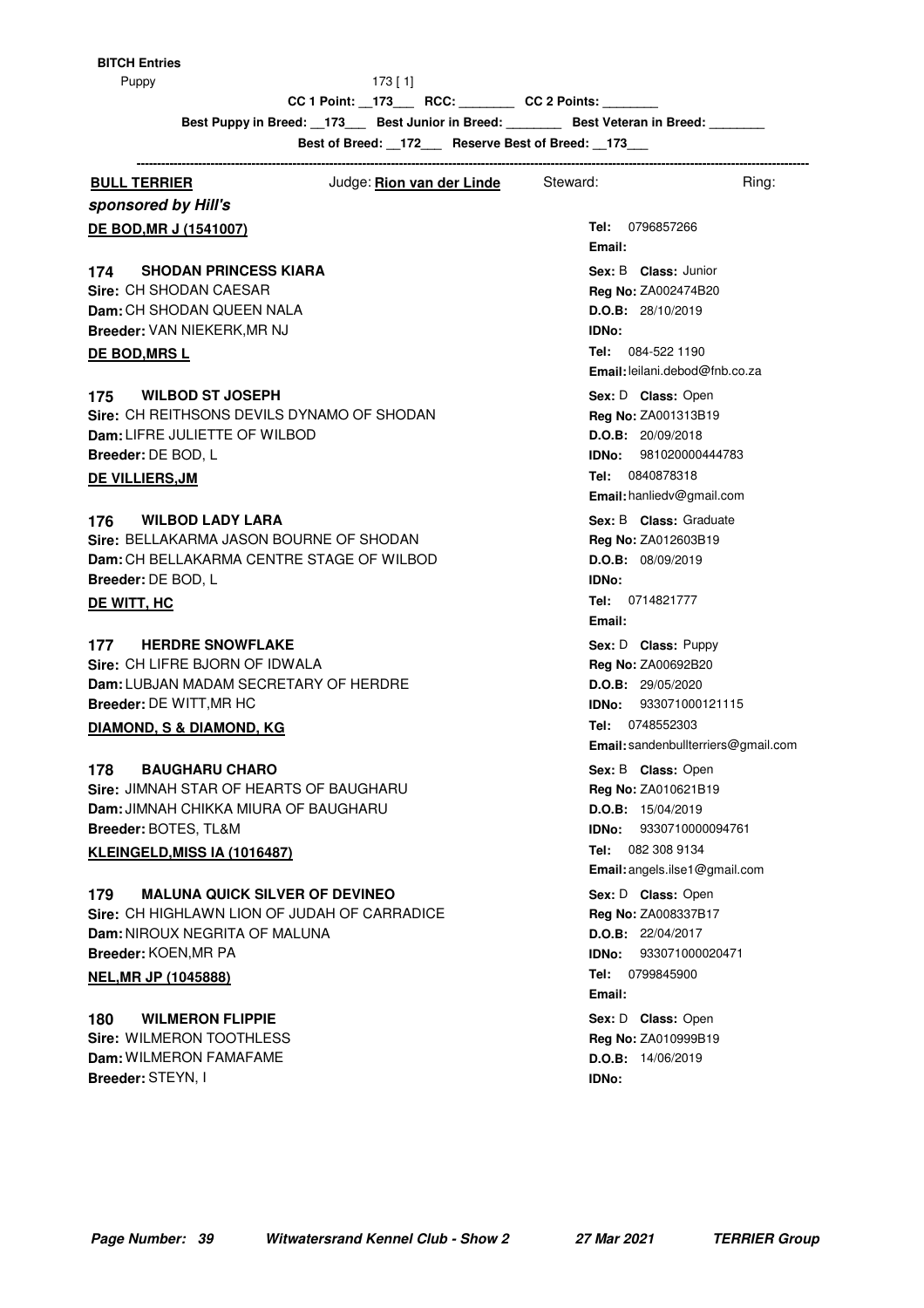| <u>SWANEPOEL,MR DE</u>                                                                                                                                                                                                                                                                                                                                                                                                                                                                          | <b>Tel:</b> 0790283192<br>Email: geraldine@versaflex.co.za                                                                                                                                                                                                                                            |
|-------------------------------------------------------------------------------------------------------------------------------------------------------------------------------------------------------------------------------------------------------------------------------------------------------------------------------------------------------------------------------------------------------------------------------------------------------------------------------------------------|-------------------------------------------------------------------------------------------------------------------------------------------------------------------------------------------------------------------------------------------------------------------------------------------------------|
| <b>ZANDEGAL SYNCERUS CAFFER</b><br>406.<br>Sire: REITHSONS DEVIL COBRA OF WESTANGELBURGH<br>Dam: CH LUBJAN ROCKSINTOLAVA OF ZANDEGAL<br>Breeder: SWANEPOEL, MR D                                                                                                                                                                                                                                                                                                                                | Sex: D Class: Puppy<br>Reg No: ZA011932B20<br>D.O.B: 26/04/2020<br>IDNo: 956000011096369                                                                                                                                                                                                              |
| <b>ZANDEGAL BILLIE JEAN</b><br>405<br>Sire: RUSSIAN ROVLLETE OF CRITICAL POINT OF WESTANGELBURGH<br><b>Dam:</b> CH NICZEE ARCHER QUEEN<br>Breeder: SWANEPOEL,MR D & WESSELS, JMB                                                                                                                                                                                                                                                                                                                | Sex: B Class: Open<br>Reg No: ZA011966B20<br>D.O.B: 23/08/2019<br><b>IDNo: 956000011126272</b><br>082 824 6167<br>Tel:                                                                                                                                                                                |
| <b>VAN DEN DOEL,MR M (140975)</b>                                                                                                                                                                                                                                                                                                                                                                                                                                                               | Email: marco.vandendoel@drdlr.gov.za                                                                                                                                                                                                                                                                  |
| <b>IPON IMSATIABLE</b><br>181<br>Sire: CH STONORE EDRACH-UKNA<br>Dam: CH IPON BLACK GODESS<br><b>Breeder:</b> VAN DEN DOEL,MR M<br><b>IPON SHADOW</b><br>182<br>Sire: IPON THE CARETAKER<br><b>Dam: CH IPON THE BRANDY</b><br>Breeder: VAN DEN DOEL, MR M<br><b>VAN DER KLASHORST,MISS MJ (1005976)</b><br><b>GRAISTAN EV'RY TIME</b><br>183<br>Sire: CH JIMNAH STAR OF HEARTS OF BAUGHARU<br>Dam: SHODAN SEA SPRINKLE OF GRAISTAN                                                              | Sex: B Class: Minor Puppy<br>Reg No: ZA001130B21<br>D.O.B: 26/07/2020<br><b>IDNo: 953010004475900</b><br>Sex: B Class: Open<br>Reg No: ZA011782B19<br>D.O.B: 25/04/2019<br>953010002924596<br>IDNo:<br>Tel:<br>Email:<br>Sex: B Class: Minor Puppy<br><b>Reg No: ZA009272B20</b><br>D.O.B: 08/07/2020 |
| <b>Breeder:</b> VAN DER KLASHORST,MS M                                                                                                                                                                                                                                                                                                                                                                                                                                                          | <b>IDNo:</b> 933071000143739                                                                                                                                                                                                                                                                          |
| <b>DOG Entries</b><br>Puppy<br>$177$ [ 1] 406 [ 2]<br>175 [2] 179 [3] 180 [1]<br>Open<br>CC 1 Point: 177 RCC: 180 CC 2 Points:<br><b>BITCH Entries</b><br>Minor Puppy<br>181 [ 1] 183 [ 2]<br>Junior<br>$174$ [ 1]<br>178 [1] 182 [3] 405 [2]<br>Open<br>$176$ [1]<br>Graduate<br>CC 1 Point: _174___ RCC: _178___ CC 2 Points: ______<br>Best Puppy in Breed: __177 ____ Best Junior in Breed: __174 ___ Best Veteran in Breed: _______<br>Best of Breed: _174__ Reserve Best of Breed: _178__ |                                                                                                                                                                                                                                                                                                       |
| Judge: <b>Rion van der Linde</b> Steward:<br><b>CAIRN TERRIER</b>                                                                                                                                                                                                                                                                                                                                                                                                                               | Ring:                                                                                                                                                                                                                                                                                                 |
| sponsored by Hill's<br><u>VAN STADEN,MRS AW (129759)</u><br>184<br><b>MALONOWA ZAMBA KING</b><br>Sire: CH MALONOWA I AM DANDY ANDY<br><b>Dam:</b> EDEUS SONATA POCIAGAJACA HILDA FAJTCACY AT MALONOWA<br>Breeder: VAN STADEN,MRS AW                                                                                                                                                                                                                                                             | <b>Tel:</b> 083 408 1659<br>Email: malonowa.kennels@gmail.com<br>Sex: D Class: Graduate<br>Reg No: ZA013851B19<br>D.O.B: 17/09/2019<br><b>IDNo:</b> 956000011118926                                                                                                                                   |
| <b>DOG Entries</b><br>Graduate<br>$184$ [1]<br>CC 1 Point: _184___ RCC: _______ CC 2 Points: ______<br>Best Junior in Breed: __________ Best Veteran in Breed: _________ Best of Breed: __184___<br><b>Reserve Best of Breed:</b>                                                                                                                                                                                                                                                               |                                                                                                                                                                                                                                                                                                       |
| Judge: Rion van der Linde<br>Steward:<br><u>FOX TERRIER (SMOOTH)</u>                                                                                                                                                                                                                                                                                                                                                                                                                            | Ring:                                                                                                                                                                                                                                                                                                 |
|                                                                                                                                                                                                                                                                                                                                                                                                                                                                                                 |                                                                                                                                                                                                                                                                                                       |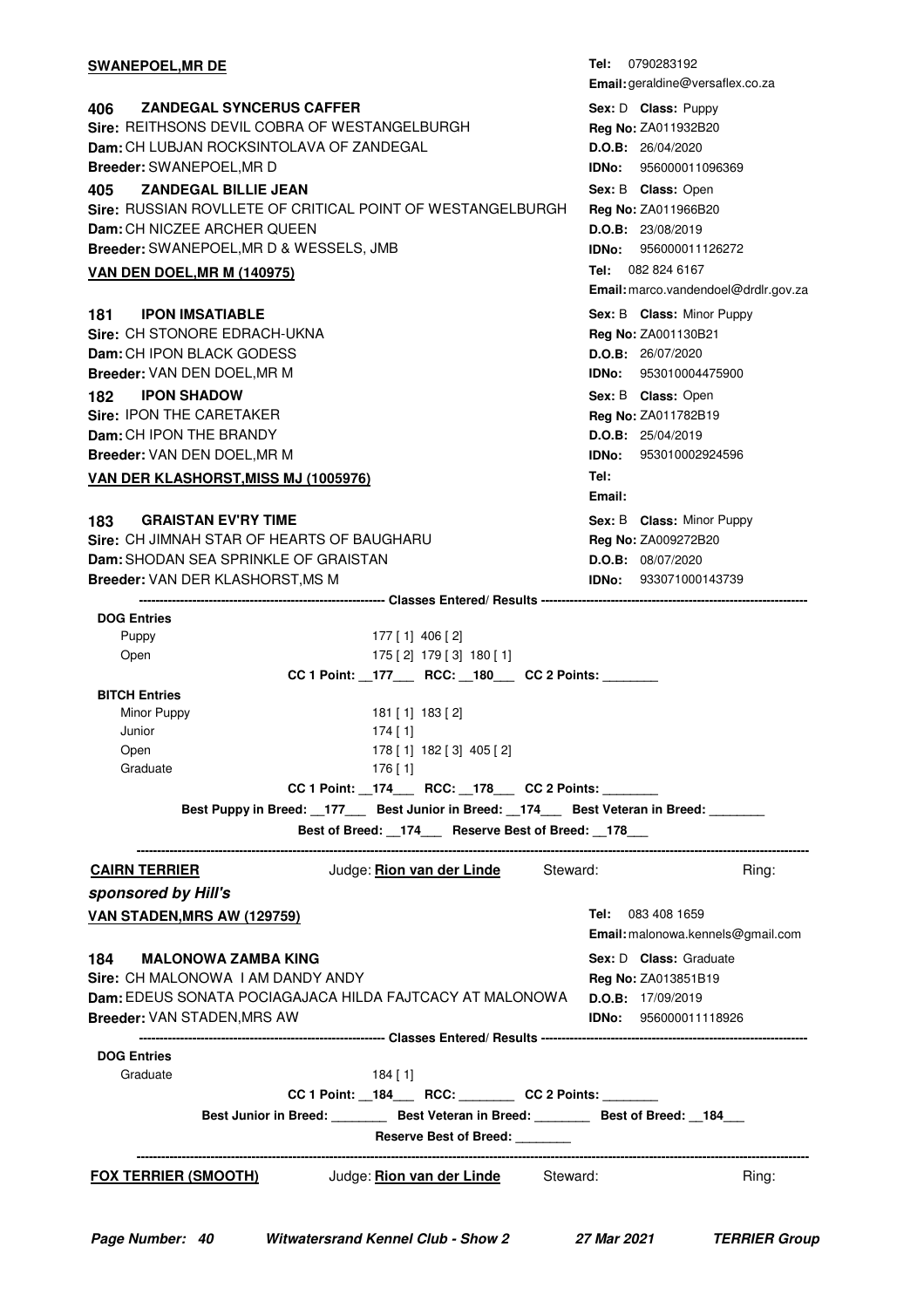| sponsored by Hill's                                                                       |                                                   |
|-------------------------------------------------------------------------------------------|---------------------------------------------------|
| <b>ENGELBRECHT,MR JCJ</b>                                                                 | <b>Tel:</b> 0724721469                            |
|                                                                                           | Email: angels.ilse1@gmail.com                     |
| <b>CH MOTSUMI SNOWY DEFORTIER</b><br>185                                                  | Sex: B Class: # Champion                          |
| Sire: BAZINGELI VICTOR VDMERWE OF MOTSUMI                                                 | Reg No: ZA010946B18                               |
| Dam: BAZINGELI BO PEEP ROSE OF MOTSUMI                                                    | D.O.B: 01/04/2018                                 |
| Breeder: PIENAAR, HN                                                                      | <b>IDNo: 991001000549776</b>                      |
| <b>MURGATROYD,MRS Y</b>                                                                   | Tel: 0725050665                                   |
|                                                                                           | Email: zougabear@gmail.com                        |
| 186<br><b>BUXTON I AM THE BUSINESS</b>                                                    | Sex: D Class: Open                                |
| Sire: STONECOURT SELL BY DATE                                                             | Reg No: ZA003516B19                               |
| <b>Dam:</b> CH BAZINGELI POLLY ANNA OF BUXTON                                             | D.O.B: 11/11/2018                                 |
| Breeder: MURGATROYD, MRS Y                                                                | <b>IDNo:</b>                                      |
| <b>CH BUXTON BAND BOX</b><br>187                                                          | Sex: D Class: # Champion                          |
| Sire: BAZINGELI ROSE PRINCE                                                               | Reg No: ZA012791B17                               |
| <b>Dam:</b> CH BAZINGELI POLLY ANNA OF BUXTON                                             | D.O.B: 16/08/2017                                 |
| Breeder: MURGATROYD, MRS Y                                                                | <b>IDNo: 933071000019159</b>                      |
| SEPHTON,MR FR                                                                             | Tel: 0728228384                                   |
|                                                                                           | Email:                                            |
| <b>NOTSUNG GENTLEMAN JACK</b><br>408.                                                     | Sex: D Class: Open                                |
| Sire: CH MARIEDES CHOCOLATE MOOSE AT NOTSUNG                                              | Reg No: ZA005289B19                               |
| Dam: BAZINGELI LOWVELD ROSE OF NOTSUNG                                                    | D.O.B: 18/09/2018                                 |
| Breeder: SEPHTON, MR F                                                                    | <b>IDNo:</b>                                      |
| <b>NOTSUNG ALL THINGS NICE</b><br>407                                                     | Sex: B Class: Open                                |
| Sire: CH MARIEDES CHOCOLATE MOOSE OF NOTSUNG                                              | Reg No: ZA005288B19                               |
| Dam: BAZINGELI SAHARAH RUSH OF NOTSUNG                                                    | D.O.B: 11/12/2018                                 |
| Breeder: SEPHTON, MR FR                                                                   | IDNo:                                             |
|                                                                                           |                                                   |
| <b>DOG Entries</b><br>186 [1] 408 [2]                                                     |                                                   |
| Open                                                                                      |                                                   |
|                                                                                           |                                                   |
| CC 1 Point: _186___ RCC: _408___ CC 2 Points: ______                                      |                                                   |
| Champion: _187___                                                                         |                                                   |
| # Champion<br>$187$ [1]                                                                   |                                                   |
| <b>BITCH Entries</b>                                                                      |                                                   |
| 407 [1]<br>Open                                                                           |                                                   |
| $CC 1$ Point: $\_407$ RCC: $\_$ CC 2 Points: $\_$                                         |                                                   |
| Champion: 185<br># Champion                                                               |                                                   |
| $185$ [1]                                                                                 |                                                   |
| Best Junior in Breed: __________ Best Veteran in Breed: _________ Best of Breed: __187___ |                                                   |
| Reserve Best of Breed: 185                                                                |                                                   |
| IRISH SOFT COATED WHEATEN Judge: Rion van der Linde                                       | Steward:<br>Ring:                                 |
| sponsored by Hill's                                                                       |                                                   |
|                                                                                           | Tel: 072 225 1391                                 |
| <u>ERASMUS,MRS IT &amp; ERASMUS,MR R</u>                                                  | Email:                                            |
|                                                                                           |                                                   |
| 188<br>INISHMORE BOHEMIAN RHAPSODY LINK TO BATAIREACHT                                    | Sex: B Class: Open                                |
| Sire: CH MACKANME PATRIOTIC JUSTICE                                                       | Reg No: ZA001061C19                               |
| Dam: CH UNIQUE BEAUTY UNA KNI-YORK<br>Breeder: SHUR, I                                    | D.O.B: 28/08/2018<br><b>IDNo:</b> 956000010167308 |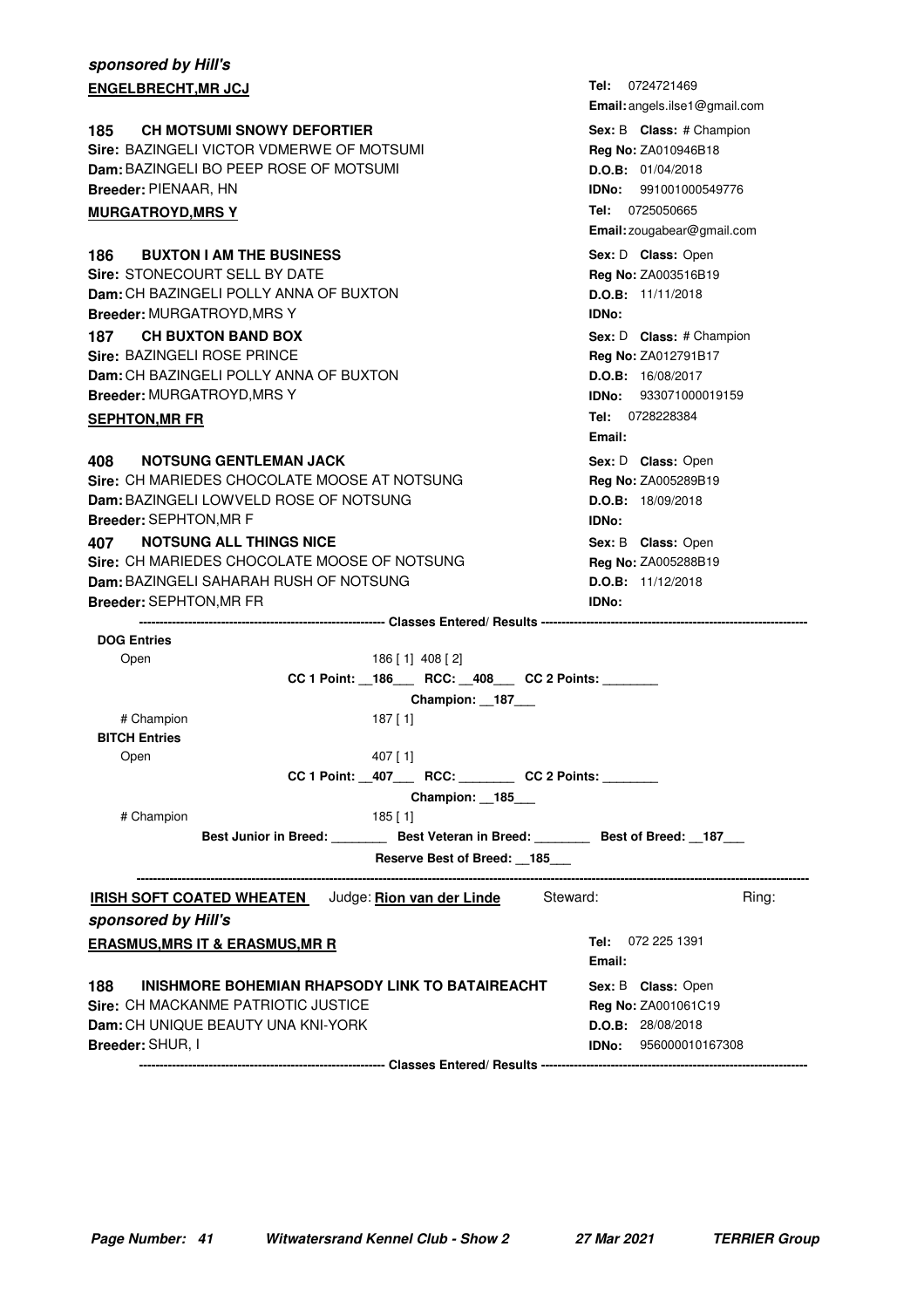$188 [1]$ 

**CC 1 Point: \_\_188\_\_\_ RCC: \_\_\_\_\_\_\_\_ CC 2 Points: \_\_\_\_\_\_\_\_**

**Best Junior in Breed: \_\_\_\_\_\_\_\_ Best Veteran in Breed: \_\_\_\_\_\_\_\_ Best of Breed: \_\_188\_\_\_ Reserve Best of Breed: \_\_\_\_\_\_\_\_**

| <u>KERRY BLUE TERRIER</u>                                      | Judge: <i>Rion van der Linde</i>                                                | Steward:                            | Ring:                |
|----------------------------------------------------------------|---------------------------------------------------------------------------------|-------------------------------------|----------------------|
| sponsored by Hill's                                            |                                                                                 |                                     |                      |
| <b>ERASMUS, MRS IT &amp; ERASMUS, MR R</b>                     |                                                                                 | <b>Tel:</b> 072 225 1391            |                      |
|                                                                |                                                                                 | Email:                              |                      |
| 189                                                            | CH DINNYESVAROSI SWEET CHILD O' MINE OF BATAIREACHT (IMSex: B Class: # Champion |                                     |                      |
| Sire: CH DINNYESVAROSI JUMBO JET                               |                                                                                 | <b>Reg No: ZA002207C16</b>          |                      |
| <b>Dam:</b> CH DINNYESVAROSI NIRVANA                           |                                                                                 | D.O.B: 11/02/2016                   |                      |
| <b>Breeder: BUROVINCZ, K</b>                                   |                                                                                 | <b>IDNo:</b> 348094100103836        |                      |
| <b>BATAIREACHT ARIENTO AQUARAMA</b><br>190                     |                                                                                 | Sex: B Class: Minor Puppy           |                      |
| Sire: CH KRISMIS'S XMAN FIRST CLASS                            |                                                                                 | Reg No: ZA012670B20                 |                      |
|                                                                | <b>Dam:</b> CH DINNYESVAROSI SEET CHILD O MINE OF BATAIREACHT                   | D.O.B: 21/07/2020                   |                      |
| Breeder: ERASMUS, MRS IT & ERASMUS, MR R                       |                                                                                 | <b>IDNo:</b> 953010004676444        |                      |
| <b>BATAIREACHT ARIENTO AVANTI</b><br>191                       |                                                                                 | Sex: B Class: Minor Puppy           |                      |
| Sire: CH KRISMIS'S XMAN FIRST CLASS                            |                                                                                 | Reg No: ZA012671B20                 |                      |
|                                                                | Dam: CH DINNYESVAROSI SWEET CHILD O MINE OF BATAIREACHT                         | D.O.B: 21/07/2020                   |                      |
| <b>Breeder: ERASMUS, MRS I &amp; ERASMUS, MR R</b>             |                                                                                 | <b>IDNo:</b> 953010004676429        |                      |
| <b>BITCH Entries</b>                                           |                                                                                 |                                     |                      |
| Minor Puppy                                                    | 190 [2] 191 [1]                                                                 |                                     |                      |
|                                                                | CC 1 Point: __191___ RCC: __190___ CC 2 Points: _______                         |                                     |                      |
|                                                                | Champion: 189                                                                   |                                     |                      |
| # Champion                                                     | 189 [ 1]                                                                        |                                     |                      |
|                                                                | Best Puppy in Breed: 191 Best Junior in Breed: Best Veteran in Breed: ______    |                                     |                      |
|                                                                | Best of Breed: _189__ Reserve Best of Breed: _191__                             |                                     |                      |
| <b>SCOTTISH TERRIER</b>                                        | Judge: Rion van der Linde Steward:                                              |                                     | Ring:                |
| sponsored by Hill's                                            |                                                                                 |                                     |                      |
| <b>LE ROUX-CLOETE, MRS M</b>                                   |                                                                                 | Tel: 083-658 2804                   |                      |
|                                                                |                                                                                 | Email: martina@dmp.co.za            |                      |
| 192.                                                           | CH LUCIA'S DREAM STEELSHEEN AT TARTANSKYE                                       | Sex: D Class: # Champion            |                      |
| <b>Sire: LUCIA'S DREAM SOLDIER SPIRIT</b>                      |                                                                                 | Reg No: ZA001254C15                 |                      |
| <b>Dam: NED. &amp; INT.KAMP. GRAFITY OF TINUS BASKERVILIUM</b> |                                                                                 | D.O.B: 15/05/2015                   |                      |
| <b>Breeder: SMIT-KAMERBEEK, MRS B</b>                          |                                                                                 | IDNo:                               | 528140000616307      |
| <b>LOTTER, MRS C (182709)</b>                                  |                                                                                 | <b>Tel:</b> 082 374 5589            |                      |
|                                                                |                                                                                 | <b>Email:</b> lotters1@telkomsa.net |                      |
| <b>SHARMANTE EVIL-LYN</b><br>193                               |                                                                                 | Sex: B Class: Graduate              |                      |
| Sire: CH SKYERAUX AARIAK OF BATAIRECHT                         |                                                                                 | <b>Reg No: ZA00900B19</b>           |                      |
| Dam: CH HEATHGLEN DREAM CATCHER OF SHARMANTE                   |                                                                                 | <b>D.O.B:</b> 30/05/2019            |                      |
| Breeder: LOTTER, MRS C                                         |                                                                                 | IDNo: 945000001985234               |                      |
| <b>TIMM, MRS H (187155)</b>                                    |                                                                                 | Tel: 0828088094                     |                      |
|                                                                |                                                                                 | Email:                              |                      |
| <b>GLENGAELIC MARCASITE</b><br>194                             |                                                                                 | <b>Sex: D Class:</b> Graduate       |                      |
| Sire: SKYERAUX TIKAANI                                         |                                                                                 | Reg No: ZA010159B19                 |                      |
| Dam: GLENGAELIC GEMSTONE                                       |                                                                                 | D.O.B: 02/07/2019                   |                      |
| <b>Breeder: BOTHA, MRS P</b>                                   |                                                                                 | IDNo: 956000011123572               |                      |
|                                                                |                                                                                 |                                     |                      |
| <b>DOG Entries</b><br>Graduate                                 | $194$ [ 1]                                                                      |                                     |                      |
|                                                                | CC 1 Point: __194____ RCC: ________ CC 2 Points: _______                        |                                     |                      |
|                                                                | Champion: 192                                                                   |                                     |                      |
| # Champion                                                     | $192$ [1]                                                                       |                                     |                      |
|                                                                |                                                                                 |                                     |                      |
| Page Number: 42                                                | <b>Witwatersrand Kennel Club - Show 2</b>                                       | 27 Mar 2021                         | <b>TERRIER Group</b> |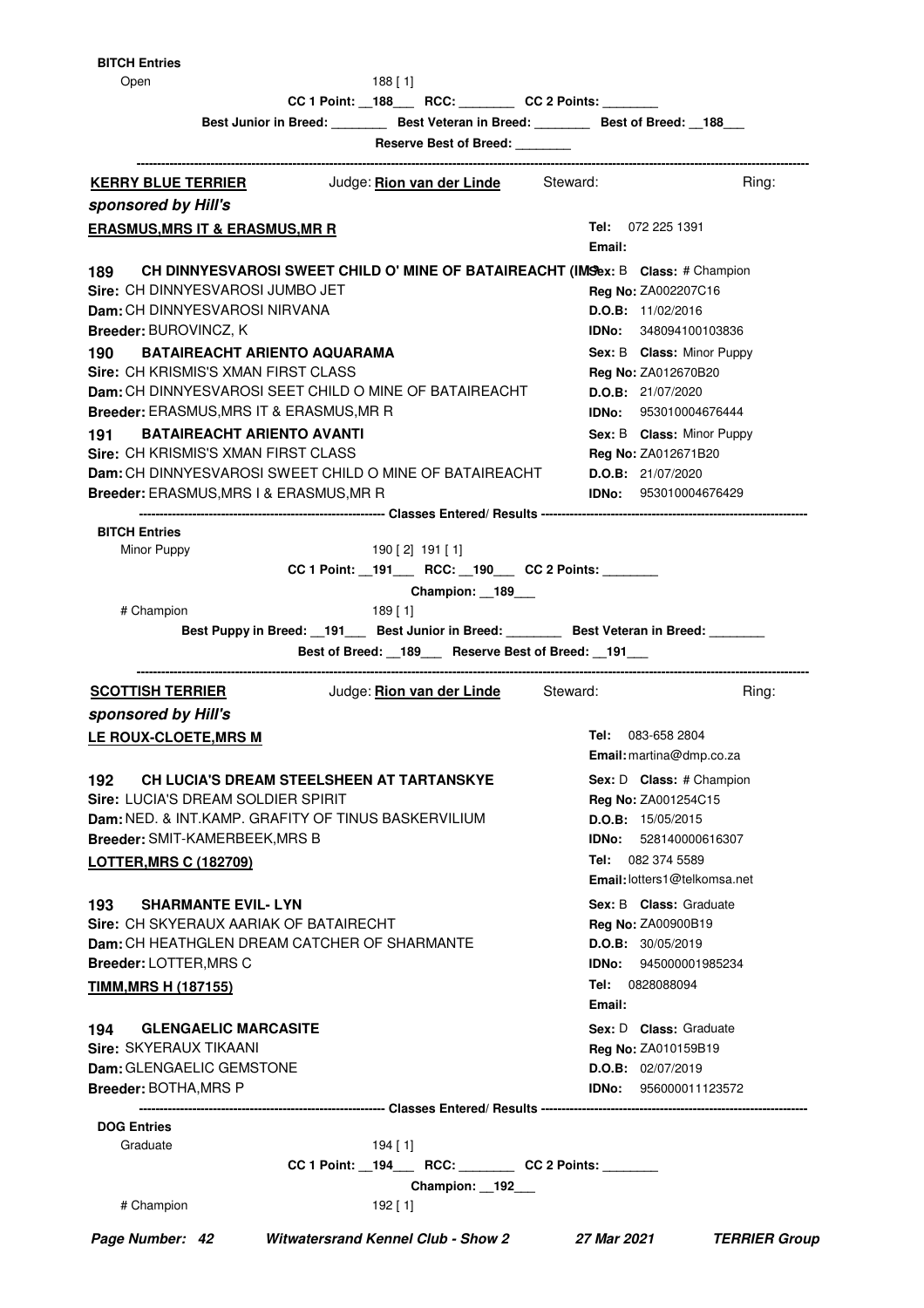Graduate 193 [ 1]

**CC 1 Point: \_\_193\_\_\_ RCC: \_\_\_\_\_\_\_\_ CC 2 Points: \_\_\_\_\_\_\_\_**

**Best Junior in Breed: \_\_\_\_\_\_\_\_ Best Veteran in Breed: \_\_\_\_\_\_\_\_ Best of Breed: \_\_192\_\_\_**

**Reserve Best of Breed: \_\_194\_\_\_**

| <b>SKYE TERRIER</b>                                                                                                                                                                                         | Judge: <b>Rion van der Linde</b>                                                                                                  | Steward:                                                                                                                                | Ring: |
|-------------------------------------------------------------------------------------------------------------------------------------------------------------------------------------------------------------|-----------------------------------------------------------------------------------------------------------------------------------|-----------------------------------------------------------------------------------------------------------------------------------------|-------|
| sponsored by Hill's                                                                                                                                                                                         |                                                                                                                                   |                                                                                                                                         |       |
| LANGINKOSKI,MISS M & VORSTER,MR H & WATT,MR R                                                                                                                                                               |                                                                                                                                   | +358405534674<br>Tel:<br>Email: mari.langinkoski@pp.inet.fi                                                                             |       |
| <b>CH LINUM TWO OCEANS</b><br>195<br>Sire: FI CH EE CH RU CH GOLD MONARH OKLAHOMA OLIVER<br>Dam: CIB FI CH DK CH LINUM ANGORA ATTITUDE<br><b>Breeder: LANGINKOSKI, MISS M</b><br>RORKE-TARR, MRS BC (31105) |                                                                                                                                   | Sex: D Class: # Champion<br>Reg No: ZA001147C15<br>D.O.B: 02/12/2014<br><b>IDNo:</b> 978101081512381<br>Tel:<br>Email:                  |       |
| 196<br>Sire: CH LINUM MERINO MAVERICK<br>Dam: FI CH LINUM THE CLOWN<br>Breeder: TARR, MRS BC<br><b>VORSTER, H</b>                                                                                           | LINUM CROCUS AND RABBITS OF TULLAMORE (IMP FIN)                                                                                   | Sex: D Class: Open<br>Reg No: ZA001143C19<br>D.O.B: 13/04/2019<br>IDNo: 900079000743857<br>Tel: 0827110811<br>Email: helia@v-tech,co,za |       |
| <b>CH ELECTRA BOHEMIA COKO</b><br>197<br>Sire: O'SKYE OLIVIAS SAGASKY MERLIN<br>Dam: SAGASKY ARTEMIS IN LOVE<br>Breeder: NASMANOVA, J                                                                       |                                                                                                                                   | Sex: B Class: # Champion<br>Reg No: ZA001130C19<br>D.O.B: 22/03/2018<br><b>IDNo: 981020000371692</b>                                    |       |
| <b>DOG Entries</b><br>Open<br># Champion<br><b>BITCH Entries</b>                                                                                                                                            | $196$ [ 1]<br>CC 1 Point: _196___ RCC: _______ CC 2 Points: ______<br>Champion: 195<br>$195$ [ 1]                                 |                                                                                                                                         |       |
| # Champion                                                                                                                                                                                                  | 197 [ 1]<br>Best Junior in Breed: _________ Best Veteran in Breed: ________ Best of Breed: __197___<br>Reserve Best of Breed: 196 |                                                                                                                                         |       |
| <b>STAFFORDSHIRE BULL TERRIER</b> Judge: Rion van der Linde<br>sponsored by Hill's                                                                                                                          |                                                                                                                                   | Steward:                                                                                                                                | Ring: |
| <b>AUSTEN, MRS TM (183210)</b>                                                                                                                                                                              |                                                                                                                                   | 072 839 0664<br>Tel:<br>Email: sa.staffie@gmail.com                                                                                     |       |
| <b>SHARRAZAR STORM WALKER</b><br>198<br>Sire: CH STORM BLACKSTAFF ROGUE OF SHARRAZAR<br>Dam: CH STAFFGOLD LUNA SELENE OF SHARRAZAR<br><b>Breeder: AUSTEN, MRS T</b>                                         |                                                                                                                                   | Sex: D Class: Open<br>Reg No: ZA012882B19<br>D.O.B: 26/08/2019<br><b>IDNo:</b>                                                          |       |
| <b>SHARRAZAR FAIRIES VELVET</b><br>199<br>Sire: CH STORM BLACKSTAFF ROQUE AT SHARRAZAR<br>Dam: SHARRAZAR MILA<br><b>Breeder: AUSTEN, MRS T</b><br><b>COETSEE, MRS A &amp; COETSEE, MRL</b>                  |                                                                                                                                   | Sex: B Class: Puppy<br>Reg No: ZA006316B20<br>D.O.B: 19/04/2020<br><b>IDNo:</b><br>Tel:<br>0768465718                                   |       |
| <b>LARUMO THE BOSS</b><br><b>200</b><br><b>Sire: CH YARDSTICK PARKER OF LARUMO</b><br>Dam: CH LARUMO RUNNING BLAZE<br>Breeder: COETSEE, MR L & COETSEE, MRS A                                               |                                                                                                                                   | Email: adele@larumo.co.za<br>Sex: D Class: Junior<br>Reg No: ZA008900B20<br>D.O.B: 01/03/2020<br>933071000109257<br>IDNo:               |       |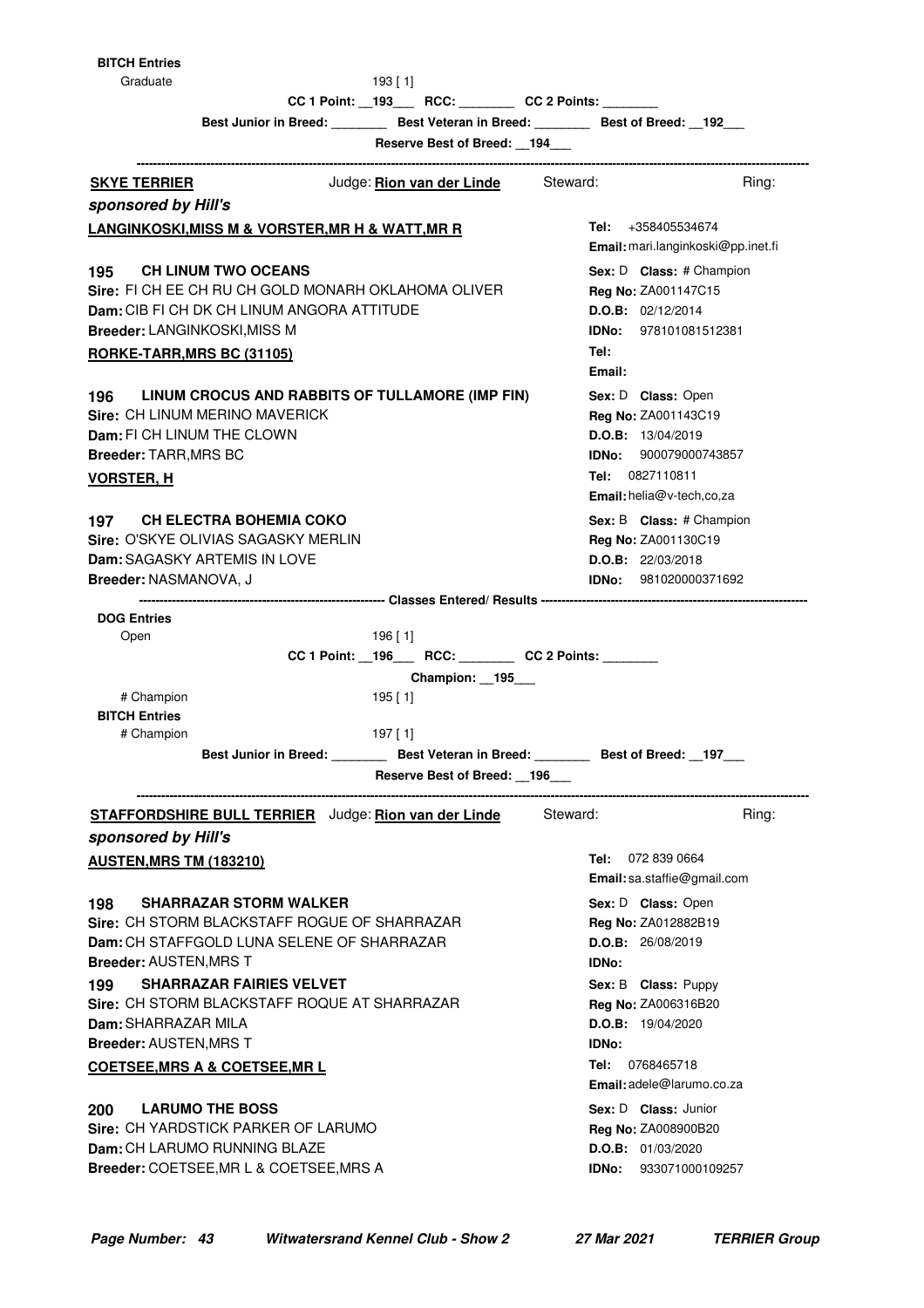#### **LARUMO HAMMER 201 LARUMO HAMMER CONSIDERATION CONSIDERS CLASS:** Open

**Sire:** CH EL DORADOSTAFF GARLAND OF ROSSWAR **Dam:** LARUMO FAITH HOPE LOVE **Breeder:** COETSEE, LA

#### **LARUMO TEQUILA 202 LARUMO TEQUILA CONSIDERING A CONSIDER SEX:** B Class: Open

**Sire:** LARUMO BELFAST BOY **Dam:** SHAKINAT ELLA-ROSE OF LARUMO **Breeder:** COETSEE,MR L & COETSEE,MRS A

#### **GREK, MR P**

**203** KELEV BLACK MAGIC **CONSERVING SEXELS CONSTRUSS SEX: B** Class: Open **Sire:** CH KELEV MORNING STAR **Dam:** KELEV BEAUTY WITHIN **Breeder:** GREK, PB **204 • KELLEVH NEVER ENDING STORY 1988 1988** • Sex: B Class: Minor Puppy **Sire:** CH RAMINARTUS SALTAN OF SWAT **Dam:** KELEV BLACK MAGIC **Breeder:** GREK,MR P **GROBBELAAR, MRS GAW (1017492)** 

#### **LOVINZA GENERAAL Sire:** CH ZAKSTAFF GOING SOLO OF KILKERNEY **Dam:** CH YARDSTICK PAISLEY OF LOVINZA **Breeder:** GROBBELAAR,MRS GAW **Sex:** D **CINEXAL CONSEX:** D **Class:** Puppy **LOUW, MRS MJ**

**206 MARCONN ENZO FERRARI OF RAMINARTUS Cass:** Denne Denne Sex: D Class: Open **Sire:** CH MARCON BLACK JAGUAR **Dam:** CH MARCONN KANYA **Breeder:** TALJAARD,MR MMD **LURIE, MS DA (185836)** 

**207 • DELU ROUGE HUNTERS CHAMP 12 CHAMP 12 CHAMP 12 CHASE**: \* Baby Puppy **Sire:** CH ZUTAR I'M A HERO **Dam:** DELU ROUGE MISCHIKA **Breeder:** LURIE, DA **208 DELU AXEL XTRODINAIR CONSERVING SEXEL CONSTRUSS ON SEXEL DESCRIPTION OF SEXEL DESCRIPTION OF SEXUS SEXUS Sire:** CH YARDSTICK CAPTAIN OF CRAVOMARK **Dam:** CH DELU LADY LUCK

**Breeder:** LURIE, DA **209 DELU PRINCESS DELYLA 1988 1999 120 Class: Junior** Sex: B Class: Junior **Sire:** CH YARDSTICK CAPTAIN OF CRAVOMARK

**Dam:** CH DELU LADY LUCK **Breeder:** LURIE, DA

**DELU DIVA DAIZEE Sire:** CH DELU VON DIEZEL **Dam:** DELU LADY LUCK **Breeder:** LURIE, DA **210 DELU DIVA DAIZEE CONSUMPTER SEX: B Class: Open** 

**DELU KURO ANGEL Sire:** DELU MISSION MAN **Dam:** CH DELU COOL KID CASEY **211 DELU KURO ANGEL CONSEX CONSEX CONSEXED Sex: B Class: Open** 

**Breeder:** LURIE, DA

**Reg No:** ZA010183B19 **D.O.B:** 12/02/2019 **IDNo:** 933071000084633 **Reg No:** ZA009587B19 **D.O.B:** 01/02/2019 **IDNo:** 933071000084625 **Tel: Email:** petergrek@discoverymail.co.za **Sex:** B **Class: Reg No:** ZA003536B19 **D.O.B:** 25/07/2018 **IDNo:** 985113001444500 **Sex:** B **Class: Reg No:** ZA004362B21 **D.O.B:** 31/07/2020 **IDNo:** 9330714000096237 **Tel: Email:** gena@mailbox,co.za **Reg No:** ZA008591B20 **D.O.B:** 22/04/2020 **IDNo:** 933071000071622 Tel: 012 305 3483 **Email:**SANTIE.VANNIEKERK@GMAIL.COM Sex: D **Class:** Open **Reg No:** ZA007134B18 **D.O.B:** 05/02/2018 **IDNo:** 953010002162006 Tel: 082 822 0772 **Email:** debbie@ortsa.org.za Sex: D **Class:** \* Baby Puppy **Reg No:** ZA001282B21 **D.O.B:** 09/10/2020 **IDNo:** 953010004476420 **Sex:** D **Class: Reg No:** ZA003377B20 **D.O.B:** 03/01/2020 **IDNo:** 953010004076490 **Sex:** B **Class: Reg No:** ZA003378B20 **D.O.B:** 03/01/2020 **IDNo:** 953010004076509 **Reg No:** ZA003897B19 **D.O.B:** 02/12/2018 **IDNo:** 953010002475670 **Reg No:** ZA013118B18 **D.O.B:** 07/07/2018 **IDNo:** 953010002171248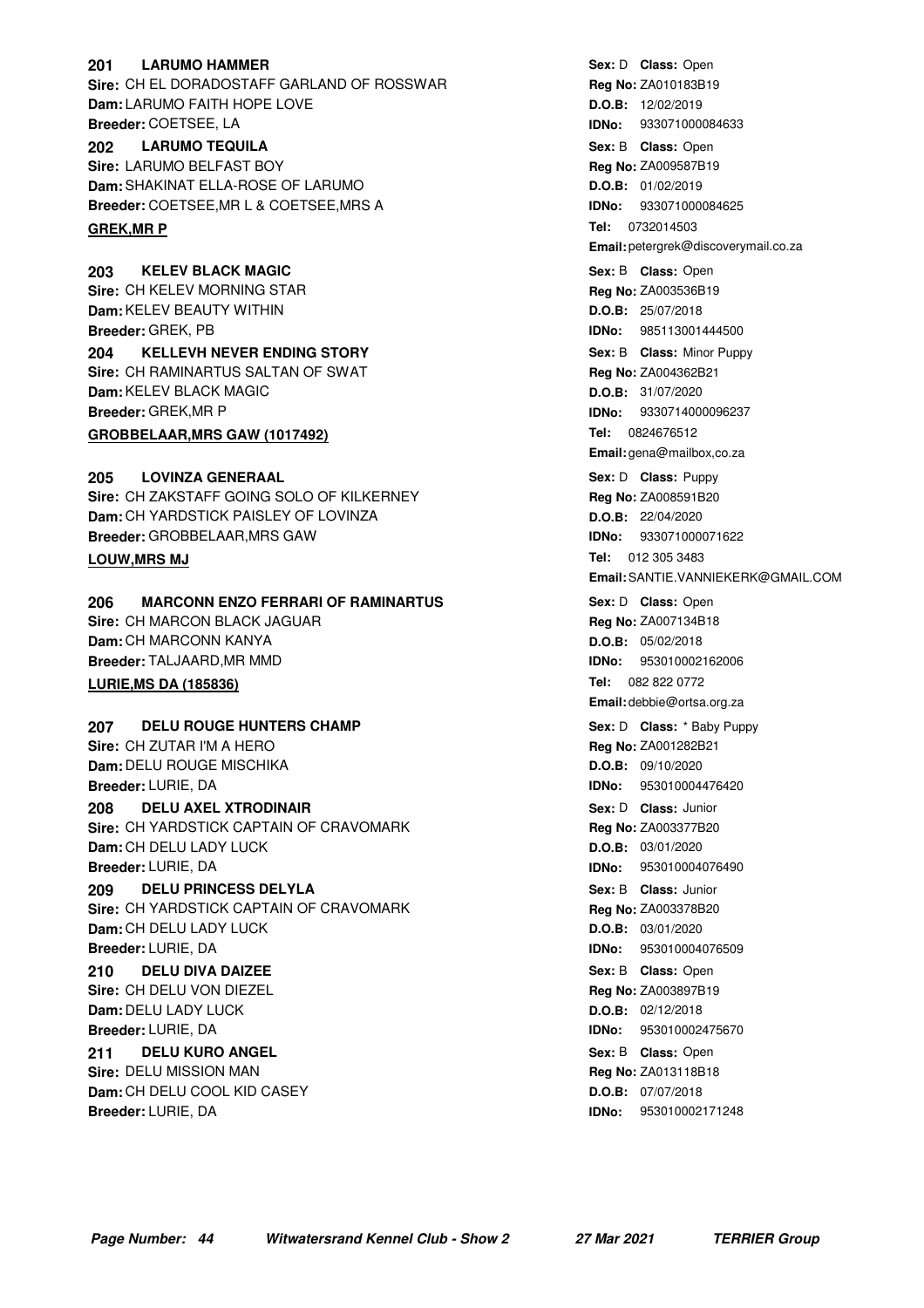#### **MATTHYS, MR D & MATTHYS, MRS M**

**212 MONETOROUGE STARSTELLAQUEEN 120 CONSERVING Sex: B Class:** Open **Sire:** CH MARCONN BLACK JAGUAR **Dam:** CH CRAVONMARK ELLA-MAE OF MONETROUGE **Breeder:** MATTHYS,D & MATTHYS,M

#### **MILLER, FP & DE KOCK, C**

**213 ZUTAR STRIKING GOLD 120 CONDUCTS 213 Class:** Junior **Sire:** DUGAR DE BALADRAR MASAI OF ZUTAR **Dam:** ZUTAR MAPLE LEAF **Breeder:** MILLER,MR FC & DE KOCK,MR C **RHEEDER, MRS T** 

**214 RELUKA TIKKA PRECISION CONSERVING SEXEL SEXELS CRISS:** Open **Sire:** DUGAR DE BALADRAR MASAI OF ZUTAR **Dam:** LOVINZA TRES JOLI OF RELUKA **Breeder:** RHEEDER, T

**215 BRONXTON ROCKET QUEEN OF RELUKA Example 215 Sex: B Class:** Open **Sire:** STAPPHIRE MONTAGUE RED OF BRONXTON **Dam:** BRONXTON BULLAS BEAUTY **Breeder:** PRETORIUS, J

#### **SCHOLTZ, REV JJ**

**JAYMET STEEL Sire:** RAMINARTUS DUKE OF JAYMET **Dam:** JAYMET NALAH **Breeder:** SCHOLTZ,REV JJ **216 JAYMET STEEL CONSUMPTER SEX:** D **Class:** Open

#### **TALJAARD, MR MMD**

#### **217 MARCONN MIRACLE MONYA 1988 217 MARCONN MIRACLE MONYA**

**Sire:** CH MARCONN BLACK JAGUAR **Dam:** CH MARCONN KANYA **Breeder:** TALJAARD, MMD **CH MARCONN KANYA Sire:** CH ZAKSTAFF GOING SOLO OF KILKENNY **Dam:** CH MAUPA MIDNIGHT MAGIC OF MARCONN **Breeder:** TALJAARD,MR MMD **218 CH MARCONN KANYA CHIMARY AND THE SEXELUS SEX:** B Class: # Champion

#### **TEN NAPEL, JL (1011927)**

**219 • CH MARCONN THE DOMINATOR 1988 219** • **Class:** # Champion **Sire:** CH EUKLEIA AURORA SPARKLE OF SIVHANA **Dam:** CH MAUPA MIDNIGHT MAGIC OF MARCONN **Breeder:** TALJAARD, MJ

**220 MARCONN KARA KIARA CONSERVING SEXELS CRISS** MESS: Open **Sire:** CH MARCONN BLACK JAGUAR **Dam:** CH MARCONN KANYA **Breeder:** TALJAARD,MR MJ **THEOPHANOUS, A & SAKOTA, N** 

#### **221 SHANKLY'S TICKS THE BOXES CONSTANDIAL SEXEL SEX: D Class: Graduate**

**Sire:** FALK BLUE FIGHTER COCKNEY BULLYSTERS OF SHANKLY **Dam:** ZUTAR SOLO BRANDIE OF SHANKLY **Breeder:** THEOPHANOUS,A & SAKOTA,N

Tel: 073 2558 673 **Email:** duanematthys@ymail.com **Sex:** B **Class: Reg No:** ZA005818B18 **D.O.B:** 19/02/2018 **IDNo:** 9455000001861425 **Tel: Email:** conraddk@gmail.com ; **Sex:** B **Class: Reg No:** ZA002264B20 **D.O.B:** 11/11/2019 **IDNo:** 933071000058155 **Tel: Email:**loerie1@vodamail.co.za Sex: B **Class: Open Reg No:** ZA007260B19 **D.O.B:** 26/03/2019 **IDNo:** 9333071000092664 **Sex:** B **Class: Reg No:** ZA014814B18 **D.O.B:** 23/09/2018 **IDNo:** 900250000290583 **Tel: Email:**lolsmv1@gmail.com **Reg No:** ZA001084B20 **D.O.B:** 28/08/2019 **IDNo:** 953010004070562 **Tel: Email:** mmd.taljaard@gmail.com Sex: B **Class:** Open **Reg No:** ZA007131B18 **D.O.B:** 05/02/2018 **IDNo: Reg No:** ZA011032B16 **D.O.B:** 17/04/2016 **IDNo:** 953010000894107 **Tel: Email:** Sex: D **Class:** # Champion **Reg No:** ZA002254B19 **D.O.B:** 24/10/2018 **IDNo:** 953010002924900 Sex: B **Class:** Open **Reg No:** ZA007132B18 **D.O.B:** 05/02/2018 **IDNo:** 953010002155698 **Tel:** 0843708017 **Email: Sex:** D **Class: Reg No:** ZA006723B19 **D.O.B:** 28/03/2019 **IDNo:** 933071000086669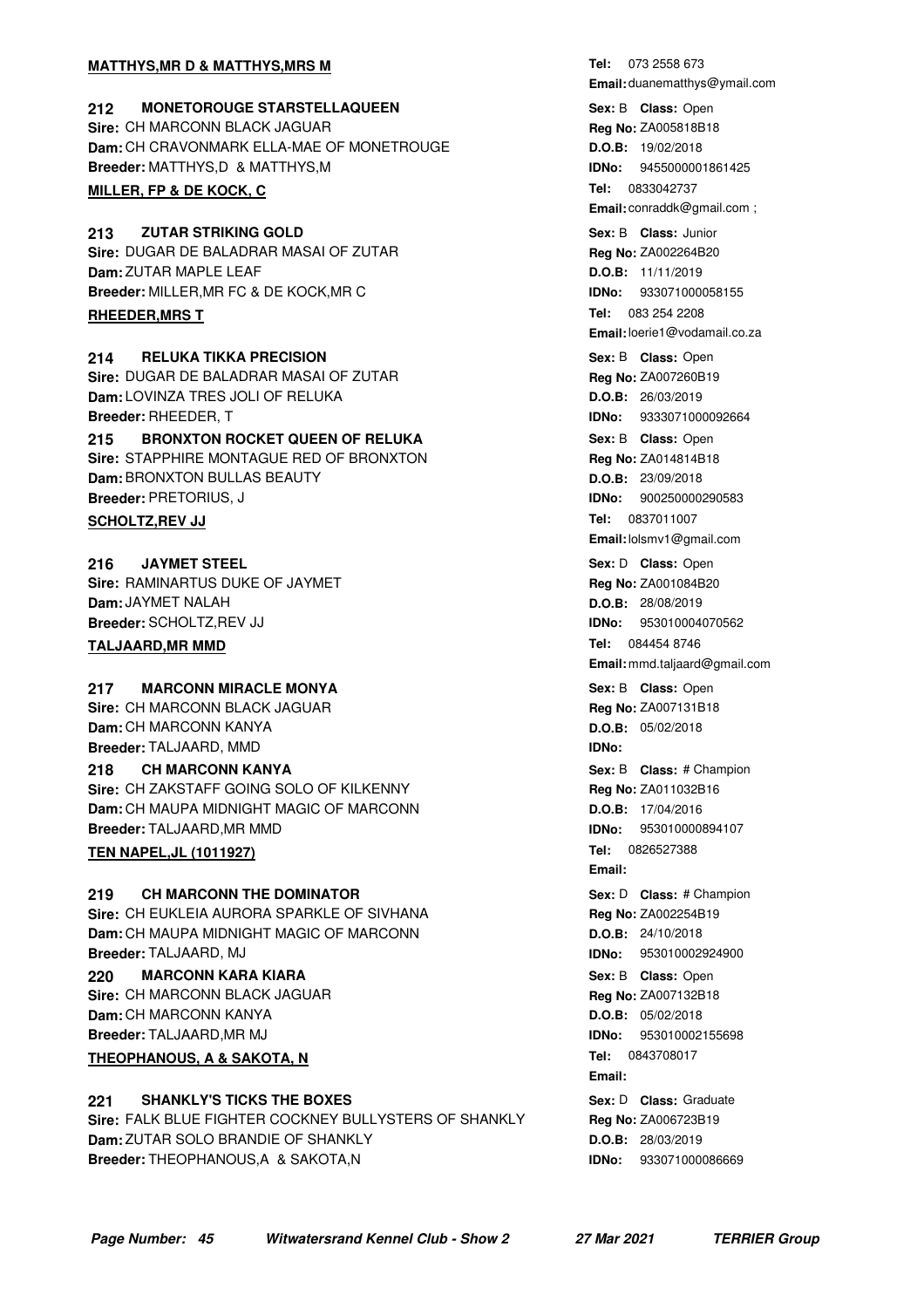| <b>Reg No: ZA011315B20</b><br>D.O.B: 04/09/2020<br><b>IDNo: 933071000142789</b><br>Tel: 084 250 0622<br>Email: luffindell2@gmail.com<br>Sex: D Class: # Champion<br><b>Reg No: ZA004458B17</b><br>D.O.B: 09/12/2016<br><b>IDNo:</b> 900250000220632<br>Tel: 083 611 3027 |
|--------------------------------------------------------------------------------------------------------------------------------------------------------------------------------------------------------------------------------------------------------------------------|
|                                                                                                                                                                                                                                                                          |
|                                                                                                                                                                                                                                                                          |
|                                                                                                                                                                                                                                                                          |
|                                                                                                                                                                                                                                                                          |
|                                                                                                                                                                                                                                                                          |
|                                                                                                                                                                                                                                                                          |
|                                                                                                                                                                                                                                                                          |
|                                                                                                                                                                                                                                                                          |
|                                                                                                                                                                                                                                                                          |
| Email: Eurika.vanheerden@necsa.co.za                                                                                                                                                                                                                                     |
|                                                                                                                                                                                                                                                                          |
| Sex: D Class: # Champion                                                                                                                                                                                                                                                 |
| Reg No: ZA003968B18<br>D.O.B: 03/01/2018                                                                                                                                                                                                                                 |
| IDNo: 900250000220617                                                                                                                                                                                                                                                    |
|                                                                                                                                                                                                                                                                          |
| Sex: B Class: Open                                                                                                                                                                                                                                                       |
| Reg No: ZA009855B19<br>D.O.B: 08/06/2019                                                                                                                                                                                                                                 |
| <b>IDNo: 933071000048831</b>                                                                                                                                                                                                                                             |
| Tel: 082 8072 633                                                                                                                                                                                                                                                        |
| Email: santievanniekerk@gmail.com                                                                                                                                                                                                                                        |
|                                                                                                                                                                                                                                                                          |
| Sex: B Class: Junior                                                                                                                                                                                                                                                     |
| Reg No: ZA001726B20<br>D.O.B: 11/11/2019                                                                                                                                                                                                                                 |
| <b>IDNo:</b> 900032001668635                                                                                                                                                                                                                                             |
|                                                                                                                                                                                                                                                                          |
|                                                                                                                                                                                                                                                                          |
|                                                                                                                                                                                                                                                                          |
|                                                                                                                                                                                                                                                                          |
|                                                                                                                                                                                                                                                                          |
|                                                                                                                                                                                                                                                                          |
|                                                                                                                                                                                                                                                                          |
| <b>CC 2 Points:</b>                                                                                                                                                                                                                                                      |
|                                                                                                                                                                                                                                                                          |
|                                                                                                                                                                                                                                                                          |
|                                                                                                                                                                                                                                                                          |
|                                                                                                                                                                                                                                                                          |
|                                                                                                                                                                                                                                                                          |
|                                                                                                                                                                                                                                                                          |
|                                                                                                                                                                                                                                                                          |
| 202 [4] 203 [] 210 [] 211 [] 212 [] 214 [] 215 []                                                                                                                                                                                                                        |
| CC 1 Point: RCC: CC 2 Points: 217                                                                                                                                                                                                                                        |
|                                                                                                                                                                                                                                                                          |
|                                                                                                                                                                                                                                                                          |
| Best Baby Puppy in Breed: _207___ Best Puppy in Breed: _222__ Best Junior in Breed: _200__                                                                                                                                                                               |
|                                                                                                                                                                                                                                                                          |

|                         |                                           | <b>B/Puppy</b> | <b>B</b> /Junior | <b>B/Veteran</b>     |
|-------------------------|-------------------------------------------|----------------|------------------|----------------------|
| <b>AIREDALE TERRIER</b> |                                           |                |                  |                      |
| Page Number: 46         | <b>Witwatersrand Kennel Club - Show 2</b> |                | 27 Mar 2021      | <b>TERRIER Group</b> |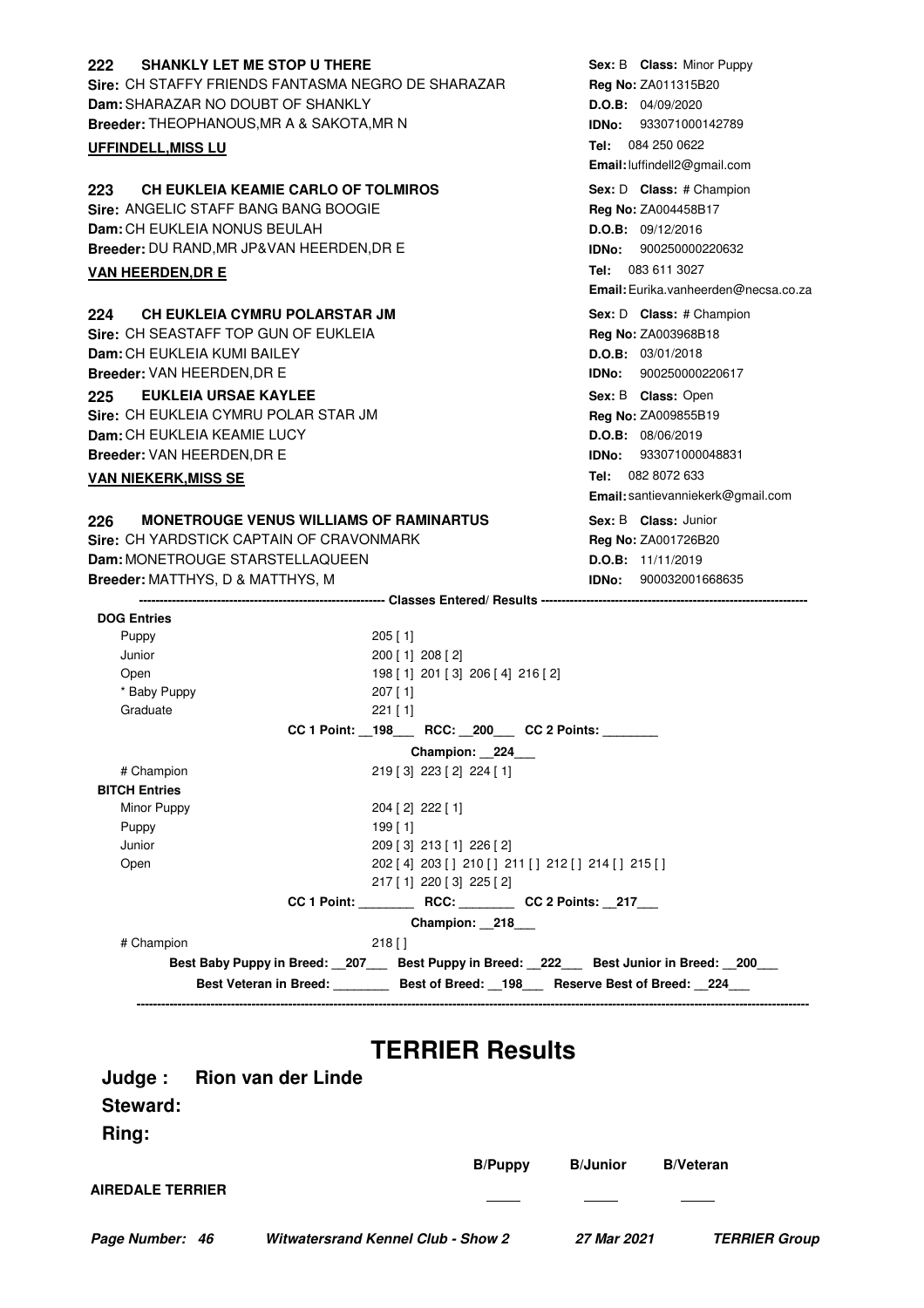| AMERICAN STAFFORDSHIRE TERRIER           | 173 |     |  |
|------------------------------------------|-----|-----|--|
| <b>BULL TERRIER</b>                      | 177 | 174 |  |
| <b>CAIRN TERRIER</b>                     |     |     |  |
| <b>FOX TERRIER (SMOOTH)</b>              |     |     |  |
| <b>IRISH SOFT COATED WHEATEN TERRIER</b> |     |     |  |
| <b>KERRY BLUE TERRIER</b>                | 191 |     |  |
| <b>SCOTTISH TERRIER</b>                  |     |     |  |
| <b>SKYE TERRIER</b>                      |     |     |  |
| <b>STAFFORDSHIRE BULL TERRIER</b>        | 222 | 200 |  |

### **Best Puppy in Group**

| First                        | Breed: | <b>BULL TERRIER</b>                                     | No: 177 |
|------------------------------|--------|---------------------------------------------------------|---------|
| Second                       | Breed: | <b>KERRY BLUE TERRIER</b>                               | No: 191 |
| Third                        | Breed: | AMERICAN STAFFORDSHIRE TERRIER                          | No: 173 |
| Fourth                       | Breed: | STAFFORDSHIRE BULL TERRIER                              | No: 222 |
| <b>Best Junior in Group</b>  |        |                                                         |         |
| First                        | Breed: | <b>BULL TERRIER</b>                                     | No: 174 |
| Second                       | Breed: | STAFFORDSHIRE BULL TERRIER                              | No: 200 |
| <b>Third</b>                 | Breed: | <u> 1989 - Johann Barnett, fransk politik (d. 1989)</u> | No:     |
| Fourth                       | Breed: |                                                         | No:     |
| <b>Best Veteran in Group</b> |        |                                                         |         |
| First                        | Breed: |                                                         | No:     |
| Second                       | Breed: | <u> 1980 - Johann Barnett, fransk politik (f. 1980)</u> | No:     |
| Third                        | Breed: |                                                         | No:     |
| Fourth                       | Breed: |                                                         | No:     |
|                              |        |                                                         |         |

# **TERRIER Results**

### **Judge : Rion van der Linde Steward: Ring:**

|                                          | <b>B/Baby Pup</b> | <b>B/Breed</b> |
|------------------------------------------|-------------------|----------------|
| <b>AIREDALE TERRIER</b>                  |                   | -171           |
| <b>AMERICAN STAFFORDSHIRE TERRIER</b>    |                   | 172            |
| <b>BULL TERRIER</b>                      |                   | 174            |
| <b>CAIRN TERRIER</b>                     |                   | 184            |
| <b>FOX TERRIER (SMOOTH)</b>              |                   | 187            |
| <b>IRISH SOFT COATED WHEATEN TERRIER</b> |                   | 188            |
| <b>KERRY BLUE TERRIER</b>                |                   | 189            |
| <b>SCOTTISH TERRIER</b>                  |                   | 192            |
| <b>SKYE TERRIER</b>                      |                   | 197            |
| <b>STAFFORDSHIRE BULL TERRIER</b>        | 207               | 198            |

# **Best Baby Puppy in Group** First Breed: STAFFORDSHIRE BULL TERRIER No: 207 Second Breed: <u>Preed: 2000 Breed: 2000 Breed: 2000 Breed: 2000 Breed: 2000 Breed: 2000 Breed: 2000 Breed: 2000 Breed: 2000 Breed: 2000 Breed: 2000 Breed: 2000 Breed: 2000 Breed: 2000 Breed: 2000 Breed: 2000 Breed: 2000 Bre</u>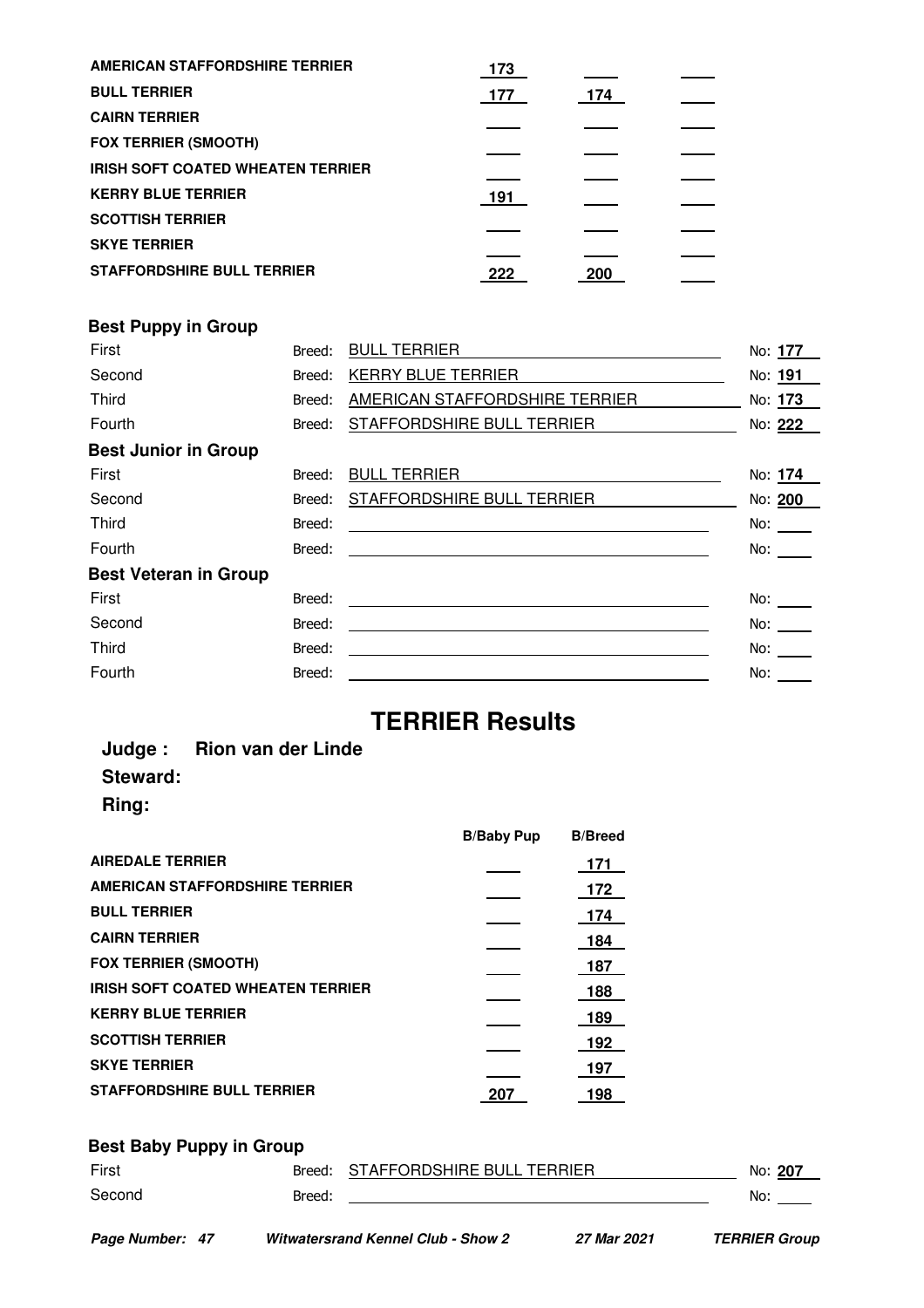| <b>Third</b>         | Breed: |                                   | No:     |
|----------------------|--------|-----------------------------------|---------|
| Fourth               | Breed: |                                   | No:     |
| <b>Best in Group</b> |        |                                   |         |
| First                | Breed: | <b>KERRY BLUE TERRIER</b>         | No: 189 |
| Second               | Breed: | <b>BULL TERRIER</b>               | No: 174 |
| <b>Third</b>         |        | Breed: STAFFORDSHIRE BULL TERRIER | No: 198 |
| Fourth               | Breed: | <b>SKYE TERRIER</b>               | No: 197 |

# **TOY Group**

# **sponsored by Hill's**

# **Judge: Mr Hans Kuilman**

| <b>CAVALIER KING CHARLES SPANIEL</b> | Mr Hans Kuilman | $\overline{7}$          |
|--------------------------------------|-----------------|-------------------------|
| <b>CHINESE CRESTED DOG</b>           | Mr Hans Kuilman | $\overline{\mathbf{4}}$ |
| <b>HAVANESE</b>                      | Mr Hans Kuilman | $\overline{2}$          |
| <b>ITALIAN GREYHOUND</b>             | Mr Hans Kuilman | $\boldsymbol{2}$        |
| <b>JAPANESE CHIN</b>                 | Mr Hans Kuilman | $\boldsymbol{2}$        |
| <b>MALTESE</b>                       | Mr Hans Kuilman | 1                       |
| <b>MINIATURE PINSCHER</b>            | Mr Hans Kuilman | 1                       |
| <b>PAPILLON</b>                      | Mr Hans Kuilman | 1                       |
| <b>POMERANIAN</b>                    | Mr Hans Kuilman | 6                       |
| <b>PUG</b>                           | Mr Hans Kuilman | 1                       |
| <b>TOY FOX TERRIER</b>               | Mr Hans Kuilman | $\mathbf 2$             |
| YORKSHIRE TERRIER                    | Mr Hans Kuilman | 5                       |

|                                                            | <b>Group Total</b>                | 34                                     |
|------------------------------------------------------------|-----------------------------------|----------------------------------------|
| <b>CAVALIER KING CHARLES SPANIE</b> Uudge: Mr Hans Kuilman | Steward:                          | Ring:                                  |
| sponsored by Hill's                                        |                                   |                                        |
| <b>BUCKINGHAM, MR RJ</b>                                   | 082 330 3829<br>Tel:              |                                        |
|                                                            | <b>Email:</b> ribuck@global.co.za |                                        |
| CH DELCHAMY CHOCOLATSOLDIER OF RICHBERN<br>227             | Sex: D Class: # Champion          |                                        |
| Sire: CH ROZEHYL I'M YOUR MAN                              | <b>Reg No: ZA001427B15</b>        |                                        |
| Dam: CH RUSSTARA SPICED SAFFRON OF DELCHAMY                | D.O.B: 19/10/2014                 |                                        |
| <b>Breeder: OSENTON, MRS AP</b>                            | IDNo:                             | 953010000445751                        |
| <b>LANGE, MRS K (1017231)</b>                              | 082 857 5999<br>Tel:              |                                        |
|                                                            |                                   | <b>Email:</b> karen@cavalierking.co.za |
| <b>JAROKAY KING OF HEARTS</b><br>228                       | Sex: D Class: Open                |                                        |
| Sire: CH MELT MY HEART TO STONE DES LOS URSIDUS KODIAK AT  | <b>Reg No: ZA003964B19</b>        |                                        |
| Dam: CH JAROKAY BELLA ROSA                                 | D.O.B: 21/12/2018                 |                                        |
| <b>Breeder: LANGE, MRS K</b>                               | IDNo:                             |                                        |
|                                                            |                                   |                                        |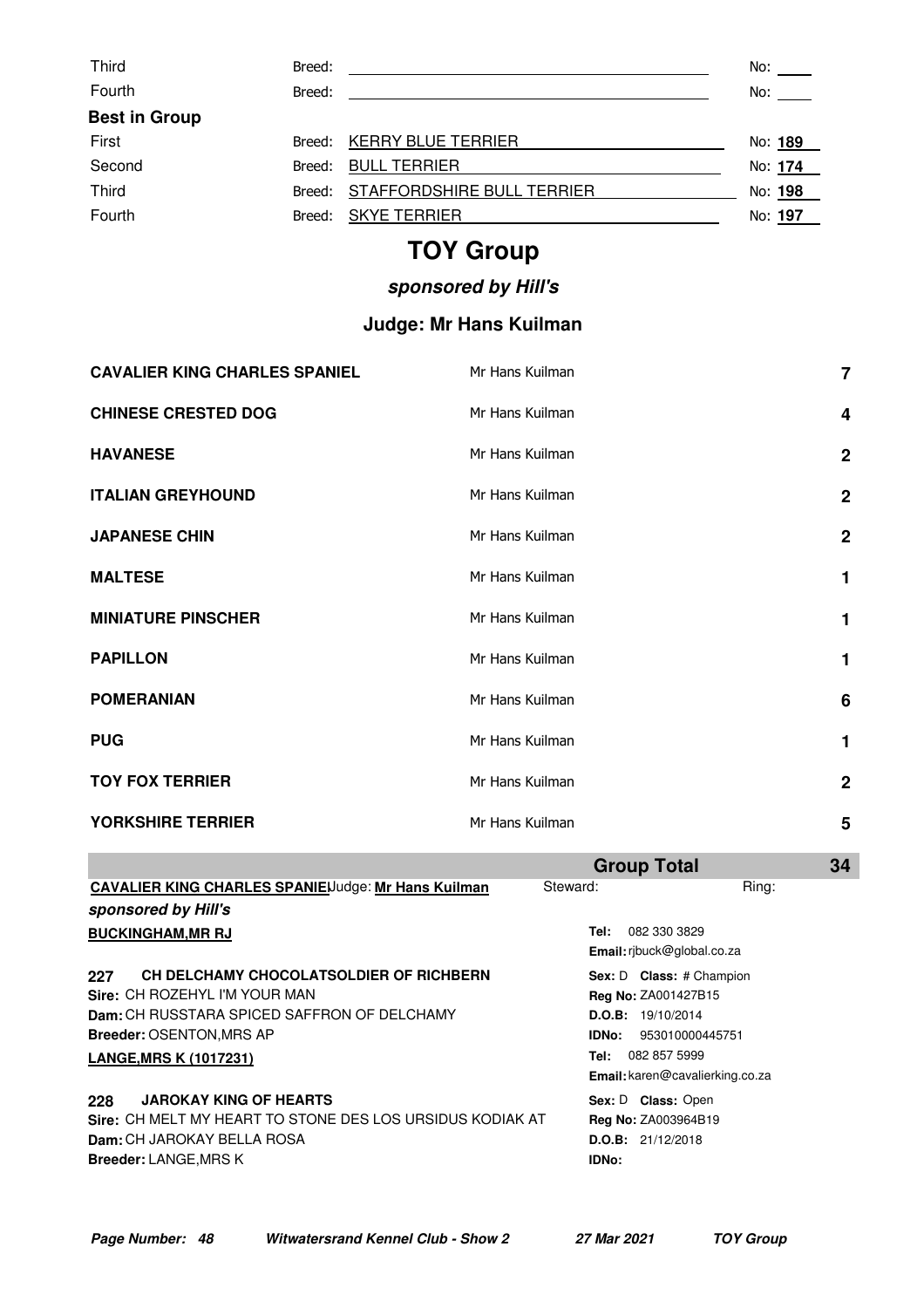| <b>JAROKAY MISS MOLLY</b><br>229                                                | Sex: B Class: Junior                                     |
|---------------------------------------------------------------------------------|----------------------------------------------------------|
| Sire: CH JACK DAWSON DE LOS URSIDUS KODIAK AT JAROKAY                           | Reg No: ZA0021644B20                                     |
| Dam: CH JAROKAY ANGEL'S DELIGHT<br>Breeder: LANGE, MS K                         | D.O.B: 13/10/2019<br><b>IDNo:</b> 94500000809694         |
|                                                                                 | Tel: 0828575999                                          |
| <b>LANGE, MRS K &amp; ECHAZARRA, MRS J</b>                                      | Email: karen@cavalierking.co.za                          |
| CH KNIGHT OF LEGEND DE LOS URSIDOS KODIAK (IMP SPAIN)<br>230                    | Sex: D Class: # Champion                                 |
| Sire: CH KAMELOT KNIGHT DE LOS URSIDOS KODIAK                                   | Reg No: ZA001125C19                                      |
| Dam: CH MRNING MIST DE LOS URSIDIOS KODIAK                                      | D.O.B: 28/10/2018                                        |
| Breeder: ARTURO, M & GALOFRE, C                                                 | <b>IDNo:</b>                                             |
| <b>OSENTON, MRS AP</b>                                                          | <b>Tel:</b> 082 492 9109                                 |
|                                                                                 | Email: a.osenton@gmail.com                               |
| <b>DELCHAMY TRAFFORD LAD</b><br>231                                             | Sex: D Class: Open                                       |
| Sire: MAIBEE PERFECT TOUCH OF CHARNAVALE                                        | Reg No: ZA010566B17                                      |
| Dam: CH CHADWICK TICKLED PINK OF DELCHAMY                                       | D.O.B: 21/04/2017                                        |
| <b>Breeder: OSENTON, MRS AP</b>                                                 | <b>IDNo:</b> 953010001849921                             |
| 232<br><b>DELCHAMY LIFE IS A DREAM</b>                                          | Sex: B Class: Open                                       |
| Sire: CH RUSSTARA BOHEMIANS SOLO OF DELCHAMY                                    | Reg No: ZA003013B19                                      |
| Dam: CH CHADWICK TICKLED PINK OF DELCHAMY                                       | D.O.B: 07/11/2018                                        |
| Breeder: OSENTON, A                                                             | IDNo: 953010002925248                                    |
| <b>DELCANHAVI ELUSIVE GEM</b><br>233                                            | Sex: B Class: Puppy                                      |
| Sire: LAPAMBERTON INDERPENDANT IMP                                              | Reg No: ZA008135B20                                      |
| Dam: DELCHAMY WIND IN THE WILLOW OF DELCANHAVI                                  | D.O.B: 19/06/2020                                        |
| <b>Breeder: DAVIS, MS DA</b>                                                    | <b>IDNo:</b> 953010004485273                             |
|                                                                                 |                                                          |
| <b>DOG Entries</b><br>228 [ 1] 231 [ 2]                                         |                                                          |
| Open<br>CC 1 Point: _228___ RCC: _231___ CC 2 Points: ______                    |                                                          |
| Champion: 227_                                                                  |                                                          |
| # Champion<br>227 [1] 230 [2]                                                   |                                                          |
| <b>BITCH Entries</b>                                                            |                                                          |
| 233 [1]<br>Puppy                                                                |                                                          |
| Junior<br>229 [1]                                                               |                                                          |
| 232 [ 1]<br>Open                                                                |                                                          |
| CC 1 Point: _232___ RCC: _229___ CC 2 Points: ______                            |                                                          |
| Best Puppy in Breed: 233 Best Junior in Breed: 229 Best Veteran in Breed:       |                                                          |
| Best of Breed: _227__ Reserve Best of Breed: _232__                             |                                                          |
| Judge: Mr Hans Kuilman Steward:<br><b>CHINESE CRESTED DOG</b>                   | Ring:                                                    |
| sponsored by Hill's                                                             |                                                          |
| <b>ANDERSON, MISS N</b>                                                         | Tel: 079 800 1179                                        |
|                                                                                 | Email: nicci.anderson@gmail.com                          |
| 234<br><b>CH BLANCH-O &amp; KAYENS BIANCA DEL RIO</b>                           | Sex: D Class: # Champion                                 |
|                                                                                 | Reg No: ZA001140C19                                      |
|                                                                                 |                                                          |
| Sire: BLANC-O'S SHARPSHOOTER                                                    |                                                          |
| <b>Dam:</b> CH BLANCH O'S & ADORE THROWING SHADE                                | D.O.B: 03/02/2018                                        |
| Breeder: MULLUSKY, D & CAPONETTO, J & PEISER, K                                 | <b>IDNo:</b><br><b>Tel:</b> 0824106402                   |
| <b>BRUCE, MS SA</b>                                                             |                                                          |
|                                                                                 | Email: decodesign@iafrica.com                            |
| <b>KRESCENDO'S FIRECRACKER</b><br>235                                           | Sex: B Class: Open                                       |
| Sire: CH PIPER PAUL VON SHINBASHI                                               | Reg No: ZA013512B19                                      |
| Dam: CH BE MY LADY PRETTY SWEET FOR KRESCENDO<br><b>Breeder: ANDERSON, MS N</b> | <b>D.O.B:</b> 29/11/2019<br><b>IDNo:</b> 985113003581363 |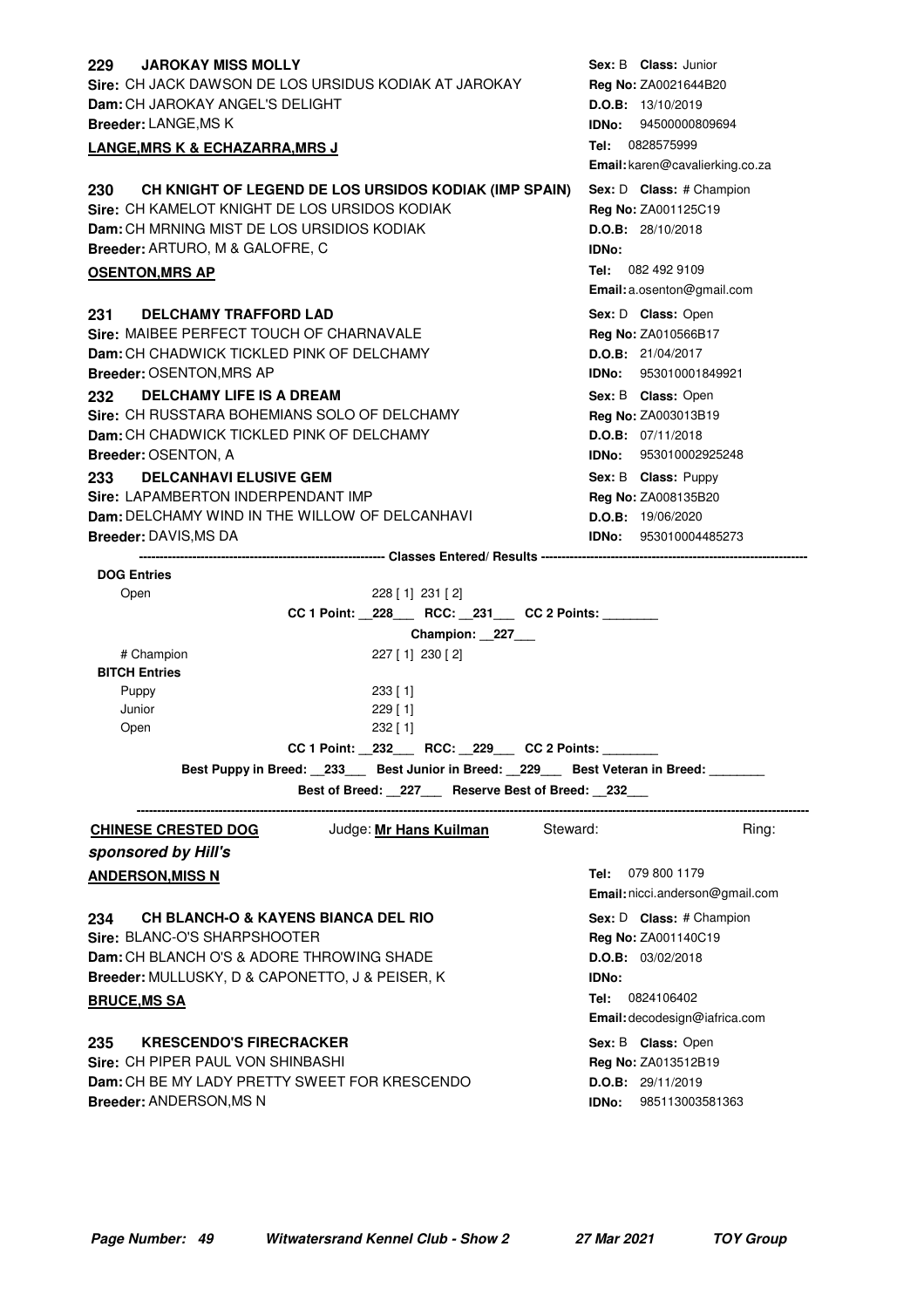| <b>DE CONING, MRS P</b>                                                                                                                                                                                         |                                                                                                  | 061 620 8239<br>Tel:<br>Email: patdeconing@gmail.com                                                                                                      |
|-----------------------------------------------------------------------------------------------------------------------------------------------------------------------------------------------------------------|--------------------------------------------------------------------------------------------------|-----------------------------------------------------------------------------------------------------------------------------------------------------------|
| CH FAITH LOVE HOPE VON SHINBASHI AT KAIKOURA<br>236<br>Sire: CRESTYLE CUSTOM MADE TWICE HL OF VON SHINBASHI<br>Dam: OMEGAVILLE DARK N'DARING OF VON SHINBASHI<br>Breeder: DEMSKI, MRS A<br><b>HOWARD, MRS M</b> |                                                                                                  | Sex: B Class: # Champion<br>Reg No: ZA011775B17<br>D.O.B: 06/02/2017<br><b>IDNo:</b> 953010001856433<br>Tel: 073 5260903<br>Email: michelleh968@gmail.com |
| <b>LALUNABLU LINDT</b><br>237<br>Sire: LALUNABLU OLIVER TWIST<br>Dam: CH AURISPA MINNAMOO OF LALUNABLU<br>Breeder: HOWARD, M                                                                                    |                                                                                                  | Sex: D Class: Minor Puppy<br>Reg No: ZA011890B20<br>D.O.B: 05/09/2020<br><b>IDNo:</b> 933071000145986                                                     |
|                                                                                                                                                                                                                 |                                                                                                  |                                                                                                                                                           |
| <b>DOG Entries</b>                                                                                                                                                                                              |                                                                                                  |                                                                                                                                                           |
| Minor Puppy                                                                                                                                                                                                     | $237$ [ 1]                                                                                       |                                                                                                                                                           |
|                                                                                                                                                                                                                 | CC 1 Point: _237___ RCC: _______ CC 2 Points: ______                                             |                                                                                                                                                           |
|                                                                                                                                                                                                                 | Champion: 234                                                                                    |                                                                                                                                                           |
| # Champion                                                                                                                                                                                                      | $234$ [ 1]                                                                                       |                                                                                                                                                           |
| <b>BITCH Entries</b>                                                                                                                                                                                            |                                                                                                  |                                                                                                                                                           |
| Open                                                                                                                                                                                                            | $235$ [ 1]                                                                                       |                                                                                                                                                           |
|                                                                                                                                                                                                                 | CC 1 Point: _235___ RCC: _______ CC 2 Points: ______                                             |                                                                                                                                                           |
|                                                                                                                                                                                                                 | Champion: 236                                                                                    |                                                                                                                                                           |
| # Champion                                                                                                                                                                                                      |                                                                                                  |                                                                                                                                                           |
|                                                                                                                                                                                                                 | $236$ [ 1]                                                                                       |                                                                                                                                                           |
|                                                                                                                                                                                                                 | Best Puppy in Breed: __237___ Best Junior in Breed: ________ Best Veteran in Breed: _______      |                                                                                                                                                           |
|                                                                                                                                                                                                                 | Best of Breed: 234 Reserve Best of Breed: 236                                                    |                                                                                                                                                           |
| <b>HAVANESE</b>                                                                                                                                                                                                 | Judge: Mr Hans Kuilman Steward:                                                                  | Ring:                                                                                                                                                     |
|                                                                                                                                                                                                                 |                                                                                                  |                                                                                                                                                           |
| sponsored by Hill's                                                                                                                                                                                             |                                                                                                  |                                                                                                                                                           |
|                                                                                                                                                                                                                 |                                                                                                  | Tel: 082 896 4294                                                                                                                                         |
| <b>RADEMEYER, MRS AC (163242)</b>                                                                                                                                                                               |                                                                                                  |                                                                                                                                                           |
|                                                                                                                                                                                                                 |                                                                                                  | Email: dreamridgesa@gmail.com                                                                                                                             |
| 238<br><b>DREAMRIDGE DRAGONFLY TOBY</b>                                                                                                                                                                         |                                                                                                  | Sex: D Class: Junior                                                                                                                                      |
| Sire: CH DREAMRIDGE MERLIN'S PRIDE                                                                                                                                                                              |                                                                                                  | <b>Reg No: ZA001666B20</b>                                                                                                                                |
| Dam: CH DREAMRIDGE MYSTICAL HOLLY                                                                                                                                                                               |                                                                                                  | D.O.B: 25/10/2019                                                                                                                                         |
| <b>Breeder: RADEMEYER, MS A</b>                                                                                                                                                                                 |                                                                                                  | <b>IDNo:</b> 945000001907784                                                                                                                              |
| 239<br><b>DREAMRIDGE CREME DE LA CREME RUBBLE</b>                                                                                                                                                               |                                                                                                  | Sex: D Class: * Baby Puppy                                                                                                                                |
| Sire: CH DREAMRIDGE MERLIN'S PRIDE                                                                                                                                                                              |                                                                                                  | <b>Reg No: ZA003696B21</b>                                                                                                                                |
| Dam: CH DREAMRIDGE DRAGON'S SHANTI                                                                                                                                                                              |                                                                                                  | D.O.B: 27/10/2020                                                                                                                                         |
| <b>Breeder: RADEMEYER, MS A</b>                                                                                                                                                                                 |                                                                                                  | <b>IDNo: 90022300006699</b>                                                                                                                               |
|                                                                                                                                                                                                                 |                                                                                                  |                                                                                                                                                           |
| <b>DOG Entries</b>                                                                                                                                                                                              |                                                                                                  |                                                                                                                                                           |
| Junior                                                                                                                                                                                                          | $238$ [1]                                                                                        |                                                                                                                                                           |
| * Baby Puppy                                                                                                                                                                                                    | $239$ [ 1]                                                                                       |                                                                                                                                                           |
|                                                                                                                                                                                                                 |                                                                                                  |                                                                                                                                                           |
|                                                                                                                                                                                                                 | CC 1 Point: 238 RCC: CC 2 Points:                                                                |                                                                                                                                                           |
|                                                                                                                                                                                                                 | Best Baby Puppy in Breed: __239___ Best Junior in Breed: __238___ Best Veteran in Breed: _______ |                                                                                                                                                           |
|                                                                                                                                                                                                                 | Best of Breed: _238__ Reserve Best of Breed: _______                                             |                                                                                                                                                           |
| <b>ITALIAN GREYHOUND</b>                                                                                                                                                                                        | Steward:<br>Judge: <b>Mr Hans Kuilman</b>                                                        | Ring:                                                                                                                                                     |
|                                                                                                                                                                                                                 |                                                                                                  |                                                                                                                                                           |
| sponsored by Hill's                                                                                                                                                                                             |                                                                                                  |                                                                                                                                                           |
| <b>ALLISON, MRIC</b>                                                                                                                                                                                            |                                                                                                  | Tel: 082739 2602                                                                                                                                          |
|                                                                                                                                                                                                                 |                                                                                                  | <b>Email:</b> ian.allison@mics.co.za                                                                                                                      |
| <b>RAVILAIS JASON'S MOTH</b><br>240                                                                                                                                                                             |                                                                                                  | Sex: D Class: Open                                                                                                                                        |
| <b>Sire: CH RAVILAIS RICCARDO'S MOTH</b>                                                                                                                                                                        |                                                                                                  | Reg No: ZA002633B20                                                                                                                                       |
| Dam: CH RAVILAIS GIULIA'S MOTH                                                                                                                                                                                  |                                                                                                  | D.O.B: 06/10/2019                                                                                                                                         |
| Breeder: ALLISON, MR IC                                                                                                                                                                                         |                                                                                                  | <b>IDNo:</b> 985113004185172                                                                                                                              |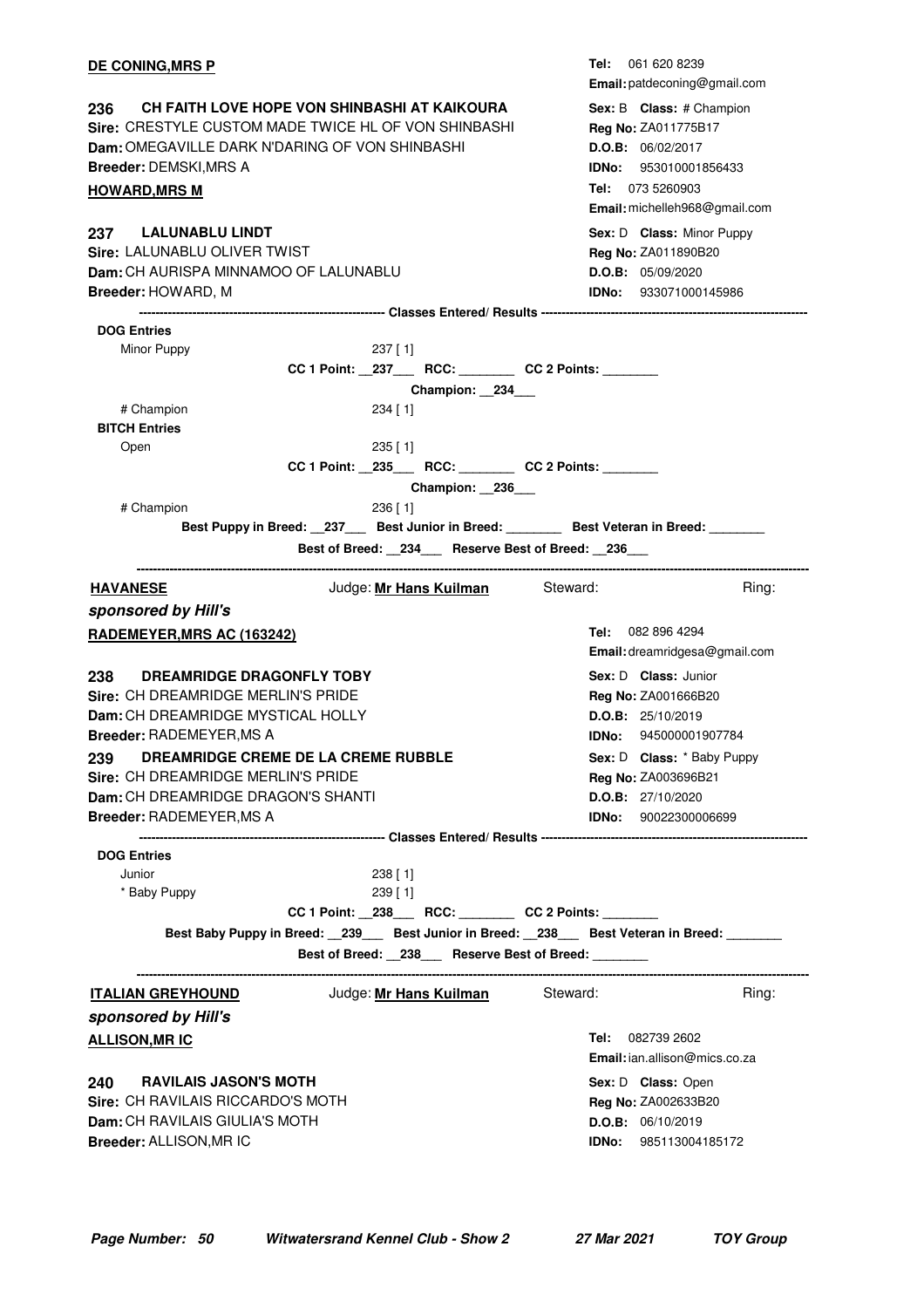| <b>RAVILAIS LINNAEA'S MOTH</b><br>241 — |                        |                                 |                                                      | Sex: B Class: Open                                                                        |
|-----------------------------------------|------------------------|---------------------------------|------------------------------------------------------|-------------------------------------------------------------------------------------------|
| Sire: CH RAVILAIS CASTLE'S MOTH         |                        |                                 |                                                      | Reg No: ZA008357B20                                                                       |
| Dam: CH RAVILAIS PATRICIA'S MOTH        |                        |                                 |                                                      | D.O.B: 24/04/2020                                                                         |
| Breeder: ALLISON, IC                    |                        |                                 |                                                      | <b>IDNo:</b> 900141000054660                                                              |
|                                         |                        |                                 |                                                      |                                                                                           |
| <b>DOG Entries</b><br>Open              | 240 [1]                |                                 |                                                      |                                                                                           |
|                                         |                        |                                 | CC 1 Point: _240___ RCC: _______ CC 2 Points: ______ |                                                                                           |
| <b>BITCH Entries</b>                    |                        |                                 |                                                      |                                                                                           |
| Open                                    | 241 [1]                |                                 |                                                      |                                                                                           |
|                                         |                        |                                 | CC 1 Point: _241___ RCC: _______ CC 2 Points: ______ |                                                                                           |
|                                         |                        |                                 |                                                      | Best Junior in Breed: Best Veteran in Breed: Best of Breed: 240                           |
|                                         |                        | Reserve Best of Breed: 241      |                                                      |                                                                                           |
|                                         |                        |                                 |                                                      | Ring:                                                                                     |
| <b>JAPANESE CHIN</b>                    |                        | Judge: Mr Hans Kuilman Steward: |                                                      |                                                                                           |
| sponsored by Hill's                     |                        |                                 |                                                      |                                                                                           |
| <b>BOND, MRS CJ</b>                     |                        |                                 | Email:                                               | <b>Tel:</b> 0618028447                                                                    |
| 242 YUKISAN EMIKO DAISY                 |                        |                                 |                                                      | Sex: B Class: Open                                                                        |
| Sire: YUKISAN TAKASHI MICKEY OF VIDOGO  |                        |                                 |                                                      | Reg No: ZA001397B19                                                                       |
| <b>Dam:</b> YUKISAN BABI BIKER CHIC     |                        |                                 |                                                      | D.O.B: 05/05/2018                                                                         |
| Breeder: OLIVIER, SD                    |                        |                                 |                                                      | <b>IDNo:</b> 953010002483827                                                              |
| <b>SCHEEPERS, MRS Y</b>                 |                        |                                 |                                                      | Tel: 082 747 8283                                                                         |
|                                         |                        |                                 |                                                      | Email: yscheepers@gmail.com                                                               |
| 243 YUKISAN KAITI NUZAK                 |                        |                                 |                                                      | Sex: D Class: Open                                                                        |
| Sire: YUKISAN TASKASHI OF VIDOGO        |                        |                                 |                                                      | Reg No: ZA001396B19                                                                       |
| Dam: YUKISAN KIYOMI CLEO OF VIDOGO      |                        |                                 |                                                      | D.O.B: 04/09/2018                                                                         |
| Breeder: OLIVIER, SD                    |                        |                                 |                                                      | <b>IDNo:</b> 985111001216924                                                              |
|                                         |                        |                                 |                                                      |                                                                                           |
| <b>DOG Entries</b>                      |                        |                                 |                                                      |                                                                                           |
| Open                                    | $243$ [1]              |                                 |                                                      |                                                                                           |
|                                         |                        |                                 | CC 1 Point: _243___ RCC: _______ CC 2 Points: ______ |                                                                                           |
| <b>BITCH Entries</b>                    |                        |                                 |                                                      |                                                                                           |
| Open                                    | 242 [ABS ]             |                                 |                                                      |                                                                                           |
|                                         | <b>CC 1 Point:</b>     | RCC:                            | <b>CC 2 Points:</b>                                  |                                                                                           |
|                                         |                        |                                 |                                                      | Best Junior in Breed: __________ Best Veteran in Breed: _________ Best of Breed: __243___ |
|                                         |                        | Reserve Best of Breed: ______   |                                                      |                                                                                           |
| <u>MALTESE</u>                          | Judge: Mr Hans Kuilman |                                 | Steward:                                             | Ring:                                                                                     |
| sponsored by Hill's                     |                        |                                 |                                                      |                                                                                           |
| <b>ROLFES, DR H (88905)</b>             |                        |                                 | Email:                                               | <b>Tel:</b> 0732880757                                                                    |
| <b>WAMPUM DAY DATE</b><br>244           |                        |                                 |                                                      | Sex: D Class: * Baby Puppy                                                                |
| Sire: ZUMARNIK LATEST SCANDAL           |                        |                                 |                                                      | Reg No: ZA001276B21                                                                       |
| Dam: WAMPUM JEZEBEL                     |                        |                                 |                                                      | D.O.B: 10/11/2020                                                                         |
| <b>Breeder: ROLFES, DR H</b>            |                        |                                 |                                                      | IDNo: 941000025897777                                                                     |
|                                         |                        |                                 |                                                      |                                                                                           |
| <b>DOG Entries</b>                      |                        |                                 |                                                      |                                                                                           |
| * Baby Puppy                            | $244$ [1]              |                                 |                                                      |                                                                                           |
|                                         |                        | Best Baby Puppy in Breed: 244   |                                                      |                                                                                           |
| <b>MINIATURE PINSCHER</b>               | Judge: Mr Hans Kuilman |                                 | Steward:                                             | Ring:                                                                                     |
|                                         |                        |                                 |                                                      |                                                                                           |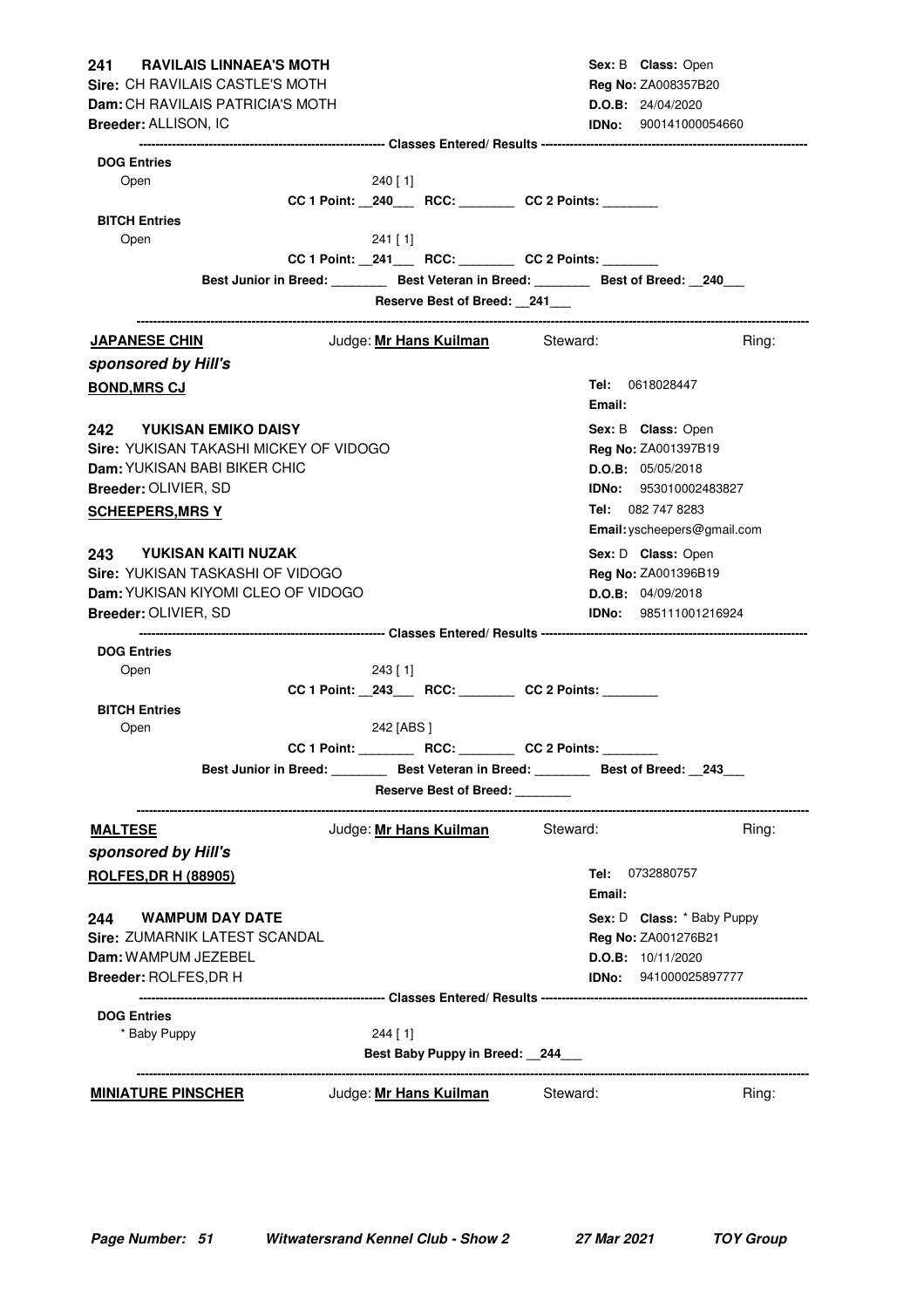| sponsored by Hill's                                                                                                      |                                                           |
|--------------------------------------------------------------------------------------------------------------------------|-----------------------------------------------------------|
| <b>GRAHAM, MRS S</b>                                                                                                     | Tel: 079 018 6304<br>Email: salome@ergolinesa.co.za       |
| <b>CH DENNEGEUR EUGENIOS EUGEN OF CHITEM</b><br>245                                                                      | Sex: D Class: # Champion                                  |
| Sire: EUREKA JUST GEORGE OF SWANCOR                                                                                      | Reg No: ZA012511B16                                       |
| <b>Dam:</b> CH DENNEGEUR ALEXANDRA AMOK                                                                                  | D.O.B: 26/06/2016                                         |
| Breeder: KRITZINGER, MR DJ                                                                                               | <b>IDNo:</b> 953010001236097                              |
|                                                                                                                          |                                                           |
| <b>DOG Entries</b>                                                                                                       |                                                           |
| # Champion<br>$245$ [ 1]                                                                                                 |                                                           |
| Best Junior in Breed: __________ Best Veteran in Breed: _________ Best of Breed: __245___                                |                                                           |
| Reserve Best of Breed:                                                                                                   |                                                           |
| Judge: Mr Hans Kuilman Steward:<br><b>PAPILLON</b>                                                                       | Ring:                                                     |
| sponsored by Hill's                                                                                                      |                                                           |
| <b>PATRICIO, MRS-T</b>                                                                                                   | <b>Tel:</b> 082 573 0696                                  |
|                                                                                                                          | Email: info@pro-pet.co.za                                 |
| 246 CH SOLPOSTE FLASH                                                                                                    | Sex: D Class: Veteran                                     |
| Sire: CH HOUM TET A TET LA FAYETTE                                                                                       | <b>Reg No: ZA023646B13</b>                                |
| Dam: CH SOLPOSTE CHRYSTAL                                                                                                | D.O.B: 12/12/2012                                         |
| Breeder: PATRICIO, T                                                                                                     | <b>IDNo:</b> 90000880510335                               |
|                                                                                                                          |                                                           |
| <b>DOG Entries</b><br>Veteran<br>$246$ [ 1]<br>CC 1 Point: _246___ RCC: _______ CC 2 Points: ______                      |                                                           |
|                                                                                                                          |                                                           |
| Best Junior in Breed: ________ Best Veteran in Breed: __246___ Best of Breed: __246___<br>Reserve Best of Breed: _______ |                                                           |
| Judge: Mr Hans Kuilman Steward:<br><b>POMERANIAN</b>                                                                     | Ring:                                                     |
| sponsored by Hill's                                                                                                      |                                                           |
| <b>BOOYSEN, MRS CR</b>                                                                                                   | <b>Tel:</b> 082 785 0894<br>Email: pomelenepoms@gmail.com |
| 247<br><b>POMELENE MAGICAL MADAM</b>                                                                                     | Sex: B Class: Junior                                      |
| Sire: POMELANE ROAR OF THUNDER                                                                                           | <b>Reg No: ZA002191B20</b>                                |
| Dam: CH POMELENE ROYALMADAM DUST                                                                                         | D.O.B: 06/10/2019                                         |
| Breeder: BOOYSEN, CR                                                                                                     | 933071000083956<br>IDNo:                                  |
| <b>POMELENE A CAPELLA CHIC</b><br>248                                                                                    | <b>Sex: B Class: Graduate</b>                             |
| Sire: POMELENE TIM TIM GLORY                                                                                             | Reg No: ZA010073B19                                       |
| Dam: POMELENE GEE WHAT A CHIC                                                                                            | D.O.B: 20/04/2019                                         |
| Breeder: BOOYSEN, CR                                                                                                     | IDNo:<br>933071000083870                                  |
| POMELENE FANCY MEGA CHIC<br>249                                                                                          | Sex: B Class: Minor Puppy                                 |
| Sire: POMELENE TIMMY'S DIAMOND                                                                                           | Reg No: ZA012589B20                                       |
| Dam: POMELENE FANCYFLARE WOLF                                                                                            | D.O.B: 01/07/2020                                         |
| Breeder: BOOYSEN, CR                                                                                                     | <b>IDNo:</b>                                              |
| GRESTY, MR PL (1044703)                                                                                                  | Tel:<br>Email:                                            |
| <b>SILVERGLOW KNIGHT RIDER</b><br>250                                                                                    | Sex: D Class: Graduate                                    |
| Sire: DELPOM'S BLACK AND WHITE TUXEDO OF SILVERGLOW                                                                      | Reg No: ZA012782B19                                       |
| Dam: SILVERGLOW GAZELLE                                                                                                  | D.O.B: 27/07/2019                                         |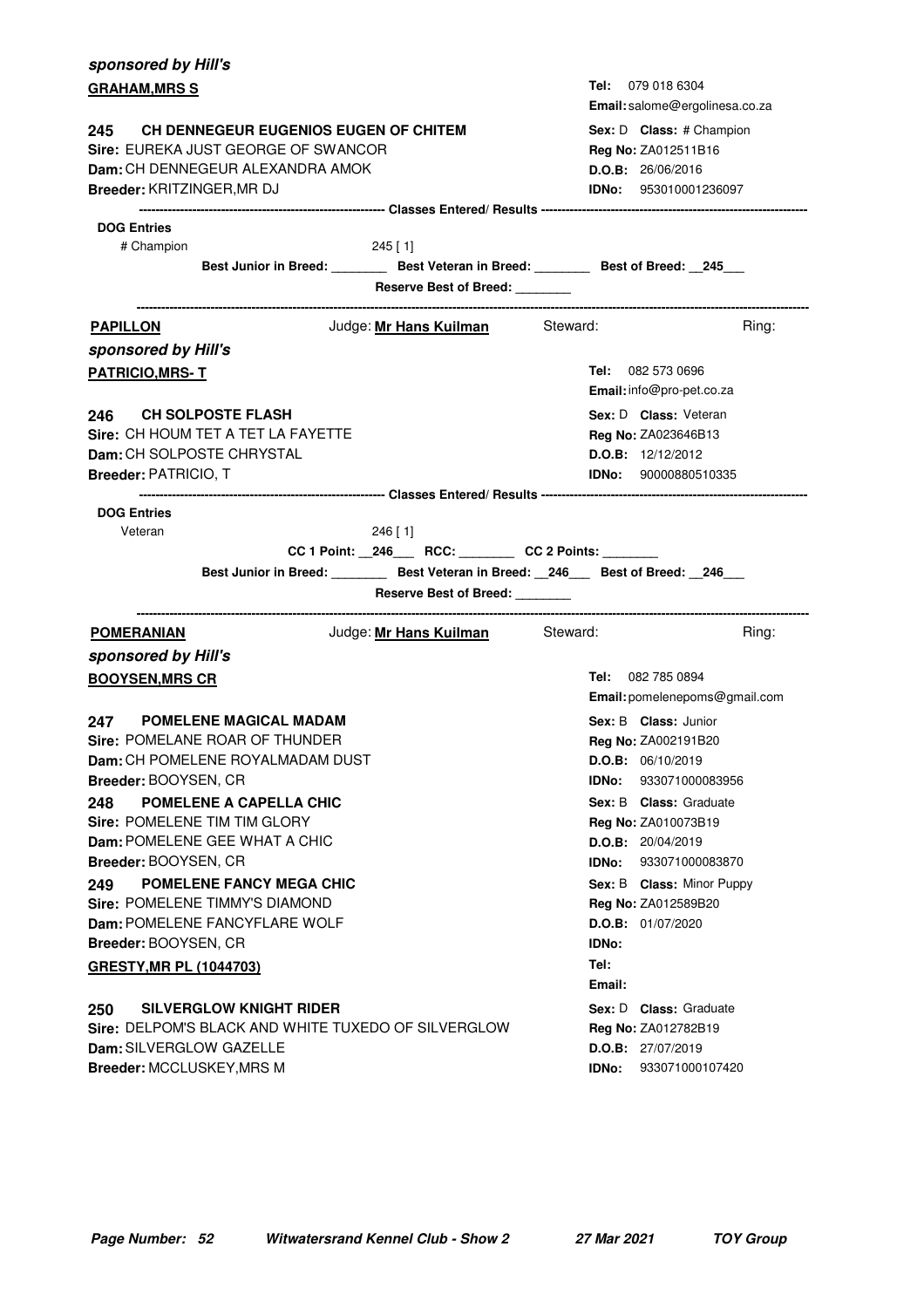| <u>MCCLUSKEY, MA</u>                                                                                                   | Tel:<br>Email:                                                                           |
|------------------------------------------------------------------------------------------------------------------------|------------------------------------------------------------------------------------------|
| 251<br><b>SILVERGLOW ANGEL'S LEGEND</b><br>Sire: SILVERGLOW CORALS CREAM AT EBERDENE<br>Dam: SILVERGLOW PRINCESS ANGLE | Sex: D Class: Open<br>Reg No: ZA001118B19<br>D.O.B: 21/09/2018                           |
| <b>Breeder: MCCLUSKEY, MA</b>                                                                                          | <b>IDNo:</b> 945000001951215                                                             |
| <b>SILVERGLOW ROSE BLOSSOM</b><br>252                                                                                  | Sex: B Class: Open                                                                       |
| Sire: SILVERGLOW CORALS CREAM AT EBERDENE                                                                              | Reg No: ZA001116B19                                                                      |
| Dam: SILVERGLOW PRINCESS ANGEL                                                                                         | D.O.B: 21/09/2018                                                                        |
| Breeder: MCCLUSKEY, MA                                                                                                 | <b>IDNo: 945000001952785</b>                                                             |
|                                                                                                                        |                                                                                          |
| <b>DOG Entries</b>                                                                                                     |                                                                                          |
| Open<br>251 [ABS ]                                                                                                     |                                                                                          |
| Graduate<br>$250$ [ 1]                                                                                                 |                                                                                          |
|                                                                                                                        | CC 1 Point: _250___ RCC: _______ CC 2 Points: ______                                     |
| <b>BITCH Entries</b>                                                                                                   |                                                                                          |
| Minor Puppy<br>$249$ [1]                                                                                               |                                                                                          |
| Junior<br>$247$ [1]                                                                                                    |                                                                                          |
| $252$ [1]<br>Open                                                                                                      |                                                                                          |
| Graduate<br>248 [ 1]                                                                                                   |                                                                                          |
|                                                                                                                        | CC 1 Point: _247___ RCC: _252__ CC 2 Points: ______                                      |
|                                                                                                                        | Best Puppy in Breed: _249__ Best Junior in Breed: _247__ Best Veteran in Breed: ______   |
|                                                                                                                        | Best of Breed: 247 Reserve Best of Breed: 250                                            |
| <b>PUG</b>                                                                                                             | Judge: Mr Hans Kuilman Steward:<br>Ring:                                                 |
| sponsored by Hill's                                                                                                    |                                                                                          |
| <b>SIM, MR WC (1023917)</b>                                                                                            | <b>Tel:</b> 0837996163                                                                   |
|                                                                                                                        | Email: sim.warren@gmail.com                                                              |
|                                                                                                                        |                                                                                          |
| 253<br><b>SUMMERSIM LARK ASCENDING</b>                                                                                 | Sex: B Class: Open                                                                       |
| Sire: CH SUMMERSIM STRIKE A POSE                                                                                       | Reg No: ZA013129B19                                                                      |
| Dam: CH SUMMERSIM BLACK 'N GOLD                                                                                        | D.O.B: 01/08/2019                                                                        |
| Breeder: SIM, MR WC                                                                                                    | <b>IDNo:</b> 933071000108163                                                             |
|                                                                                                                        | --------------------------------- Classes Entered/ Results ----------------------------- |
| <b>BITCH Entries</b>                                                                                                   |                                                                                          |
| 253 [1]<br>Open                                                                                                        |                                                                                          |
|                                                                                                                        | CC 1 Point: _253___ RCC: _______ CC 2 Points: ______                                     |
|                                                                                                                        | Best Junior in Breed: Best Veteran in Breed: Best of Breed: 253                          |
|                                                                                                                        | Reserve Best of Breed:                                                                   |
| <b>TOY FOX TERRIER</b>                                                                                                 | Judge: Mr Hans Kuilman Steward:<br>Ring:                                                 |
|                                                                                                                        |                                                                                          |
| sponsored by Hill's                                                                                                    |                                                                                          |
| <b>SCHEEPERS, MRS Y</b>                                                                                                | Tel: 082 747 8283<br>Email: yscheepers@gmail.com                                         |
| <b>JULISTA ITZY BITZY</b><br>254                                                                                       | Sex: B Class: * Baby Puppy                                                               |
| Sire: MALDONFOX JULIUS CAESAR OF JULISTA                                                                               | Reg No: ZA001381B21                                                                      |
| Dam: JULISTA ANGEL ANABEL                                                                                              |                                                                                          |
|                                                                                                                        | D.O.B: 13/10/2020                                                                        |
| Breeder: STAPELBERG, GM                                                                                                | <b>IDNo:</b> 992003000046061                                                             |
| <b>VAN STADEN, MRS AW (129759)</b>                                                                                     | Tel: 083 408 1659                                                                        |
|                                                                                                                        | Email: malonowa.kennels@gmail.com                                                        |
| <b>JULISTA CREME DE LA CREME OF MALONOWA</b><br>255                                                                    | Sex: B Class: Junior                                                                     |
| Sire: MALDONFOX JULIUS CAESAR OF JULISTA                                                                               | <b>Reg No: ZA010121B20</b>                                                               |
| Dam: JULISTA ALILLY ANABEL                                                                                             | D.O.B: 03/03/2020                                                                        |
| Breeder: STAPLEBERG, MRS GM                                                                                            | <b>IDNo:</b> 953010004085614                                                             |
|                                                                                                                        |                                                                                          |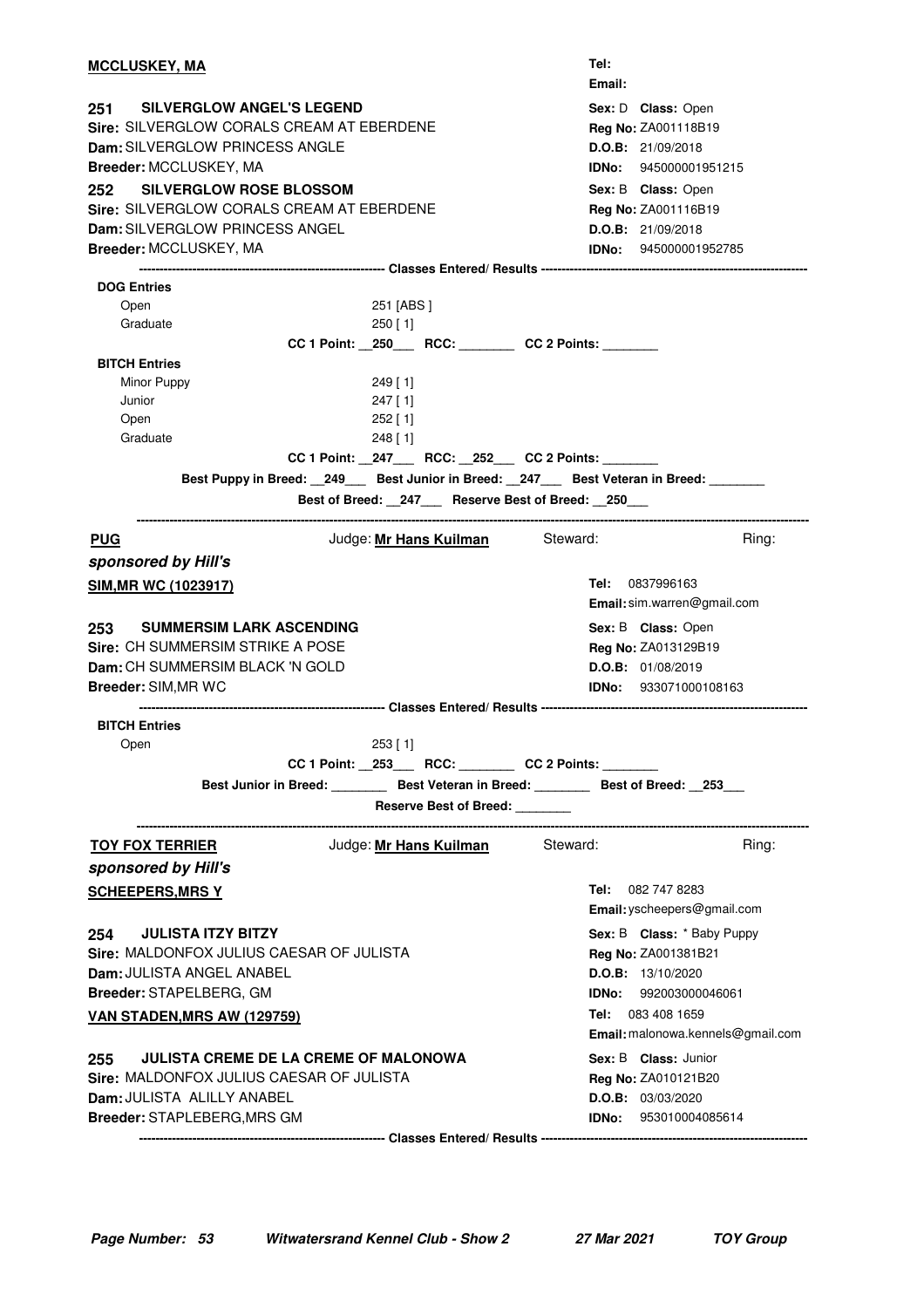Junior 255 [ 1] \* Baby Puppy 254 [ 1]

| ×<br>۰.<br>× |  |  |
|--------------|--|--|
|              |  |  |

**CC 1 Point: \_\_255\_\_\_ RCC: \_\_\_\_\_\_\_\_ CC 2 Points: \_\_\_\_\_\_\_\_**

Best Baby Puppy in Breed: \_\_254\_\_\_ Best Junior in Breed: \_\_255\_\_\_ Best Veteran in Breed: \_\_\_\_\_

**Best of Breed: 255 Reserve Best of Breed:** 

| Judge: Mr Hans Kuilman<br><b>YORKSHIRE TERRIER</b>                                                                                 | Steward:<br>Ring:               |
|------------------------------------------------------------------------------------------------------------------------------------|---------------------------------|
| sponsored by Hill's                                                                                                                |                                 |
| <b>BROWN, PL</b>                                                                                                                   | 0829251595<br>Tel:              |
|                                                                                                                                    | Email:                          |
| <b>BROLEA TOP HAT AND TAILS</b><br>256                                                                                             | Sex: D Class: Minor Puppy       |
| Sire: CH NAVIGATOR OF DARE TO DREAM                                                                                                | Reg No: ZA001822B21             |
| Dam: CH BROLEA KISS ME QUICK                                                                                                       | D.O.B: 25/09/2020               |
| Breeder: BROWN, MS PL                                                                                                              | <b>IDNo: 933071000140155</b>    |
| <b>BROLEA MISCHIEF MAKER</b><br>257                                                                                                | <b>Sex: B Class: Junior</b>     |
| Sire: CH NAVIGATOR OF DARE TO DREAM                                                                                                | Reg No: ZA005008B20             |
| Dam: CH BROLEA KISS ME QUICK                                                                                                       | D.O.B: 04/01/2020               |
| Breeder: BROWN, MS PL                                                                                                              | IDNo: 933071000072249           |
| <b>BROWN, MRS PL</b>                                                                                                               | Tel: 082 925 1595               |
|                                                                                                                                    | Email: brolea@worldonline.co.za |
| CH JNR.CH(ROMA) UNDER THE STARS OF HELLO YORKIES<br>258                                                                            | Sex: D Class: # Champion        |
| Sire: WD.JW, R.JCH, TH.&KP.CH, CACJ EXPANA'S BEST MAN                                                                              | Reg No: ZA001058C17             |
| Dam: R.JCH I LOVE YOU OF HELLO YORKIES                                                                                             | D.O.B: 30/05/2015               |
| Breeder: GALIS,. G&GALIS,. J                                                                                                       | IDNo: 642098200017596           |
| <b>CAMPBELL, MRS C</b>                                                                                                             | Tel: 082 902 9521               |
|                                                                                                                                    | Email: countryblu@mweb.co.za    |
| <b>NAVIGATOR OF DARE TO DREAM</b><br>259                                                                                           | Sex: D Class: Open              |
| Sire: CH BYE BYE BLUE OF SILVER SPEED                                                                                              | Reg No: ZA001049C19             |
| <b>Dam: PENNY LANE DARE TO DREAM</b>                                                                                               | D.O.B: 30/04/2018               |
| Breeder: TOTH, D                                                                                                                   | <b>IDNo:</b>                    |
| <b>DARE TO DREAM YASMINE</b><br>260                                                                                                | <b>Sex: B Class: Graduate</b>   |
| Sire: BYE BYE BLUE OF SILVER SPEED                                                                                                 | Reg No: ZA001092C20             |
| <b>Dam: VENDETTA OF DARE TO DREAM</b>                                                                                              | D.O.B: 10/04/2019               |
| Breeder: TOTH, D                                                                                                                   | <b>IDNo:</b>                    |
|                                                                                                                                    |                                 |
| <b>DOG Entries</b>                                                                                                                 |                                 |
| Minor Puppy<br>$256$ [ 1]                                                                                                          |                                 |
| $259$ [1]<br>Open                                                                                                                  |                                 |
| <b>CC 2 Points:</b><br>CC 1 Point:<br>259<br><b>RCC:</b><br>256                                                                    |                                 |
| Champion: 258                                                                                                                      |                                 |
| # Champion<br>258 [1]                                                                                                              |                                 |
| <b>BITCH Entries</b>                                                                                                               |                                 |
| Junior<br>$257$ [1]                                                                                                                |                                 |
| $260$ [ 1]<br>Graduate                                                                                                             |                                 |
| CC 1 Point: _260___ RCC: _257___ CC 2 Points: _______<br>Best Puppy in Breed: 256 Best Junior in Breed: 257 Best Veteran in Breed: |                                 |
|                                                                                                                                    |                                 |
| Best of Breed: 258___ Reserve Best of Breed: 259_                                                                                  |                                 |

#### **Steward:**

**Ring:**

**B/Puppy B/Junior**

**B/Veteran**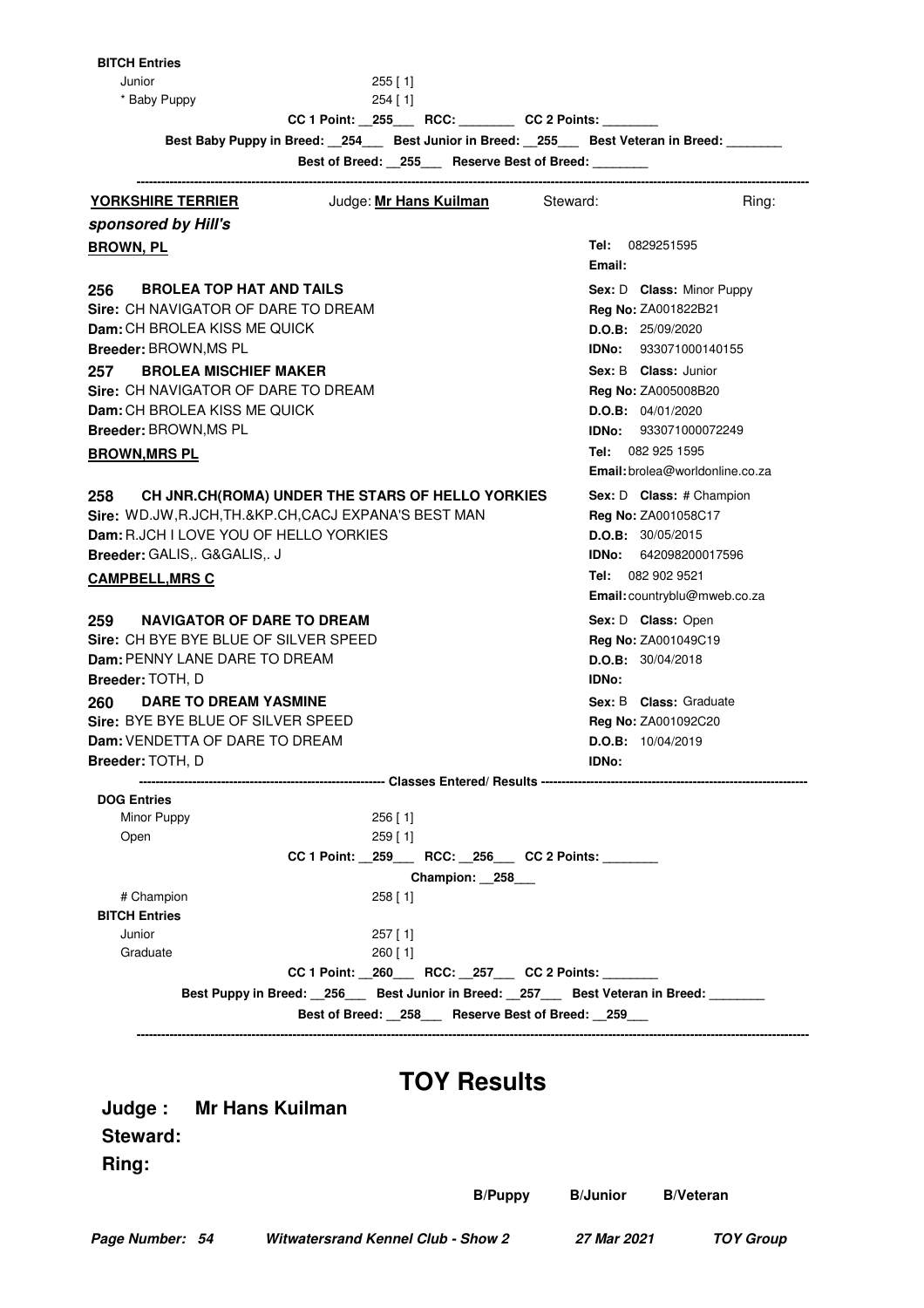| 246 |
|-----|
|     |
|     |
|     |
|     |
|     |

# **Best Puppy in Group**

| First                        | Breed: | <b>POMERANIAN</b>             | No: 249                                                                                                                                                                                                                        |
|------------------------------|--------|-------------------------------|--------------------------------------------------------------------------------------------------------------------------------------------------------------------------------------------------------------------------------|
| Second                       | Breed: | CHINESE CRESTED DOG           | No: 237                                                                                                                                                                                                                        |
| <b>Third</b>                 | Breed: | CAVALIER KING CHARLES SPANIEL | No: 233                                                                                                                                                                                                                        |
| Fourth                       | Breed: | YORKSHIRE TERRIER             | No: 256                                                                                                                                                                                                                        |
| <b>Best Junior in Group</b>  |        |                               |                                                                                                                                                                                                                                |
| First                        | Breed: | <b>HAVANESE</b>               | No: 238                                                                                                                                                                                                                        |
| Second                       | Breed: | <b>POMERANIAN</b>             | No: 247                                                                                                                                                                                                                        |
| <b>Third</b>                 | Breed: | CAVALIER KING CHARLES SPANIEL | No: 229                                                                                                                                                                                                                        |
| Fourth                       | Breed: | YORKSHIRE TERRIER             | No: 257                                                                                                                                                                                                                        |
| <b>Best Veteran in Group</b> |        |                               |                                                                                                                                                                                                                                |
| First                        | Breed: | <b>PAPILLON</b>               | No: 246                                                                                                                                                                                                                        |
| Second                       | Breed: |                               | No:                                                                                                                                                                                                                            |
| <b>Third</b>                 | Breed: |                               | No: logical control of the set of the set of the set of the set of the set of the set of the set of the set of the set of the set of the set of the set of the set of the set of the set of the set of the set of the set of t |
| Fourth                       | Breed: |                               | No:                                                                                                                                                                                                                            |

# **TOY Results**

#### **Judge : Mr Hans Kuilman Steward: Ring:**

|                                      | <b>B/Baby Pup</b> | <b>B/Breed</b> |
|--------------------------------------|-------------------|----------------|
| <b>CAVALIER KING CHARLES SPANIEL</b> |                   | 227            |
| <b>CHINESE CRESTED DOG</b>           |                   | 234            |
| <b>HAVANESE</b>                      | 239               | 238            |
| <b>ITALIAN GREYHOUND</b>             |                   | 240            |
| <b>JAPANESE CHIN</b>                 |                   | 243            |
| <b>MALTESE</b>                       | 244               |                |
| <b>MINIATURE PINSCHER</b>            |                   | 245            |
| <b>PAPILLON</b>                      |                   | 246            |
| <b>POMERANIAN</b>                    |                   | 247            |
| <b>PUG</b>                           |                   | 253            |
| <b>TOY FOX TERRIER</b>               | 254               | 255            |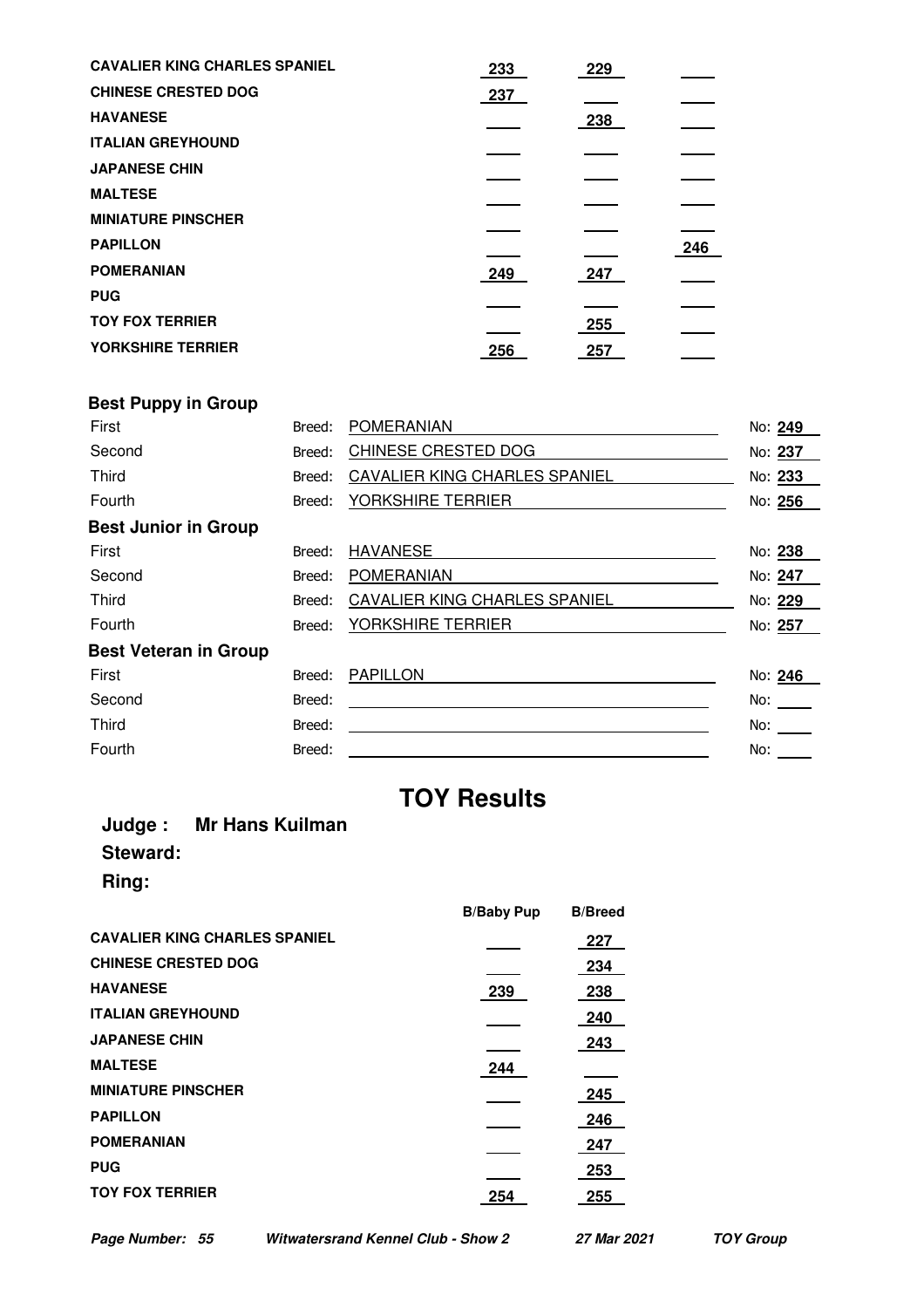### **Best Baby Puppy in Group**

| First                | Breed: | <b>MALTESE</b>           | No: 244 |  |
|----------------------|--------|--------------------------|---------|--|
| Second               | Breed: | <b>HAVANESE</b>          | No: 239 |  |
| <b>Third</b>         | Breed: | <b>TOY FOX TERRIER</b>   | No: 254 |  |
| Fourth               | Breed: |                          | No: No  |  |
| <b>Best in Group</b> |        |                          |         |  |
| First                | Breed: | <b>ITALIAN GREYHOUND</b> | No: 240 |  |
| Second               | Breed: | <b>PUG</b>               | No: 253 |  |
| Third                | Breed: | YORKSHIRE TERRIER        | No: 258 |  |
| Fourth               | Breed: | CHINESE CRESTED DOG      | No: 234 |  |

# **UTILITY Group**

### **sponsored by Hill's**

### **Judge: Mr Fred Veldman**

| <b>BOSTON TERRIER</b>      | Mr Fred Veldman | $\mathbf 3$     |
|----------------------------|-----------------|-----------------|
| <b>BULLDOG</b>             | Mr Fred Veldman | $5\phantom{.0}$ |
| <b>CHOW CHOW</b>           | Mr Fred Veldman | 1               |
| <b>DALMATIAN</b>           | Mr Fred Veldman | $\mathbf{2}$    |
| <b>FRENCH BULLDOG</b>      | Mr Fred Veldman | 17              |
| <b>LHASA APSO</b>          | Mr Fred Veldman | 1               |
| <b>MINIATURE SCHNAUZER</b> | Mr Fred Veldman | 4               |
| <b>POODLE (MINIATURE)</b>  | Mr Fred Veldman | 1               |
| POODLE (TOY)               | Mr Fred Veldman | $\mathbf{2}$    |
| <b>SHIH TZU</b>            | Mr Fred Veldman | $\overline{7}$  |
| XOLOITZCUINTLE (STANDARD)  | Mr Fred Veldman | 1               |

|                                 |                                                            |                                           |              | <b>Group Total</b>              |                                     | 44 |
|---------------------------------|------------------------------------------------------------|-------------------------------------------|--------------|---------------------------------|-------------------------------------|----|
| <b>BOSTON TERRIER</b>           |                                                            | Judge: Mr Fred Veldman                    | Steward:     |                                 | Ring:                               |    |
| sponsored by Hill's             |                                                            |                                           |              |                                 |                                     |    |
| <b>MORRISON, S (1016195)</b>    |                                                            |                                           | Tel:         | 0747435760                      |                                     |    |
|                                 |                                                            |                                           |              |                                 | Email: morrison.stephne22@gmail.com |    |
| 261                             | CH MORRIZANI ICAMEISAWICNQRD                               |                                           |              | <b>Sex: D Class:</b> # Champion |                                     |    |
|                                 | <b>Sire: CH LORD DIAMOND BOSTBOX OF VUK'S AT MORRIZANI</b> |                                           |              | Reg No: ZA001808B19             |                                     |    |
|                                 | <b>Dam: NOTTING HILL INTERNATIONAL LOVE OF MORRIZANI</b>   |                                           | D.O.B:       | 19/10/2018                      |                                     |    |
| <b>Breeder: MORRISON, S</b>     |                                                            |                                           | <b>IDNo:</b> | 933071000072682                 |                                     |    |
| 262                             | <b>MORRIZANI MAN OF STEEL</b>                              |                                           |              | Sex: D Class: Junior            |                                     |    |
|                                 | Sire: CH LORD DIAMOND BOSTBOXOF VUKS                       |                                           |              | Reg No: ZA009295B20             |                                     |    |
|                                 | Dam: CH DARK MAGIC AND WHITE DEVILS                        |                                           |              | D.O.B: 03/03/2020               |                                     |    |
| <b>Breeder: MORRISON, MRS S</b> |                                                            |                                           | <b>IDNo:</b> | 93307100101739                  |                                     |    |
| Page Number: 56                 |                                                            | <b>Witwatersrand Kennel Club - Show 2</b> | 27 Mar 2021  |                                 | <b>UTILITY Group</b>                |    |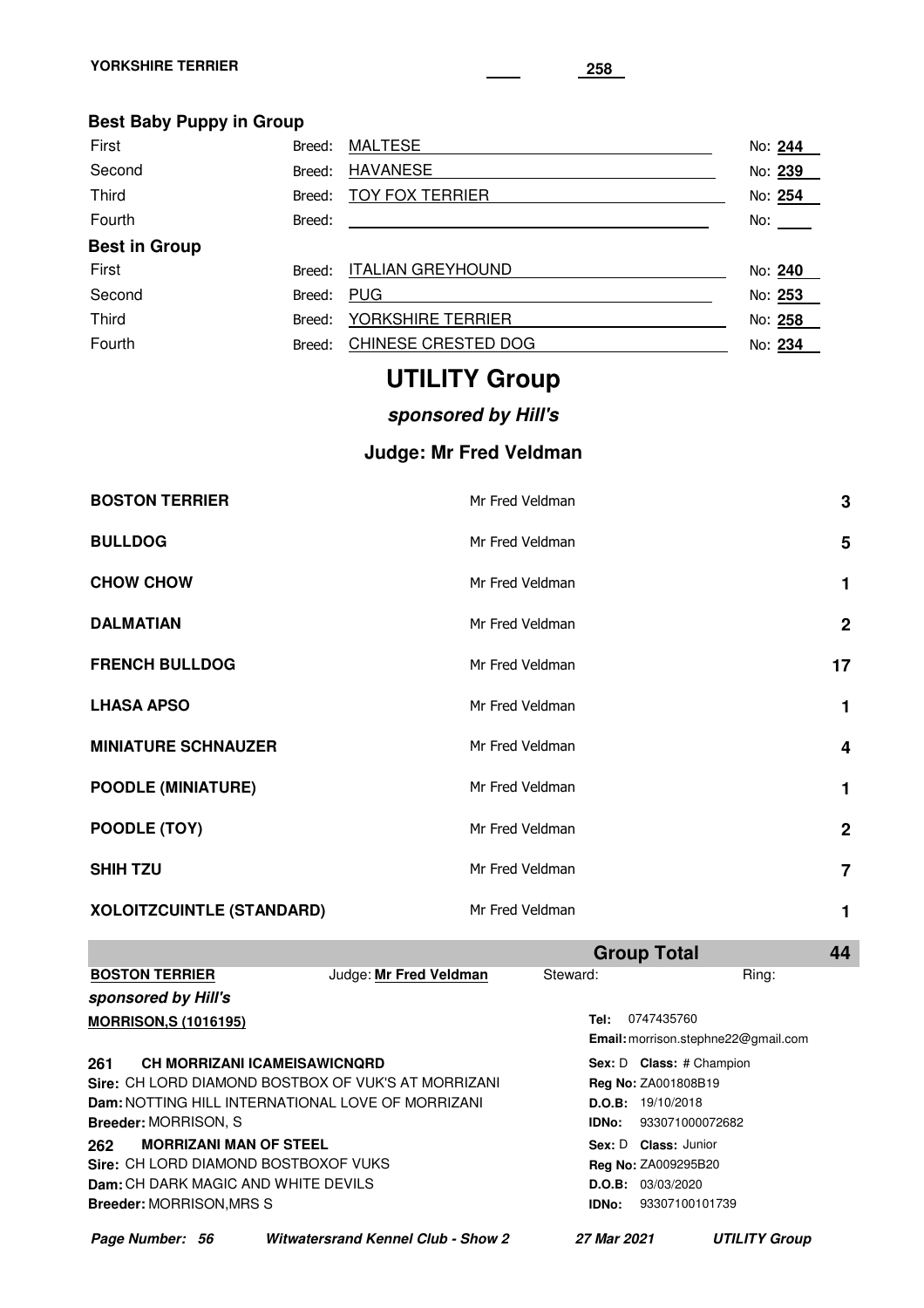| <b>MORRIZANI MIDNIGHT MAGIC</b><br>263                                                   | <b>Sex: D Class: Junior</b>          |
|------------------------------------------------------------------------------------------|--------------------------------------|
| <b>Sire: CH LORD DIAMOND BOSTBOX OF VUK'S AT MORRIZANI</b>                               | <b>Reg No: ZA009296B20</b>           |
| <b>Dam:</b> CH DARK MAGIC BLACK AND WHITE DEVILS AT MORRIZANI                            | D.O.B: 03/03/2020                    |
| <b>Breeder: MORRISON, MS S</b>                                                           | <b>IDNo:</b> 933071000102040         |
| <b>DOG Entries</b>                                                                       |                                      |
| Junior<br>262 [ 1] 263 [ 2]                                                              |                                      |
| CC 1 Point: _262___ RCC: _263___ CC 2 Points: _______                                    |                                      |
| Champion: 261                                                                            |                                      |
| # Champion<br>$261$ [1]                                                                  |                                      |
| Best Junior in Breed: 262 Best Veteran in Breed: ________ Best of Breed: 262             |                                      |
| Reserve Best of Breed: 261                                                               |                                      |
| Judge: <b>Mr Fred Veldman</b> Steward:<br><b>BULLDOG</b>                                 | Ring:                                |
| sponsored by Hill's                                                                      |                                      |
| <b>FERREIRA, MR DJ (1028586)</b>                                                         | Tel: 0712561248                      |
|                                                                                          | Email: zmarszczkbulldogs@outlook.com |
| <b>JACKSON PISKO BULL'S OF ZMARSZCZK</b><br>264                                          | Sex: D Class: Graduate               |
| Sire: ROHAS'S NOVAK                                                                      | Reg No: ZA001162C19                  |
| Dam: DALLAS MAJESU PISKO BULL'S                                                          | <b>D.O.B:</b> 10/05/2019             |
| Breeder: FLORES SIGUAS, JD                                                               | <b>IDNo:</b> 941000022541524         |
|                                                                                          | Tel: 0768847797                      |
| <b>THERON, MRS L (1035154)</b>                                                           | Email:                               |
| 265 VON DELLROSO SIR BENTLEY                                                             | <b>Sex: D Class:</b> Graduate        |
| Sire: MERVANDER RAINBOW STAR OF DAVMOR                                                   | <b>Reg No: ZA010223B19</b>           |
| Dam: MERVANDER CASABLANCA OF VON DELLROSA                                                | D.O.B: 29/04/2019                    |
| <b>Breeder: THERON, MRS LELANIE</b>                                                      | <b>IDNo:</b> 981020000485296         |
| <b>VAN DER WESTHUIZEN, MRS- R</b>                                                        | Tel: 084 585 5657                    |
|                                                                                          | Email: westbergkennels@gmail.com     |
| <b>WESTBERG CAN'T WAIT2BKING</b><br>266                                                  | Sex: D Class: Junior                 |
| <b>Sire: CH TOULOUSE OF MERVANDER</b>                                                    | Reg No: ZA003068B20                  |
| Dam: MERVANDER SWEET SERENADE OF BIRKLEY                                                 | <b>D.O.B:</b> $11/11/2019$           |
| Breeder: VAN DER WESTHUIZEN, R                                                           | IDNo: 933071000111027                |
| 267 WESTBERG I'M HARRY                                                                   | Sex: D Class: Open                   |
| Sire: CH TOULOUSE OF MERVANDER                                                           | Reg No: ZA005732B19                  |
| Dam: MERVANDER KISMET OF BIRKLEY                                                         | D.O.B: 08/12/2018                    |
| Breeder: VAN DER WESTHUIZEN, MRS R                                                       | IDNo: 933071000062992                |
| <b>WESTBERG DEJA VU</b><br>268                                                           | Sex: B Class: Minor Puppy            |
| Sire: CHANPEPE ROCKY OF ROSENEATH                                                        | Reg No: ZA003038B21                  |
| Dam: WESTBERG SKY'S THE LIMIT                                                            | D.O.B: 24/08/2020                    |
|                                                                                          |                                      |
| Breeder: VAN DER WESTHUIZEN, R                                                           | <b>IDNo:</b> 933071000111102         |
| <b>DOG Entries</b>                                                                       |                                      |
| Junior<br>$266$ [ 1]                                                                     |                                      |
| $267$ [ 1]<br>Open                                                                       |                                      |
| Graduate<br>264 [2] 265 [1]                                                              |                                      |
| CC 1 Point: _267___ RCC: _265__ CC 2 Points: ______                                      |                                      |
| <b>BITCH Entries</b>                                                                     |                                      |
| Minor Puppy<br>$268$ [1]                                                                 |                                      |
| CC 1 Point: _W/HLD__ RCC: ________ CC 2 Points: _______                                  |                                      |
| Best Puppy in Breed: _268___ Best Junior in Breed: _266___ Best Veteran in Breed: ______ |                                      |
| Best of Breed: _267__ Reserve Best of Breed: _265__                                      |                                      |
| Steward:<br><b>CHOW CHOW</b><br>Judge: <u>Mr Fred Veldman</u>                            | Ring:                                |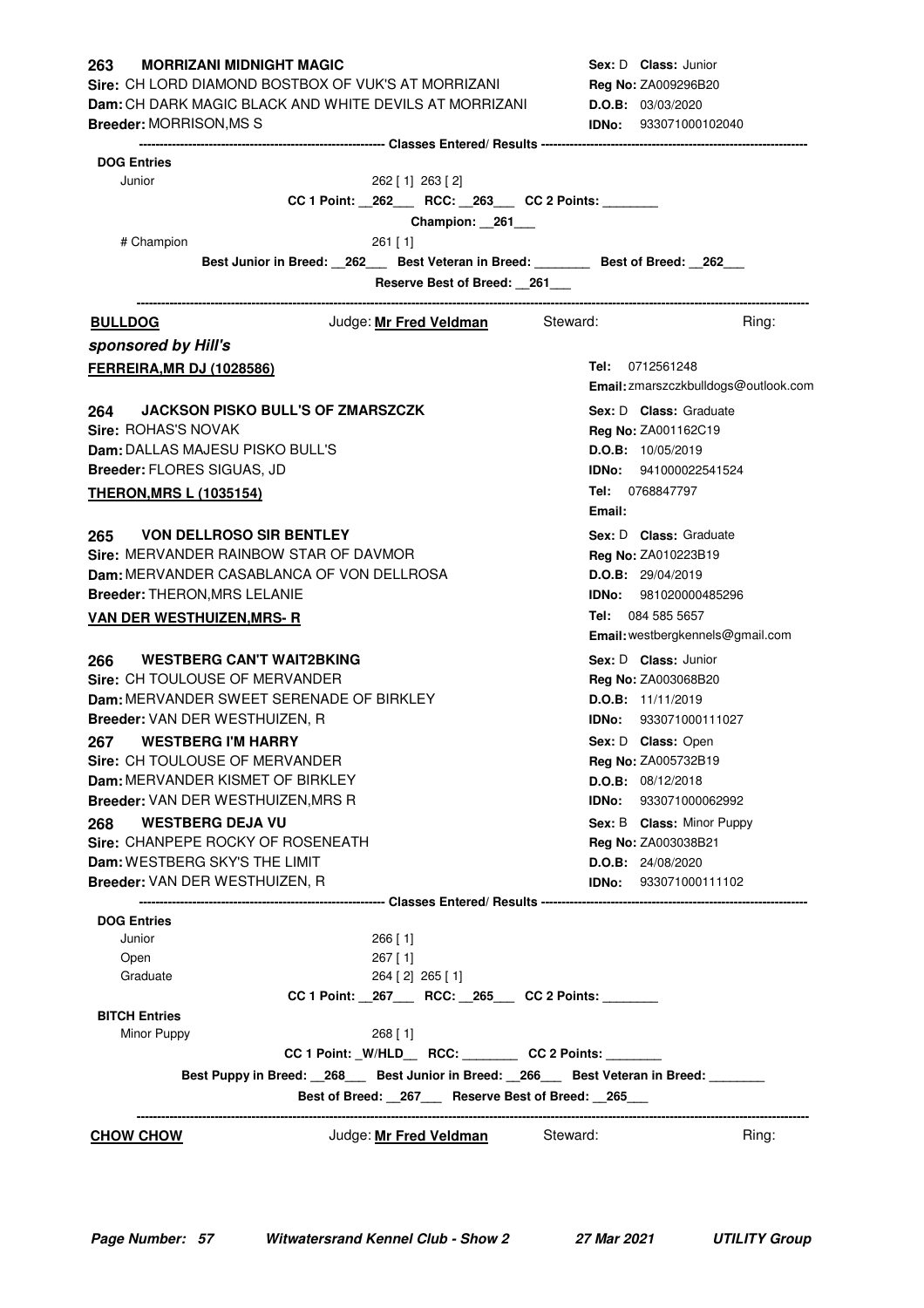| sponsored by Hill's                                                                          |                                                                                        |              |                                   |
|----------------------------------------------------------------------------------------------|----------------------------------------------------------------------------------------|--------------|-----------------------------------|
| <b>NICOLAU, MS VA</b>                                                                        |                                                                                        | Tel:         |                                   |
|                                                                                              |                                                                                        | Email:       |                                   |
| CH MIKADO THE EMPEROR DEI LEONI IMPERIALI FOR KIMEKAI (IISEX: D Class: # Champion<br>269     |                                                                                        |              |                                   |
| Sire: CH FIRE'S SON DEI LEONI IMPERIALI                                                      |                                                                                        |              | Reg No: ZA001025C19               |
| Dam: HERMIONE DEI LEONI IMPERIALI                                                            |                                                                                        |              | D.O.B: 18/10/2018                 |
| Breeder: ALLEVAMENTO DEI LEONI IMPERIALI DI CAMPI,                                           |                                                                                        |              | <b>IDNo:</b> 380260004147650      |
| <b>DOG Entries</b>                                                                           |                                                                                        |              |                                   |
| # Champion                                                                                   | $269$ [ 1]                                                                             |              |                                   |
|                                                                                              | Best Junior in Breed: _________ Best Veteran in Breed: ________ Best of Breed: _269___ |              |                                   |
|                                                                                              | Reserve Best of Breed: _______                                                         |              |                                   |
| <b>DALMATIAN</b>                                                                             | Judge: Mr Fred Veldman Steward:                                                        |              | Ring:                             |
|                                                                                              |                                                                                        |              |                                   |
| sponsored by Hill's                                                                          |                                                                                        |              |                                   |
| <b>IMMELMAN, CM &amp; SPEIER, VD</b>                                                         |                                                                                        | Email:       | <b>Tel:</b> 0834433803            |
| <b>DALLMALLI OLYMPIC DREAM</b><br>270                                                        |                                                                                        |              | Sex: B Class: Minor Puppy         |
| Sire: CH DALLMALLI DILLECTBL PICKL                                                           |                                                                                        |              | Reg No: ZA003872B21               |
| Dam: CH DALLMALLI JOIE DE VIVRE FOR ASSIDUITAS                                               |                                                                                        |              | D.O.B: 02/09/2020                 |
| Breeder: IMMELMAN, MRS C & SPIER, MS V                                                       |                                                                                        | <b>IDNo:</b> |                                   |
| <b>IMMELMAN, MRS- CM</b>                                                                     |                                                                                        |              | Tel: 083443 3803                  |
|                                                                                              |                                                                                        |              | <b>Email:</b> cruella@iafrica.com |
| <b>CH DALLMALLI DUCKS IN A ROW</b><br>271 —                                                  |                                                                                        |              | Sex: D Class: # Champion          |
| Sire: CH CHALCOPYRITE CARPE DIEM                                                             |                                                                                        |              | Reg No: ZA006517B15               |
| <b>Dam:</b> CH DALLMALLI FAME 'N FORTUNE                                                     |                                                                                        |              | D.O.B: 28/12/2014                 |
| Breeder: IMMELMAN, MRS CM                                                                    |                                                                                        |              | <b>IDNo:</b> 900250000135417      |
|                                                                                              |                                                                                        |              |                                   |
| <b>DOG Entries</b>                                                                           |                                                                                        |              |                                   |
| # Champion                                                                                   | $271$ [ 1]                                                                             |              |                                   |
| <b>BITCH Entries</b>                                                                         |                                                                                        |              |                                   |
| Minor Puppy                                                                                  | $270$ [ 1]<br>CC 1 Point: _270___ RCC: _______ CC 2 Points: ______                     |              |                                   |
| Best Puppy in Breed: __270____ Best Junior in Breed: ________ Best Veteran in Breed: _______ |                                                                                        |              |                                   |
|                                                                                              |                                                                                        |              |                                   |
|                                                                                              | Best of Breed: _271__ Reserve Best of Breed: _____                                     |              |                                   |
| <b>FRENCH BULLDOG</b>                                                                        | Judge: Mr Fred Veldman                                                                 | Steward:     | Ring:                             |
| sponsored by Hill's                                                                          |                                                                                        |              |                                   |
| <b>AVIES, MR J (1036872)</b>                                                                 |                                                                                        | Tel:         | 07921947874                       |
|                                                                                              |                                                                                        | Email:       |                                   |
| <b>TROUVALLIA GENESIS</b><br>272                                                             |                                                                                        |              | Sex: B Class: Puppy               |
| Sire: CH GET LUCKY OF ENERGY HOUSE AT EDMONDO                                                |                                                                                        |              | Reg No: ZA008536B20               |
| <b>Dam: JAYDA</b>                                                                            |                                                                                        |              | D.O.B: 14/05/2020                 |
| Breeder: AIVES, MR J                                                                         |                                                                                        | IDNo:        | 900141000049257                   |
| <b>CROUS, MRS TL (1047720)</b>                                                               |                                                                                        |              | <b>Tel:</b> 0835629370            |
|                                                                                              |                                                                                        | Email:       |                                   |
| LEONEL FRANCUSKI PAPILOT OF KINGKUSCH<br>273                                                 |                                                                                        |              | Sex: D Class: Minor Puppy         |
| <b>Sire: AVIGDORS PONTIUS PILATUS</b>                                                        |                                                                                        |              | Reg No: ZA001012C21               |
| Dam: ROSE FRANCUSKI PAPILOT                                                                  |                                                                                        |              | D.O.B: 01/09/2020                 |
| Breeder: SKORUPSKA, MS K                                                                     |                                                                                        | IDNo:        | 616093901191393                   |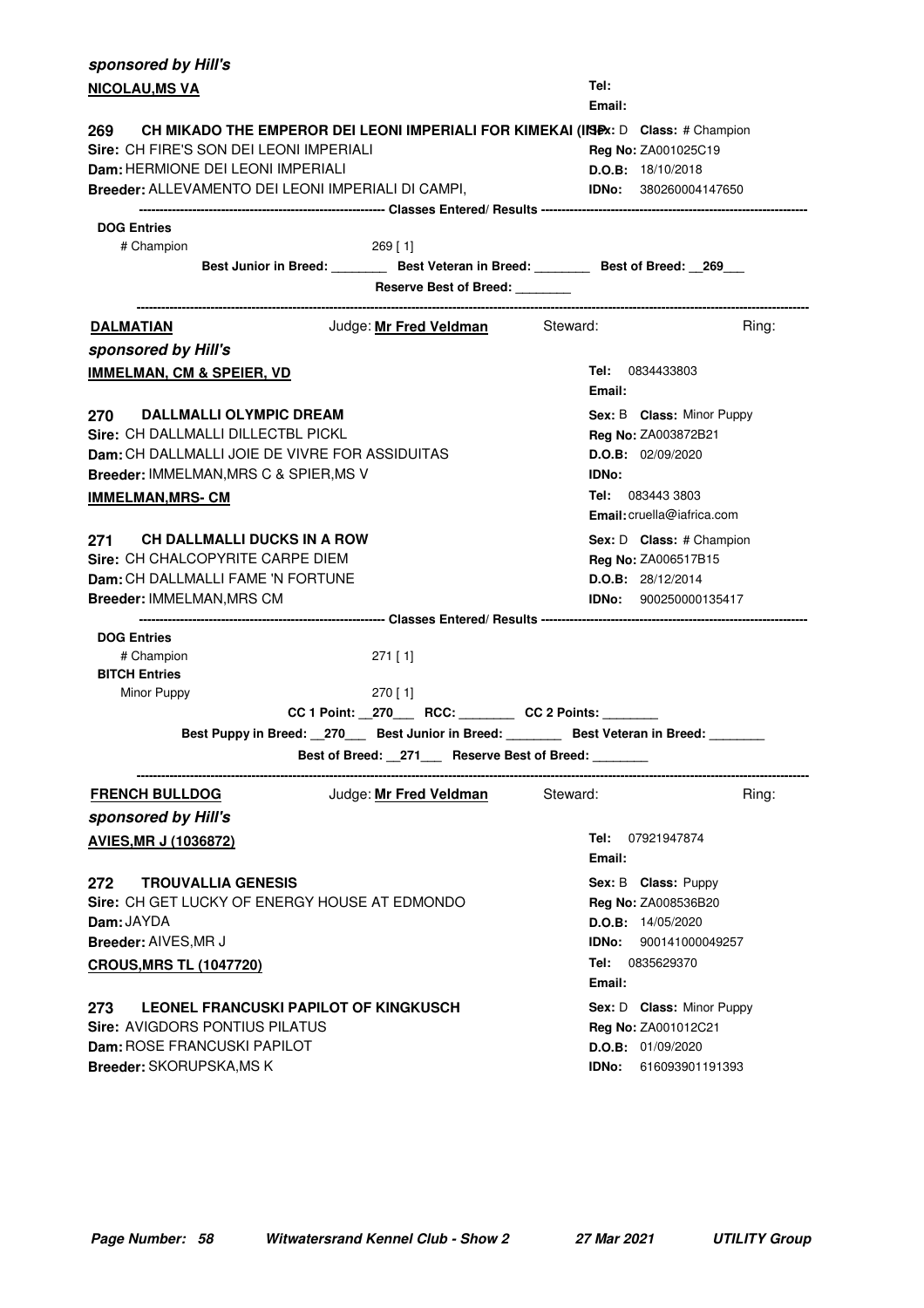#### **DYBALA, MRS AE**

**274 BULLFELLAS DARE TO DREAM CONSIDENT CONSTRUSS SEX: B Class: Graduate Sire:** DANONINO DE ZURBANO **Dam:** HILDA A LACOCHONNET **Breeder:** NIKIC, V **275 GEORGETTE MAXINE DOVILAVA OF FREDKA CHARGE SEX: B Class:** Open **Sire:** TALAURI BILLY ELLIOT **Dam:** EVERROSE DE LA VIE DOVILAVA **Breeder:** HOFMEISTER-AKKAD, D **FREDKA FABULOUS MILKA 276** Minor Puppy **Sire:** CH AVIGDORS PROCOPIO OF FREDKA **Dam:** FRUSTYLE ALEKSANDRA OF FREDKA **Breeder:** DYBALA, AE **FERREIRA, MRS A 277 CH LAZARUS EDMONDO OF ENERGY HOUSE Example A Sex: D Class: # Champion Sire:** A'VIGDORS PLANTONE **Dam:** NOVIZALA ROSA NEGRA AT ENERGY HOUSE **Breeder:** ENERGY HOUSE, **278** CH GET LUCKY OF ENERGY HOUSE **And Sext Demonstration** Sex: D Class: # Champion **Sire:** YVES MONTAND OF ENERGY HOUSE **Dam:** GRAND A'WE FRENKIE VOR ENERGY HOUSE **Breeder:** ENERGY HOUSE, **EDMONDO LEVI Sire:** CH CRAZY BIRD KO SWEET OF GALACTICA **Dam:** CH OPPORTUNITY OF ENERGY HOUSE **Breeder:** FERREIRA,MRS A **279 • EDMONDO LEVI CONSERVITY CONSERVITY CONSERVITY Sex:** D Class: Open **280 SAHARA OF COLLATERAL DAMAGE AT EDMONDO** Sex: B Class: Junior **Sire:** DICAR I'S JOSHUA **Dam:** LAMBORGHINI **Breeder:** IGOR, D **281 •• JOKER HOUSE FAME AT EDMONDO CONSEX CONSEXERY SEX: B Class: Graduate Sire:** KINGFRIEND MR THUNDER **Dam:** CARLA NEET BEARS OF ENERGY HOUSE **Breeder:** DANICA, P **282 • EDMONDO CELINE CONSERVANT CONSERVERSE SEX: B Class: Open Sire:** CH GET LUCKY OF ENERGY HOUSE AT EDMONDO **Dam:** CH EDMONDO CLARADYN **Breeder:** EDMONDO, **283 • CH EDMONDO CLARADYN 1988** • **283** • **Class: # Champion Sex: B • Class: # Champion Sire:** CH ROSTEL SPUNG BOB **Dam:** EDMONDO PRADA **Breeder:** FERREIRA,MRS A **284 • EDMONDO OPTIMA CLARISE CONSERVING SEXELY SEX: B Class:** Open **Sire:** EDMONDO LEVI **Dam:** EDMONDO CLARADYN **Breeder:** EDMONDO KENNELS, **KLEYNHANS, MISS L (1008981) 285 MALILIKI ROYAL FLUSH 1988 1989 CLAUSE 1989 Sex: D Class: Minor Puppy Sire:** CH MALLIKI WOLRADWOLTEMADE

**Dam:** MALLIKI ZOLA REY **Breeder:** KLEYNHANS,MS L Tel: 082 456 0515 **Email:** aedybala@gmail.com **Sex:** B **Class: Reg No:** ZA001024C20 **D.O.B:** 26/06/2019 **IDNo:** 900111881384545 **Sex:** B **Class: Reg No:** ZA001053C18 **D.O.B:** 19/09/2017 **IDNo:** 0400009810050667 **Sex:** B **Class: Reg No:** ZA012021B20 **D.O.B:** 19/08/2020 **IDNo:** 953010004663678 Tel: 083 325 2644 **Email:**info@edmondo.co.za Sex: D **Class:** # Champion **Reg No:** ZA001063C19 **D.O.B:** 04/09/2018 **IDNo:** 900182001713522 Sex: D **Class:** # Champion **Reg No:** ZA001115C19 **D.O.B:** 07/11/2017 **IDNo:** 688035000249601 **Reg No:** ZA009152B16 **D.O.B:** 10/03/2016 **IDNo:** 953010001023326 **Sex:** B **Class: Reg No:** ZA001089C20 **D.O.B:** 20/12/2019 **IDNo: Sex:** B **Class: Reg No:** ZA001090C20 **D.O.B:** 02/05/2019 **IDNo:** 900182002115393 **Sex:** B **Class: Reg No:** ZA006714B20 **D.O.B:** 11/04/2020 **IDNo:** 98307100013062 **Sex:** B **Class: Reg No:** ZA009155B16 **D.O.B:** 04/03/2016 **IDNo:** 953010001035069 **Sex:** B **Class: Reg No:** ZA014152B18 **D.O.B:** 07/08/2018 **IDNo:** 933071000061343 **Tel: Email:** Sex: D **Class: Minor Puppy Reg No:** ZA012808B20 **D.O.B:** 03/09/2020 **IDNo:** 933071000118751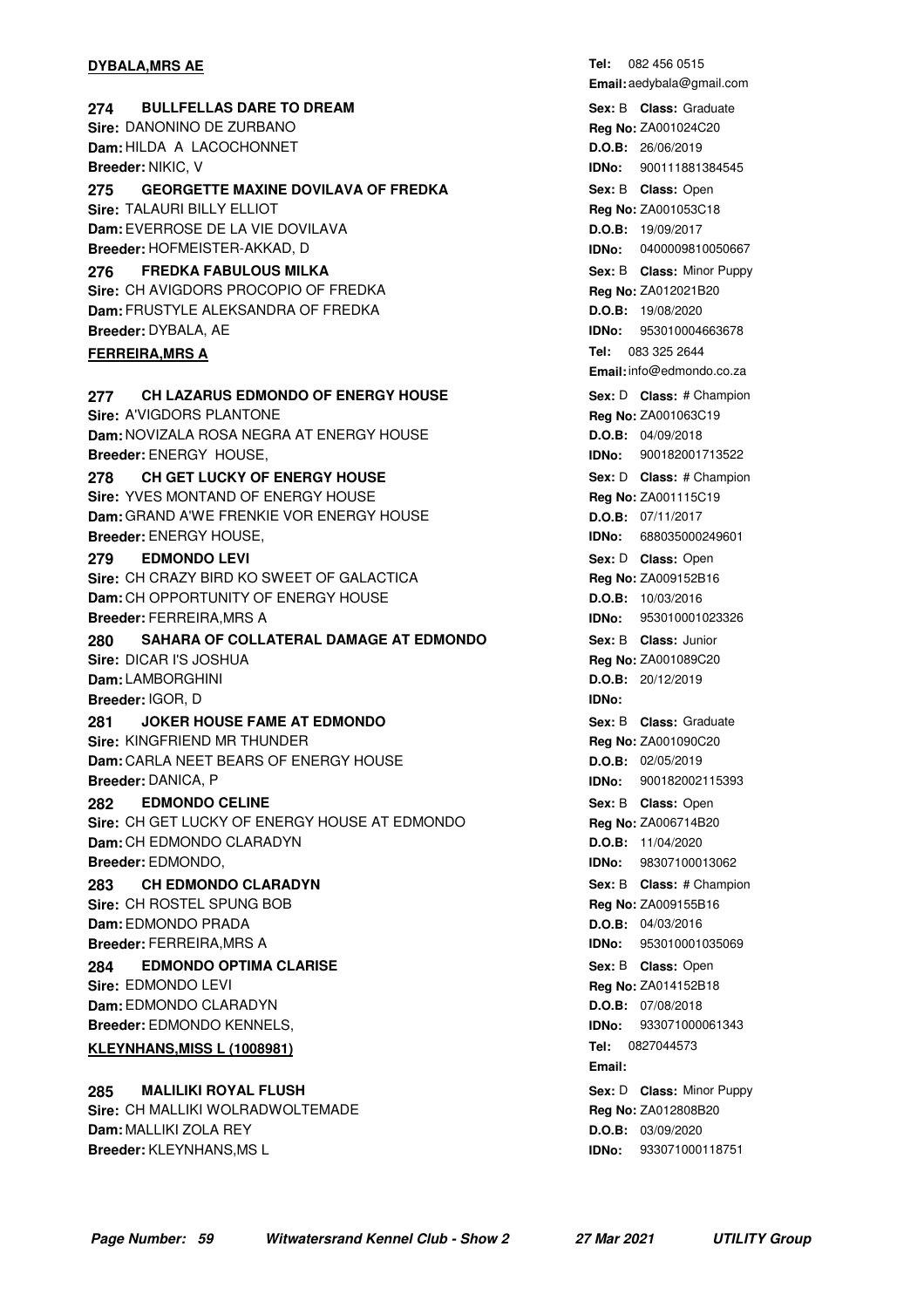| <u>VOSLOO,MRS MD (1018252)</u>                             | <b>Tel:</b> 0813947586                                                                 |
|------------------------------------------------------------|----------------------------------------------------------------------------------------|
|                                                            | Email: sitavosloo@gmail.com                                                            |
| <b>BLOMMELAND EL TORRES</b><br>286                         | Sex: D Class: Junior                                                                   |
| Sire: BLOMMELAND KREMETART                                 | Reg No: ZA008850B20                                                                    |
| Dam: BLOMMELAND TOP KNOT                                   | <b>D.O.B:</b> 28/02/2020                                                               |
| Breeder: VOSLOO,MS MD                                      | <b>IDNo:</b> 933071000122975                                                           |
| <b>BLOMMELAND DOROTHEA</b><br>287                          | Sex: B Class: Open                                                                     |
| Sire: BLOMMELAND DARK NIGHT                                | Reg No: ZA008853B20                                                                    |
| Dam: TORPEANGYALOK KLUBJA SZOFI OF BLOMMELAND              | D.O.B: 02/09/2019                                                                      |
| Breeder: VOSLOO,MS MD                                      | <b>IDNo: 933071000093076</b>                                                           |
| <b>CH BLOMMELAND TOP KNOT</b><br>288                       | Sex: B Class: # Champion                                                               |
| Sire: CH CARPE DIEM BULLDOG MALAWI OF BLOMMELAND           | Reg No: ZA011712B16                                                                    |
| Dam: CH A'VIGDORS MASQUE MASCARADE OF BLOMMELAND           | D.O.B: 21/04/2016                                                                      |
| Breeder: VOSLOO, MRS MD                                    | <b>IDNo: 953010001231336</b>                                                           |
|                                                            |                                                                                        |
| <b>DOG Entries</b>                                         |                                                                                        |
| Minor Puppy<br>273 [1] 285 [2]                             |                                                                                        |
| Junior<br>$286$ [1]                                        |                                                                                        |
| Open<br>$279$ [ 1]                                         |                                                                                        |
|                                                            | CC 1 Point: _279___ RCC: _286___ CC 2 Points: _______                                  |
|                                                            | Champion: 277                                                                          |
| # Champion<br>277 [1] 278 [1]                              |                                                                                        |
| <b>BITCH Entries</b><br>Minor Puppy<br>$276$ [ 1]          |                                                                                        |
| Puppy<br>$272$ [ 1]                                        |                                                                                        |
| Junior<br>$280$ [ 1]                                       |                                                                                        |
| Open                                                       | 275 [3] 282 [2] 284 [4] 287 [1]                                                        |
| Graduate<br>274 [1] 281 [2]                                |                                                                                        |
|                                                            | CC 1 Point: _287___ RCC: _280___ CC 2 Points: ______                                   |
|                                                            | Champion: 288                                                                          |
| # Champion<br>283 [2] 288 [1]                              |                                                                                        |
|                                                            | Best Puppy in Breed: 276 Best Junior in Breed: 280 Best Veteran in Breed: 200          |
|                                                            | Best of Breed: 287 Reserve Best of Breed: 288                                          |
| Judge: Mr Fred Veldman<br><u>LHASA APSO</u>                | Steward:<br>Ring:                                                                      |
| sponsored by Hill's                                        |                                                                                        |
| <u>HENEKE,MRS M</u>                                        | <b>Tel:</b> 082460 1921                                                                |
|                                                            | Email: mariah@lhasa-apso.co.za                                                         |
| <b>CH ARYLLMAR MOONLIGHT DREAM</b><br>289 —                | Sex: D Class: # Champion                                                               |
| <b>Sire: CH ARYLLMAR SKY SWEEPER</b>                       | Reg No: ZA050181B14                                                                    |
| <b>Dam:</b> CH STINGS ORCHID IN BLACK OF ARYLLMAR          | D.O.B: 10/08/2014                                                                      |
| Breeder: HENEKE, MRS M                                     | <b>IDNo: 985170002969059</b>                                                           |
|                                                            |                                                                                        |
| <b>DOG Entries</b>                                         |                                                                                        |
| # Champion<br>$289$ [ 1]                                   |                                                                                        |
|                                                            | Best Junior in Breed: _________ Best Veteran in Breed: ________ Best of Breed: _289___ |
|                                                            | Reserve Best of Breed: _______                                                         |
| <b>MINIATURE SCHNAUZER</b> Judge: Mr Fred Veldman Steward: | Ring:                                                                                  |
| sponsored by Hill's                                        |                                                                                        |
| FOSS, MS CK (014712)                                       | <b>Tel:</b> 0834597567                                                                 |
|                                                            | Email:                                                                                 |
| <b>MAIHA BORN READY</b>                                    |                                                                                        |
| 290<br>Sire: CH SCANDALS GREEN JACKET                      | <b>Sex: B Class: Junior</b>                                                            |
| Dam: CH MAIHA DREAMAKER TRYING MY LUCK                     | <b>Reg No: ZA001019C21</b><br>D.O.B: 27/11/2019                                        |
| Breeder: MASON, KRYSTAL                                    | 956000012269640<br>IDNo:                                                               |
|                                                            |                                                                                        |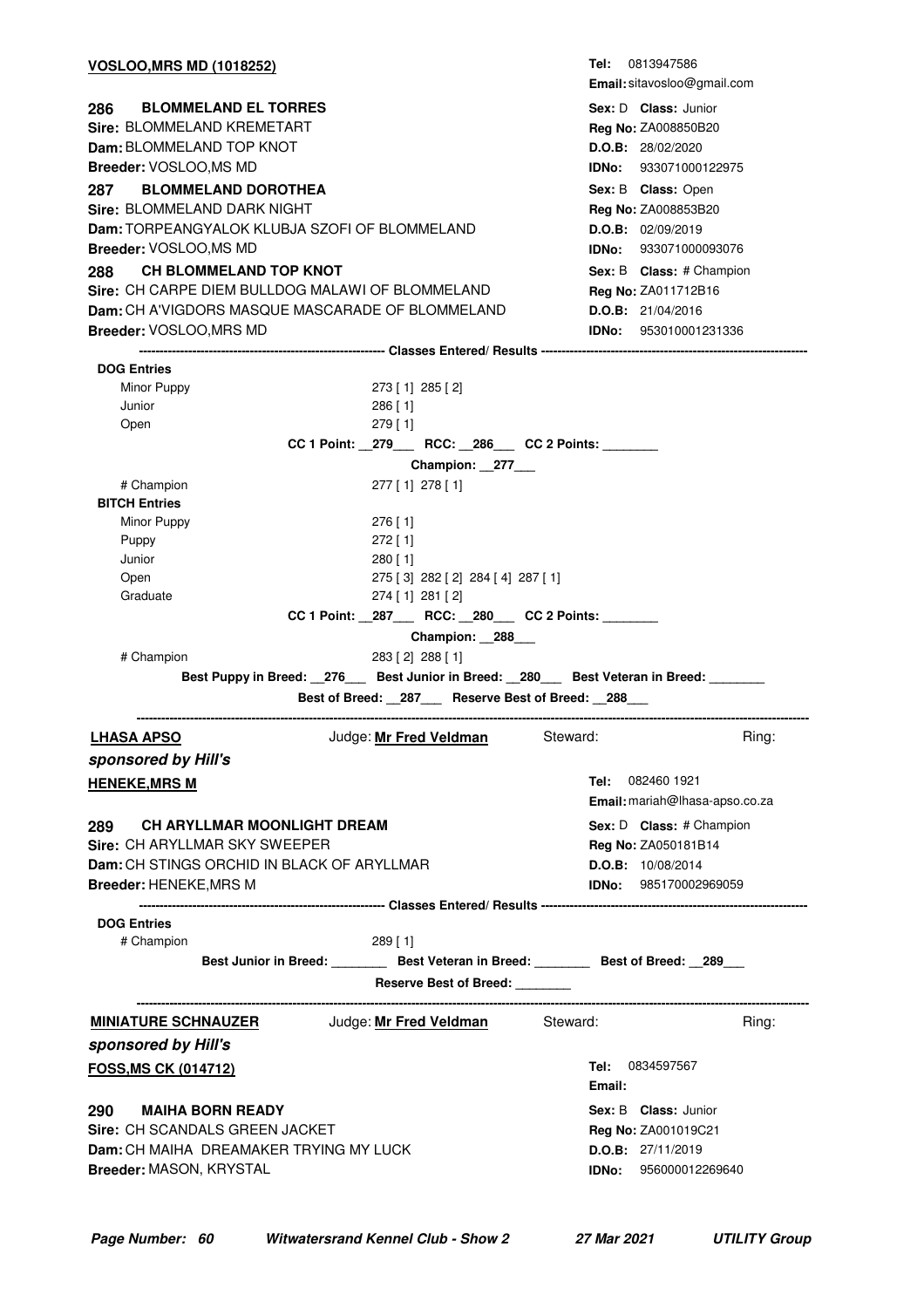| <u>SPANGENBERG,MR F</u>                                                                                                                                                               | <b>Tel:</b> 083 3423734<br>Email: spangenberg.francois@gmail.com                                                               |
|---------------------------------------------------------------------------------------------------------------------------------------------------------------------------------------|--------------------------------------------------------------------------------------------------------------------------------|
| 291<br><b>KEYSTONE STARGAZER</b><br>Sire: HELLO AGAIN DE TRUFAS NEGRAS OF KEYSTONE<br><b>Dam: CH KEYSTONE BLUE ROUBLE</b><br><b>Breeder: SPANGENBERG, MR F</b>                        | Sex: D Class: Open<br>Reg No: ZA005676B19<br>D.O.B: 15/07/2018<br><b>IDNo:</b> 933071000036250                                 |
| <b>CH KEYSTONE STAR DANCER JM</b><br>292<br>Sire: MANIT'S FINEST COCKTAIL MIX IMP USA<br><b>Dam:</b> SA CH KEYSTONE LOVE ME                                                           | Sex: D Class: # Champion<br>Reg No: ZA010126B19<br>D.O.B: 08/03/2019                                                           |
| <b>Breeder: SPANGENBERG, MR F</b><br><b>KEYSTONE FRENCH VAINCRE</b><br>293<br>Sire: CH KEYSTONE ERIC BRAVE RULR<br>Dam: CH KEYSTONE SIGOURNEY<br><b>Breeder: SPANGENBERG, MR F</b>    | <b>IDNo:</b> 9330710000055969<br>Sex: B Class: Open<br>Reg No: ZA003414B20<br>D.O.B: 16/07/2019<br><b>IDNo:</b> 93307100007288 |
|                                                                                                                                                                                       |                                                                                                                                |
| <b>DOG Entries</b><br>Open<br>$291$ [1]<br>CC 1 Point: _291___ RCC: _______ CC 2 Points: ______<br>Champion: 292                                                                      |                                                                                                                                |
| # Champion<br>292 [ 1]<br><b>BITCH Entries</b><br>Junior<br>290 [ 1]                                                                                                                  |                                                                                                                                |
| Open<br>$293$ [ 1]<br>CC 1 Point: _290___ RCC: _293__ CC 2 Points: ____<br>Best Junior in Breed: __290___ Best Veteran in Breed: _______ Best of Breed: __291___                      |                                                                                                                                |
| Reserve Best of Breed: 290                                                                                                                                                            |                                                                                                                                |
| Judge: Mr Fred Veldman Steward:<br><u>POODLE (MINIATURE)</u><br>sponsored by Hill's                                                                                                   | Ring:                                                                                                                          |
| GELDENHUYS, MS MC (1023678) & ALBERTS, MS A (7808)                                                                                                                                    | <b>Tel: 0828568684</b><br>Email:                                                                                               |
| <b>LECORDEUR GRAFFITI GIRL</b><br>294<br>Sire: CH BRAGANZA BEFORE MIDNIGHT<br><b>Dam:</b> CH MAGIC SHAMROCK BLACK EXPRESSION<br><b>Breeder: GELDENHUYS, MS MC &amp; ALBERTS, MS A</b> | <b>Sex: B Class: Junior</b><br>Reg No: ZA001208B21<br>D.O.B: 19/12/2019<br><b>IDNo:</b> 992003000041722                        |
| <b>BITCH Entries</b><br>Junior<br>294 [ 1]<br>CC 1 Point: 294 RCC: CC 2 Points:                                                                                                       |                                                                                                                                |
| Best Junior in Breed: _294___ Best Veteran in Breed: _______ Best of Breed: _294__<br>Reserve Best of Breed: _______                                                                  |                                                                                                                                |
| Judge: <u>Mr Fred Veldman</u><br>Steward:<br>POODLE (TOY)<br>sponsored by Hill's                                                                                                      | Ring:                                                                                                                          |
| <u>ALBERTS, A</u>                                                                                                                                                                     | Tel:<br>0780594472<br>Email:                                                                                                   |
| 295<br>NYANJA SKADI<br>Sire: CH VONDI TOM THUMB<br>Dam: CH NYANJA ANA AMARI<br>Breeder: ALBERTS, A<br><u>JOOSTE-KRAMER,MR FJ</u>                                                      | Sex: B Class: Open<br>Reg No: ZA002607B20<br>D.O.B: 14/08/2019<br><b>IDNo:</b><br><b>Tel:</b> 0829266041<br>Email:             |
| 296<br><b>DREAM FORR ARTHUR</b><br>Sire: NYANJA INK SPOT<br><b>Dam: LOVE UGORGEOUS OF ZEPPO'S WEIM OF DREAMFEOR</b><br>Breeder: JOOSTE-KRAMER, MR FJ                                  | Sex: D Class: Puppy<br>Reg No: ZA003815B21<br>D.O.B: 09/05/2020<br>IDNo:                                                       |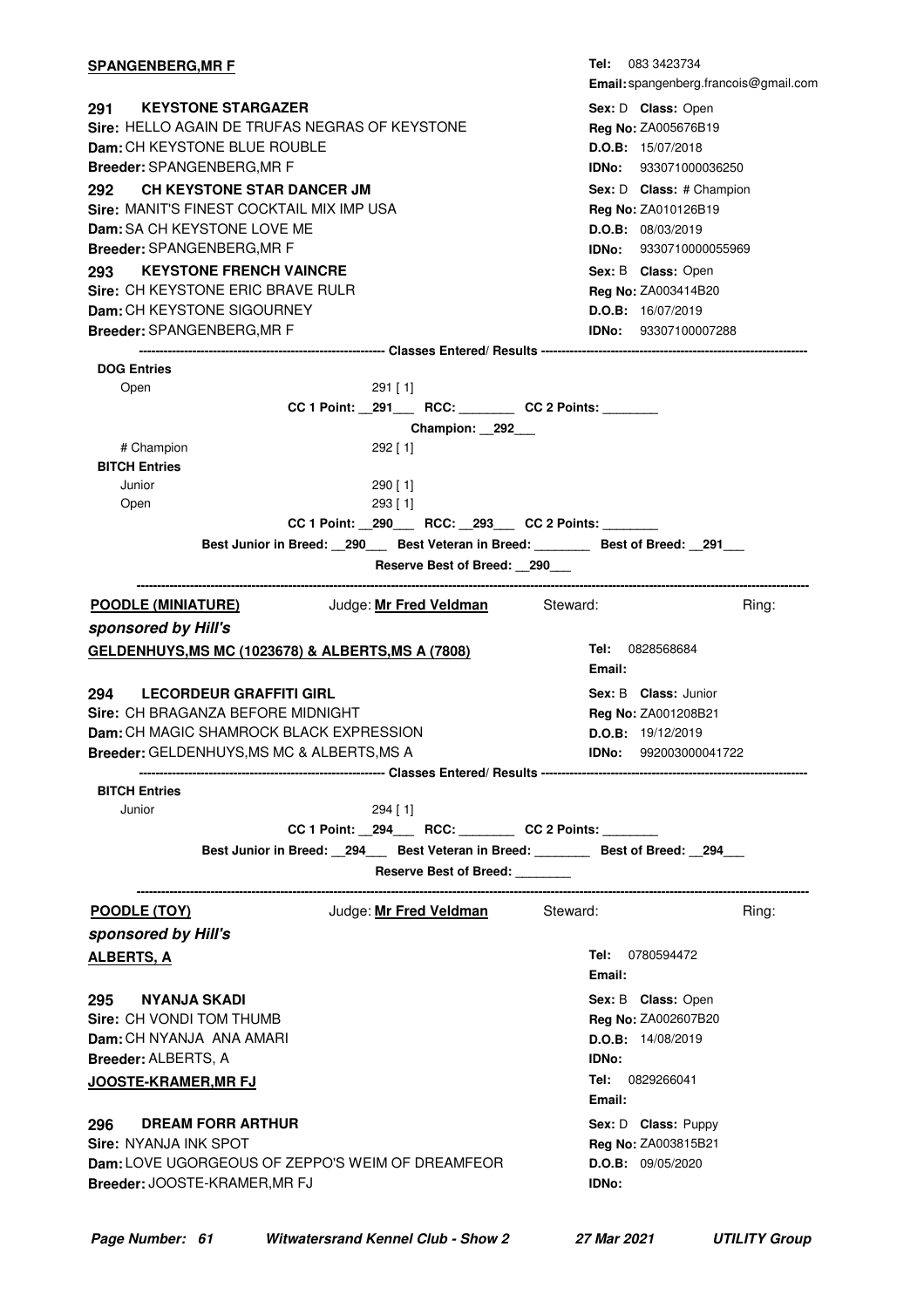| <b>DOG Entries</b>                                                                       |                                                                              |               |                                             |
|------------------------------------------------------------------------------------------|------------------------------------------------------------------------------|---------------|---------------------------------------------|
| Puppy                                                                                    | $296$ [ 1]                                                                   |               |                                             |
| <b>BITCH Entries</b>                                                                     | CC 1 Point: _296___ RCC: _______ CC 2 Points: ______                         |               |                                             |
| Open                                                                                     | $295$ [1]                                                                    |               |                                             |
|                                                                                          | CC 1 Point: _295___ RCC: _______ CC 2 Points: _____                          |               |                                             |
| Best Puppy in Breed: _296___ Best Junior in Breed: ________ Best Veteran in Breed: _____ |                                                                              |               |                                             |
|                                                                                          | Best of Breed: _295__ Reserve Best of Breed: _296__                          |               |                                             |
| <b>SHIH TZU</b>                                                                          | Judge: Mr Fred Veldman                                                       | Steward:      | Ring:                                       |
| sponsored by Hill's                                                                      |                                                                              |               |                                             |
| <b>ERWEE, MRS HJ (113992)</b>                                                            |                                                                              |               | Tel: 082 546 8255                           |
|                                                                                          |                                                                              |               | Email: erweeriekie@gmail.com                |
| 297<br>CH MIDNIGHTDREAM PICTURE PERFECT JM                                               |                                                                              |               | Sex: D Class: # Champion                    |
| Sire: CH SYMARUNS CAN'T BUY ME LOVE                                                      |                                                                              |               | <b>Reg No: ZA004324B18</b>                  |
| Dam: MIDNIGHTDREAM SIMPLY MAGICAL                                                        |                                                                              |               | D.O.B: 03/11/2017                           |
| Breeder: ERWEE, HJ                                                                       |                                                                              | <b>IDNo:</b>  |                                             |
| <b>MIDNIGHTDREAM GREATESTSHOWMAN</b><br>298                                              |                                                                              |               | Sex: D Class: Junior                        |
| Sire: CH SYMARUN'S CAN'T BUY ME LOVE<br>Dam: MIDNIGHTDREAM BEST RECORD                   |                                                                              |               | <b>Reg No: ZA008716B20</b>                  |
| <b>Breeder: ERWEE, MRS HJ</b>                                                            |                                                                              |               | D.O.B: 04/01/2020<br>IDNo: 9330710000129456 |
| <b>MIDNIGHTDREAM THE SKY IS THE LIMIT</b><br>299                                         |                                                                              |               | Sex: D Class: Puppy                         |
| Sire: CH HASHANAH NEW MOON                                                               |                                                                              |               | Reg No: ZA010464B20                         |
| Dam: MIDNIGHTDREAM MAGICAL GIRL                                                          |                                                                              |               | D.O.B: 22/04/2020                           |
| <b>Breeder: ERWEE, MRS HJ</b>                                                            |                                                                              |               | <b>IDNo:</b> 933071000038301                |
| <b>MIDNIGHTDREAM MI KINDA STAR</b><br>300                                                |                                                                              |               | Sex: B Class: Junior                        |
| Sire: CH MIDNIGHTDREAM BEST BEST                                                         |                                                                              |               | <b>Reg No: ZA008718B20</b>                  |
| Dam: MIDNIGHTDREAM TRUE LEGACY                                                           |                                                                              |               | <b>D.O.B:</b> $04/01/2020$                  |
| Breeder: ERWEE, MRS HJ                                                                   |                                                                              |               | <b>IDNo:</b> 9330710000129452               |
| <b>MOODLEY, MR H</b>                                                                     |                                                                              |               | Tel: 084 510 6233                           |
|                                                                                          |                                                                              |               | Email: hiroshan.moodley@sonymusic.com       |
| CH WINTERHOLME'S ME BEFORE U IF CAPREESE<br>301                                          |                                                                              |               | <b>Sex: D Class:</b> # Champion             |
| Sire: CH WINTERHOLME ANY WAY U WANT IT                                                   |                                                                              |               | Reg No: ZA001078C19                         |
| Dam: CH WINTERHOLME KISSNCALL ME KATE                                                    |                                                                              |               | D.O.B: 10/10/2018                           |
| Breeder: ANDERSON, W                                                                     |                                                                              | IDNo:<br>Tel: | LXU 10F LF<br>0729662335                    |
| <b>STEENKAMP, MR G</b>                                                                   |                                                                              |               | Email: glnsteenkamp@gmail.com               |
| <b>GLAUNDRO A STAR IS BORN</b><br>302                                                    |                                                                              |               | Sex: D Class: Open                          |
| Sire: CH KASSAKI BULLET RELOADED OF GLAUDRO                                              |                                                                              |               | Reg No: ZA011836B19                         |
| Dam: CH AUROGUSTINA CACO CHANEL OF GLAUNDRO                                              |                                                                              |               | D.O.B: 29/03/2019                           |
| Breeder: STEENKAMP, MR G                                                                 |                                                                              |               | IDNo: 945000001948717                       |
| <b>WHITEHOUSE, A</b>                                                                     |                                                                              | Tel:          |                                             |
|                                                                                          |                                                                              | Email:        |                                             |
| <b>CORIN ROBBIE WILLIAMS JM OF NIKKIES</b><br>303                                        |                                                                              |               | Sex: D Class: Open                          |
| Sire: CORIN POWER HOUSE                                                                  |                                                                              |               | Reg No: ZA011500B18                         |
| Dam: CORIN PORSCCHEPANAMERA                                                              |                                                                              |               | D.O.B: 05/07/2018                           |
| <b>Breeder: DIGGINS, CL</b>                                                              |                                                                              |               | <b>IDNo: 933071000066061</b>                |
| <b>DOG Entries</b>                                                                       |                                                                              |               |                                             |
| Puppy                                                                                    | $299$ [ 1]                                                                   |               |                                             |
| Junior                                                                                   | 298 [1]                                                                      |               |                                             |
| Open                                                                                     | $302$ [ 1] $303$ [ 2]<br>CC 1 Point: _298___ RCC: _302__ CC 2 Points: ______ |               |                                             |
|                                                                                          | Champion: __301___                                                           |               |                                             |
| # Champion                                                                               | 297 [2] 301 [1]                                                              |               |                                             |
|                                                                                          |                                                                              |               |                                             |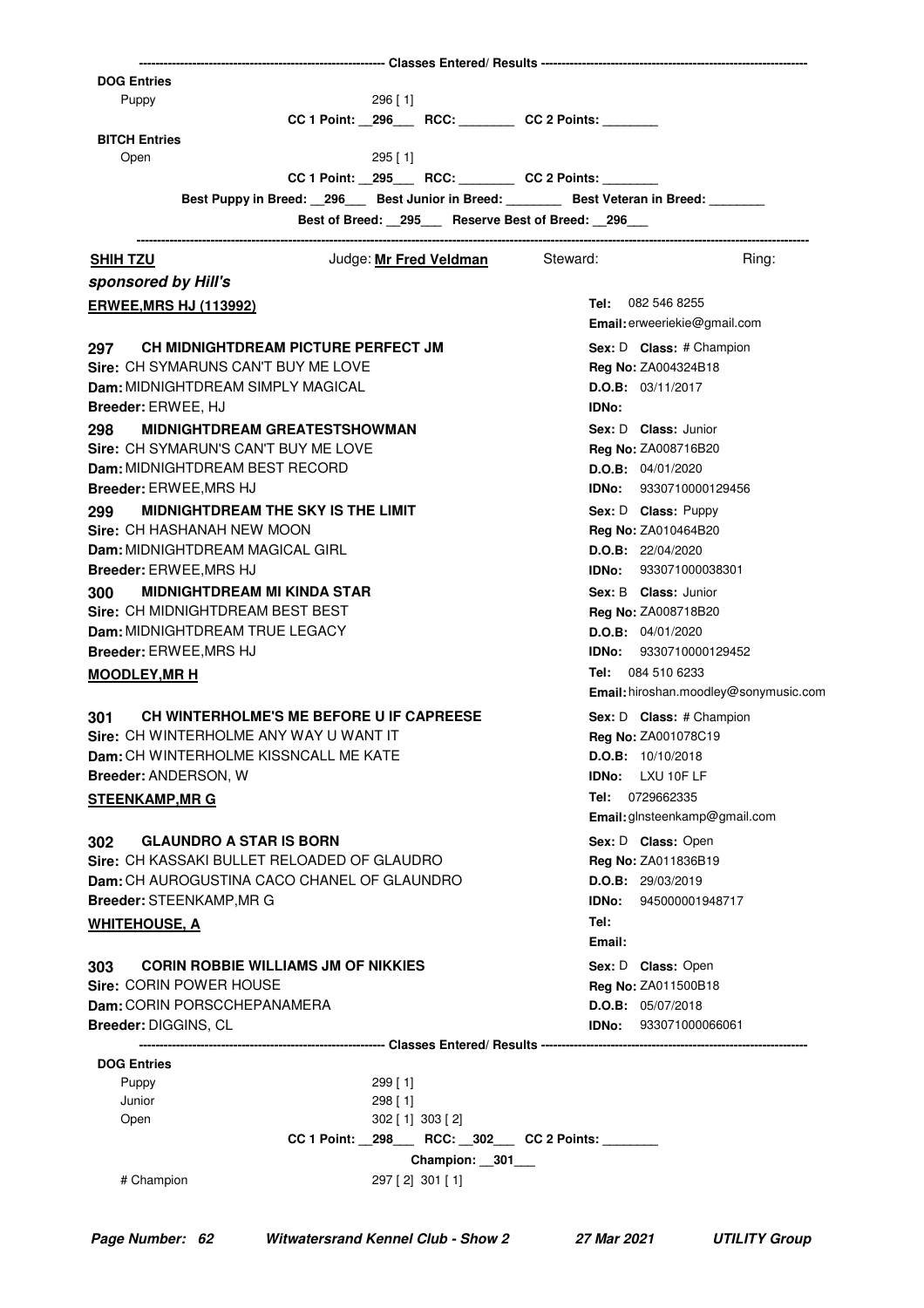| <b>BITCH Entries</b>                    |                               |                                                                                |       |
|-----------------------------------------|-------------------------------|--------------------------------------------------------------------------------|-------|
| Junior                                  | $300$ [ 1]                    |                                                                                |       |
|                                         |                               | CC 1 Point: _300___ RCC: _______ CC 2 Points: ______                           |       |
|                                         |                               | Best Puppy in Breed: 299 Best Junior in Breed: 300 Best Veteran in Breed:      |       |
|                                         |                               | Best of Breed: 301 Reserve Best of Breed: 300<br>----------------------------- |       |
| <u>XOLOITZCUINTLE (STANDARD)</u>        | Judge: <u>Mr Fred Veldman</u> | Steward:                                                                       | Ring: |
| sponsored by Hill's                     |                               |                                                                                |       |
| <b>VAN STADEN, MR AP</b>                |                               | 083600 0482<br>Tel:                                                            |       |
|                                         |                               | Email: avsprok@mweb.co.za                                                      |       |
| <b>ADENCROWN AMETHYST</b><br>304        |                               | Sex: B Class: Graduate                                                         |       |
| Sire: INT CH MARCO TEJUINO OF ADENCROWN |                               | <b>Reg No: ZA009194B19</b>                                                     |       |
| Dam: CH BLANCH-O'S YARETZI OF ADENCROWN |                               | D.O.B: 29/04/2019                                                              |       |
| <b>Breeder: VAN STADEN.MR AP</b>        |                               | <b>IDNo:</b> 933071000101803                                                   |       |
|                                         |                               |                                                                                |       |
| <b>BITCH Entries</b>                    |                               |                                                                                |       |
| Graduate                                | $304$ [ 1]                    |                                                                                |       |
|                                         |                               | CC 1 Point: 304 RCC: CC 2 Points:                                              |       |
|                                         |                               | Best Junior in Breed: Best Veteran in Breed: Best of Breed: 304                |       |
|                                         | <b>Reserve Best of Breed:</b> |                                                                                |       |

# **UTILITY Results**

|          | <b>Judge:</b> Mr Fred Veldman |
|----------|-------------------------------|
| Steward: |                               |
| Ring:    |                               |

|                                  | <b>B/Puppy</b> | <b>B/Junior</b> | <b>B/Veteran</b> |
|----------------------------------|----------------|-----------------|------------------|
| <b>BOSTON TERRIER</b>            |                | 262             |                  |
| <b>BULLDOG</b>                   | 268            | 266             |                  |
| <b>CHOW CHOW</b>                 |                |                 |                  |
| <b>DALMATIAN</b>                 | 270            |                 |                  |
| <b>FRENCH BULLDOG</b>            | 276            | 280             |                  |
| <b>LHASA APSO</b>                |                |                 |                  |
| <b>MINIATURE SCHNAUZER</b>       |                | 290             |                  |
| <b>POODLE (MINIATURE)</b>        |                | 294             |                  |
| POODLE (TOY)                     | 296            |                 |                  |
| <b>SHIH TZU</b>                  | 299            | 300             |                  |
| <b>XOLOITZCUINTLE (STANDARD)</b> |                |                 |                  |

| First                       | Breed: | DALMATIAN             | No: 270 |  |
|-----------------------------|--------|-----------------------|---------|--|
| Second                      | Breed: | <b>SHIHTZU</b>        | No: 299 |  |
| <b>Third</b>                | Breed: | FRENCH BULLDOG        | No: 276 |  |
| Fourth                      | Breed: | POODLE (TOY)          | No: 296 |  |
| <b>Best Junior in Group</b> |        |                       |         |  |
| First                       | Breed: | POODLE (MINIATURE)    | No: 294 |  |
| Second                      | Breed: | <b>SHIHTZU</b>        | No: 300 |  |
| <b>Third</b>                | Breed: | <b>BOSTON TERRIER</b> | No: 262 |  |
| Fourth                      | Breed: | MINIATURE SCHNAUZER   | No: 290 |  |
|                             |        |                       |         |  |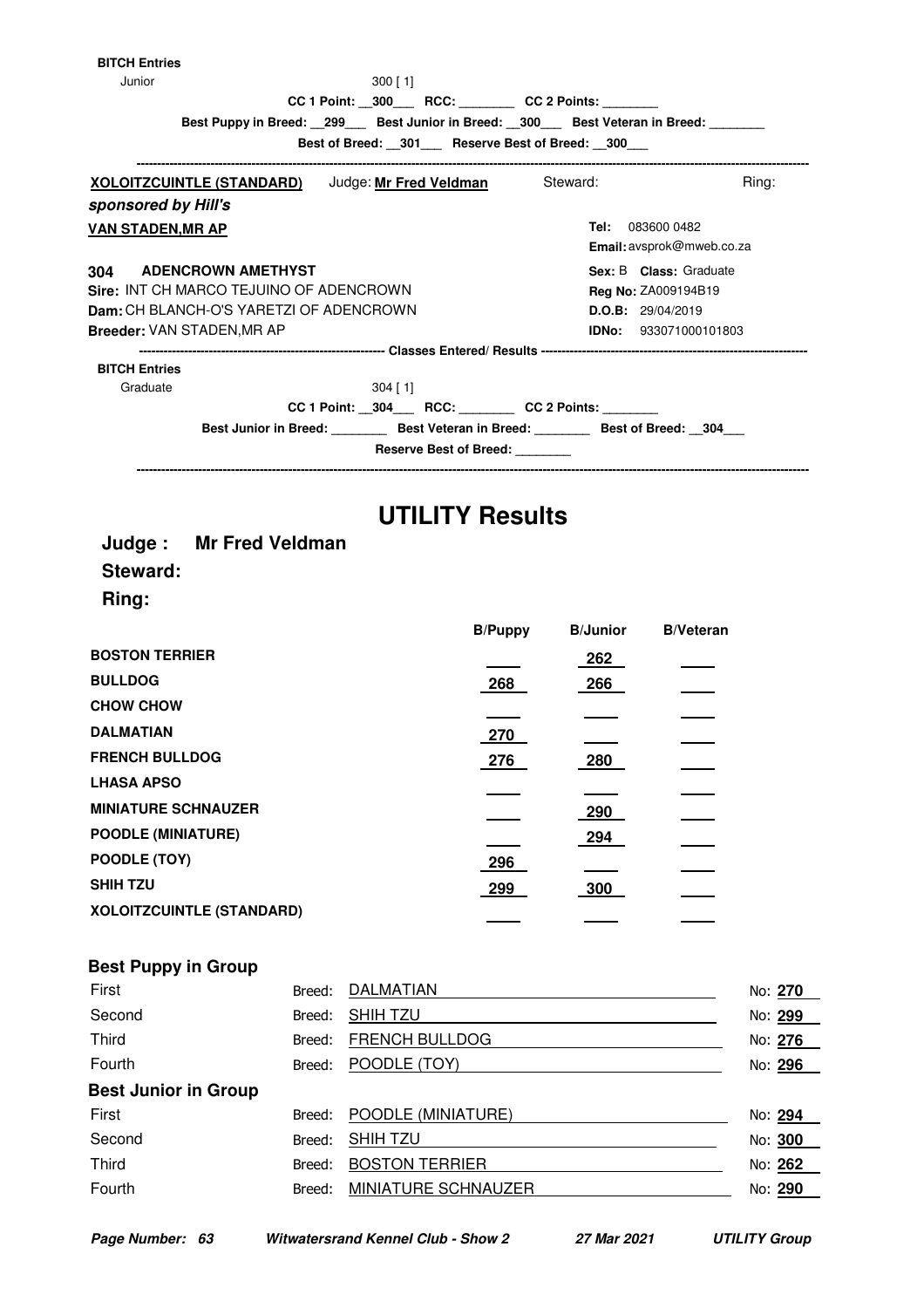### **Best Veteran in Group**

| Breed: | No: |
|--------|-----|
| Breed: | No: |
| Breed: | No: |
| Breed: | No: |
|        |     |

# **UTILITY Results**

#### **Judge : Mr Fred Veldman Steward:**

**Ring:**

|                                  | <b>B/Baby Pup</b> | <b>B/Breed</b> |
|----------------------------------|-------------------|----------------|
| <b>BOSTON TERRIER</b>            |                   | 262            |
| <b>BULLDOG</b>                   |                   | 267            |
| <b>CHOW CHOW</b>                 |                   | 269            |
| <b>DALMATIAN</b>                 |                   | 271            |
| <b>FRENCH BULLDOG</b>            |                   | 287            |
| <b>LHASA APSO</b>                |                   | 289            |
| <b>MINIATURE SCHNAUZER</b>       |                   | 291            |
| <b>POODLE (MINIATURE)</b>        |                   | 294            |
| POODLE (TOY)                     |                   | 295            |
| <b>SHIH TZU</b>                  |                   | 301            |
| <b>XOLOITZCUINTLE (STANDARD)</b> |                   | 304            |

### **Best Baby Puppy in Group**

| First                | Breed: |                                                              | No:     |
|----------------------|--------|--------------------------------------------------------------|---------|
| Second               | Breed: |                                                              | No:     |
| Third                | Breed: |                                                              | No:     |
| Fourth               | Breed: | <u> 1989 - Johann Stein, Amerikaansk politiker (</u> † 1920) | No:     |
| <b>Best in Group</b> |        |                                                              |         |
| First                | Breed: | CHOW CHOW                                                    | No: 269 |
| Second               |        | Breed: XOLOITZCUINTLE (STANDARD)                             | No: 304 |
| Third                | Breed: | <b>DALMATIAN</b>                                             | No: 271 |
| Fourth               | Breed: | <b>SHIHTZU</b>                                               | No: 301 |

# **WORKING Group**

### **sponsored by Hill's**

### **Judge: Mrs Jenny Hubbard**

| <b>BOXER</b>                              | Mrs Jenny Hubbard | 3 |
|-------------------------------------------|-------------------|---|
| <b>BULLMASTIFF</b>                        | Mrs Jenny Hubbard |   |
| <b>DOGO ARGENTINO</b>                     | Mrs Jenny Hubbard |   |
| <b>GERMAN SHEPHERD DOG (SHORT HAIRED)</b> | Mrs Jenny Hubbard | 2 |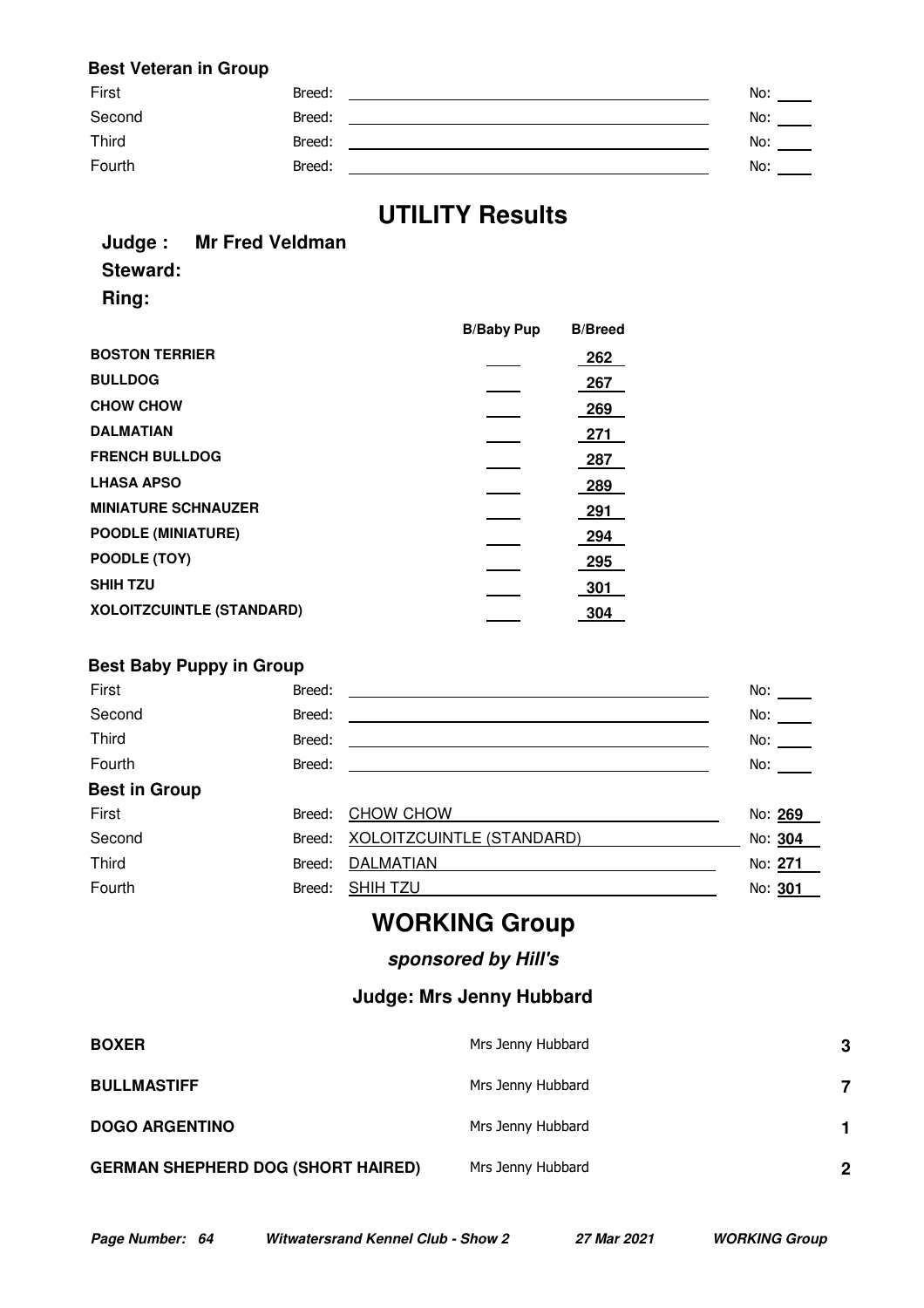| <b>GREAT DANE</b>         | Mrs Jenny Hubbard |    |
|---------------------------|-------------------|----|
| <b>NEAPOLITAN MASTIFF</b> | Mrs Jenny Hubbard |    |
| <b>ROTTWEILER</b>         | Mrs Jenny Hubbard |    |
| <b>SIBERIAN HUSKY</b>     | Mrs Jenny Hubbard | 16 |

|                                                                                                                                        |                                                                                            | <b>Group Total</b>                                                                                            | 38                                    |
|----------------------------------------------------------------------------------------------------------------------------------------|--------------------------------------------------------------------------------------------|---------------------------------------------------------------------------------------------------------------|---------------------------------------|
| <b>BOXER</b>                                                                                                                           | Judge: Mrs Jenny Hubbard                                                                   | Steward:                                                                                                      | Ring:                                 |
| sponsored by Hill's                                                                                                                    |                                                                                            |                                                                                                               |                                       |
| <b>ENGELBRECHT, JA</b>                                                                                                                 |                                                                                            | Tel: 0822626159                                                                                               | Email: erasmusja1@gmail.com           |
| <b>BROWNCOATS BOAZ OF RONI</b><br>305<br><b>Sire: TRUKHA'S AXEL OF BROWNCOATS</b>                                                      |                                                                                            | Sex: D Class: Graduate<br><b>Reg No: ZA00828B19</b>                                                           |                                       |
| <b>Dam:</b> CH HANUBI'S EZRA OF BROWNCOATS<br>Breeder: DU PLESSIS, D                                                                   |                                                                                            | D.O.B: 15/04/2019<br><b>IDNo:</b> 953010002921837                                                             |                                       |
| FABER, E (111424)                                                                                                                      |                                                                                            | Tel: 0827493275<br>Email:                                                                                     |                                       |
| <b>MAROELANI DRAKAINA SAPHIRA</b><br>306<br>Sire: CH MAROELANI XOLOTOI<br><b>Dam:</b> MAROELANI UPTOWN UMA<br><b>Breeder: FABER, E</b> |                                                                                            | Sex: B Class: Puppy<br><b>Reg No: ZA005703B20</b><br><b>D.O.B:</b> 29/03/2020<br><b>IDNo: 933071000134502</b> |                                       |
| <b>MAROELANI YUKI</b><br>307                                                                                                           |                                                                                            | Sex: B Class: Open                                                                                            |                                       |
| Sire: CH CALIGO'S X-WIOLVERINE                                                                                                         |                                                                                            | <b>Reg No: ZA011730B18</b>                                                                                    |                                       |
| Dam: MAROELANI PAPRIKAPARCAE                                                                                                           |                                                                                            | D.O.B: 10/06/2018                                                                                             |                                       |
| Breeder: FABER, E                                                                                                                      |                                                                                            | <b>IDNo:</b> 933071000061249                                                                                  |                                       |
| <b>DOG Entries</b>                                                                                                                     |                                                                                            |                                                                                                               |                                       |
| Graduate                                                                                                                               | $305$ [ 1]<br>CC 1 Point: _305___ RCC: _______ CC 2 Points:                                |                                                                                                               |                                       |
| <b>BITCH Entries</b>                                                                                                                   |                                                                                            |                                                                                                               |                                       |
| Puppy<br>Open                                                                                                                          | $306$ [1]<br>$307$ [ 1]                                                                    |                                                                                                               |                                       |
|                                                                                                                                        | CC 1 Point: __307____ RCC: __306___ CC 2 Points: ________                                  |                                                                                                               |                                       |
|                                                                                                                                        | Best Puppy in Breed: __306___ Best Junior in Breed: _______ Best Veteran in Breed: _______ |                                                                                                               |                                       |
|                                                                                                                                        | Best of Breed: 305 Reserve Best of Breed: 307                                              |                                                                                                               |                                       |
| <b>BULLMASTIFF</b>                                                                                                                     | Judge: Mrs Jenny Hubbard Steward:                                                          |                                                                                                               | Ring:                                 |
| sponsored by Hill's                                                                                                                    |                                                                                            |                                                                                                               |                                       |
| CORDIER, A (1033260)                                                                                                                   |                                                                                            | Tel: 0633155090                                                                                               | <b>Email:</b> andre@swiftdiesel.co.za |
| 308<br>Sire: CH KNATCHBULLS 5TH AVENUE MARQUEE                                                                                         | CH HONEY DYNASTY COSMO MAXWELL OF IKANGWA                                                  | Reg No: ZA001012C18                                                                                           | Sex: D Class: # Champion              |
| Dam: CH ALPINE ROSE HONEY DYNASTY                                                                                                      |                                                                                            | D.O.B: 29/04/2017                                                                                             |                                       |
| Breeder: GRINBARTE, V                                                                                                                  |                                                                                            | IDNo:                                                                                                         | 900182001236426                       |
| 309                                                                                                                                    | <b>VALCO BULLS VELVET REVOLUTION OF IKANGWA</b>                                            | Sex: B Class: Graduate                                                                                        |                                       |
| Sire: GARROWAY'S PARDON AT DVARISKIU                                                                                                   |                                                                                            | Reg No: ZA001036C20                                                                                           |                                       |
| Dam: VALCO BULLS NEVER SURRENDER                                                                                                       |                                                                                            | D.O.B: 26/05/2019                                                                                             |                                       |
| Breeder: VAN VEELEN, MS M                                                                                                              |                                                                                            | IDNo:                                                                                                         | 528140000761180                       |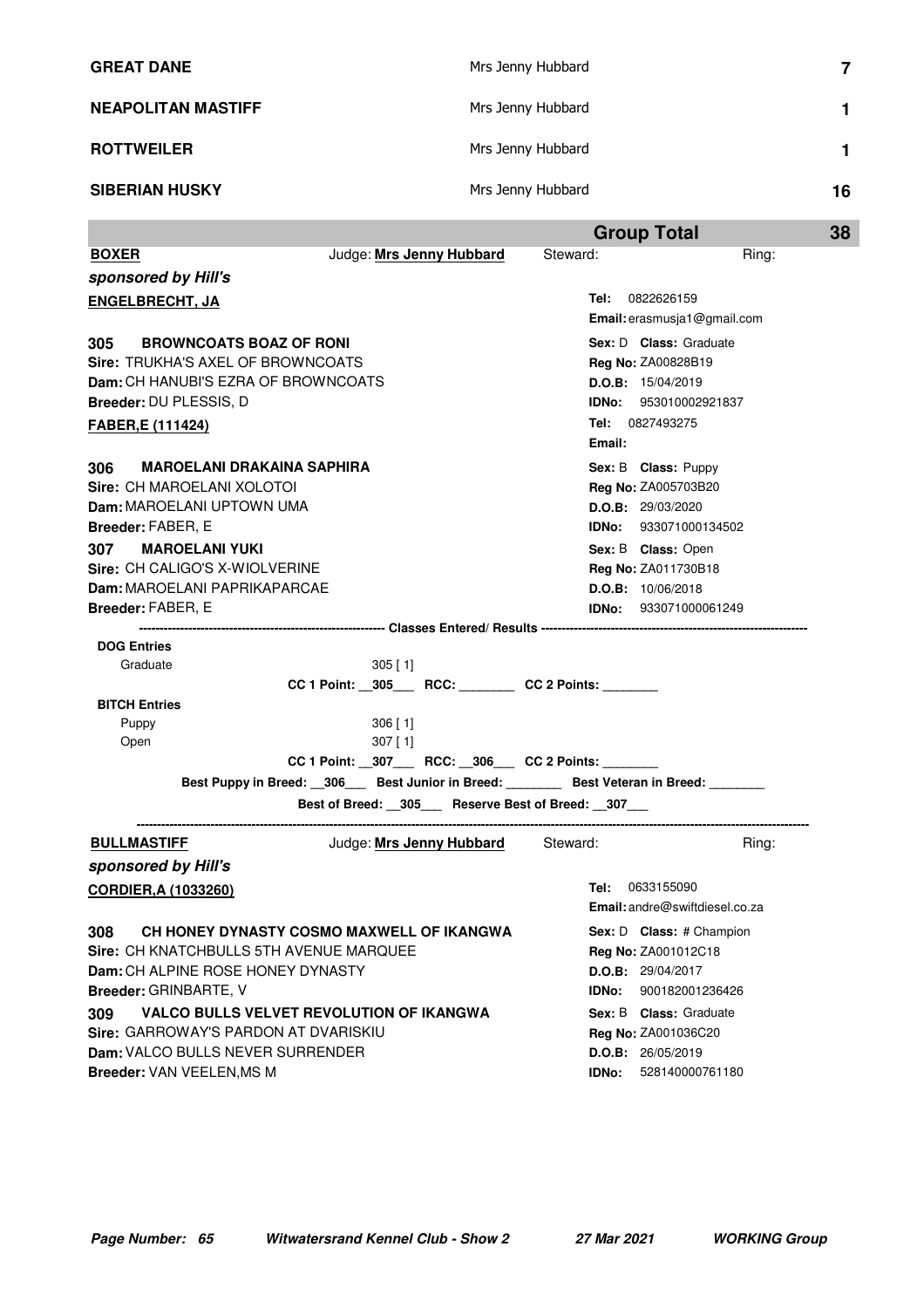| <b>ROBERTSON, MRS NJ</b>                                                                                                                                                                                                                                                                                                                                                                                                                                                                      | <b>Tel:</b> 0832803713<br>Email: sunethe@potgieterlaw.co.za                                                                                                                                                                                                                                         |
|-----------------------------------------------------------------------------------------------------------------------------------------------------------------------------------------------------------------------------------------------------------------------------------------------------------------------------------------------------------------------------------------------------------------------------------------------------------------------------------------------|-----------------------------------------------------------------------------------------------------------------------------------------------------------------------------------------------------------------------------------------------------------------------------------------------------|
| <b>BLUKEN THE BLUE CHIP FOR CHIZELHURST</b><br>310<br>Sire: NICDAL ALXUS ZAVERIUS OF FOUNTAINVALLEY<br>Dam: FOUNTAINVALLEY DENDELIONDIXIE<br>Breeder: DIPPENAAR, SA<br><b>VAN STADEN, MR AP</b>                                                                                                                                                                                                                                                                                               | Sex: D Class: Open<br>Reg No: ZA005915B19<br>D.O.B: 02/03/2019<br><b>IDNo:</b> 953010003509633<br>Tel: 083600 0482<br>Email: avsprok@mweb.co.za                                                                                                                                                     |
| <b>ADENCROWN JACK HAMMER</b><br>311<br>Sire: CH ADENCROWN RAI INA POI AR<br>Dam: CH ADENCROWN DELASTAR PADANG<br><b>Breeder: VAN STADEN, MR A</b><br><b>ADENCROWN HUGO BOSS</b><br>312<br>Sire: CH ADENCROWN CAMCO JADETTE<br>Dam: ADENCROWN DELASTER ARMANI<br>Breeder: VAN STADEN, MR AP<br><b>ADENCROWN AMLAR PARKER</b><br>313<br>Sire: CH ADENCROWN RALINA POLAR<br>Dam: CH ADENCROWN CAMCO AMBER<br>Breeder: VAN STADEN, A                                                              | Sex: D Class: Junior<br>Reg No: ZA008634B20<br>D.O.B: 17/02/2020<br><b>IDNo: 933071000088619</b><br>Sex: D Class: Puppy<br>Reg No: ZA008946B20<br>D.O.B: 10/04/2020<br><b>IDNo: 9330710000101803</b><br>Sex: D Class: Graduate<br>Reg No: ZA009074B19<br>D.O.B: 29/04/2019<br>IDNo: 933071000101989 |
| <b>ADENCROWN DELASTER ARMANI</b><br>314<br>Sire: CH ADENCROWN CAMCO JADETTE<br><b>Dam: ADENCROWN DE-ART STERLING</b><br>Breeder: VAN STADEN, A                                                                                                                                                                                                                                                                                                                                                | Sex: B Class: Open<br><b>Reg No: ZA002894B19</b><br>D.O.B: 06/10/2018<br>IDNo: 9002500000318698                                                                                                                                                                                                     |
| <b>DOG Entries</b><br>$312$ []<br>Puppy<br>Junior<br>$311$ []<br>Open<br>$310$ []<br>Graduate<br>313 [ ]<br>CC 1 Point: _312___ RCC: _______ CC 2 Points: ______<br>Champion: _308__<br>$308$ []<br># Champion<br><b>BITCH Entries</b><br>$314$ []<br>Open<br>Graduate<br>$309$ [ ]<br>CC 1 Point: _314___ RCC: _309___ CC 2 Points: _______<br>Best Puppy in Breed: _312__ Best Junior in Breed: _311__ Best Veteran in Breed: ______<br>Best of Breed: _308__ Reserve Best of Breed: _312__ |                                                                                                                                                                                                                                                                                                     |
| Judge: Mrs Jenny Hubbard Steward:<br><b>DOGO ARGENTINO</b><br>sponsored by Hill's<br>GUSAREVICH, MRS YA (188063)                                                                                                                                                                                                                                                                                                                                                                              | Ring:<br><b>Tel:</b> 0739666456                                                                                                                                                                                                                                                                     |
| CH ALFONSIA BASILIO CL<br>315<br>Sire: LUCAS DE ANTARES<br><b>Dam:</b> CYNDI DE ARGENTUM OF ALFONSIA<br>Breeder: CARR, MR NGD                                                                                                                                                                                                                                                                                                                                                                 | Email:<br>Sex: D Class: # Champion<br>Reg No: ZA015265B16<br>D.O.B: 18/07/2016<br><b>IDNo:</b> 953010001234942                                                                                                                                                                                      |
| <b>DOG Entries</b><br># Champion<br>$315$ [1]<br>Best Junior in Breed: Best Veteran in Breed: Best of Breed: 315<br>Reserve Best of Breed: _______                                                                                                                                                                                                                                                                                                                                            |                                                                                                                                                                                                                                                                                                     |
| <b>GERMAN SHEPHERD DOG (SHORT Judge: Mrs Jenny Hubbard</b><br>Steward:                                                                                                                                                                                                                                                                                                                                                                                                                        | Ring:                                                                                                                                                                                                                                                                                               |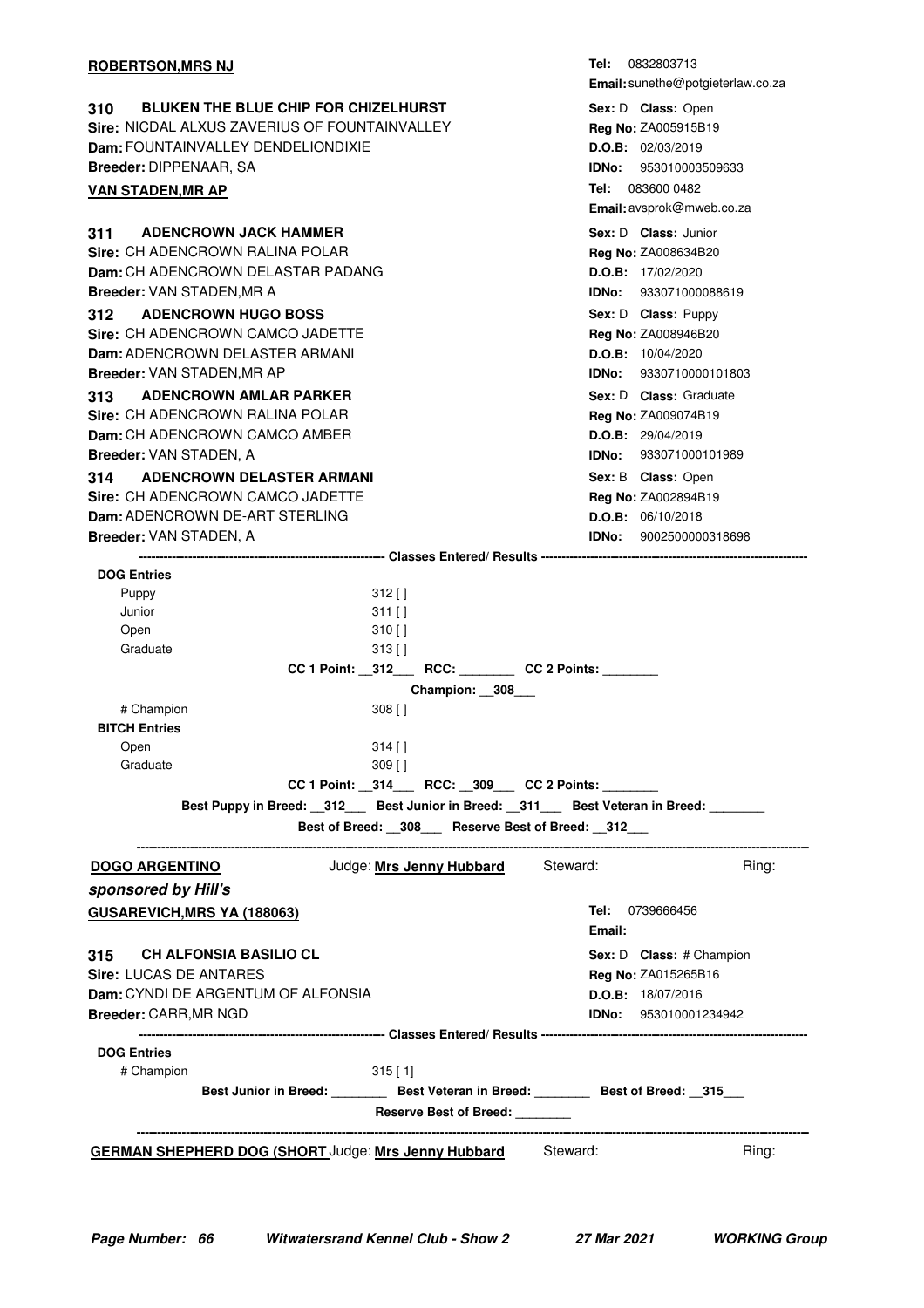| sponsored by Hill's                                                   |                                         |  |  |
|-----------------------------------------------------------------------|-----------------------------------------|--|--|
| FEHRSEN, MRS KMI (044140)                                             | Tel: 082 668 1668                       |  |  |
|                                                                       | Email: sanderburg@live.com              |  |  |
| <b>NETHERWOODS BRUT BLANC</b><br>316                                  | Sex: D Class: Minor Puppy               |  |  |
| Sire: AXEL VON BROKENHURST OF NETHERWOODS                             | Reg No: ZA011139B20                     |  |  |
| Dam: ANNIE OF RYDENE OF NETHERWOODS                                   | D.O.B: 30/06/2020                       |  |  |
| <b>Breeder: BRAY, MRS GD</b>                                          | <b>IDNo: 956000010939236</b>            |  |  |
| <b>YANAI, MISS T</b>                                                  | Tel: 0837662124                         |  |  |
|                                                                       | Email: tzillay@yahoo,com                |  |  |
| <b>WALLACE VOM GRABFELDGAU</b><br>317                                 | Sex: D Class: Open                      |  |  |
| <b>Sire: FREDDI VON MODITHOR</b>                                      | Reg No: ZA001007C20                     |  |  |
| Dam: MOLLY VAN DER SCHMIEDE                                           | D.O.B: 15/09/2016                       |  |  |
| <b>Breeder: DIETERICH, R</b>                                          | <b>IDNo:</b> 981189900073343            |  |  |
| <b>DOG Entries</b>                                                    |                                         |  |  |
| Minor Puppy<br>$316$ [1]                                              |                                         |  |  |
| Open<br>$317$ [ 1]                                                    |                                         |  |  |
| CC 1 Point: _317___ RCC: _316__ CC 2 Points: ______                   |                                         |  |  |
| Best Puppy in Breed: 316 Best Junior in Breed: Best Veteran in Breed: |                                         |  |  |
| Best of Breed: __317___ Reserve Best of Breed: __316___               |                                         |  |  |
|                                                                       |                                         |  |  |
| Steward:<br><b>GREAT DANE</b><br>Judge: <u>Mrs Jenny Hubbard</u>      | Ring:                                   |  |  |
| sponsored by Hill's                                                   |                                         |  |  |
| <b>BECKMANN, MRSL</b>                                                 | Tel: 0716783409                         |  |  |
|                                                                       | Email: colette.erasmus@sasol.com        |  |  |
| <b>FAIRMOOR FLIGHT OF AN EAGLE</b><br>319                             | Sex: B Class: Open                      |  |  |
| Sire: CH GAITEWAI A FALCON FLIES OF FAIRMOOR                          | Reg No: ZA001999B19                     |  |  |
| Dam: CH FAIRMOOR CHERRY AMBER                                         | D.O.B: 01/09/2018                       |  |  |
| Breeder: BECKMANN, L                                                  | <b>IDNo:</b> 945000001950980            |  |  |
| <b>CH FAIRMOOR FIREFLY LANE</b><br>320                                | Sex: B Class: # Champion                |  |  |
| Sire: GAITEWAI A FALCON FLIES FAIRMOOR                                | Reg No: ZA009244B18                     |  |  |
| <b>Dam:</b> GAITEWAI FAIRYTALE OF FAIRMOOR                            | D.O.B: 05/02/2018                       |  |  |
| Breeder: BECKMANN, L                                                  | <b>IDNo:</b> 945000000514998            |  |  |
| <b>FAIRMOOR CALL ME FREYA</b><br>318                                  | Sex: B Class: Puppy                     |  |  |
| Sire: CH FAIRMOOR CALL ME FRAZER                                      | Reg No: ZA012710B20                     |  |  |
| Dam: CH GAITEWAI TATUM O'NEAL OF FAIRMOOR                             | D.O.B: 22/05/2020                       |  |  |
| Breeder: BECKMANN, MRS L & WAIT, MRS A                                | <b>IDNo:</b> 941000025110812            |  |  |
| <b>GELDENHUYS, MISS M</b>                                             | <b>Tel:</b> 071 864 5856                |  |  |
|                                                                       | Email: michelle@jordaangeldenhuys.co.za |  |  |
| <b>VOMDANOIS TOP GUN</b><br>321                                       | Sex: D Class: Puppy                     |  |  |
| <b>Sire: TRETOWER OLIVERS TWIST</b>                                   | Reg No: ZA005855B20                     |  |  |
| Dam: CH VOMDANIOS MAE WEST                                            | D.O.B: 05/04/2020                       |  |  |
| <b>Breeder: GELDENHUYS, MRS M</b>                                     | <b>IDNo:</b> 953010004484413            |  |  |
| <b>VOM DANOIS THE LEGEND</b><br>322                                   | Sex: D Class: Open                      |  |  |
| Sire: GARDEN'S SWAN THE ONE FOR ME                                    | Reg No: ZA011386B19                     |  |  |
| <b>Dam:</b> CH FAIRMOOR MUST BE MADISON OF VOMDANOIS                  | D.O.B: 18/05/2019                       |  |  |
| Breeder: GELDENHUYS, MS M                                             | IDNo:<br>953010003502639                |  |  |
| <b>VOM DANIOS BLACK SWAN</b><br>323                                   | Sex: B Class: Puppy                     |  |  |
| <b>Sire: TRETOWER OLIVERS TWIST</b>                                   | Reg No: ZA005856B20                     |  |  |
| Dam: CH VOMDANIOS MAE WEST                                            | D.O.B: 05/04/2020                       |  |  |
| Breeder: GELDENHUYS, M                                                | 953010004484423<br>IDNo:                |  |  |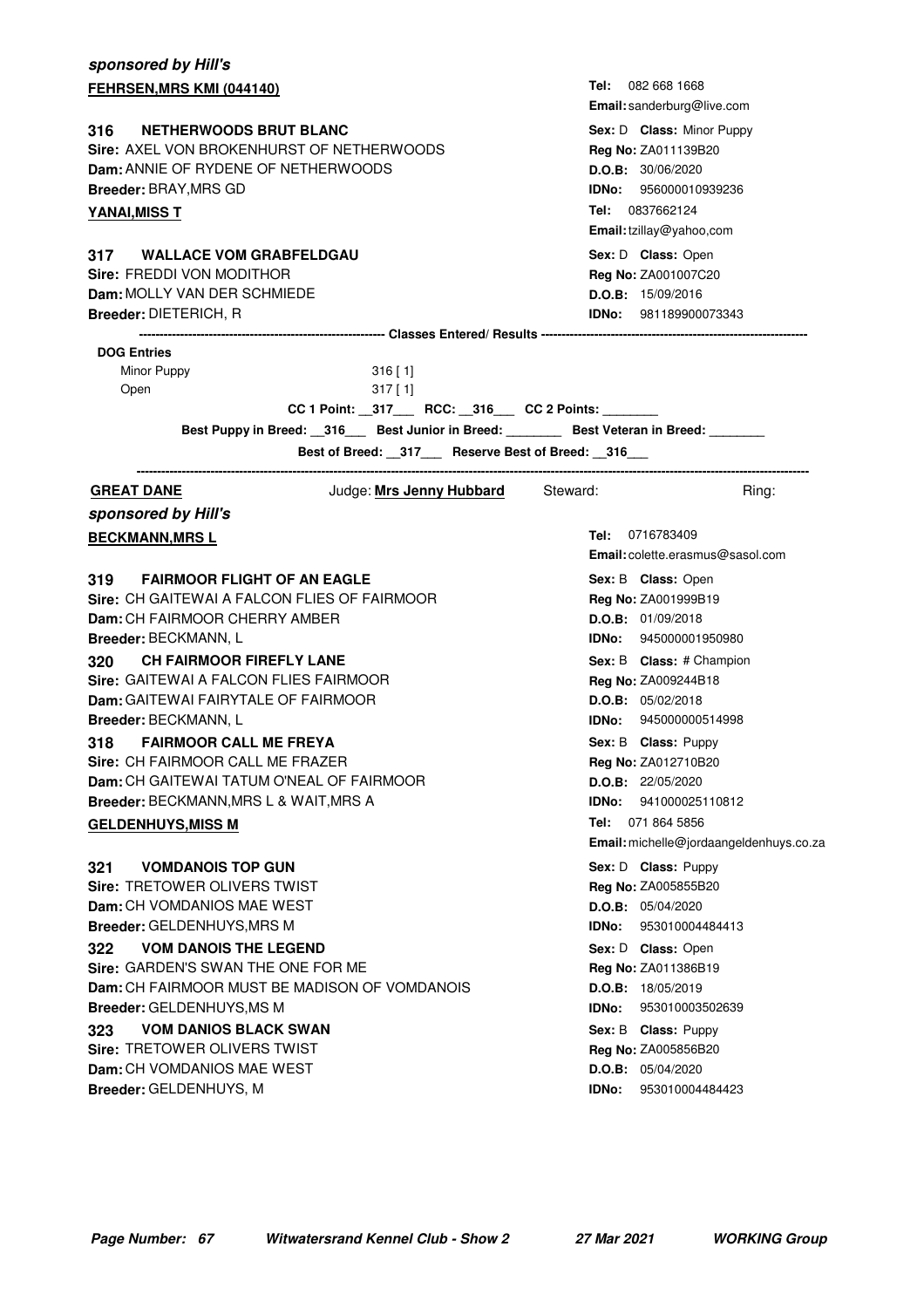| <b>GELDENHUYS, MISS M &amp; SMUTS, MISS WJ</b>                                              | Tel: 071 864 5856                       |
|---------------------------------------------------------------------------------------------|-----------------------------------------|
|                                                                                             | Email: michelle@jordaangeldenhuys.co.za |
| 324 VOM DANOIS MISS MONEYPENNY                                                              | Sex: B Class: Open                      |
| Sire: GARDEN'S SWAN THE ONE FOR ME                                                          | Reg No: ZA011385B19                     |
| Dam: CH FAIRMOOR MUST BE MADISON OF VOMDANOIS                                               | D.O.B: 18/05/2019                       |
| <b>Breeder: GELDENHUYS, MS M</b>                                                            | IDNo: 953010003502637                   |
|                                                                                             |                                         |
| <b>DOG Entries</b>                                                                          |                                         |
| Puppy<br>$321$ [ 1]                                                                         |                                         |
| 322 [ 1]<br>Open                                                                            |                                         |
| CC 1 Point: _321___ RCC: _W/HLD__ CC 2 Points: _______                                      |                                         |
| <b>BITCH Entries</b>                                                                        |                                         |
| 318 [1] 323 [ABS ]<br>Puppy<br>319 [ABS ] 324 [1]                                           |                                         |
| Open                                                                                        |                                         |
| CC 1 Point: _324___ RCC: _______ CC 2 Points: ______                                        |                                         |
| Champion: 320                                                                               |                                         |
| # Champion<br>$320$ [ 1]                                                                    |                                         |
| Best Puppy in Breed: __318___ Best Junior in Breed: ________ Best Veteran in Breed: _______ |                                         |
| Best of Breed: _324__ Reserve Best of Breed: _318__                                         |                                         |
| Judge: Mrs Jenny Hubbard Steward:<br><b>NEAPOLITAN MASTIFF</b>                              | Ring:                                   |
| sponsored by Hill's                                                                         |                                         |
| <b>JANSE VAN RENSBURG,HB</b>                                                                | Tel: 0726502726                         |
|                                                                                             | Email:                                  |
|                                                                                             |                                         |
| 325<br><b>DELPICASSO MEA</b>                                                                | Sex: B Class: Minor Puppy               |
| Sire:                                                                                       | Reg No: ZA002468B21                     |
| Dam:                                                                                        | D.O.B: 20/08/2020                       |
| Breeder: DELPICASSO,                                                                        | <b>IDNo:</b> 900113002469182            |
| <b>BITCH Entries</b>                                                                        |                                         |
| Minor Puppy<br>$325$ [ 1]                                                                   |                                         |
| CC 1 Point: _325___ RCC: _______ CC 2 Points: ______                                        |                                         |
| Best Puppy in Breed: 325 Best Junior in Breed: Best Veteran in Breed:                       |                                         |
| Best of Breed: __325___ Reserve Best of Breed: _______                                      |                                         |
|                                                                                             |                                         |
| <b>ROTTWEILER</b><br>Judge: Mrs Jenny Hubbard                                               | Steward:<br>Ring:                       |
| sponsored by Hill's                                                                         |                                         |
| <b>BOTES, MR-AS</b>                                                                         | Tel: 083408 1185                        |
|                                                                                             | Email: abotes@nuworld.co.za             |
| <b>CH BESSY VOM BENI OF VON BULGARI</b><br>326                                              | Sex: B Class: # Champion                |
| Sire: RIKO VOM BENI                                                                         | Reg No: ZA001038C17                     |
| Dam: MONICA VOM BENI                                                                        | D.O.B: 10/11/2016                       |
| Breeder: VIGNJEVIC,. L                                                                      | <b>IDNo:</b> 968000010626910            |
|                                                                                             |                                         |
| <b>BITCH Entries</b>                                                                        |                                         |
| # Champion<br>$326$ [ 1]                                                                    |                                         |
| Best Junior in Breed: __________ Best Veteran in Breed: _________ Best of Breed: __326___   |                                         |
| Reserve Best of Breed:                                                                      |                                         |
|                                                                                             |                                         |
| Judge: Mrs Jenny Hubbard<br><b>SIBERIAN HUSKY</b>                                           | Steward:<br>Ring:                       |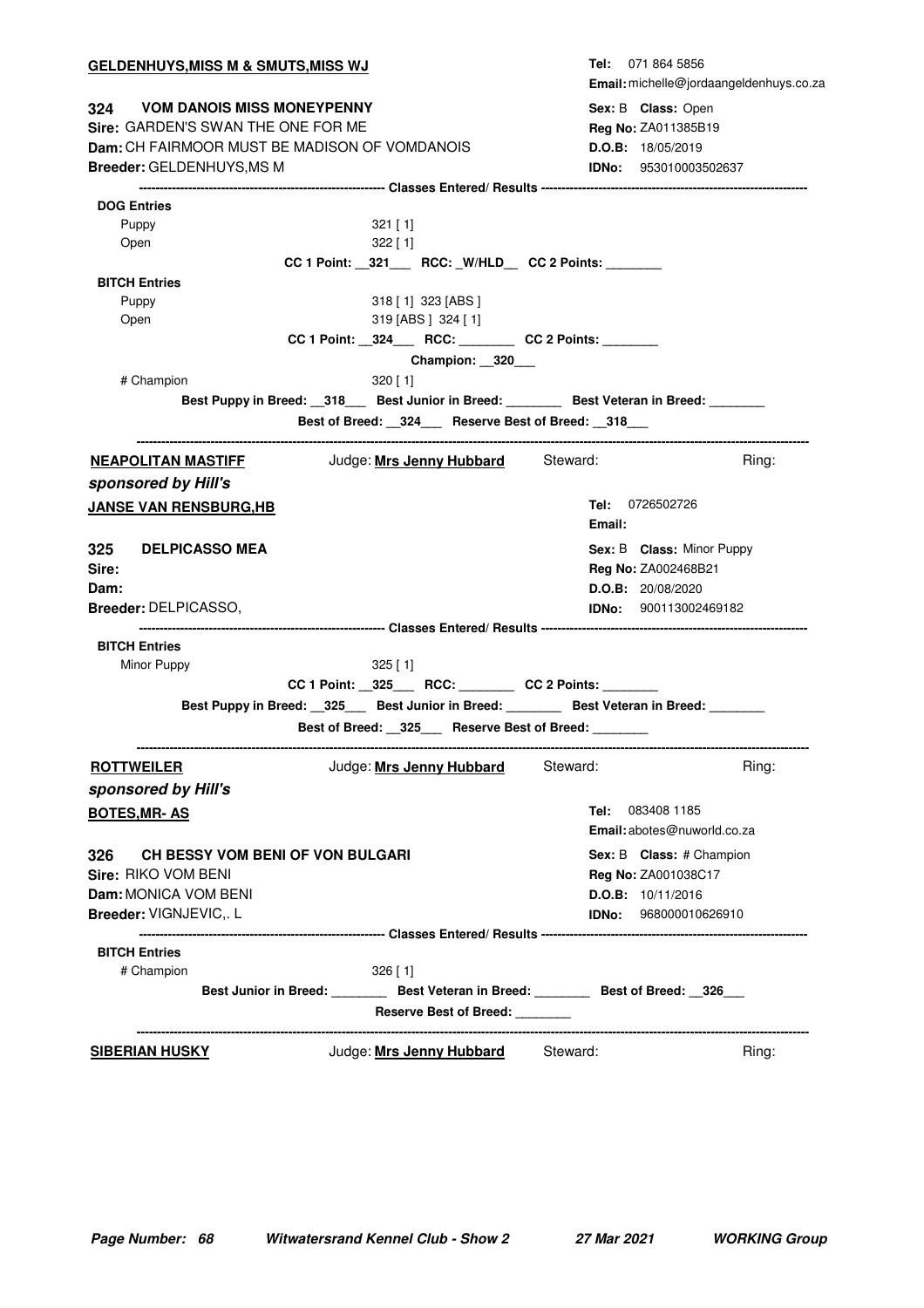#### **sponsored by Hill's GUSAREVICH, MRS YA (188063) BELUKHA ZEUS POWER 1988 1999 <b>1999 1999 ISO 1999 1999 ISO 1999 ISO 1999 ISO 1999 ISO 1999 ISO 1999 ISO 1999 ISO 1999 ISO 1999 ISO 1999 ISO 1999 ISO 1999 ISO 1999 ISO 1999 ISO 1999 ISO 1999 ISO 1999 ISO 1999 ISO 1999 Sire:** CH BELUKHA LIVING PRODIGY **Dam:** BELUKHA TOGETHER FOREVER **Breeder:** GUSAREVICH,MRS YA **328 BELUKHA WONDER MAN CONSERVING SEXEL SEXEL SOME SEX:** D Class: Open **Sire:** CH BELUKHA LIVING PRODIGY **Dam:** CH BELUKHA NIRVANA GIRL **Breeder:** GUSAREVICH,MRS YA **329 CH BELUKHA SOPHISTICATED (JM) And Some Sextime Sex: B Class: # Champion Sire:** CH AMAZED AT MYSELF DELLA CONTEA NORMANNA **Dam:** CH BELUKHA IRRESISTABLE **Breeder:** GUSAREVICH,MRS YA **330 BELUKHA HEART ON FIRE CONVERTED ASSES FOR SEX: B Class: Veteran Sire:** CH KLONDYK CARBON COPY OF BELUKHA **Dam:** BELUKHA STARLIGHT **Breeder:** GUSAREVICH,MISS YA **GUSAREVICH, MRS YA & OBERHOLZER, MRS C CH BELUKHA STORM RIDER Sire:** CH AMAZED AT MYSELF DELLA CONTEA NORMANNA (IMP HUNG) **Dam:** CH BELUKHA IRRESISTABLE **Breeder:** GUSAREVICH, YA **Sex:** D **CH BELUKHA STORM RIDER And Sex:** D **Class:** # Champion **JOUBERT, MRS RMK KAMCHATKA AMEN Sire:** CH KAMCHATKA I CAN FLY **Dam:** CH KAMCHATKA A GOLDEN STAR **Breeder:** JOUBERT,MRS RMK **Sex:** D **Class:** Minor Puppy **Contract Contract Property Contract Contract Contract Contract Contract Contract Contract Contract Contract Contract Contract Contract Contract Contract Contract Contract Contract Contract Co 333 • CH KAMCHATKA RAZZLE DAZZLE And All Accord Contract Contract Contract Contract Changion Sire:** CH KAMCHATKA RAZZMATAZZ **Dam:** CH KAMCHATKA HAUTE COUTURE **Breeder:** JOUBERT,MRS RMK **KERN, MISS JM MAIANNI ROCK MAI WORLD Sire:** CH DEMAVAND'S ZOROASTER OF NORTHWIND **Dam:** CH WOLVEREEN OVER THE MOON **Breeder:** KERN, JM **Sex:** D **Class:** \* Baby Puppy **Class:** \* Baby Puppy **334 MAIANNI A LEGEND IS BORN 1988 1988 1988 1988 1988 1988 1988 1989 1999 1999 1999 1999 1999 1999 1999 1999 1999 1999 1999 1999 1999 1999 1999 1999 1999 1999 1999 1 Sire:** CH DEMAVAND'S ZOROASTER OF NORTHWIND **Dam:** CH WOLVEREEN LEGENDOAWSOMENES **Breeder:** KERN, JM **MAIANNI LIVING LEGEND 12 AND 1335 5 MAIANNI LIVING LEGEND**

**Sire:** CH DEMAVAND'S ZOROASTER OF NORTHWIND **Dam:** CH WOLVEREEN LEGENDOAWESOMNES **Breeder:** KERN, JM

**336 CH WOLVEREEN OVER THE MOON Sex: B Class: Veteran Sire:** CH (USA) SYNTARI'S FILBERT **Dam:** CH WOLVEREEN SHE-BEAR **Breeder:** FOGGITT,MISS C

#### **337 MAIANNI SPIRIT MAI DREAM 1988 1989 MBI 1989 MBI 1989 MBI 1989 MBI 1989 MBI 1989 MBI 1989 MBI 1989 MBI 1989 MBI 1989 MBI 1989 MBI 1989 MBI 1989 MBI 1989 MBI 1989 MBI 1989 MBI 1989 MBI 1989 MBI 1989 MBI 1989 MBI 198 Sire:** CH DEMAVAND'S ZOROASTER OF NORTHWIND **Dam:** CH WOLVEREEN OVER THE MOON

**Breeder:** KERN, JM **Page Number: 69 Witwatersrand Kennel Club - Show 2 27 Mar 2021 WORKING Group**

**Tel: Email: Sex:** D **Class: Reg No:** ZA005010B20 **D.O.B:** 10/11/2019 **IDNo:** Sex: D **Class: Open Reg No:** ZA011293B19 **D.O.B:** 17/03/2019 **IDNo: Sex:** B **Class: Reg No:** ZA011617B18 **D.O.B:** 18/05/2018 **IDNo: Sex:** B **Class: Reg No:** ZA039489B14 **D.O.B:** 27/11/2013 **IDNo:** 900008800796971 Tel: 0824524309 **Email:** scornice@gmail.com **Reg No:** ZA011622B18 **D.O.B:** 18/05/2018 **IDNo:** 945000008010648 **Tel: Email:**rossana@mweb.co.za **Reg No:** ZA010256B20 **D.O.B:** 17/07/2020 **IDNo:** 941000025748488 Sex: D **Class:** # Champion **Reg No:** ZA012945B16 **D.O.B:** 03/06/2016 **IDNo:** 945000001724633 Tel: 071 355 5152 **Email:** djaki@mybrokers.co.za **Reg No:** ZA001491B21 **D.O.B:** 20/10/2020 **IDNo:** 933071000125333 **Sex:** D **Class:** \* Baby Puppy **Reg No:** ZA001497B21 **D.O.B:** 20/10/2020 **IDNo:** 933071000125342 Sex: D **Class:** \* Baby Puppy **Reg No:** ZA001499B21 **D.O.B:** 20/10/2020 **IDNo:** 933071000159841 **Sex:** B **Class: Reg No:** ZA001430C14 **D.O.B:** 10/06/2013 **IDNo:** 956000008944749 Sex: B **Class:** \* Baby Puppy **Reg No:** ZA001489B21

**D.O.B:** 26/10/2020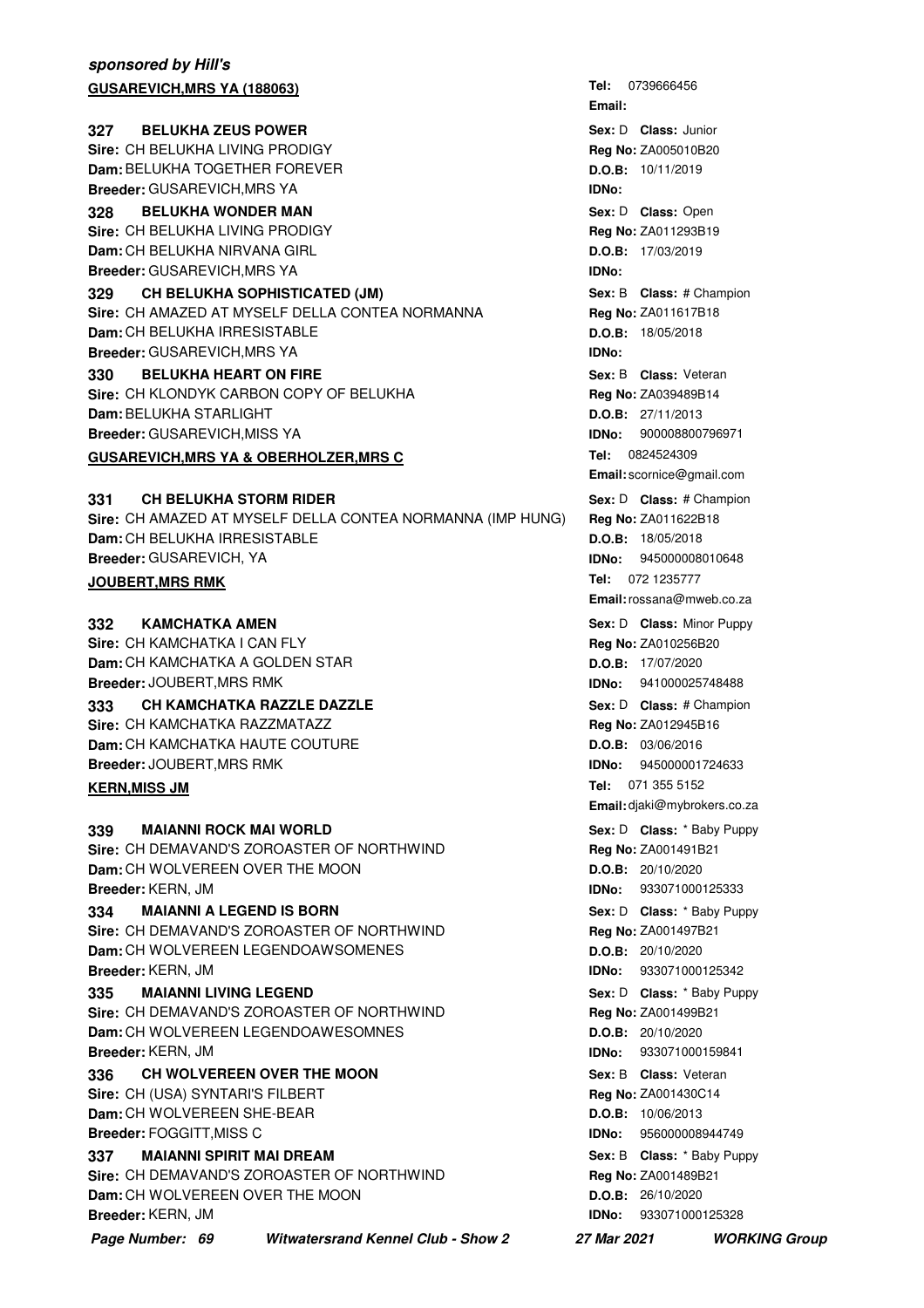| <b>MAIANNI MAI IMMORTAL</b><br>338                            |                                                        |                     | Sex: B Class: * Baby Puppy    |
|---------------------------------------------------------------|--------------------------------------------------------|---------------------|-------------------------------|
| Sire: CH DEMAVAND'S ZOROASTER OF NORTHWIND                    |                                                        | Reg No: ZA001490B21 |                               |
| Dam: CH WOLVEREEN OVER THE MOON                               |                                                        | D.O.B: 26/10/2020   |                               |
| <b>Breeder: KERN, JM</b>                                      |                                                        |                     | <b>IDNo: 933071000159848</b>  |
|                                                               |                                                        |                     |                               |
| <b>MAIANNI LEGEND HAS IT</b><br>410                           |                                                        |                     | Sex: B Class: * Baby Puppy    |
| Sire: CH DEMAVAND'S ZOROASTER OF NORTHWIND                    |                                                        |                     | Reg No: ZA001494B21           |
| Dam: CH WOLVEREEN LEGNDOAWESOMNES                             |                                                        | D.O.B: 20/10/2020   |                               |
| Breeder: KERN, JM                                             |                                                        |                     | <b>IDNo: 933071000125333</b>  |
| <b>RILEY, MR DK</b>                                           |                                                        | Tel: 063 227 0867   |                               |
|                                                               |                                                        |                     | Email: riley.duanek@gmail.com |
| 340 CH NORTHWIND TICKET TO RIDE                               |                                                        |                     | Sex: D Class: # Champion      |
| Sire: CH (CAN), CH SOPHIE'S PEARL DREAM ON "TYLER" AT BELUKHA |                                                        |                     | Reg No: ZA007648B15           |
| Dam: CH CANYONLANDS MONKEY BUSINESS OF NORTHWIND              |                                                        | D.O.B: 21/11/2014   |                               |
| Breeder: RILEY, MR DK                                         |                                                        |                     | <b>IDNo:</b> 900250000180251  |
| <b>SIM, MR WC (1023917)</b>                                   |                                                        | Tel: 0837996163     |                               |
|                                                               |                                                        |                     | Email: sim.warren@gmail.com   |
|                                                               |                                                        |                     |                               |
| <b>SPIRITKEEPER COSMOPOLITAN</b><br>341                       |                                                        |                     | Sex: B Class: Open            |
| Sire: CH DEMAVAND'S ZOROASTER OF NORTHWIND                    |                                                        |                     | Reg No: ZA009732B20           |
| Dam: CH NORTHWIND LUCKY CHARM                                 |                                                        | D.O.B: 08/08/2019   |                               |
| Breeder: SIM, MR W                                            |                                                        |                     | <b>IDNo:</b> 933071000108532  |
|                                                               |                                                        |                     |                               |
| <b>DOG Entries</b>                                            |                                                        |                     |                               |
| Minor Puppy<br>332 [1]                                        |                                                        |                     |                               |
| 327 [1]<br>Junior                                             |                                                        |                     |                               |
| 328 [1]<br>Open                                               |                                                        |                     |                               |
| * Baby Puppy                                                  | 334 [ 1] 335 [ 3] 339 [ 2]                             |                     |                               |
|                                                               | CC 1 Point: _332___ RCC: _W/HLD__ CC 2 Points: _______ |                     |                               |
|                                                               | Champion: 333                                          |                     |                               |
| # Champion                                                    | 331 [3] 333 [1] 340 [2]                                |                     |                               |
| <b>BITCH Entries</b>                                          |                                                        |                     |                               |
| Veteran                                                       | 330 [2] 336 [1]                                        |                     |                               |
| 341 [1]<br>Open                                               |                                                        |                     |                               |
| * Baby Puppy                                                  | 337 [3] 338 [1] 410 [2]                                |                     |                               |
|                                                               | CC 1 Point: _336___ RCC: _341___ CC 2 Points: ______   |                     |                               |
|                                                               | Champion: 329                                          |                     |                               |
| # Champion<br>$329$ [1]                                       |                                                        |                     |                               |

**Best Baby Puppy in Breed: \_\_334\_\_\_ Best Puppy in Breed: \_\_332\_\_\_ Best Junior in Breed: \_\_327\_\_\_ Best Veteran in Breed: \_\_336\_\_\_ Best of Breed: \_\_333\_\_\_ Reserve Best of Breed: \_\_340\_\_\_**

**--------------------------------------------------------------------------------------------------------------------------------------------------------------------**

# **WORKING Results**

#### **Judge : Mrs Jenny Hubbard**

**Steward:**

**Ring:**

|                                           | <b>B/Puppy</b> | <b>B</b> /Junior | <b>B/Veteran</b> |
|-------------------------------------------|----------------|------------------|------------------|
| <b>BOXER</b>                              | 306            |                  |                  |
| <b>BULLMASTIFF</b>                        | 312            | 311              |                  |
| <b>DOGO ARGENTINO</b>                     |                |                  |                  |
| <b>GERMAN SHEPHERD DOG (SHORT HAIRED)</b> | 316            |                  |                  |
| <b>GREAT DANE</b>                         | 318            |                  |                  |
| <b>NEAPOLITAN MASTIFF</b>                 | 325            |                  |                  |
| <b>ROTTWEILER</b>                         |                |                  |                  |
| <b>SIBERIAN HUSKY</b>                     | 332            | 327              | 336              |
|                                           |                |                  |                  |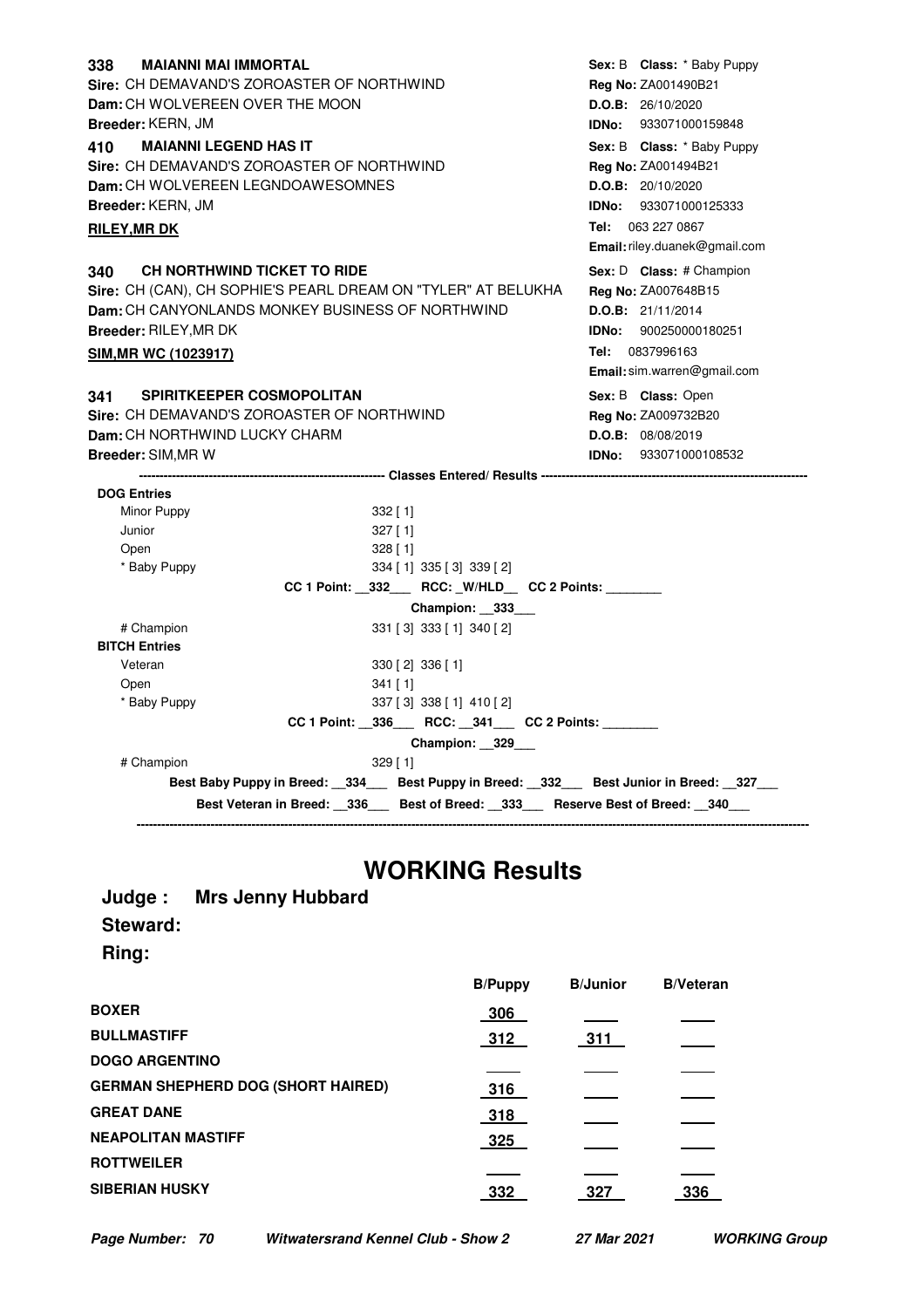#### **Best Puppy in Group**

| First                        | Breed: | <b>BULLMASTIFF</b>                                                                                                    | No: 312             |
|------------------------------|--------|-----------------------------------------------------------------------------------------------------------------------|---------------------|
| Second                       | Breed: | <b>SIBERIAN HUSKY</b>                                                                                                 | No: 332             |
| Third                        | Breed: | <b>GREAT DANE</b>                                                                                                     | No: 318             |
| Fourth                       | Breed: | <b>BOXER</b>                                                                                                          | No: 306             |
| <b>Best Junior in Group</b>  |        |                                                                                                                       |                     |
| First                        | Breed: | <b>BULLMASTIFF</b>                                                                                                    | No: 311             |
| Second                       | Breed: | <b>SIBERIAN HUSKY</b>                                                                                                 | No: 327             |
| Third                        | Breed: | <u> 1989 - Johann Harry Harry Harry Harry Harry Harry Harry Harry Harry Harry Harry Harry Harry Harry Harry Harry</u> | No: $\_\_$          |
| Fourth                       | Breed: | <u> 1989 - Johann John Stein, fransk politik (d. 1989)</u>                                                            | No: $\_\_$          |
| <b>Best Veteran in Group</b> |        |                                                                                                                       |                     |
| First                        | Breed: | SIBERIAN HUSKY                                                                                                        | No: 336             |
| Second                       | Breed: | <u> 1980 - Andrea Station Barbara, amerikan personal (h. 1980).</u>                                                   | No: $\_\_$          |
| Third                        | Breed: | <u> Alexandria de la contrada de la contrada de la contrada de la contrada de la contrada de la contrada de la c</u>  | No: $\_\_\_\_\_\_\$ |
| Fourth                       | Breed: |                                                                                                                       | No:                 |

# **WORKING Results**

|          | Judge: Mrs Jenny Hubbard |
|----------|--------------------------|
| Steward: |                          |
| Ring:    |                          |

**Best Baby Puppy in Group**

| <b>B/Baby Pup</b> | <b>B/Breed</b> |
|-------------------|----------------|
|                   | 305            |
|                   | 308            |
|                   | 315            |
|                   | 317            |
|                   | 324            |
|                   | 325            |
|                   | 326            |
| 334               | 333            |
|                   |                |

| First                | Breed: | SIBERIAN HUSKY                            | No: 334    |
|----------------------|--------|-------------------------------------------|------------|
| Second               | Breed: |                                           | No: $\_\_$ |
| Third                | Breed: |                                           | No: $\_\_$ |
| Fourth               | Breed: |                                           | No:        |
| <b>Best in Group</b> |        |                                           |            |
| First                | Breed: | <b>GERMAN SHEPHERD DOG (SHORT HAIRED)</b> | No: 317    |
| Second               | Breed: | <b>SIBERIAN HUSKY</b>                     | No: 333    |
| Third                | Breed: | <b>BOXER</b>                              | No: 305    |
| Fourth               | Breed: | <b>GREAT DANE</b>                         | No: 324    |
|                      |        |                                           |            |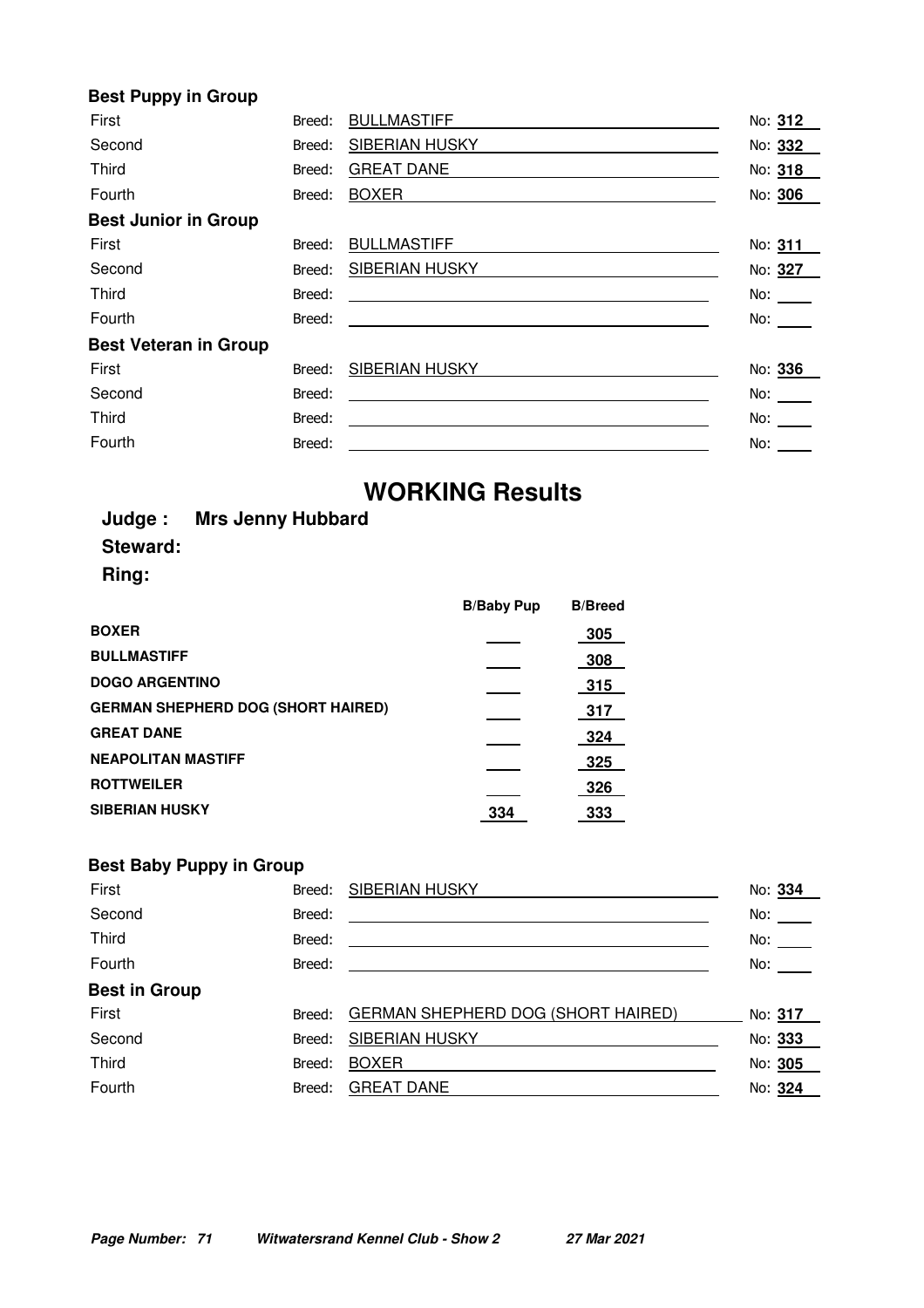# **Witwatersrand Kennel Club - Show 2 Results**

# **Best Baby Puppy in Show**

### **Group Winners**

| <u> 1989 - John Stein, mars and der Stein Stein Stein Stein Stein Stein Stein Stein Stein Stein Stein Stein Stein</u> | No:                                                                                                                                                         |
|-----------------------------------------------------------------------------------------------------------------------|-------------------------------------------------------------------------------------------------------------------------------------------------------------|
|                                                                                                                       | No: 93                                                                                                                                                      |
|                                                                                                                       | No: 152                                                                                                                                                     |
|                                                                                                                       | No: 207                                                                                                                                                     |
|                                                                                                                       | No: 244                                                                                                                                                     |
|                                                                                                                       | No:                                                                                                                                                         |
|                                                                                                                       | No: 334                                                                                                                                                     |
|                                                                                                                       | Breed:<br>Breed: WELSH CORGI (PEMBROKE)<br>Breed: IRISH WOLFHOUND<br>Breed: STAFFORDSHIRE BULL TERRIER<br>Breed: MALTESE<br>Breed:<br>Breed: SIBERIAN HUSKY |

# **Best Baby Puppy in Show sponsored by Hill's**

#### **Judge: Mr Martin Croeser**

| First  |        | Breed: SIBERIAN HUSKY | No: 334 |
|--------|--------|-----------------------|---------|
| Second |        | Breed: MALTESE        | No: 244 |
| Third  | Breed: |                       | No:     |
| Fourth | Breed: |                       | No:     |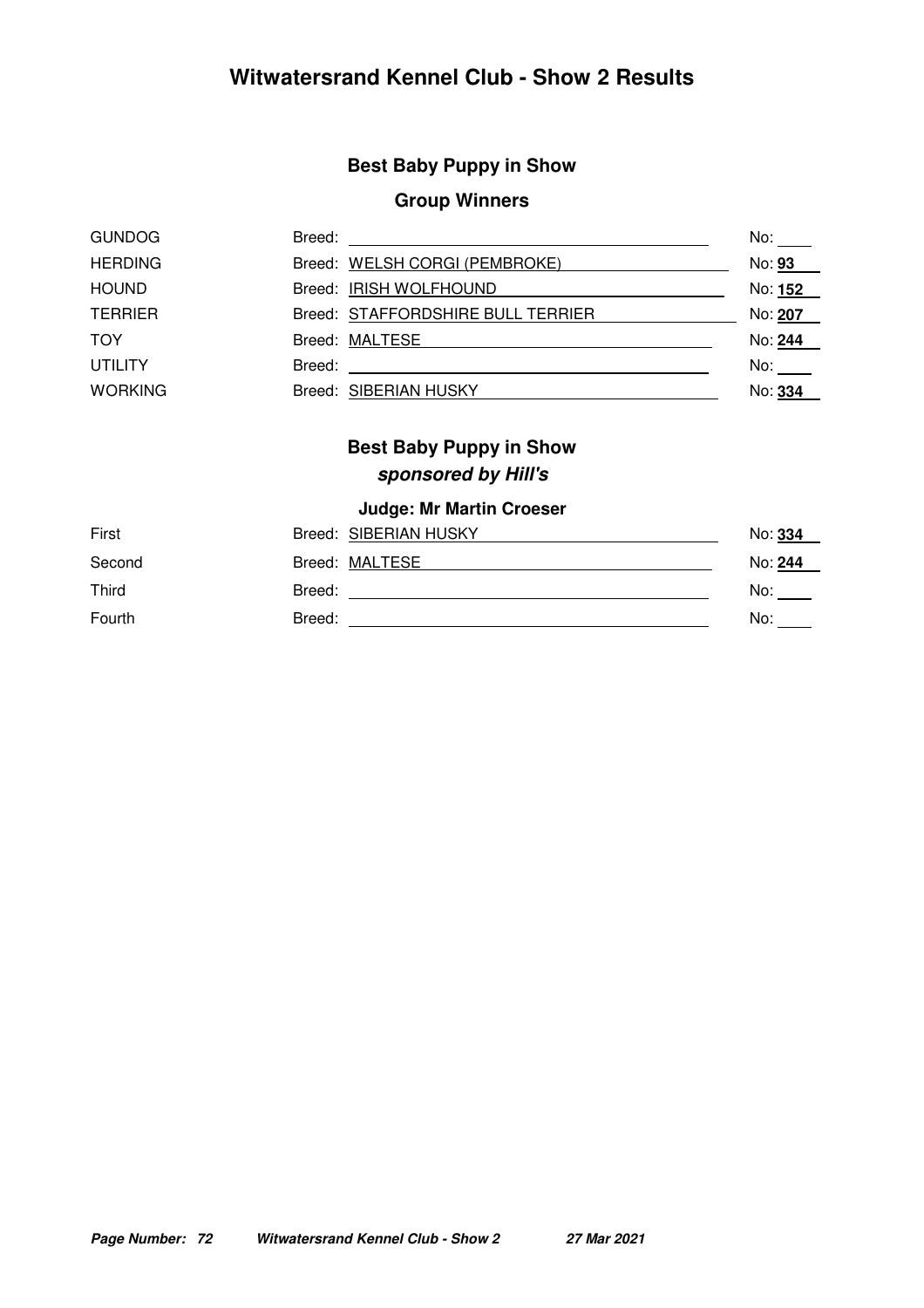## **Best Puppy in Show**

## **Group Winners**

| <b>GUNDOG</b>  | Breed: RETRIEVER (LABRADOR)   | No: 35  |
|----------------|-------------------------------|---------|
| <b>HERDING</b> | Breed: WELSH CORGI (PEMBROKE) | No: 99  |
| <b>HOUND</b>   | Breed: WHIPPET                | No: 165 |
| <b>TERRIER</b> | Breed: BULL TERRIER           | No: 177 |
| <b>TOY</b>     | Breed: POMERANIAN             | No: 249 |
| <b>UTILITY</b> | Breed: DALMATIAN              | No: 270 |
| <b>WORKING</b> | Breed: BULLMASTIFF            | No: 312 |

## **Best Puppy in Show sponsored by Hill's**

## **Judge: Mr Martin Croeser**

| First  |        | Breed: BULLMASTIFF | No: 312 |
|--------|--------|--------------------|---------|
| Second |        | Breed: DALMATIAN   | No: 270 |
| Third  | Breed: |                    | No:     |
| Fourth | Breed: |                    | No:     |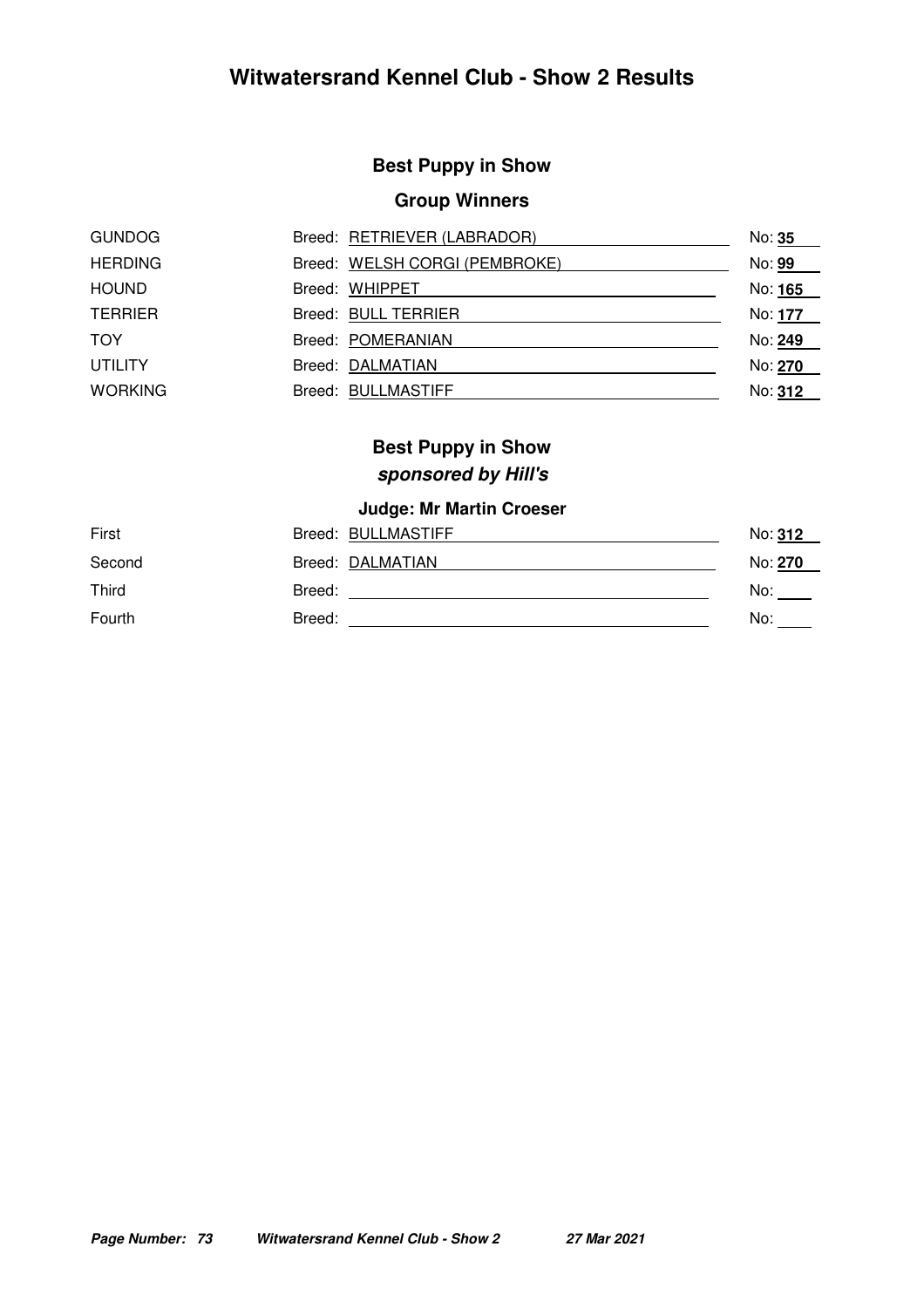## **Best in Show**

## **Group Winners**

| <b>GUNDOG</b>  | Breed: WEIMARANER (SHORT HAIRED)          | No: 56         |
|----------------|-------------------------------------------|----------------|
| <b>HERDING</b> | Breed: AUSTRALIAN SHEPHERD                | No: 62         |
| <b>HOUND</b>   | Breed: SALUKI                             | No: 162        |
| <b>TERRIER</b> | Breed: KERRY BLUE TERRIER                 | No: 189        |
| TOY            | Breed: ITALIAN GREYHOUND                  | No: <b>240</b> |
| <b>UTILITY</b> | Breed: CHOW CHOW                          | No: 269        |
| <b>WORKING</b> | Breed: GERMAN SHEPHERD DOG (SHORT HAIRED) | No: 317        |

## **Best in Show**

## **sponsored by Hill's**

## **Judge: Mr Martin Croeser**

| First  | Breed: AUSTRALIAN SHEPHERD | No: 62  |
|--------|----------------------------|---------|
| Second | Breed: SALUKI              | No: 162 |
| Third  | Breed:                     | No:     |
| Fourth | Breed:                     | No:     |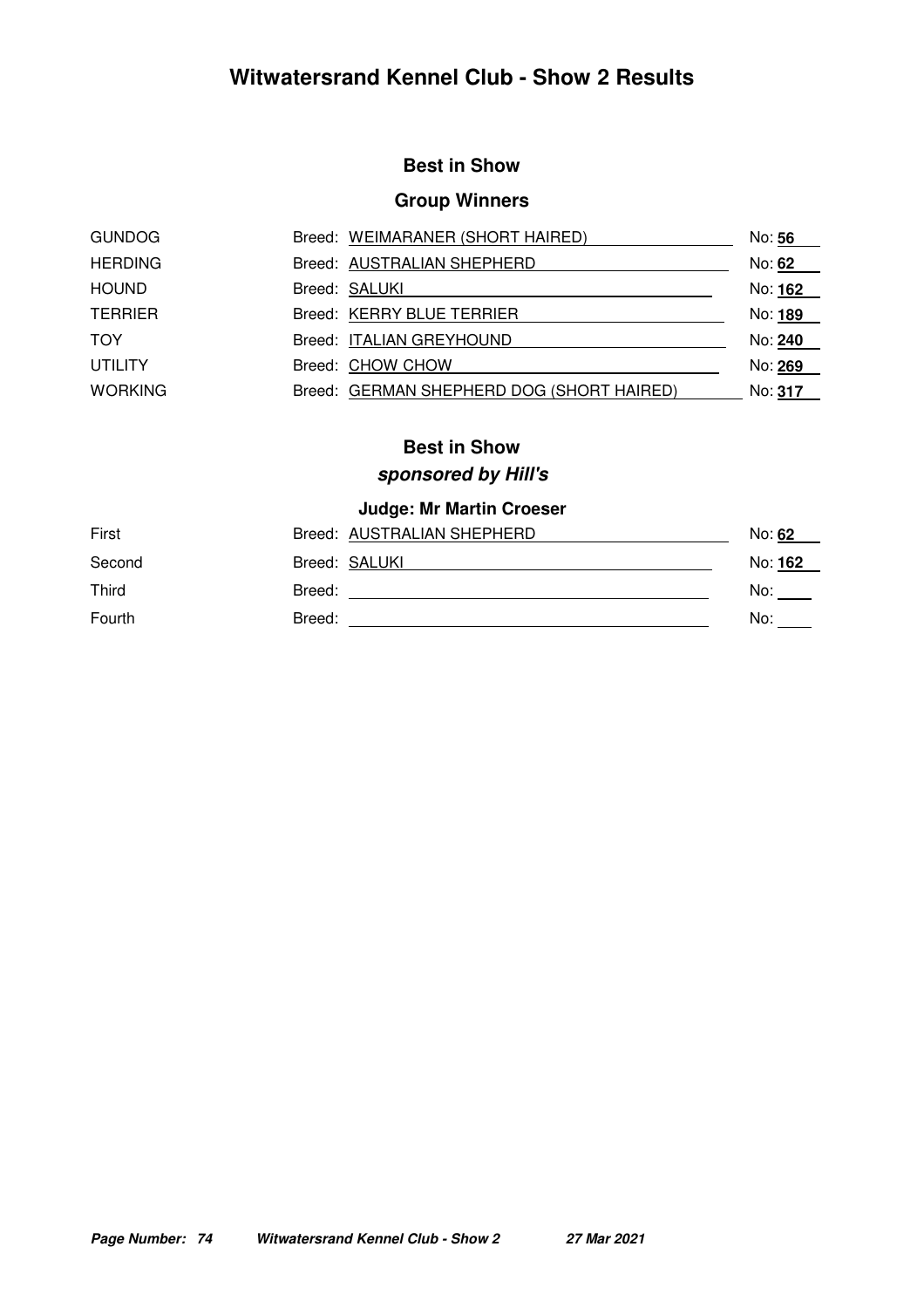## **Best Junior in Show**

## **Group Winners**

| <b>GUNDOG</b>  | Breed: RETRIEVER (LABRADOR)        | No: 33  |
|----------------|------------------------------------|---------|
| <b>HERDING</b> | Breed: SAMOYED                     | No: 86  |
| <b>HOUND</b>   | Breed: DACHSHUND (MIN LONG HAIRED) | No: 122 |
| <b>TERRIER</b> | Breed: BULL TERRIER                | No: 174 |
| <b>TOY</b>     | Breed: HAVANESE                    | No: 238 |
| <b>UTILITY</b> | Breed: POODLE (MINIATURE)          | No: 294 |
| <b>WORKING</b> | Breed: BULLMASTIFF                 | No: 311 |

## **Best Junior in Show sponsored by Hill's**

## **Judge: Mr Martin Croeser**

| First  | Breed: SAMOYED  | No: 86  |
|--------|-----------------|---------|
| Second | Breed: HAVANESE | No: 238 |
| Third  | Breed:          | No:     |
| Fourth | Breed:          | No:     |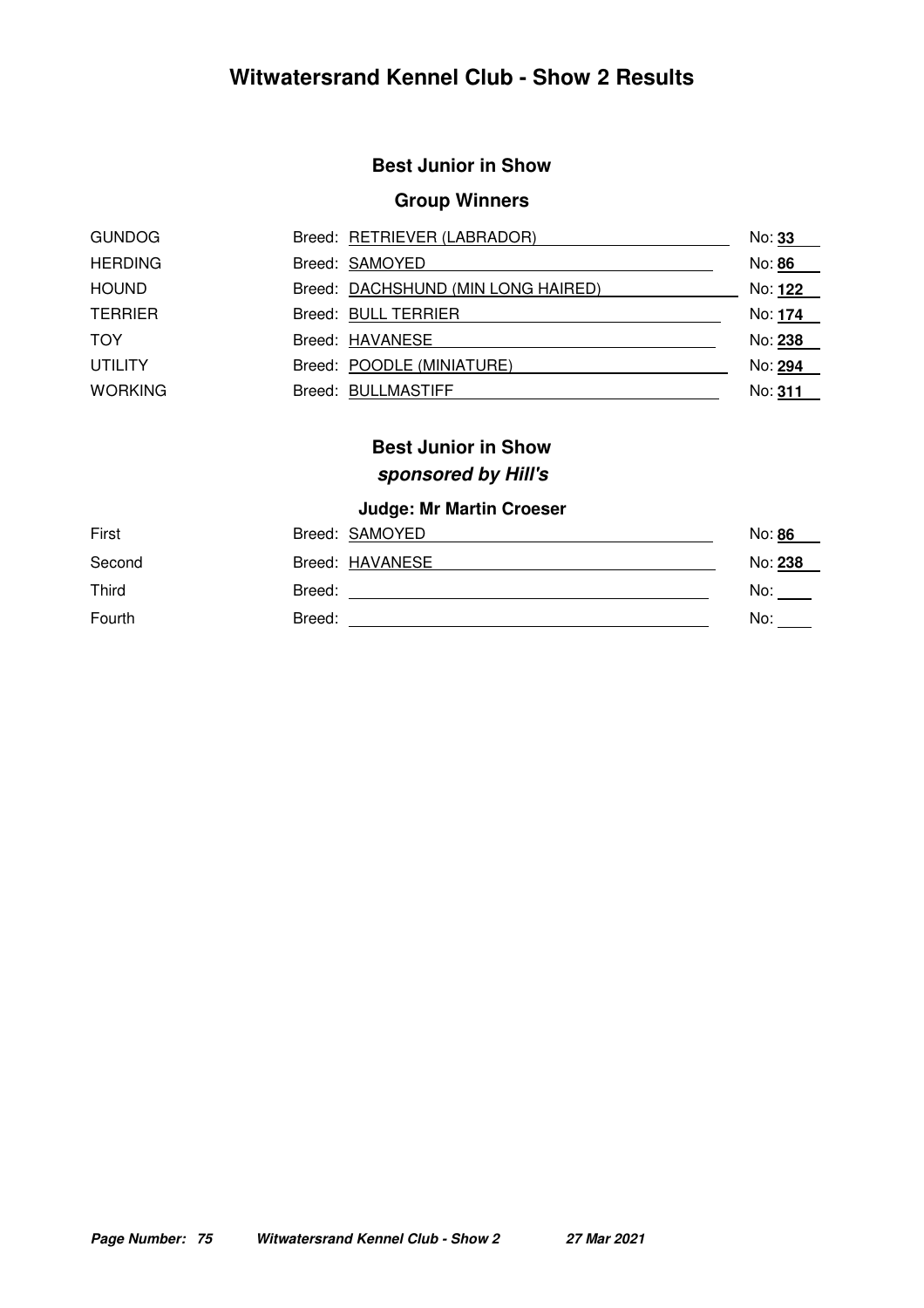## **Best Veteran Show**

## **Group Winners**

| <b>GUNDOG</b>  | Breed: RETRIEVER (GOLDEN) | No: 21                   |
|----------------|---------------------------|--------------------------|
| <b>HERDING</b> | Breed: BEARDED COLLIE     | No: 70                   |
| <b>HOUND</b>   | Breed: BEAGLE             | No: 116                  |
| <b>TERRIER</b> |                           | No: $\rule{1em}{0.15mm}$ |
| <b>TOY</b>     | Breed: PAPILLON           | No: 246                  |
| <b>UTILITY</b> | Breed:                    | No:                      |
| <b>WORKING</b> | Breed: SIBERIAN HUSKY     | No: 336                  |

## **Best Veteran Show sponsored by Hill's**

## **Judge: Mr Martin Croeser**

| First  | Breed: BEARDED COLLIE | No: <b>70</b> |
|--------|-----------------------|---------------|
| Second | Breed: BEAGLE         | No: 116       |
| Third  | Breed:                | No:           |
| Fourth | Breed:                | No:           |

# **Agility**

| <b>Class 1 - Large - Contact</b>     | 13           |
|--------------------------------------|--------------|
| <b>Class 1 - Medium - Contact</b>    | 4            |
| <b>Class 1 - Small - Contact</b>     | 7            |
| Class 2 - Large - Contact            | $\mathbf{2}$ |
| <b>Class 2 - Medium - Contact</b>    | 3            |
| <b>Class 3 - Large - Contact</b>     | 10           |
| <b>Class 3 - Medium - Contact</b>    | $\mathbf{2}$ |
| <b>Class 3 - Small - Contact</b>     | 6            |
| <b>Class 1 - Large - Non Contact</b> | 14           |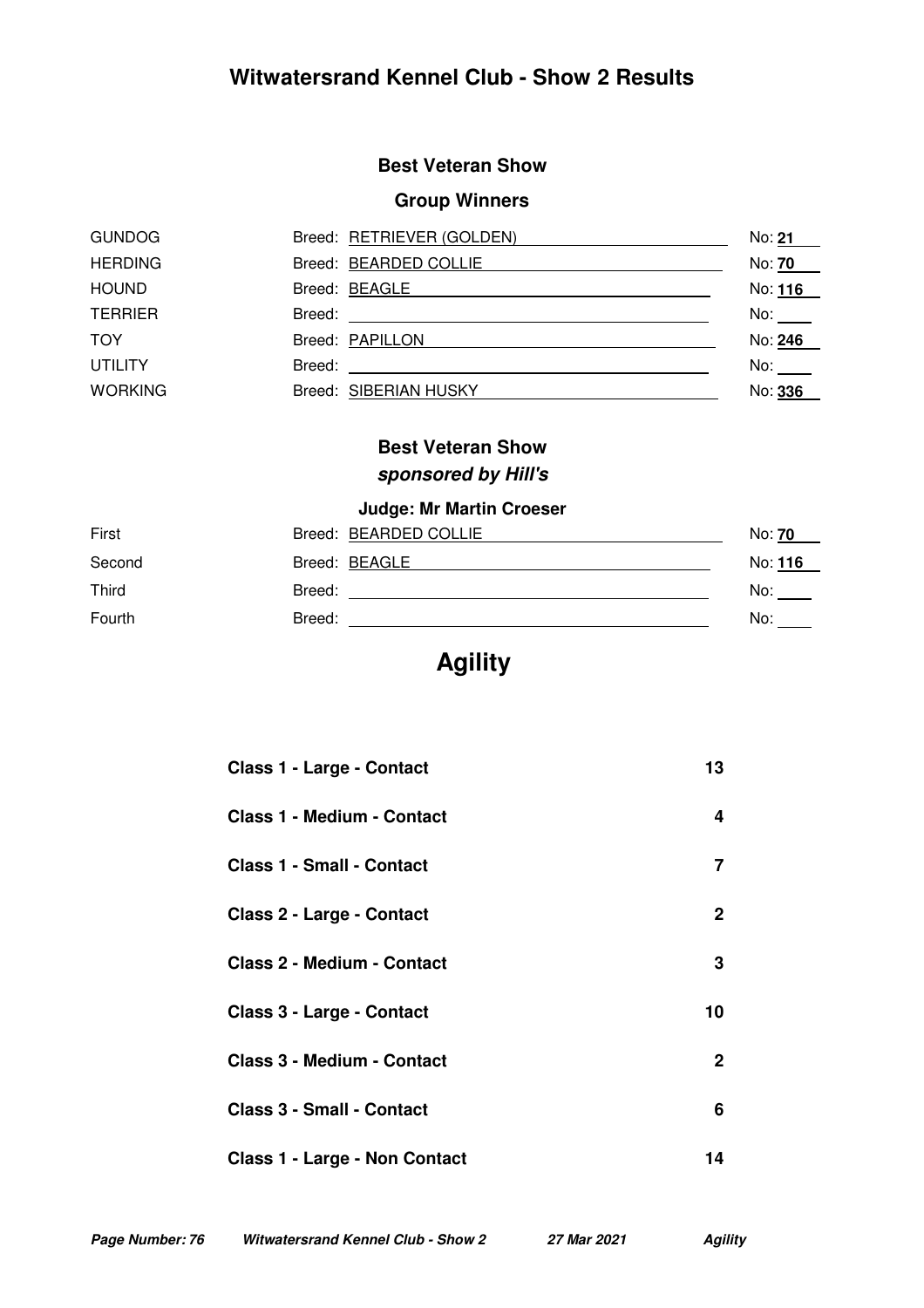| <b>Class 1 - Medium - Non Contact</b> | 3  |
|---------------------------------------|----|
| Class 1 - Small - Non Contact         | 5  |
| <b>Class 2 - Large - Non Contact</b>  | 1  |
| <b>Class 2 - Medium - Non Contact</b> | 3  |
| <b>Class 2 - Small - Non Contact</b>  | 2  |
| Class 3 - Large - non Contact         | 12 |
| <b>Class 3 - Medium - Non Contact</b> | 4  |
| <b>Class 3 - Small - Non Contact</b>  | 6  |

|                                                | <b>Discipline Total</b> |                                                            | 97                         |
|------------------------------------------------|-------------------------|------------------------------------------------------------|----------------------------|
| <b>ARNEIL, MR WA</b>                           |                         | 082 490 6986<br>Tel:                                       |                            |
|                                                |                         | Email: leeway@telkomsa.net                                 |                            |
| 369<br><b>MAWLCH ROSS (RAGE)</b>               |                         | Sex: D Breed: BORDER COLLIE                                |                            |
| Sire: EIRI GREME MOSS                          |                         | Reg No: ZA001078C13                                        |                            |
| Dam: AMY BARTOLOVI DVORI                       |                         | D.O.B: 13/10/2011                                          | <b>IDNo: 1911000004954</b> |
| Breeder: MAREKOVIC,. A                         |                         | Class 3 - Large - Contact/Class 3 - Large - non<br>Contact |                            |
| 386<br><b>LEADNWAY BORN TO BE WILD (ROSS)</b>  |                         | Sex: D Breed: BORDER COLLIE                                |                            |
| Sire: MAWLICH ROSS                             |                         | Reg No: ZA008355B19                                        |                            |
| Dam: WHIP                                      |                         | D.O.B: 31/01/2019                                          | IDNo: 9330710000841        |
| Breeder: VAN DER MERWE, DR L                   |                         | Class 1 - Large - Non Contact                              |                            |
| <b>GIFTNELL TOUCH OF SPICE (BRYNNE)</b><br>342 |                         | Sex: B Breed: BORDER COLLIE                                |                            |
| Sire: LUCKY FOR YOU RED LEGEND OF GIFTNELL     |                         | Reg No: ZA036531B13                                        |                            |
| Dam: GIFTNELL DON'T STOPMENOW                  |                         | D.O.B: 16/07/2013                                          | <b>IDNo: 9000088006956</b> |
| Breeder: ORSMOND, MISS O& VAN DER MERWE, DR L  |                         | Class 1 - Large - Contact/Class 1 - Large - Non<br>Contact |                            |
| <b>ARNEIL, MRSL</b>                            |                         | Tel: 082 303 0832                                          |                            |
|                                                |                         | Email: leeway@telkomsa.net                                 |                            |
| <b>GIFTNELL STAR ATTRACTION (KRAZ)</b><br>343  |                         | Sex: D Breed: BORDER COLLIE                                |                            |
| Sire: LUCKY FOR YOU RED LEGEND OF GIFTNELL     |                         | <b>Reg No: ZA003967B16</b>                                 |                            |
| Dam: GIFTNELL DON'T STOPMENOW                  |                         | D.O.B: 11/08/2015                                          | <b>IDNo: 9530100008985</b> |
| Breeder: ORSMOND, MISS O& VAN DER MERWE, DR L  |                         | Class 1 - Large - Contact/Class 1 - Large - Non<br>Contact |                            |
| <b>BEAN, MS RM</b>                             |                         | Tel: 0731739636                                            |                            |
|                                                |                         | Email:                                                     |                            |
| <b>LUNA MACBEAN</b><br>358                     |                         | Sex: B Breed: ****                                         |                            |
| Sire:                                          |                         | Reg No: ZA001016Y20                                        |                            |
| Dam:                                           |                         | D.O.B: 15/07/2015                                          | <b>IDNo: 9530100008935</b> |
| <b>Breeder:</b>                                |                         | Class 1 - Small - Contact/Class 1 - Small - Non<br>Contact |                            |
| <b>CHELCHINSKEY, DR C</b>                      |                         | Tel: 082 823 4618                                          |                            |
|                                                |                         | Email: carolyn.chel@gmail.com                              |                            |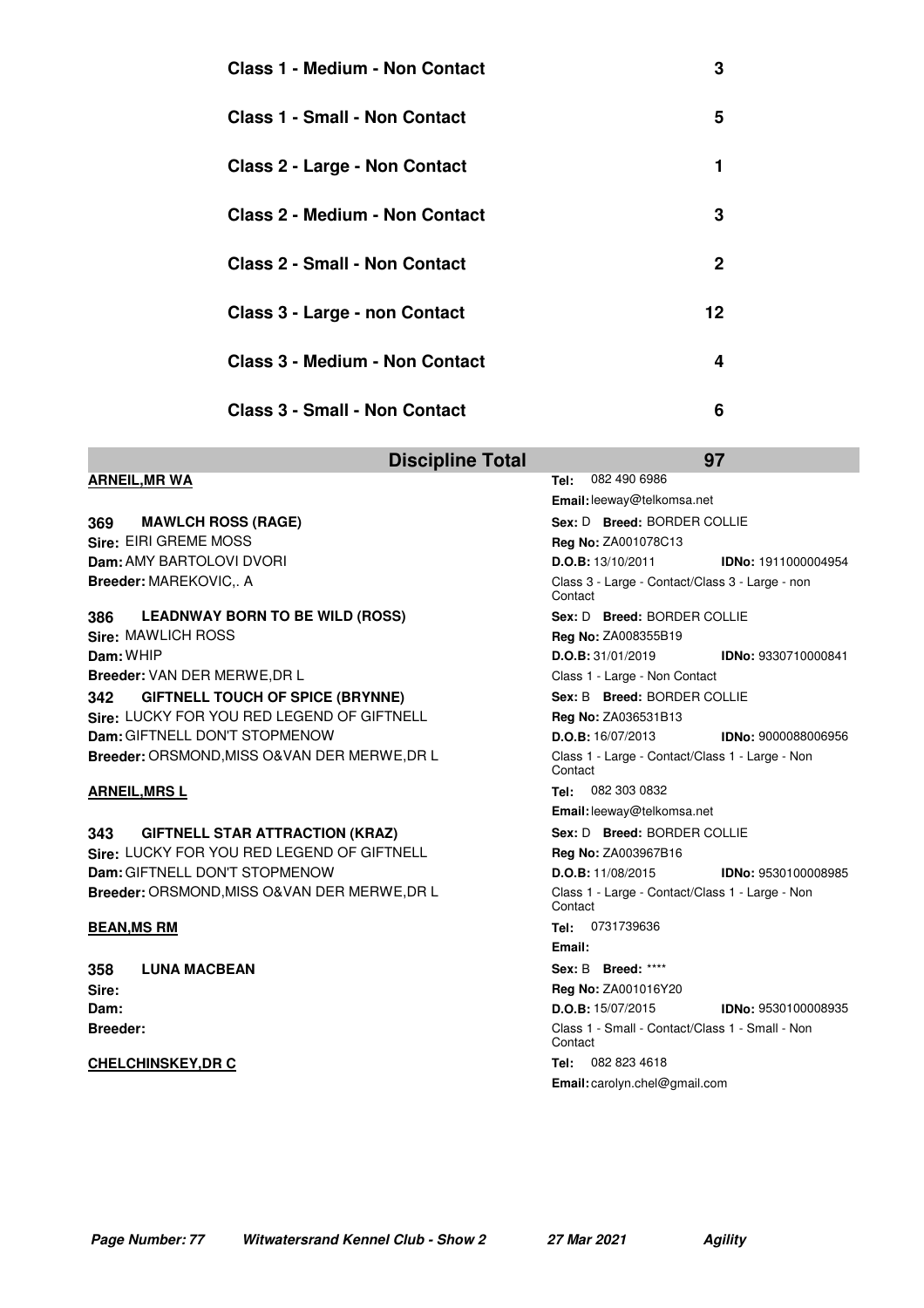### **Sire:** ROKKITASSUN BORN TO BE WILD **Dam:** LA TURANDOT DELLA LINEA DEI PENSIERI **Breeder:** QUINZIO,. M **380 PICCOLA KATY DELLA LINEA DEI PENSIERI**

### **DAMIGOS,MISS A & DAMIGOS,MISS M Tel:** 082 411 5972

**Sire:** SOLPOSTE SIR BENEDICT **Dam:**BERGUNDTAL JUSTA FAIRYTALE OF SOLPOSTE **Breeder:** PATRICIO,MRS T **359 SOLPOSTE PRINCE CHARLES (FLAVIO)**

**Sire:** SH CH MOMPESSON CAVENDISH **Dam:** WHITE SQUALL MY KINDA GIRL **Breeder:** KRUGER (LOUIS),MR L **344 WHITE SQUALL GOLD DIGGER**

**Sire:** CH SHARNOAH ENCORE ENCORE AT MACKLAND **Dam:** CH LEIGH HI'S COME FLY WITH ME TO MACKLAND **Breeder:** SHORTLAND, N **354 MACKLAND PLAY IT AGAIN**

**Sire:** UNKNOWN **Dam:** UNKNOWN **Breeder:** UNKNOWN,. **366 LOLITA**

**Sire: Dam: Breeder: 345 LEADNWAY BLAZING ROMAN**

**Sire:** UNKNOWN **Dam:** UNKNOWN **Breeder:** UNKNOWN,. **355 HAZEL**

### **ENGELBRECHT,MRS L Tel:** 0823752631

**Sire: Dam: Breeder: 356 DOBBIE**

**Sire:** CH RUSSTARA BOHEMIANS SOLO OF DELCHAMY **Dam:** CH DELCHAMY SPICE GIRL **Breeder:** OSENTON,MRS AP **360 DELCHAMY FLYING HIGH**

#### **HARRIS,MISS TJ Tel:**

 $Sex: B$  **Breed:** SHETLAND SHEEPDOG **Reg No:** ZA001024C16 **D.O.B:** 24/08/2015 **IDNo:** 3802600424276 Class 3 - Small - Contact/Class 3 - Small - Non **Contact** 

### **Email:**

**Sex:** D **Breed:** PAPILLON

**Reg No:** ZA012505B15 **D.O.B:** 18/05/2015 **IDNo:** 9450000016235 Class 1 - Small - Contact/Class 2 - Small - Non **Contact Sex:** D **Breed:** SPANIEL (ENGLISH SPRINGER) **Reg No:** ZA048754B14 **D.O.B:** 07/02/2014 **IDNo:** 9000320019791 Class 1 - Large - Contact/Class 1 - Large - Non **Contact DAMIGOS,MISS M Tel:** 082 452 9017 **Email:** michaliadamigos@gmail.com  $\textbf{Sex: D} \quad \textbf{Breed: SHETLAND SHEEPDOG}$ **Reg No:** ZA001612B18 **D.O.B:** 30/11/2017 **IDNo:** 9530710000118 Class 1 - Medium - Contact/Class 1 - Medium - Non Contact  $\textbf{Sex: B} \quad \textbf{Breed: SPANIEL} \text{ (COCKER) TYPEE}$ **Reg No:** ZA001291Y14 **D.O.B:** 01/11/2011 **IDNo:** 9000088001900 Class 2 - Medium - Contact/Class 2 - Medium - Non Contact **DORE, S Tel:** 0828473893 **Email: Sex: B Breed: BORDER COLLIE Reg No:** ZA009282B19 **D.O.B:** 09/02/2019 **IDNo:** 9530100035109 Class 1 - Large - Contact/Class 1 - Large - Non Contact **DU TOIT,MISS K Tel:** 079 581 5910 **Email:** kayladt@gmail.com  $\textbf{Sex: B} \quad \textbf{Breed: SPANIEL} \text{ (COCKER) TYPEE}$ **Reg No:** ZA001068Y15 **D.O.B:** 12/03/2014 **IDNo:** 9530100004363 Class 1 - Medium - Contact/Class 3 - Medium - Non Contact **Email:**  $Sex: D$  **Breed:** CROSSBREED **Reg No:** ZA001043Y19 **D.O.B:** 04/10/2017 **IDNo:** 9450000187022 Class 1 - Medium - Contact/Class 1 - Medium - Non Contact **GENIS,MRS C Tel:** 082 760 6238 **Email:**  $Sex: D$  **Breed:** CAVALIER KING CHARLES SPANIEL **Reg No:** ZA006675B16 **D.O.B:** 20/02/2016 **IDNo:** 9530100010366 Class 1 - Small - Contact/Class 1 - Small - Non **Contact Email:**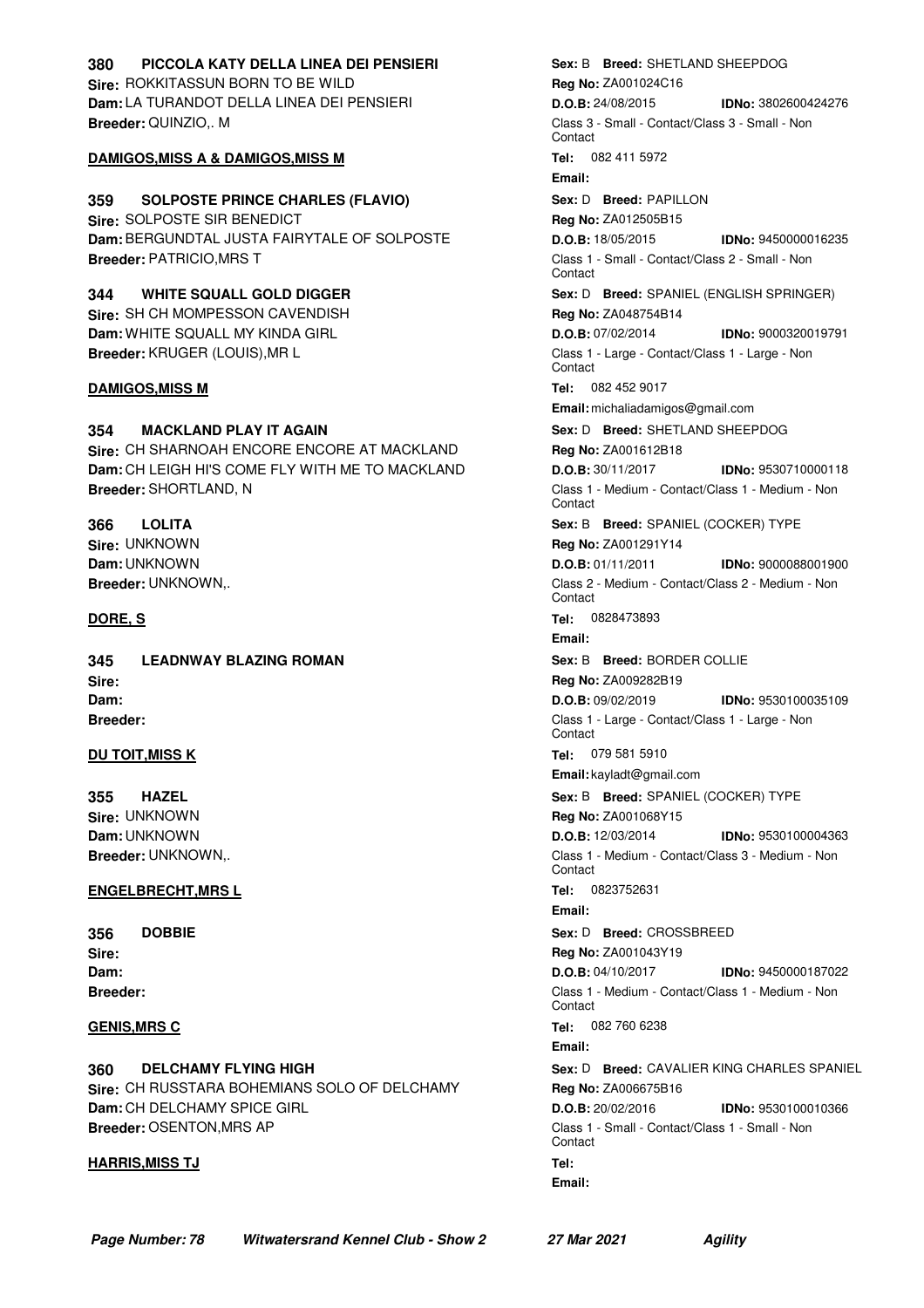### **Sire:** TIP TOP OF CARNELIAN **Dam:**EUROFIRE BORN TO SHINE OF CARNELIAN **Breeder:** BRISTOW,MR L **346 CARNELIAN IGNITETHENIGHT (CASSIE)**

### **HARRIS,MRS JJ & HARRIS,MISS TJ Tel:** 0837070908

**Sire:** UNKNOWN **Dam:** UNKNOWN **Breeder:** UNKNOWN,. **347 ROXETTE (ROXI)**

**Sire:** MAWAICH ROSS **Dam:** WHIP **Breeder:** VAN DER MERWE,DR L **348 LEADNWAY THUNDER BOLT (LUCA)**

**Sire:** UNKNOWN **Dam:** UNKNOWN **Breeder:** UNKNOWN,. **370 FEE BEE**

**Sire: Dam: Breeder: 349 EUROFIRE POWERFUL STIG**

**Sire:** CH SCOZZES DARCO **Dam:** CH FELTHORN SOUL SINGER OF SCOZZES **Breeder:** VAN DER MERWE,MISS C **381 CH SCOZZES EVENINGVALENTIN OF GALIAN**

**Sire:** CH. (HONG.11,LUX.B.11) DEGALLO THE VIGILANTE **Dam:**EMMA OF THE GOLDEN FIR **Breeder:** VANDENHOLE,MRS J **382 CH KIMBERLEY OF THE GOLDEN FIR**

**Sire:** CH SCOZZES EVENINGVALENTIN OF GALIAN **Dam:** CH KIMBERLEY OF THE GOLDEN FIR **Breeder:** KILLIAN,MRS MG **361 GALIAN ONE SPIRIT**

#### **KLEIJNHANS,MRS S Tel:** 082553 1721

**Sire:** UNKNOWN **Dam:** UNKNOWN **Breeder:** UNKNOWN,. **378 LEXI**

 $\textbf{Sex:} \text{ B} \quad \textbf{Breed:} \text{ BORDER COLLIE}$ **Reg No:** ZA008913B17 **D.O.B:** 01/04/2017 **IDNo:** 9450000018233 Class 1 - Large - Contact/Class 1 - Large - Non **Contact Email:**tracyh@servochem.co.za  $\textbf{Sex: B}$  **Breed:** BORDER COLLIE TYPE **Reg No:** ZA001079Y16 **D.O.B:** 03/03/2015 **IDNo:** 9530100008999 Class 1 - Large - Contact/Class 1 - Large - Non Contact **HENDRY,MRS D Tel:** 083 256 1429 **Email:**ianhendry@vodamail.co.za **Sex:** D **Breed:** BORDER COLLIE **Reg No:** ZA008352B19 **D.O.B:** 31/01/2019 **IDNo:** 9330710000841 Class 1 - Large - Contact/Class 1 - Large - Non **Contact**  $Sex: B$  **Breed:** BORDER COLLIE TYPE **Reg No:** ZA001075Y15 **D.O.B:** 06/01/2014 **IDNo:** 9530100001523 Class 3 - Large - Contact/Class 3 - Large - non Contact **JACOBY,MISS SJ Tel:** 084 882 9202 **Email:** shannen.bcfan@gmail.com  $\textbf{Sex:} \text{ B} \quad \textbf{Breed:} \text{ BORDER COLLIE}$ **Reg No:** ZA014785B18 **D.O.B:** 02/10/2018 **IDNo:** 9330710000755 Class 1 - Large - Contact/Class 1 - Large - Non **Contact KILLIAN,MRS MG Tel:** 082 377 9860 **Email:** galianshelties@gmail.com

 $\textbf{Sex: D} \quad \textbf{Breed: SHETLAND SHEEPDOG}$ 

**Reg No:** ZA021893B13

**D.O.B:** 07/11/2012 **IDNo:** 9000088004037 Class 3 - Small - Contact/Class 3 - Small - Non **Contact** 

 $Sex: B$  **Breed:** SHETLAND SHEEPDOG

**Reg No:** ZA000756C12 **D.O.B:** 01/09/2011 **IDNo:** 9811000026774

Class 3 - Small - Contact/Class 3 - Small - Non Contact

 $Sex: B$  **Breed:** SHETLAND SHEEPDOG

**Reg No:** ZA006460B17 **D.O.B:** 13/01/2017 **IDNo:** 9530100018175 Class 1 - Small - Contact/Class 2 - Small - Non **Contact** 

**Email:** susan@razzledogs.co.za

**Sex: B Breed:** AUSTRALIAN KELPIE TYPE

**Reg No:** ZA001041Y15 **D.O.B:** 24/05/2013 **IDNo:** 9000088007990 Class 3 - Medium - Contact/Class 3 - Medium - Non **Contact**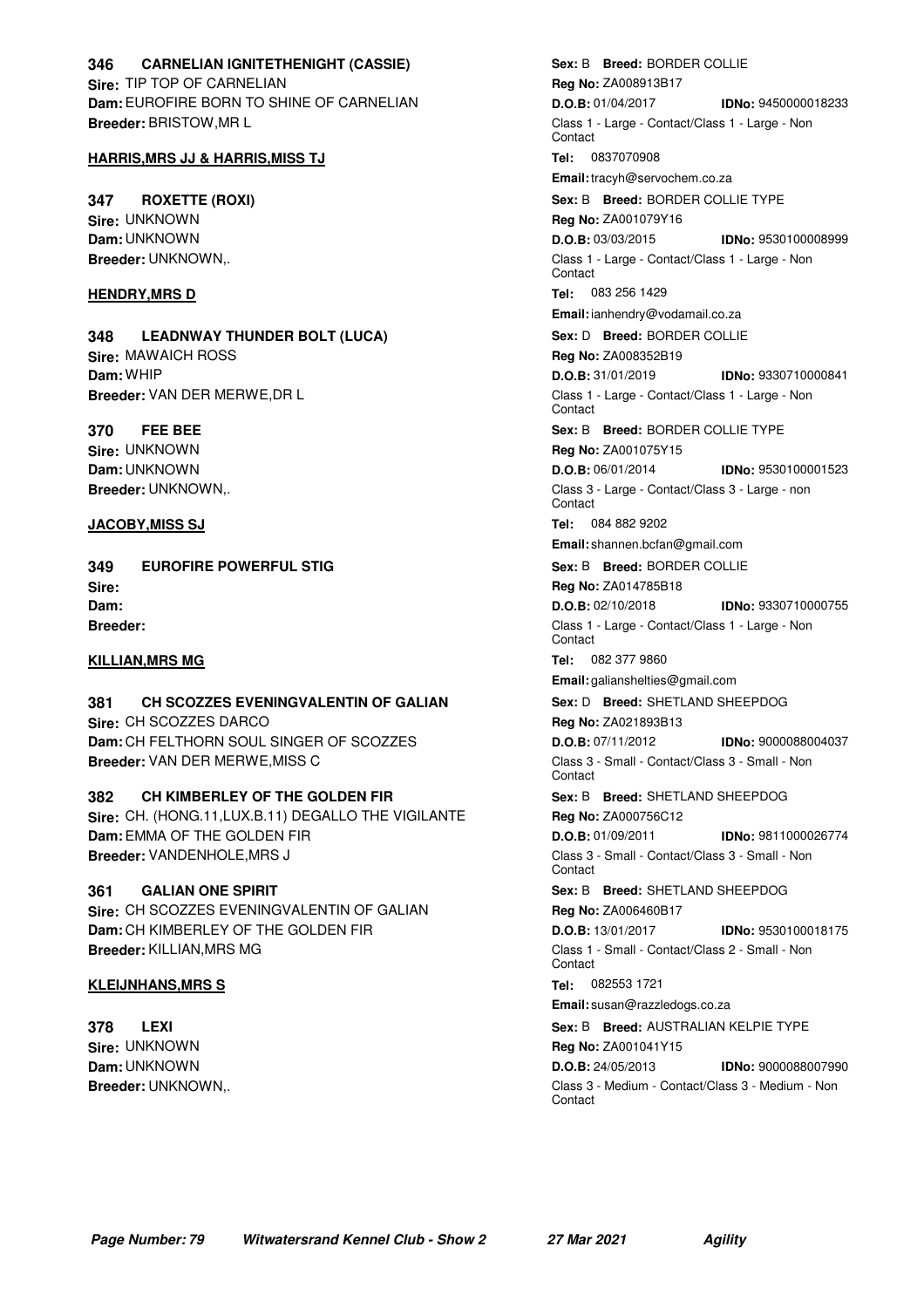## **387 KINKO ZARA**

**Sire:** KINKO BRONS **Dam:**KINKO CLAIRE **Breeder:** SWART,MR J **LANDER,MRS T Tel:** 083 225 4846

**Sire:** MALWCH KEP **Dam:** COMEBYANAWAY ENDLESS LOVE **Breeder:** LANDER, T **350 WILLTOWIN SENXATIONAL**

**Sire:** COMEBYANAWAY REDDY N'WILLIN **Dam:** NIDDERDALE MIST AT COMEBYANAWAY **Breeder:** BAINBRIDGE,MRS AJ **371 COMEBYANAWAY ENDLESS LOVE (TRINITY)**

### **Sire:** COMEBYANAWAY WILL HE WEAVE **Dam:** RED INSTEAD AT COMEBYANAWAY **372 COMEBYANAWAY LADY IN RED (ESPRIT)**

**Breeder:** BAINBRIDGE,MRS AJ

### **MCLEAN,MRS B Tel:** 082 454 6664

**Sire:** GIFTNELL HOT GOSSIP **Dam:** GIFTNELL LUNA JUMP F JOY **Breeder:** ORSMOND,MISS O **364 GIFTNELL JASPA'S GUESS (JASPER)**

### **OSENTON,MRS AP Tel:** 082 492 9109

### **232 DELCHAMY LIFE IS A DREAM**

**Sire:** CH RUSSTARA BOHEMIANS SOLO OF DELCHAMY **Dam:** CH CHADWICK TICKLED PINK OF DELCHAMY **Breeder:** OSENTON, A

**Sire:** CH VALTINTA DASH OF SPICE **Dam:** CH RUSSTARA SPICED SAFFRON OF DELCHAMY **Breeder:** OSENTON,MRS A **383 DELCHAMY SPICE GIRL**

### **PRINSLOO,MISS R Tel:** 082 9418 881

**Sire:** COMEBYANAWAY WILL HE WEAVE **Dam:** RED INSTEAD AT COMEBYANAWAY **Breeder:** BAINBRIDGE,MRS AJ **373 COMEBYANAWAY REDDY N'SAVVY**

**Sire:** CH CH. SHARNDAH ENCORE ENCORE AT MACKLAND **Dam:** CH WUD MACKLAND RODDENBERRY **Breeder:** SHORTLAND,MRS N **367 MACKLAND WORK IT (SAYDE)**

 $\textbf{Sex: B} \quad \textbf{Breed: AUSTRALIAN KELPIE}$ **Reg No:** ZA003231B19 **D.O.B:** 07/03/2018 **IDNo:** 9851130007997 Class 1 - Large - Non Contact **Email:** sassica1@gmail.com **Sex: D Breed:** BORDER COLLIE

**Reg No:** ZA001794B18 **D.O.B:** 14/11/2017 **IDNo:** 9530100021642 Class 1 - Large - Contact/Class 1 - Large - Non Contact

 $\textbf{Sex:} \text{ B} \quad \textbf{Breed:} \text{ BORDER COLLIE}$ **Reg No:** ZA001140C15

**D.O.B:** 19/09/2014 **IDNo:** 9530100003664 Class 3 - Large - Contact/Class 3 - Large - non **Contact** 

 $\textbf{Sex:} \text{ B} \quad \textbf{Breed:} \text{ BORDER COLLIE}$ 

**Reg No:** ZA001389C14 **D.O.B:** 05/12/2012 **IDNo:** 9810000049689

Class 3 - Large - Contact/Class 3 - Large - non **Contact** 

**Email:** babit@icon.co.za

**Sex: D Breed: BORDER COLLIE** 

**Reg No:** ZA006581B15 **D.O.B:** 08/07/2014 **IDNo:** 9530100001511 Class 2 - Large - Contact/Class 3 - Large - non **Contact** 

**Email:** a.osenton@gmail.com

 $Sex: B$  **Breed:** CAVALIER KING CHARLES SPANIEL **Reg No:** ZA003013B19

**D.O.B:** 07/11/2018 **IDNo:** 9530100029252 Class 1 - Small - Contact/Class 1 - Small - Non Contact

 $Sex: B$  **Breed:** CAVALIER KING CHARLES SPANIEL **Reg No:** ZA030280B13

**D.O.B:** 07/05/2013 **IDNo:** 9000088006102 Class 3 - Small - Contact/Class 3 - Small - Non

Contact

**Email:**renee@wol.co.za

**Sex: D Breed: BORDER COLLIE** 

**Reg No:** ZA001396C14

**D.O.B:** 05/12/2012 **IDNo:** 9810000049602 Class 3 - Large - Contact/Class 3 - Large - non **Contact** 

 $Sex: B$  **Breed:** SHETLAND SHEEPDOG

**Reg No:** ZA013214B16

**D.O.B:** 04/08/2016 **IDNo:** 9530100012227 Class 2 - Medium - Contact/Class 3 - Medium - Non Contact

**RHEEDER,MS R Tel:** 073 410 2672 **Email:**ritar@iburst.co.za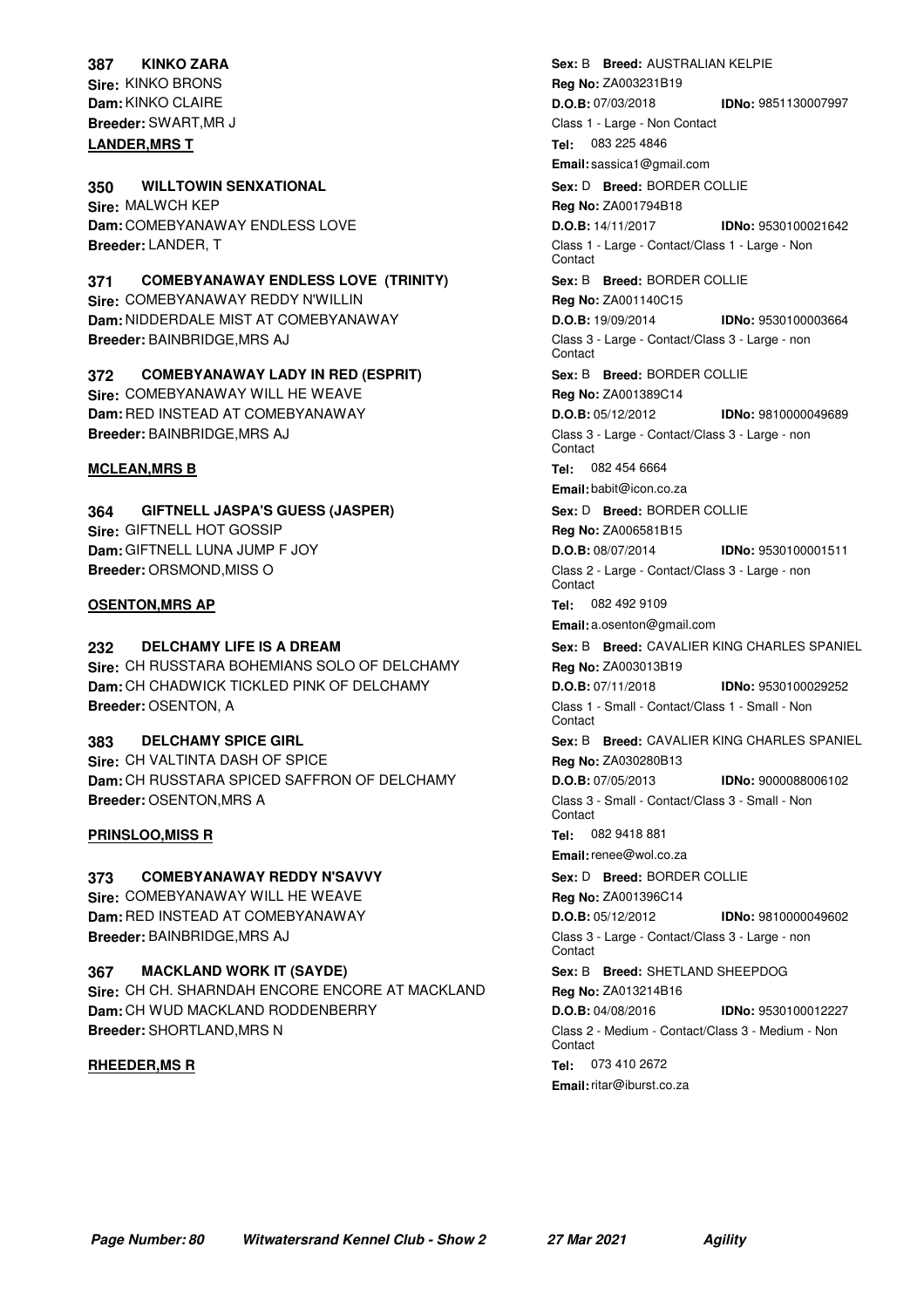**Sire:** UNKNOWN **Dam:** UNKNOWN **Breeder:** UNKNOWN,. **374 SASHIE**

**379 CH TAWMONT UNFORGETTABLE OF HETLANDENIS (PEPPERS)**  $\mathbf{s}$ : B Breed: SHETLAND SHEEPDOG **Sire:** TAWMONT ROYALVIKINGSTAR OF AVRONDEL **Dam:** WILLOTHEWISP WINSOME OF TAWMONT **Breeder:** LEENDERS,MRS I&LEENDERS,MR JA

### **Sire:** AVRONDEL STUDENT PRINCE **Dam:** CH AVRONDEL SOFFIODELLAVITA **384 AVRONDEL STANDINGOVATION OF HETLANDENIS (SKYY)**

**Sire: Dam: Breeder: 362 STOFFEL**

**Breeder:** CHIPP,MRS MA

**Sire: Dam: Breeder: 351 LEANDNWAY FLIRT WITH FIRE**

#### **STAUGHTON,MISS CA Tel:** 082 4512309

**Sire:** WAYLOR ACE **Dam:** WAYLOR ZIVA **Breeder:** DAVARON, L **363 WAYLOR READY TEDDY GO**

**Sire:** CH WAYLOR SHOGAN THEGREAT **Dam:**BREZAY BELLA FEMINA **Breeder:** STEELE,MRS C **385 BREZAY YOGI BEAR**

**Sire:** UNKNOWN **Dam:** UNKNOWN **Breeder:** UNKNOWN,. **375 FLASH**

**Sire:** JT **Dam: Breeder: 376 STAR**

#### **VAN DEN BERG,MR W Tel:**

 $Sex: B$  **Breed:** BORDER COLLIE TYPE **Reg No:** ZA001070Y13 **D.O.B:** 19/04/2012 **IDNo:** 9000088006104 Class 3 - Large - Contact/Class 3 - Large - non **Contact SCHOEMAN,MRS N Tel:** 082 347 9633 **Email:** nschoeman@live.com **Reg No:** ZA006212B11 **D.O.B:** 12/01/2011 **IDNo:** 9000880003321 Class 3 - Medium - Contact/Class 3 - Medium - Non Contact  $Sex: B$  **Breed:** SHETLAND SHEEPDOG **Reg No:** ZA051452B14 **D.O.B:** 08/09/2014 **IDNo:** 4C4A7D3554 Class 3 - Small - Contact/Class 3 - Small - Non **Contact SMIT,D Tel:** 0727443972 **Email:**  $Sex: D$  **Breed:** CROSSBREED **Reg No:** ZA001006Y19 **D.O.B:** 04/02/2015 **IDNo:** Class 1 - Small - Contact/Class 1 - Small - Non Contact BEARDED COLLIE **Sex:** B **Breed: Reg No:** ZA009279B19 **D.O.B:** 09/02/2019 **IDNo:** 9530100035108 Class 1 - Large - Contact/Class 1 - Large - Non **Contact Email:** cstaughton@polka.co.za **Sex:** D **Breed:** POODLE (TOY) **Reg No:** ZA002097B19 **D.O.B:** 26/11/2018 **IDNo:** 9560000102523 Class 1 - Small - Contact/Class 1 - Small - Non **Contact Sex:** D **Breed:** POODLE (TOY) **Reg No:** ZA043684B14 **D.O.B:** 30/01/2014 **IDNo:** 9851700029982 Class 3 - Small - Contact/Class 3 - Small - Non Contact **TUTTON,MRS PA Tel:** 082379 0170 **Email:** pattutton91@gmail.com **Sex:** D **Breed:** BORDER COLLIE TYPE **Reg No:** ZA001088Y17 **D.O.B:** 18/05/2016 **IDNo:** 4C4A0D7B5F Class 3 - Large - Contact/Class 3 - Large - non **Contact Sex: D Breed:** BORDER COLLIE **Reg No:** ZA001089Y17 **D.O.B:** 18/05/2016 **IDNo:** 4C4A0D7B5F Class 3 - Large - Contact/Class 3 - Large - non **Contact Email:**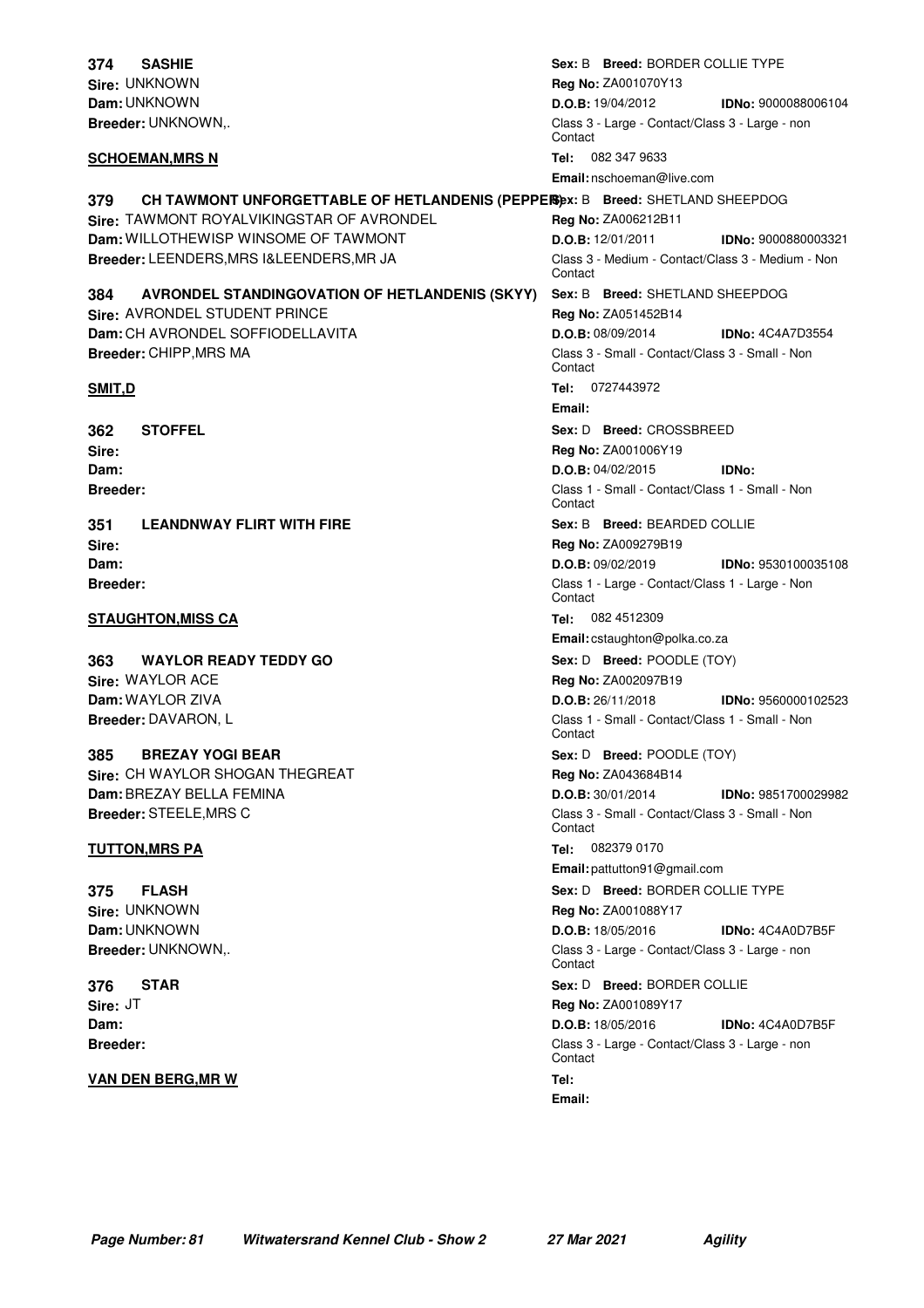**Sire: Dam: Breeder: 357 HAPPY**

#### **VAN DEN BERG,MR WJ Tel:** 072 -4526463

**Sire:** BREAKSEA PARADOX **Dam:**ASHVALE IMPRESSIONIST **Breeder:** MUNRO-CAMERON,MRS B **368 CH CIRQUE DU REVE OF WARDSHAVEN**

### **VAN DER NEST,MR JM Tel:** 082 411 2342

**Sire:** UNKNOWN **Dam:** UNKNOWN **Breeder:** UNKNOWN,. **377 SOLO**

**Sire: Dam: Breeder: 352 MIG IN EXCESS**

**Sire: Dam: Breeder: 353 CALLISTO**

**Sire:** ASTRA LAD (IMP) **Dam:**KARA (IMP) **Breeder:** VERMEULEN,MR CJ **412 CHRISRI QUASAR**

**Sire:** ASTRA LAD (IMP) **Dam:**ELIS (IMP) **Breeder:** VERMEULEN,MR CJ **411 CHRISRI CELERITAS**

**Sire: Dam: Breeder: 365 FLEDGE**

**Sire:** BOSTEAD CACHET OF BORDALE **Dam:**BORDALE DIXIE **Breeder:** PHILIP,MRS P **388 BORDALE DEAL THE CARDS**

 $\mathsf{Sex: D} \quad \mathsf{Breed: \, \, \text{PULI}}$ **Reg No:** ZA015160B11 **D.O.B:** 01/01/2011 **IDNo:** Class 1 - Medium - Contact/Class 2 - Medium - Non **Contact Email:** daa@polka.co.za BEARDED COLLIE **Sex:** D **Breed: Reg No:** ZA011739B12 **D.O.B:** 25/04/2012 **IDNo:** 9000088002566 Class 2 - Medium - Contact/Class 2 - Medium - Non **Contact Email:**jason.van\_der\_nest@siemens.com  $\textbf{Sex: D} \quad \textbf{Breed: AUSTRALIAN SHEPHERD TYPE}$ **Reg No:** ZA001084Y17 **D.O.B:** 10/03/2013 **IDNo:** 9910010005558 Class 3 - Large - Contact/Class 3 - Large - non **Contact Sex: D Breed:** BORDER COLLIE **Reg No:** ZA001795B18 **D.O.B:** 14/11/2017 **IDNo:** 9530100021642 Class 1 - Large - Contact/Class 1 - Large - Non **Contact**  $\textbf{Sex:} \text{ B} \quad \textbf{Breed:} \text{ BORDER COLLIE}$ **Reg No:** ZA001075C18 **D.O.B:** 09/02/2016 **IDNo:** 3802600701913 Class 1 - Large - Contact/Class 1 - Large - Non **Contact VENTER,MISS M Tel:** 079 879 1557 **Email:** margot@bamboorocksa.co.za **Sex: B Breed: BORDER COLLIE Reg No:** ZA004491B17 **D.O.B:** 15/05/2016 **IDNo:** 9002500003184 Class 2 - Large - Contact/Class 3 - Large - non **Contact Sex: B Breed: BORDER COLLIE Reg No:** ZA008011B15 **D.O.B:** 29/06/2014 **IDNo:** 9000320019210 Class 3 - Large - Contact/Class 3 - Large - non **Contact VORSTER, H Tel:** 0827110811 **Email:** helia@v-tech,co,za **Sex:** D **Breed:** BORDER COLLIE TYPE **Reg No:** ZA001077Y18 **D.O.B:** 10/03/2017 **IDNo:** 9530100018447 Class 1 - Large - Contact/Class 2 - Large - Non **Contact Sex: D Breed:** BORDER TERRIER **Reg No:** ZA010297B19 **D.O.B:** 13/05/2019 **IDNo:** 9330710001002 Class 1 - Medium - Non Contact

**------------------------------------------------------------ Classes Entered/ Results -----------------------------------------------------------------**

**Class 1 - Large - Contact** Judge: **Ms Gaby Grohovaz** Steward: Ring:

#### **sponsored by Hill's**

342 [] 343 [] 344 [] 345 [] 346 [] 347 [] 348 [] 349 [] 350 [] 351 [] 352 [] 353 [] 365 [1]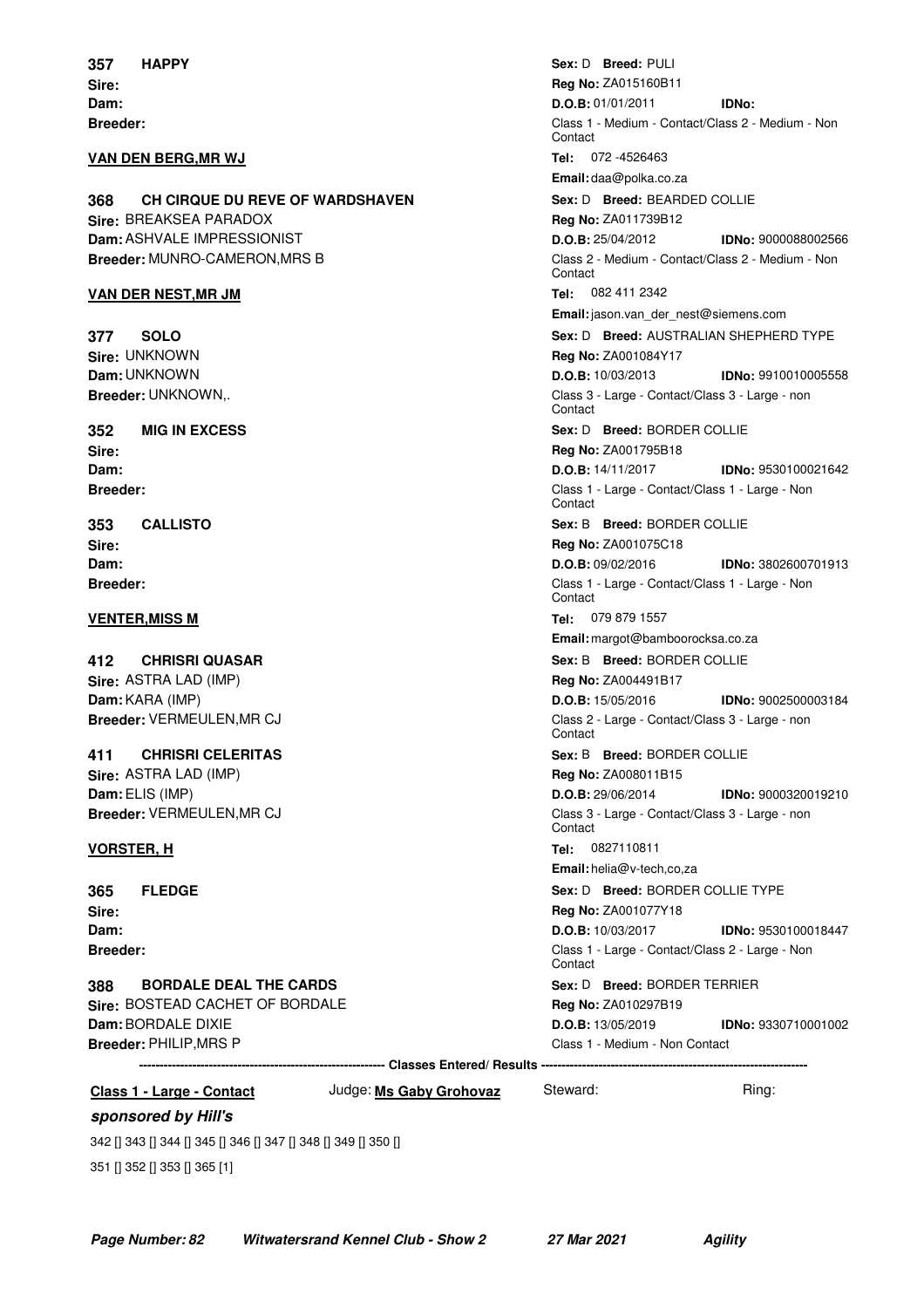| Class 1 - Medium - Contact                                       | Judge: Ms Gaby Grohovaz                   | Steward:           | Ring:          |
|------------------------------------------------------------------|-------------------------------------------|--------------------|----------------|
| sponsored by Hill's                                              |                                           |                    |                |
| 354 [] 355 [1] 356 [2] 357 [3]                                   |                                           |                    |                |
|                                                                  |                                           |                    |                |
| Class 1 - Small - Contact                                        | Judge: Ms Gaby Grohovaz                   | Steward:           | Ring:          |
| sponsored by Hill's                                              |                                           |                    |                |
| 232 [1] 358 [] 359 [3] 360 [] 361 [2] 362 [] 363 []              |                                           |                    |                |
|                                                                  |                                           |                    |                |
| Class 2 - Large - Contact                                        | Judge: Ms Gaby Grohovaz                   | Steward:           | Ring:          |
| sponsored by Hill's                                              |                                           |                    |                |
| 364 [2] 412 [1]                                                  |                                           |                    |                |
| Class 2 - Medium - Contact                                       | Judge: Ms Gaby Grohovaz                   | Steward:           | Ring:          |
|                                                                  |                                           |                    |                |
| sponsored by Hill's                                              |                                           |                    |                |
| 366 [1] 367 [] 368 []                                            |                                           |                    |                |
| Class 3 - Large - Contact                                        | Judge: Ms Gaby Grohovaz                   | Steward:           | Ring:          |
| sponsored by Hill's                                              |                                           |                    |                |
| 369 [] 370 [] 371 [3] 372 [] 373 [2] 374 [] 375 [] 376 [] 377 [] |                                           |                    |                |
| 411 [1]                                                          |                                           |                    |                |
|                                                                  |                                           |                    |                |
| Class 3 - Medium - Contact                                       | Judge: Ms Gaby Grohovaz                   | Steward:           | Ring:          |
| sponsored by Hill's                                              |                                           |                    |                |
| 378 [Elim] 379 [Elim]                                            |                                           |                    |                |
|                                                                  |                                           |                    |                |
| Class 3 - Small - Contact                                        | Judge: Ms Gaby Grohovaz                   | Steward:           | Ring:          |
| sponsored by Hill's                                              |                                           |                    |                |
| 380 [1] 381 [3] 382 [2] 383 [] 384 [] 385 []                     |                                           |                    |                |
|                                                                  |                                           |                    |                |
| Class 1 - Large - Non Contact                                    | Judge: Ms Gaby Grohovaz                   | Steward:           | Ring:          |
| sponsored by Hill's                                              |                                           |                    |                |
| 342 [] 343 [] 344 [] 345 [] 346 [] 347 [3] 348 [] 349 [2] 350 [] |                                           |                    |                |
| 351 [] 352 [4] 353 [] 386 [] 387 [1]                             |                                           |                    |                |
|                                                                  |                                           |                    |                |
| Class 1 - Medium - Non Contact                                   | Judge: Ms Gaby Grohovaz                   | Steward:           | Ring:          |
| sponsored by Hill's                                              |                                           |                    |                |
| 354 [1] 356 [] 388 []                                            |                                           |                    |                |
|                                                                  |                                           | Steward:           |                |
| <b>Class 1 - Small - Non Contact</b>                             | Judge: Ms Gaby Grohovaz                   |                    | Ring:          |
| sponsored by Hill's                                              |                                           |                    |                |
| 232 [] 358 [2] 360 [1] 362 [] 363 [3]                            |                                           |                    |                |
| Class 2 - Large - Non Contact                                    | Judge: Ms Gaby Grohovaz                   | Steward:           | Ring:          |
| sponsored by Hill's                                              |                                           |                    |                |
| 365 [1]                                                          |                                           |                    |                |
|                                                                  |                                           |                    |                |
| Class 2 - Medium - Non Contact                                   | Judge: Ms Gaby Grohovaz                   | Steward:           | Ring:          |
| Page Number: 83                                                  | <b>Witwatersrand Kennel Club - Show 2</b> | <b>27 Mar 2021</b> | <b>Agility</b> |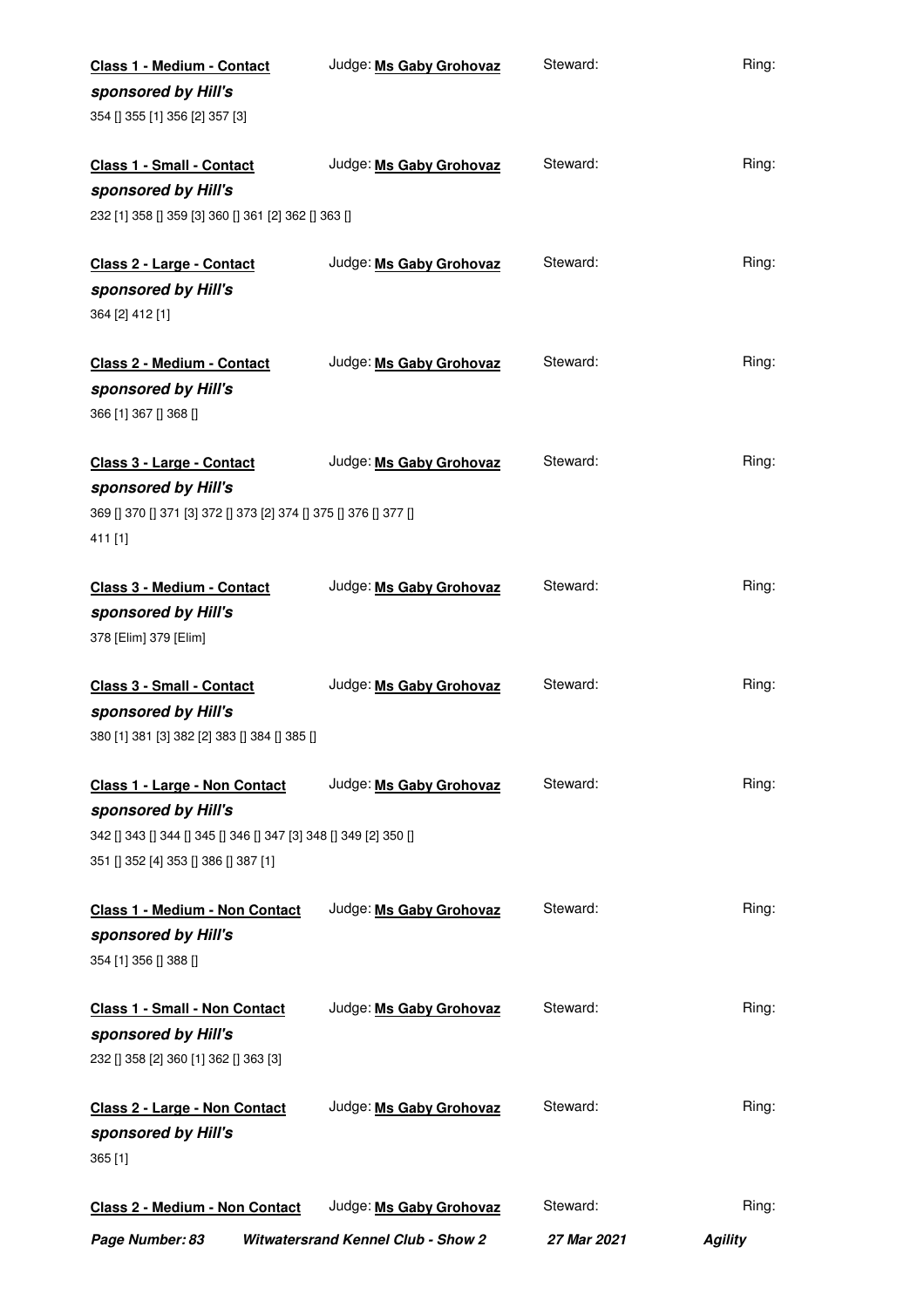| 357 [] 366 [1] 368 []                                                                |                         |          |       |
|--------------------------------------------------------------------------------------|-------------------------|----------|-------|
| <b>Class 2 - Small - Non Contact</b><br>sponsored by Hill's<br>359 [Elim] 361 [Elim] | Judge: Ms Gaby Grohovaz | Steward: | Ring: |
| Class 3 - Large - non Contact                                                        | Judge: Ms Gaby Grohovaz | Steward: | Ring: |
| sponsored by Hill's                                                                  |                         |          |       |
| 364 [] 369 [] 370 [] 371 [] 372 [1] 373 [] 374 [] 375 [] 376 [3]                     |                         |          |       |
| 377   411   412 [2]                                                                  |                         |          |       |
|                                                                                      |                         |          |       |
| <b>Class 3 - Medium - Non Contact</b>                                                | Judge: Ms Gaby Grohovaz | Steward: | Ring: |
| sponsored by Hill's                                                                  |                         |          |       |
| 355 [] 367 [1] 378 [] 379 [2]                                                        |                         |          |       |
|                                                                                      |                         |          |       |
| <b>Class 3 - Small - Non Contact</b>                                                 | Judge: Ms Gaby Grohovaz | Steward: | Ring: |
| sponsored by Hill's                                                                  |                         |          |       |
| 380 [2] 381 [] 382 [3] 383 [] 384 [] 385 [1]                                         |                         |          |       |

**sponsored by Hill's**

# **Dog Jumping**

**--------------------------------------------------------------------------------------------------------------------------------------------------------------------**

| Grade 1 - Large                 | 10 |  |
|---------------------------------|----|--|
| Grade-1 Medium                  | 5  |  |
| Grade - 1 Small                 | 4  |  |
| Grade - 2 Large - Novice        | 16 |  |
| <b>Grade -2 Medium -Novice</b>  | 5  |  |
| <b>Grade - 2 Small - Novice</b> | 6  |  |

|                                  | <b>Discipline Total</b> |                             | 46                         |
|----------------------------------|-------------------------|-----------------------------|----------------------------|
| <b>ARNEIL, MR WA</b>             | Tel:                    | 082 490 6986                |                            |
|                                  |                         | Email: leeway@telkomsa.net  |                            |
| <b>MAWLCH ROSS (RAGE)</b><br>369 |                         | Sex: D Breed: BORDER COLLIE |                            |
| Sire: EIRI GREME MOSS            |                         | <b>Reg No: ZA001078C13</b>  |                            |
| <b>Dam: AMY BARTOLOVI DVORI</b>  |                         | D.O.B: 13/10/2011           | <b>IDNo: 1911000004954</b> |
| <b>Breeder: MAREKOVIC A</b>      |                         | Grade 1 - Large             |                            |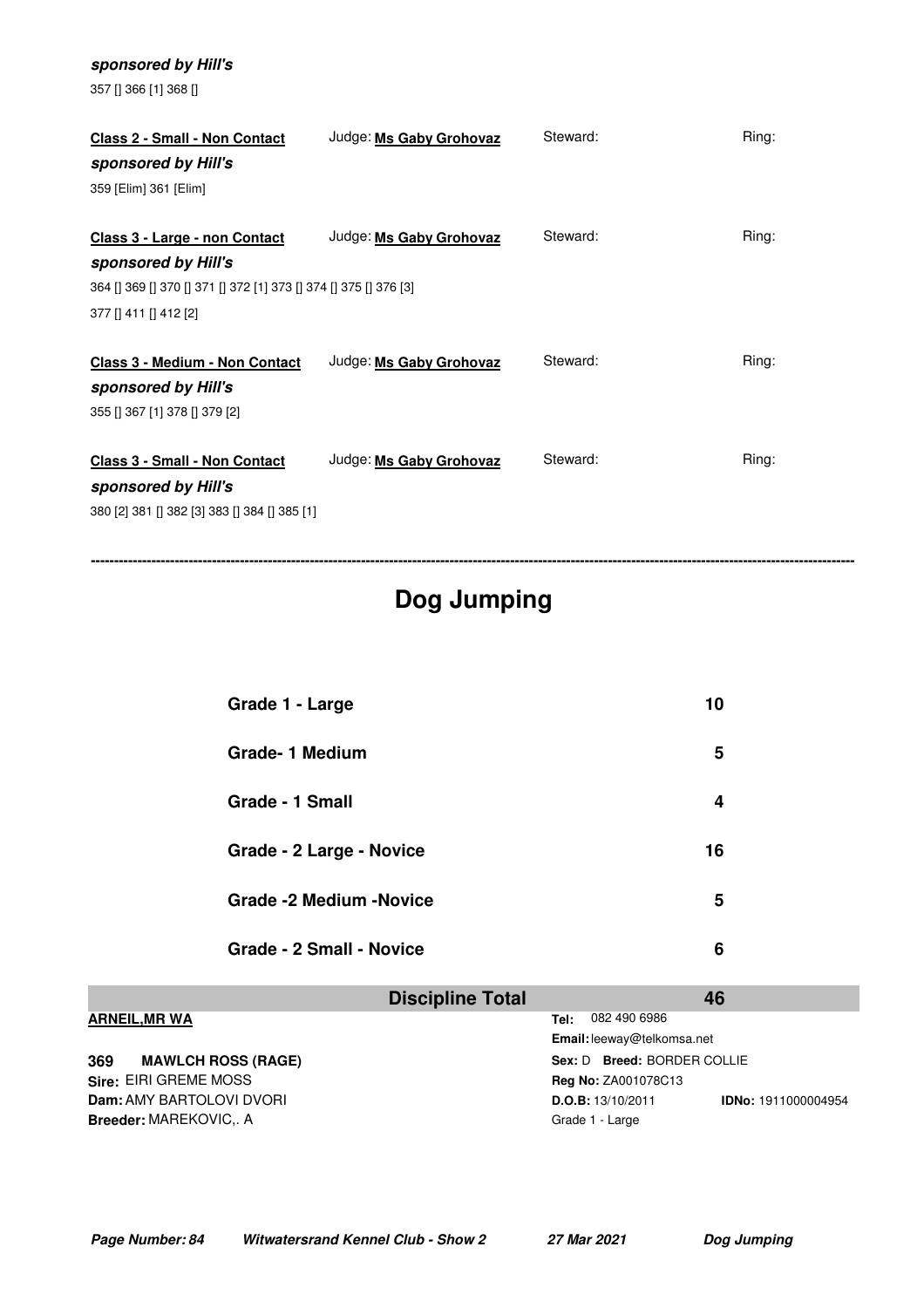**Sire:** MAWLICH ROSS **Dam:** WHIP **Breeder:** VAN DER MERWE,DR L **386 LEADNWAY BORN TO BE WILD (ROSS) Sire:** LUCKY FOR YOU RED LEGEND OF GIFTNELL **342 GIFTNELL TOUCH OF SPICE (BRYNNE)**

**Dam:** GIFTNELL DON'T STOPMENOW **Breeder:** ORSMOND,MISS O&VAN DER MERWE,DR L **ARNEIL,MRS L Tel:** 082 303 0832

**Sire:** LUCKY FOR YOU RED LEGEND OF GIFTNELL **Dam:** GIFTNELL DON'T STOPMENOW **Breeder:** ORSMOND,MISS O&VAN DER MERWE,DR L **343 GIFTNELL STAR ATTRACTION (KRAZ) BEAN,MS RM Tel:** 0731739636

**Sire: Dam: Breeder: 358 LUNA MACBEAN CHELCHINSKEY,DR C Tel:** 082 823 4618

**Sire:** ROKKITASSUN BORN TO BE WILD **Dam:** LA TURANDOT DELLA LINEA DEI PENSIERI **Breeder:** QUINZIO,. M **380 PICCOLA KATY DELLA LINEA DEI PENSIERI DAMIGOS,MISS A & DAMIGOS,MISS M Tel:** 082 411 5972

**Sire:** SOLPOSTE SIR BENEDICT **Dam:**BERGUNDTAL JUSTA FAIRYTALE OF SOLPOSTE **Breeder:** PATRICIO,MRS T **359 SOLPOSTE PRINCE CHARLES (FLAVIO) Sire:** SH CH MOMPESSON CAVENDISH **Dam:** WHITE SQUALL MY KINDA GIRL **Breeder:** KRUGER (LOUIS),MR L **344 WHITE SQUALL GOLD DIGGER DAMIGOS,MISS M Tel:** 082 452 9017

**Sire:** CH SHARNOAH ENCORE ENCORE AT MACKLAND **Dam:** CH LEIGH HI'S COME FLY WITH ME TO MACKLAND **Breeder:** SHORTLAND, N **354 MACKLAND PLAY IT AGAIN Sire:** UNKNOWN **Dam:** UNKNOWN **Breeder:** UNKNOWN,. **366 LOLITA DORE, S Tel:** 0828473893 **345 LEADNWAY BLAZING ROMAN**

**Sire: Dam: Breeder: DU TOIT,MISS K Tel:** 079 581 5910

**Reg No:** ZA008355B19 **D.O.B:** 31/01/2019 **IDNo:** 9330710000841 Grade - 2 Large - Novice **Sex: B Breed: BORDER COLLIE Reg No:** ZA036531B13 **D.O.B:** 16/07/2013 **IDNo:** 9000088006956 Grade - 2 Large - Novice **Email:**leeway@telkomsa.net **Sex: D Breed: BORDER COLLIE Reg No:** ZA003967B16 **D.O.B:** 11/08/2015 **IDNo:** 9530100008985 Grade - 2 Large - Novice **Email:** \*\*\*\* **Sex:** B **Breed: Reg No:** ZA001016Y20 **D.O.B:** 15/07/2015 **IDNo:** 9530100008935 Grade - 2 Small - Novice **Email:** carolyn.chel@gmail.com  $Sex: B$  **Breed:** SHETLAND SHEEPDOG **Reg No:** ZA001024C16 **D.O.B:** 24/08/2015 **IDNo:** 3802600424276 Grade - 1 Small **Email: Sex: D Breed:** PAPILLON **Reg No:** ZA012505B15 **D.O.B:** 18/05/2015 **IDNo:** 9450000016235 Grade - 2 Small - Novice **Sex:** D **Breed:** SPANIEL (ENGLISH SPRINGER) **Reg No:** ZA048754B14 **D.O.B:** 07/02/2014 **IDNo:** 9000320019791 Grade - 2 Large - Novice **Email:** michaliadamigos@gmail.com  $\textbf{Sex: D} \quad \textbf{Breed: SHETLAND SHEEPDOG}$ **Reg No:** ZA001612B18 **D.O.B:** 30/11/2017 **IDNo:** 9530710000118 Grade -2 Medium -Novice **Sex: B Breed: SPANIEL (COCKER) TYPE Reg No:** ZA001291Y14 **D.O.B:** 01/11/2011 **IDNo:** 9000088001900 Grade- 1 Medium **Email:**  $\textbf{Sex: } \textsf{B} \quad \textbf{Breed: } \textsf{BORDER} \textsf{COLLIE}$ **Reg No:** ZA009282B19 **D.O.B:** 09/02/2019 **IDNo:** 9530100035109 Grade - 2 Large - Novice **Email:** kayladt@gmail.com

**Sex: D Breed:** BORDER COLLIE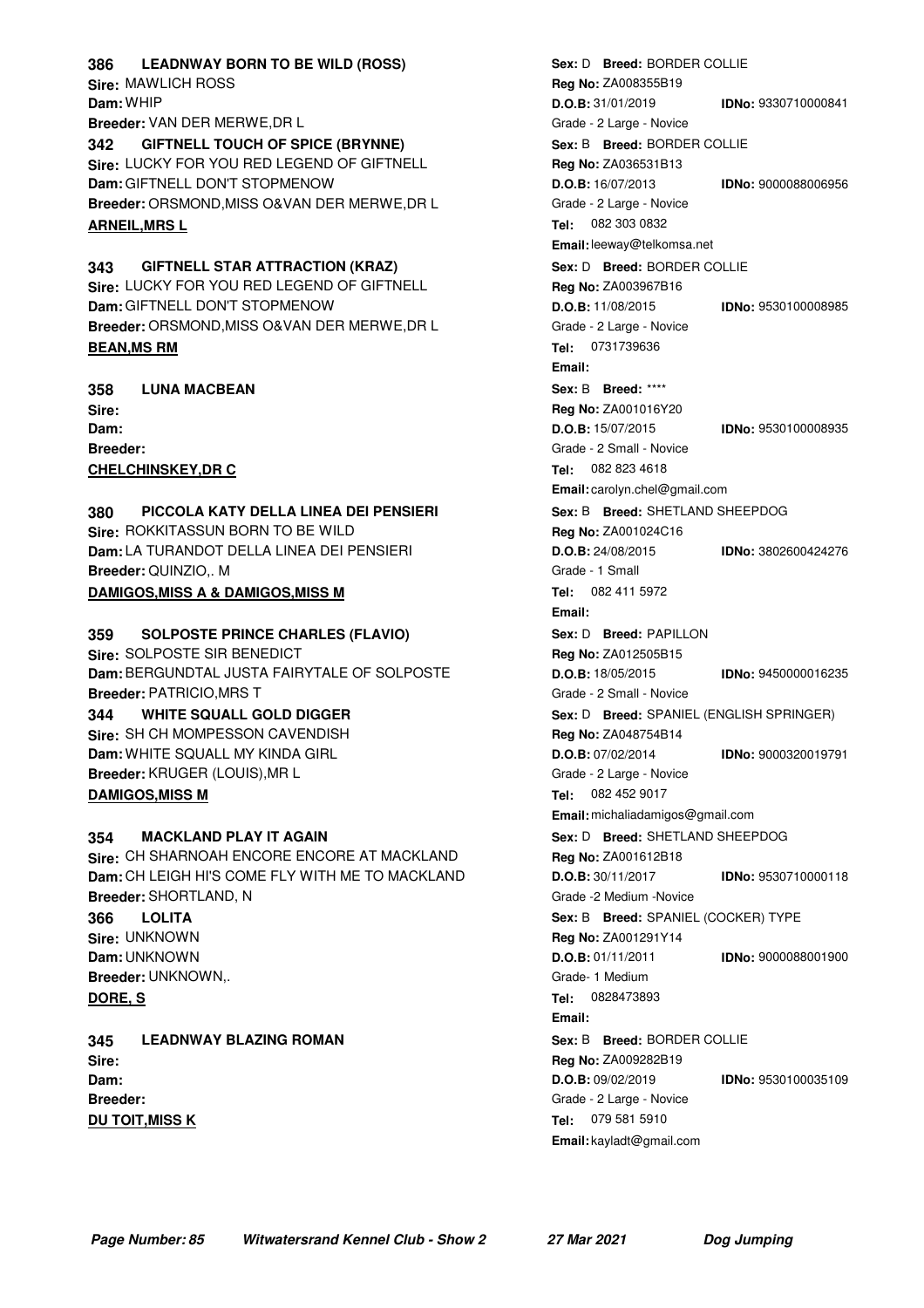**Sire: Dam: Breeder: 390 VIKA Sire:** UNKNOWN **Dam:** UNKNOWN **Breeder:** UNKNOWN,. **355 HAZEL ENGELBRECHT,MRS L Tel:** 0823752631

**Sire: Dam: Breeder: 356 DOBBIE HARRIS,MISS TJ Tel:**

### **Sire:** TIP TOP OF CARNELIAN **Dam:**EUROFIRE BORN TO SHINE OF CARNELIAN **Breeder:** BRISTOW,MR L **346 CARNELIAN IGNITETHENIGHT (CASSIE) HARRIS,MRS JJ & HARRIS,MISS TJ Tel:** 0837070908

**Sire:** UNKNOWN **Dam:** UNKNOWN **Breeder:** UNKNOWN,. **347 ROXETTE (ROXI) HENDRY,MRS D Tel:** 083 256 1429

## **348 LEADNWAY THUNDER BOLT (LUCA)**

**Sire:** MAWAICH ROSS **Dam:** WHIP **Breeder:** VAN DER MERWE,DR L **Sire:** UNKNOWN **Dam:** UNKNOWN **Breeder:** UNKNOWN,. **370 FEE BEE JACOBY,MISS SJ Tel:** 084 882 9202

**Sire: Dam: Breeder: 349 EUROFIRE POWERFUL STIG KILLIAN,MRS MG Tel:** 082 377 9860

**Sire:** CH SCOZZES DARCO **Dam:** CH FELTHORN SOUL SINGER OF SCOZZES **Breeder:** VAN DER MERWE,MISS C **381 CH SCOZZES EVENINGVALENTIN OF GALIAN KLEIJNHANS,MRS S Tel:** 082553 1721

**Sire:** UNKNOWN **Dam:** UNKNOWN **Breeder:** UNKNOWN,. **378 LEXI**

 $\textbf{Sex: B} \quad \textbf{Breed: SPANIEL} \text{ (COCKER) TYPEE}$ **Reg No:** ZA001017Y21 **D.O.B:** 15/12/2019 **IDNo:** 9410000247514 Grade -2 Medium -Novice **Sex: B Breed: SPANIEL (COCKER) TYPE Reg No:** ZA001068Y15 **D.O.B:** 12/03/2014 **IDNo:** 9530100004363 Grade- 1 Medium **Email: Sex: D Breed: CROSSBREED Reg No:** ZA001043Y19 **D.O.B:** 04/10/2017 **IDNo:** 9450000187022 Grade -2 Medium -Novice **Email:**  $\textbf{Sex:} \text{ B} \quad \textbf{Breed:} \text{ BORDER COLLIE}$ **Reg No:** ZA008913B17 **D.O.B:** 01/04/2017 **IDNo:** 9450000018233 Grade - 2 Large - Novice **Email:**tracyh@servochem.co.za  $Sex: B$  **Breed:** BORDER COLLIE TYPE **Reg No:** ZA001079Y16 **D.O.B:** 03/03/2015 **IDNo:** 9530100008999 Grade - 2 Large - Novice **Email:**ianhendry@vodamail.co.za **Sex: D Breed:** BORDER COLLIE **Reg No:** ZA008352B19 **D.O.B:** 31/01/2019 **IDNo:** 9330710000841 Grade - 2 Large - Novice  $Sex: B$  **Breed:** BORDER COLLIE TYPE **Reg No:** ZA001075Y15 **D.O.B:** 06/01/2014 **IDNo:** 9530100001523 Grade 1 - Large **Email:** shannen.bcfan@gmail.com  $\textbf{Sex:} \text{ B} \quad \textbf{Breed:} \text{ BORDER COLLIE}$ **Reg No:** ZA014785B18 **D.O.B:** 02/10/2018 **IDNo:** 9330710000755 Grade 1 - Large **Email:** galianshelties@gmail.com  $\textbf{Sex: D} \quad \textbf{Breed: SHETLAND SHEEPDOG}$ **Reg No:** ZA021893B13 **D.O.B:** 07/11/2012 **IDNo:** 9000088004037 Grade - 1 Small **Email:** susan@razzledogs.co.za **Sex: B Breed:** AUSTRALIAN KELPIE TYPE **Reg No:** ZA001041Y15 **D.O.B:** 24/05/2013 **IDNo:** 9000088007990 Grade- 1 Medium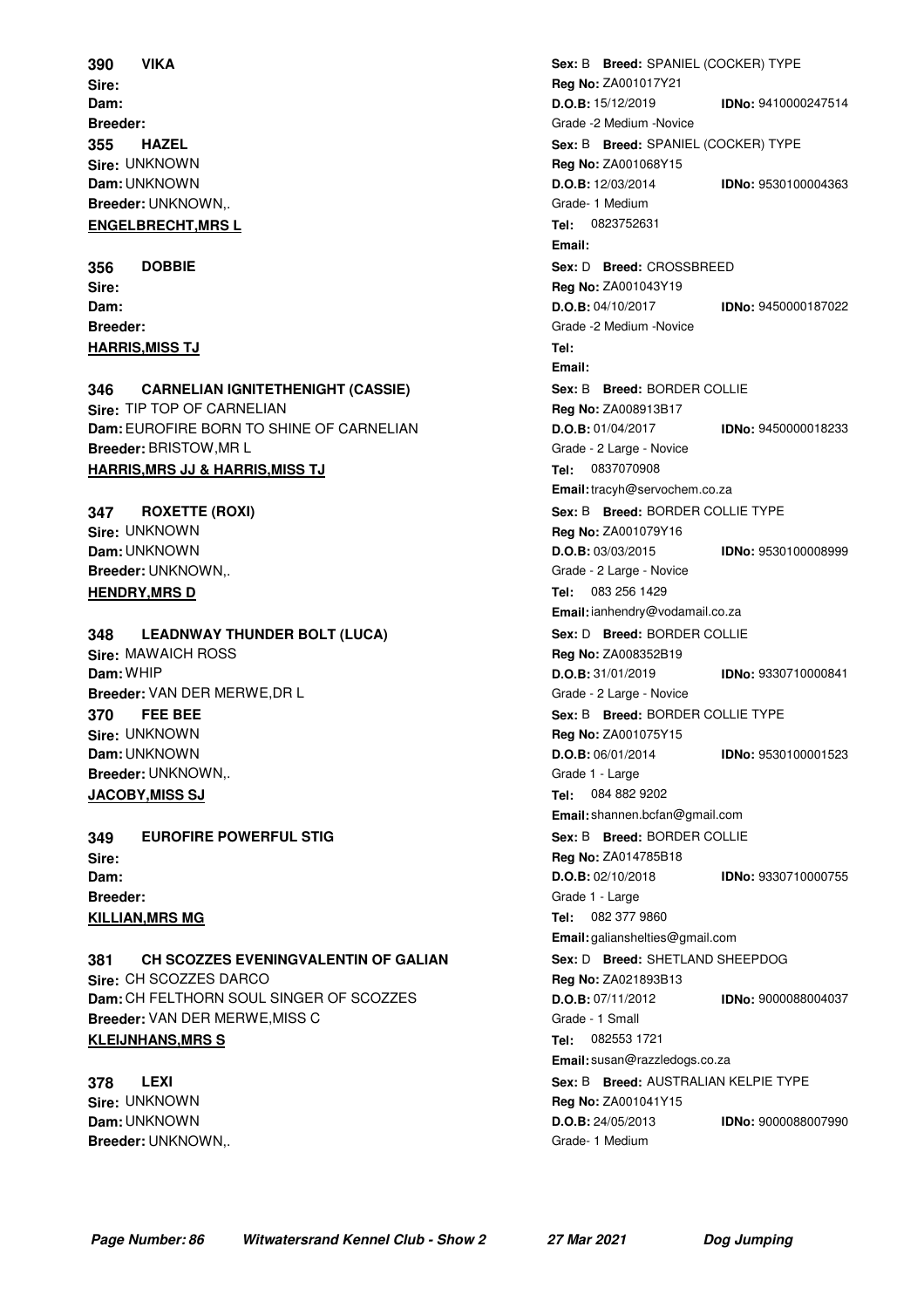## **Sire:** KINKO BRONS **Dam:**KINKO CLAIRE **Breeder:** SWART,MR J **387 KINKO ZARA**

**Sire:** MALWCH KEP **Dam:** COMEBYANAWAY ENDLESS LOVE **Breeder:** LANDER, T **350 WILLTOWIN SENXATIONAL Sire:** COMEBYANAWAY REDDY N'WILLIN **Dam:** NIDDERDALE MIST AT COMEBYANAWAY **371 COMEBYANAWAY ENDLESS LOVE (TRINITY)**

**Breeder:** BAINBRIDGE,MRS AJ **Sire:** COMEBYANAWAY WILL HE WEAVE **Dam:** RED INSTEAD AT COMEBYANAWAY **Breeder:** BAINBRIDGE,MRS AJ **372 COMEBYANAWAY LADY IN RED (ESPRIT) MCLEAN,MRS B Tel:** 082 454 6664

**Sire:** GIFTNELL HOT GOSSIP **Dam:** GIFTNELL LUNA JUMP F JOY **Breeder:** ORSMOND,MISS O **364 GIFTNELL JASPA'S GUESS (JASPER) OLFSEN,MRS L Tel:** 0825579804

**Sire:** SHARNAH ENCORE ENCORE AT MACKLAND **Dam:** MACKLAND GUMMIBERRY JUICE **Breeder:** SHORTLAND,MS N **88 MACKLAND KISMET QUEST OSENTON,MRS AP Tel:** 082 492 9109

**Sire:** CH RUSSTARA BOHEMIANS SOLO OF DELCHAMY **Dam:** CH CHADWICK TICKLED PINK OF DELCHAMY **Breeder:** OSENTON, A **232 DELCHAMY LIFE IS A DREAM 383 DELCHAMY SPICE GIRL**

**Sire:** CH VALTINTA DASH OF SPICE **Dam:** CH RUSSTARA SPICED SAFFRON OF DELCHAMY **Breeder:** OSENTON,MRS A **PRINSLOO,MISS R Tel:** 082 9418 881

**Sire:** COMEBYANAWAY WILL HE WEAVE **373 COMEBYANAWAY REDDY N'SAVVY**

**Dam:** RED INSTEAD AT COMEBYANAWAY **Breeder:** BAINBRIDGE,MRS AJ **Sire:** CH CH. SHARNDAH ENCORE ENCORE AT MACKLAND **Dam:** CH WUD MACKLAND RODDENBERRY **Breeder:** SHORTLAND,MRS N **367 MACKLAND WORK IT (SAYDE) SMIT,D Tel:** 0727443972

 $\textbf{Sex: B} \quad \textbf{Breed: AUSTRALIAN KELPIE}$ **Reg No:** ZA003231B19 **D.O.B:** 07/03/2018 **IDNo:** 9851130007997 Grade - 2 Large - Novice **LANDER,MRS T Tel:** 083 225 4846 **Email:** sassica1@gmail.com **Sex: D Breed:** BORDER COLLIE **Reg No:** ZA001794B18 **D.O.B:** 14/11/2017 **IDNo:** 9530100021642 Grade - 2 Large - Novice **Sex: B Breed: BORDER COLLIE Reg No:** ZA001140C15 **D.O.B:** 19/09/2014 **IDNo:** 9530100003664 Grade 1 - Large  $\textbf{Sex:} \text{ B} \quad \textbf{Breed:} \text{ BORDER COLLIE}$ **Reg No:** ZA001389C14 **D.O.B:** 05/12/2012 **IDNo:** 9810000049689 Grade 1 - Large **Email:** babit@icon.co.za **Sex: D Breed:** BORDER COLLIE **Reg No:** ZA006581B15 **D.O.B:** 08/07/2014 **IDNo:** 9530100001511 Grade - 2 Large - Novice **Email: Sex: D Breed: SHETLAND SHEEPDOG Reg No:** ZA012435B19 **D.O.B:** 14/09/2019 **IDNo:** 9330710001124 Grade -2 Medium -Novice **Email:** a.osenton@gmail.com  $Sex: B$  **Breed:** CAVALIER KING CHARLES SPANIEL **Reg No:** ZA003013B19 **D.O.B:** 07/11/2018 **IDNo:** 9530100029252 Grade - 2 Small - Novice  $Sex: B$  **Breed:** CAVALIER KING CHARLES SPANIEL **Reg No:** ZA030280B13 **D.O.B:** 07/05/2013 **IDNo:** 9000088006102 Grade - 1 Small **Email:**renee@wol.co.za **Sex: D Breed: BORDER COLLIE Reg No:** ZA001396C14 **D.O.B:** 05/12/2012 **IDNo:** 9810000049602 Grade 1 - Large  $Sex: B$  **Breed:** SHETLAND SHEEPDOG **Reg No:** ZA013214B16 **D.O.B:** 04/08/2016 **IDNo:** 9530100012227 Grade- 1 Medium **Email:**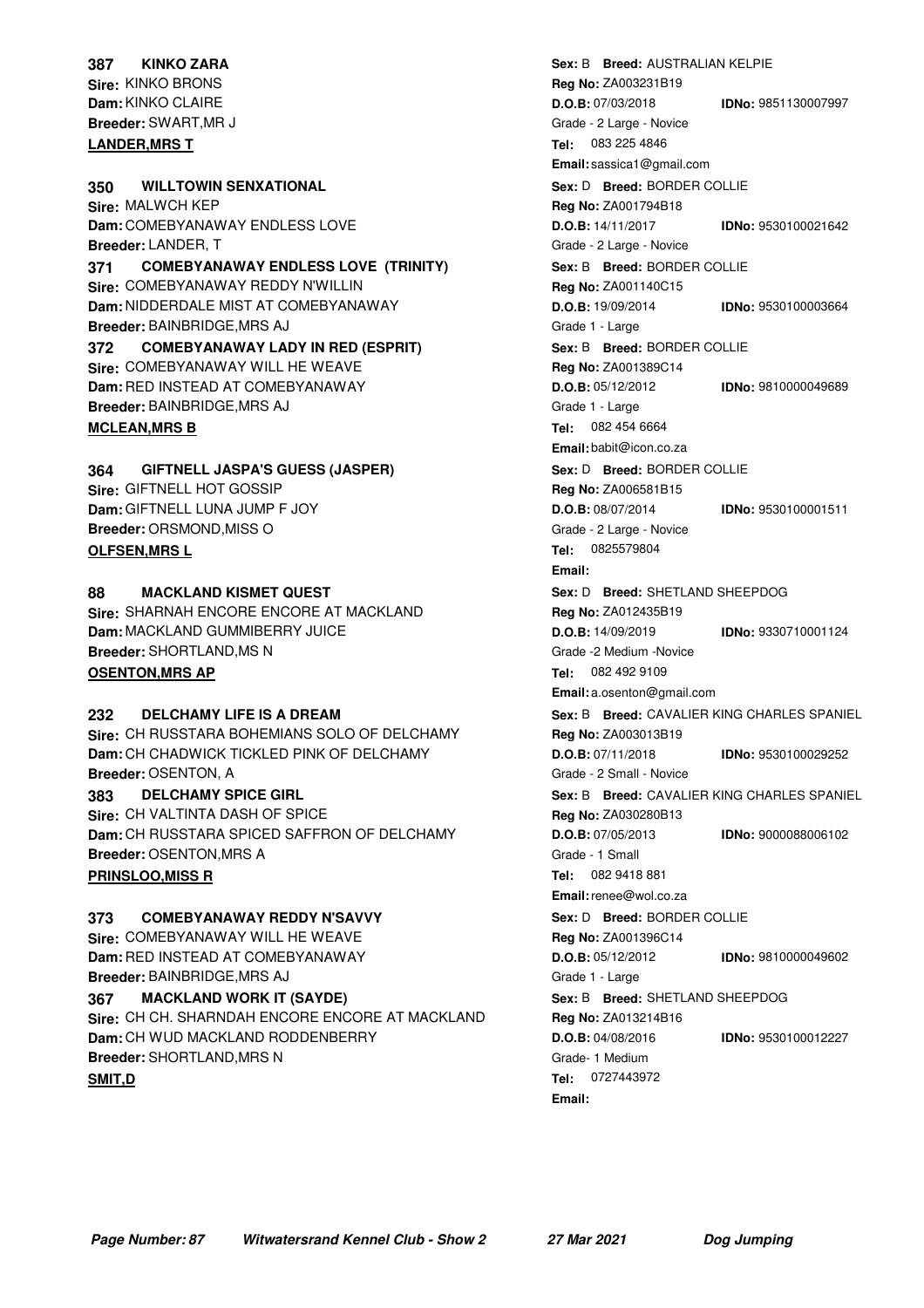**Sire: Dam: Breeder: 362 STOFFEL Sire: Dam: Breeder: 351 LEANDNWAY FLIRT WITH FIRE STAUGHTON, MISS CA Tel:** 082 4512309

**Sire:** WAYLOR ACE **Dam:** WAYLOR ZIVA **Breeder:** DAVARON, L **363 WAYLOR READY TEDDY GO Sire:** CH WAYLOR SHOGAN THEGREAT **Dam:**BREZAY BELLA FEMINA **Breeder:** STEELE,MRS C **385 BREZAY YOGI BEAR TUTTON, MRS PA TEL:** 082379 0170

**Sire: Dam: Breeder: 389 ZEST VAN DEN BERG,MR W Tel:**

**Sire: Dam: Breeder: 357 HAPPY VAN DEN BERG,MR WJ Tel:** 072 -4526463

**Sire:** BREAKSEA PARADOX **Dam:**ASHVALE IMPRESSIONIST **Breeder:** MUNRO-CAMERON,MRS B **368 CH CIRQUE DU REVE OF WARDSHAVEN VAN DER NEST,MR JM Tel:** 082 411 2342

**Sire:** UNKNOWN **Dam:** UNKNOWN **Breeder:** UNKNOWN,. **377 SOLO Sire: Dam: Breeder: 352 MIG IN EXCESS Sire: Dam: Breeder: 353 CALLISTO VENTER,MISS M Tel:** 079 879 1557

 $Sex: D$  **Breed:** CROSSBREED **Reg No:** ZA001006Y19 **D.O.B:** 04/02/2015 **IDNo:** Grade - 2 Small - Novice BEARDED COLLIE **Sex:** B **Breed: Reg No:** ZA009279B19 **D.O.B:** 09/02/2019 **IDNo:** 9530100035108 Grade - 2 Large - Novice **Email:** cstaughton@polka.co.za **Sex:** D **Breed:** POODLE (TOY) **Reg No:** ZA002097B19 **D.O.B:** 26/11/2018 **IDNo:** 9560000102523 Grade - 2 Small - Novice **Sex:** D **Breed:** POODLE (TOY) **Reg No:** ZA043684B14 **D.O.B:** 30/01/2014 **IDNo:** 9851700029982 Grade - 1 Small **Email:** pattutton91@gmail.com **Sex: D Breed:** BORDER COLLIE **Reg No:** ZA010454B20 **D.O.B:** 18/10/2019 **IDNo:** 9851110012000 Grade - 2 Large - Novice **Email: Sex:** D **Breed:** PULI **Reg No:** ZA015160B11 **D.O.B:** 01/01/2011 **IDNo:** Grade- 1 Medium **Email:** daa@polka.co.za BEARDED COLLIE **Sex:** D **Breed: Reg No:** ZA011739B12 **D.O.B:** 25/04/2012 **IDNo:** 9000088002566 Grade -2 Medium -Novice **Email:**jason.van\_der\_nest@siemens.com **Sex: D Breed:** AUSTRALIAN SHEPHERD TYPE **Reg No:** ZA001084Y17 **D.O.B:** 10/03/2013 **IDNo:** 9910010005558 Grade 1 - Large **Sex: D Breed: BORDER COLLIE Reg No:** ZA001795B18 **D.O.B:** 14/11/2017 **IDNo:** 9530100021642 Grade 1 - Large **Sex: B Breed: BORDER COLLIE Reg No:** ZA001075C18 **D.O.B:** 09/02/2016 **IDNo:** 3802600701913 Grade - 2 Large - Novice **Email:** margot@bamboorocksa.co.za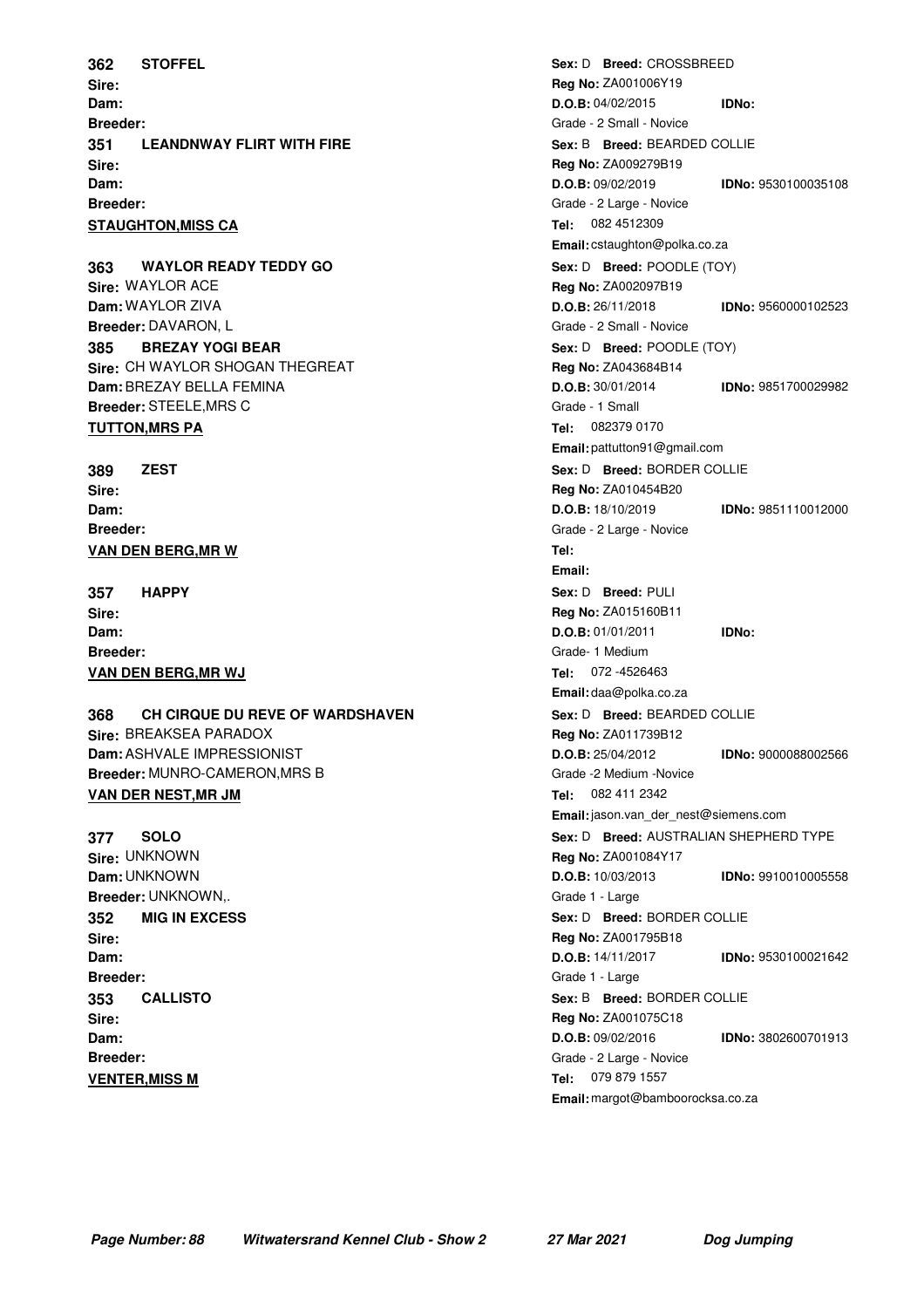| <b>SPOTRAIN CREAMY CLOUD (PROTE)</b><br>413                      |                                                    | Sex: B Breed: DALMATIAN          |                            |
|------------------------------------------------------------------|----------------------------------------------------|----------------------------------|----------------------------|
| Sire: FIARCE'S I'LL HAVE ANOTHER AT RIM ROCK                     |                                                    | <b>Rea No: ZA001011C18</b>       |                            |
| Dam: HOPE OF DALMAWORDS                                          | $D.O.B$ : 25/04/2017<br><b>IDNo: 3802600027403</b> |                                  |                            |
| Breeder: MERLO, B                                                |                                                    | Grade - 2 Large - Novice         |                            |
| <b>CHRISRI QUASAR</b><br>412                                     |                                                    | Sex: B Breed: BORDER COLLIE      |                            |
| Sire: ASTRA LAD (IMP)                                            |                                                    | Reg No: ZA004491B17              |                            |
| Dam: KARA (IMP)                                                  |                                                    | D.O.B: 15/05/2016                | <b>IDNo: 9002500003184</b> |
| Breeder: VERMEULEN, MR CJ                                        |                                                    | Grade 1 - Large                  |                            |
| <b>CHRISRI CELERITAS</b><br>411                                  |                                                    | Sex: B Breed: BORDER COLLIE      |                            |
| Sire: ASTRA LAD (IMP)                                            |                                                    | Reg No: ZA008011B15              |                            |
| Dam: ELIS (IMP)                                                  |                                                    | $D.O.B$ : 29/06/2014             | <b>IDNo: 9000320019210</b> |
| Breeder: VERMEULEN, MR CJ                                        |                                                    | Grade 1 - Large                  |                            |
| <b>VORSTER, H</b>                                                |                                                    | Tel: 0827110811                  |                            |
|                                                                  |                                                    | Email: helia@v-tech,co,za        |                            |
| <b>FLEDGE</b><br>365                                             |                                                    | Sex: D Breed: BORDER COLLIE TYPE |                            |
| Sire:                                                            |                                                    | Reg No: ZA001077Y18              |                            |
| Dam:                                                             |                                                    | D.O.B: 10/03/2017                | <b>IDNo: 9530100018447</b> |
| <b>Breeder:</b>                                                  |                                                    | Grade - 2 Large - Novice         |                            |
| 388<br><b>BORDALE DEAL THE CARDS</b>                             |                                                    | Sex: D Breed: BORDER TERRIER     |                            |
| Sire: BOSTEAD CACHET OF BORDALE                                  |                                                    | <b>Reg No: ZA010297B19</b>       |                            |
| Dam: BORDALE DIXIE                                               |                                                    | D.O.B: 13/05/2019                | <b>IDNo: 9330710001002</b> |
| Breeder: PHILIP, MRS P                                           |                                                    | Grade - 2 Small - Novice         |                            |
|                                                                  |                                                    |                                  |                            |
| Grade 1 - Large                                                  | Judge: Mr Bobby Boyd                               | Steward:                         | Ring:                      |
| sponsored by Hill's                                              |                                                    |                                  |                            |
| 349    352    369    370    371    372    373    377    411      |                                                    |                                  |                            |
|                                                                  |                                                    |                                  |                            |
| 412 [1]                                                          |                                                    |                                  |                            |
|                                                                  | First: 412 [Qualify]                               |                                  |                            |
| Grade-1 Medium                                                   | Judge: Mr Bobby Boyd                               | Steward:                         | Ring:                      |
| sponsored by Hill's                                              |                                                    |                                  |                            |
| 355 [] 357 [] 366 [] 367 [] 378 [1]                              |                                                    |                                  |                            |
|                                                                  |                                                    |                                  |                            |
|                                                                  | First: 378 [Qualify]                               |                                  |                            |
| Grade - 1 Small                                                  | Judge: Mr Bobby Boyd                               | Steward:                         | Ring:                      |
| sponsored by Hill's                                              |                                                    |                                  |                            |
| 380 [1] 381 [] 383 [] 385 []                                     |                                                    |                                  |                            |
|                                                                  | First: 380 [Qualify]                               |                                  |                            |
|                                                                  |                                                    | Steward:                         | Ring:                      |
| Grade - 2 Large - Novice                                         | Judge: Mr Bobby Boyd                               |                                  |                            |
| sponsored by Hill's                                              |                                                    |                                  |                            |
| 342 [] 343 [] 344 [] 345 [1] 346 [] 347 [] 348 [3] 350 [] 351 [] |                                                    |                                  |                            |
| 353 [] 364 [] 365 [] 386 [] 387 [2] 389 [] 413 []                |                                                    |                                  |                            |
|                                                                  |                                                    |                                  |                            |
|                                                                  |                                                    | Steward:                         | Ring:                      |
| Grade -2 Medium -Novice                                          | Judge: Mr Bobby Boyd                               |                                  |                            |
| sponsored by Hill's                                              |                                                    |                                  |                            |
| 88 [3] 354 [1] 356 [2] 368 [] 390 []                             |                                                    |                                  |                            |
|                                                                  |                                                    |                                  |                            |
| Grade - 2 Small - Novice                                         | Judge: Mr Bobby Boyd                               | Steward:                         | Ring:                      |
|                                                                  |                                                    |                                  |                            |
| sponsored by Hill's                                              |                                                    |                                  |                            |
| 232 [] 358 [2] 359 [3] 362 [] 363 [1] 388 []                     |                                                    |                                  |                            |
|                                                                  |                                                    |                                  |                            |
|                                                                  |                                                    |                                  |                            |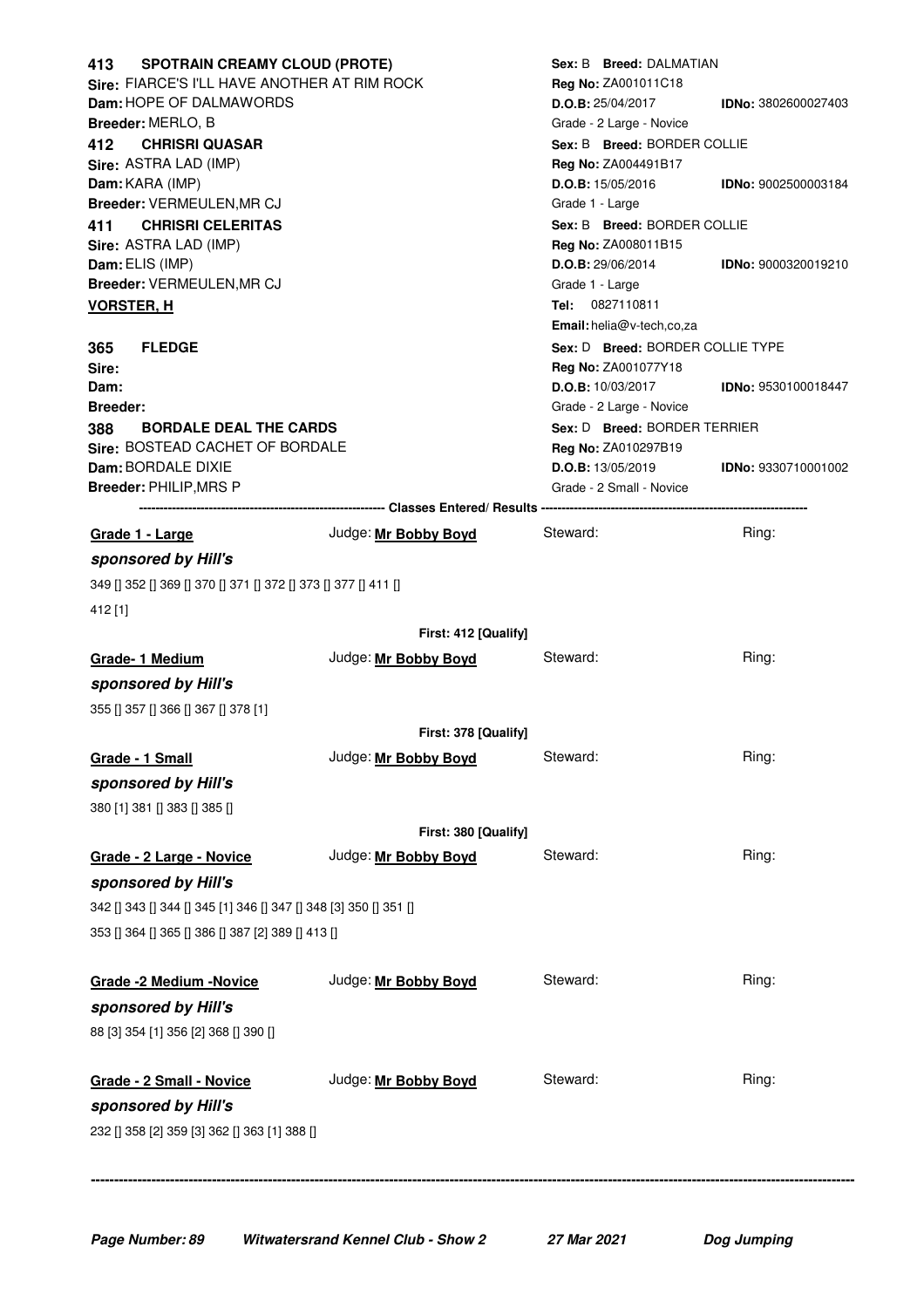# **Obedience**

## **Class C 11**

|                                                 | <b>Discipline Total</b> |                                           | 11                         |  |
|-------------------------------------------------|-------------------------|-------------------------------------------|----------------------------|--|
| <b>JANSEN, MRL</b>                              |                         | 083 300 1395<br>Tel:                      |                            |  |
|                                                 |                         | Email:                                    |                            |  |
| <b>ZORROU</b><br>391                            |                         | Sex: D Breed: BORDER COLLIE TYPE          |                            |  |
| Sire: UNKNOWN                                   |                         | <b>Reg No: ZA001144Y13</b>                |                            |  |
| Dam: UNKNOWN                                    |                         | D.O.B: 11/11/2011                         | <b>IDNo: 9000088007217</b> |  |
| Breeder: UNKNOWN,.                              |                         | Class C                                   |                            |  |
| <b>JORDI, MRS PM</b>                            |                         | 082 823 4024<br>Tel:                      |                            |  |
|                                                 |                         | Email: paula.jordi@gmail.com              |                            |  |
| ROODEHEK ORIONS DIPLOMAT<br>392                 |                         | Sex: D Breed: RETRIEVER (GOLDEN)          |                            |  |
| Sire: DAIRYCOTT HELIANTHUS                      |                         | <b>Reg No: ZA011637B15</b>                |                            |  |
| Dam: TINVANE LOWLY FLYTE OF ROODEHEK            |                         | D.O.B: 09/03/2015                         | IDNo: 9450000015588        |  |
| <b>Breeder: TEALE, MR TPG</b>                   |                         | Class C                                   |                            |  |
| <b>LAMBIE, MRS MA</b>                           |                         | 082 7734358<br>Tel:                       |                            |  |
|                                                 |                         | Email: hclambie@telkomsa.net              |                            |  |
| 393<br>KINCORA BALACLAVA (BAILEY)               |                         | Sex: D Breed: RETRIEVER (GOLDEN)          |                            |  |
| Sire: KINCORA DRACO                             |                         | <b>Reg No: ZA029352B13</b>                |                            |  |
| <b>Dam:</b> KILIFI TINKER BARBET OF KINCORA     |                         | D.O.B: 18/04/2013                         | <b>IDNo: 9000088005173</b> |  |
| Breeder: BUCHANAN, MRS RJ                       |                         | Class C                                   |                            |  |
| <b>MUDD, MRS M</b>                              |                         | 082 714 8944<br>Tel:                      |                            |  |
|                                                 |                         | Email: muddp@telkomsa.net                 |                            |  |
| 394<br><b>DUSTY</b>                             |                         | Sex: B Breed: GERMAN SHEPHERD DOG TYPE    |                            |  |
| Sire: UNKNOWN                                   |                         | <b>Reg No: ZA001117Y16</b>                |                            |  |
| Dam: UNKNOWN                                    |                         | D.O.B: 15/12/2015                         | <b>IDNo: 711036227C</b>    |  |
| Breeder: UNKNOWN,.                              |                         | Class C                                   |                            |  |
| <b>ORSMOND, MISS O</b>                          |                         | 082 931 3166<br>Tel:                      |                            |  |
|                                                 |                         | Email: giftnell@lantic.net                |                            |  |
| <b>CH GIFTNELL TURN UP TH HEAT</b><br>395       |                         | Sex: B Breed: BORDER COLLIE               |                            |  |
| Sire: GIFTNELL HAPPY TAFARI                     |                         | Reg No: ZA039584B14                       |                            |  |
| Dam: GIFTNELL SOME LIKE ITHOT                   |                         | $D.O.B$ : 04/12/2013                      | <b>IDNo: 9000088002752</b> |  |
| <b>Breeder: ORSMOND, MISS O</b>                 |                         | Class C                                   |                            |  |
| QUINTON, PJM                                    |                         | 0833336172<br>Tel:                        |                            |  |
|                                                 |                         | Email: MAXINE@CLICKERSA.CO.ZA             |                            |  |
| VOM PALADIN ICONIC - KENDO<br>396               |                         | Sex: B Breed: BELGIAN SHEPHERD (MALINOIS) |                            |  |
| Sire: CE CYBORG SAS VAN GENT                    |                         | <b>Reg No: ZA005449B19</b>                |                            |  |
| Dam: HI DRIVES CARA                             |                         | D.O.B: 30/09/2018                         | <b>IDNo: 9450000019134</b> |  |
| Breeder: QUINTON, PJM                           |                         | Class C                                   |                            |  |
| <b>REDELINGHUYS, MRS SH</b>                     |                         | 082 926 5354<br>Tel:                      |                            |  |
|                                                 |                         | Email: suered007@gmail.com                |                            |  |
| <b>MACKLAND WORKS FOR ME-TEDDY</b><br>397       |                         | Sex: D Breed: SHETLAND SHEEPDOG           |                            |  |
| Sire: CH CH. SHARNDAH ENCORE ENCORE AT MACKLAND |                         | Reg No: ZA013211B16                       |                            |  |
| Dam: CH WUD MACKLAND RODDENBERRY                |                         | D.O.B: 04/08/2016                         | IDNo: 9530100012224        |  |
| <b>Breeder: SHORTLAND, MRS N</b>                |                         | Class C                                   |                            |  |
|                                                 |                         |                                           |                            |  |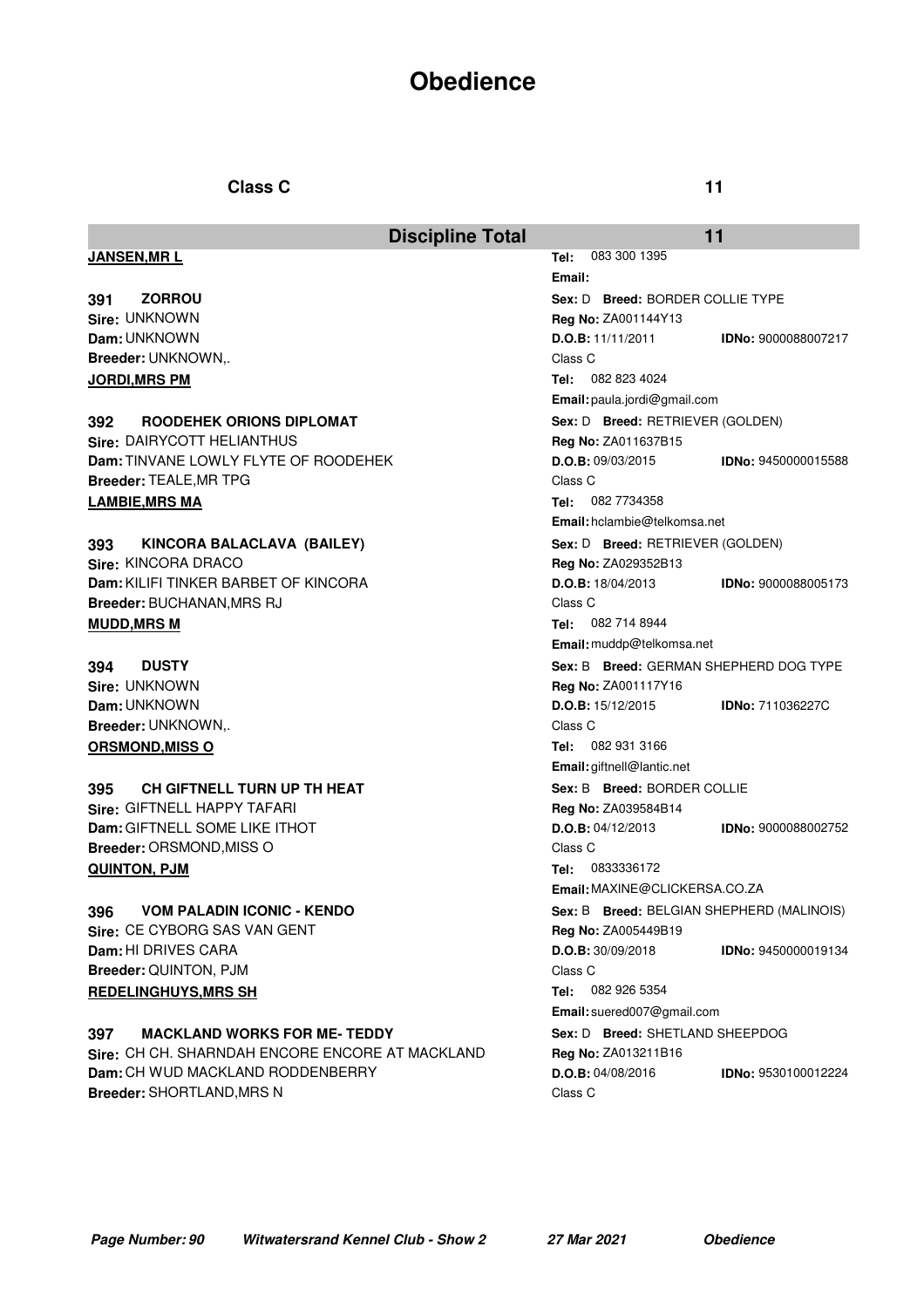| 398                                                         | CH WUD MACKLAND I WANNA BE RED (DOMINO) | Sex: B Breed: BORDER COLLIE            |                                        |
|-------------------------------------------------------------|-----------------------------------------|----------------------------------------|----------------------------------------|
| Sire: CH GIFT FROM ZION FOR MACKLAND                        |                                         | Reg No: ZA040752B14                    |                                        |
| Dam: CH MAJESTIC ELITE BRAVE CHAKOTAY FOR MACKLAND          |                                         | D.O.B: 20/01/2014                      | <b>IDNo: 9000088007922</b>             |
| Breeder: SHORTLAND, MRS N                                   |                                         | Class C                                |                                        |
| <b>SATTLEGGER, MISS SA</b>                                  |                                         | Tel: 072 807 9529                      |                                        |
|                                                             |                                         | Email: norenas@webmail.co.za           |                                        |
| <b>ROSIE-MARIE</b><br>399                                   |                                         | Sex: B Breed: BORDER COLLIE TYPE       |                                        |
| Sire: UNKNOWN                                               |                                         | Reg No: ZA001249Y14                    |                                        |
| Dam: UNKNOWN                                                |                                         | $D.O.B$ : 20/09/2013                   | IDNo: 9000088007928                    |
| Breeder: UNKNOWN,.                                          |                                         | Class C                                |                                        |
| <b>THOMPSON, MRS L</b>                                      |                                         | Tel: 074 197 4322                      |                                        |
|                                                             |                                         | Email: loutom@telkomsa.net             |                                        |
| <b>JACKY</b><br>400                                         |                                         | Sex: B Breed: MINIATURE SCHNAUZER TYPE |                                        |
| Sire: UNKNOWN                                               |                                         | Reg No: ZA001007Y16                    |                                        |
| Dam: UNKNOWN                                                |                                         | D.O.B: 01/09/2013                      | <b>IDNo: 9530100004344</b>             |
| Breeder: UNKNOWN,.                                          |                                         | Class C                                |                                        |
| <b>WHITE, MRS M</b>                                         |                                         | Tel: 072 585 5310                      |                                        |
|                                                             |                                         | Email: marjoriewhite@vodamail.co.za    |                                        |
| <b>TESSA</b><br>401                                         |                                         |                                        | Sex: B Breed: GERMAN SHEPHERD DOG TYPE |
| Sire: UNKNOWN                                               |                                         | <b>Reg No: ZA001065Y16</b>             |                                        |
| Dam: UNKNOWN                                                |                                         | D.O.B: 31/12/2014                      | <b>IDNo: 7110350734</b>                |
| Breeder: UNKNOWN                                            |                                         | Class C                                |                                        |
|                                                             |                                         |                                        |                                        |
| Class C                                                     | Judge: Des Bekker                       | Steward:                               | Ring:                                  |
| sponsored by Hill's                                         |                                         |                                        |                                        |
| 391    392    393    394  1 395    396    397  3 398    399 |                                         |                                        |                                        |
| 400 [] 401 [2]                                              |                                         |                                        |                                        |
|                                                             | First: 394 [292/300 Qualify]            | Third:<br>Second:                      |                                        |
|                                                             |                                         |                                        |                                        |

# **Handlers**

**Junior Handler 2**

|                                 |                          |           | <b>Discipline Total</b> |        |                           | $\overline{2}$                   |  |
|---------------------------------|--------------------------|-----------|-------------------------|--------|---------------------------|----------------------------------|--|
| J1                              | <b>SCHOEMAN, MISS AJ</b> |           |                         |        |                           | <b>Date of Birth: 06/09/2006</b> |  |
|                                 |                          |           |                         |        | Tel:                      |                                  |  |
|                                 | Breed: COLLIE (ROUGH)    |           |                         |        | Email:                    |                                  |  |
| <b>VAN ROOYEN, MISS S</b><br>J2 |                          |           |                         |        | Date of Birth: 21/01/2005 |                                  |  |
|                                 |                          |           |                         |        | Tel:                      |                                  |  |
|                                 | <b>Breed: POMERANIAN</b> |           |                         |        | Email:                    |                                  |  |
|                                 |                          |           |                         |        |                           |                                  |  |
|                                 | <b>Junior Handler</b>    |           | Judge: Mr Bruce Jenkins |        | Steward:                  | Ring:                            |  |
|                                 | sponsored by Hill's      |           |                         |        |                           |                                  |  |
| $J1$ $J2$ $J1$                  |                          |           |                         |        |                           |                                  |  |
|                                 |                          | First: J1 | Second: J2              | Third: | Fourth:                   |                                  |  |